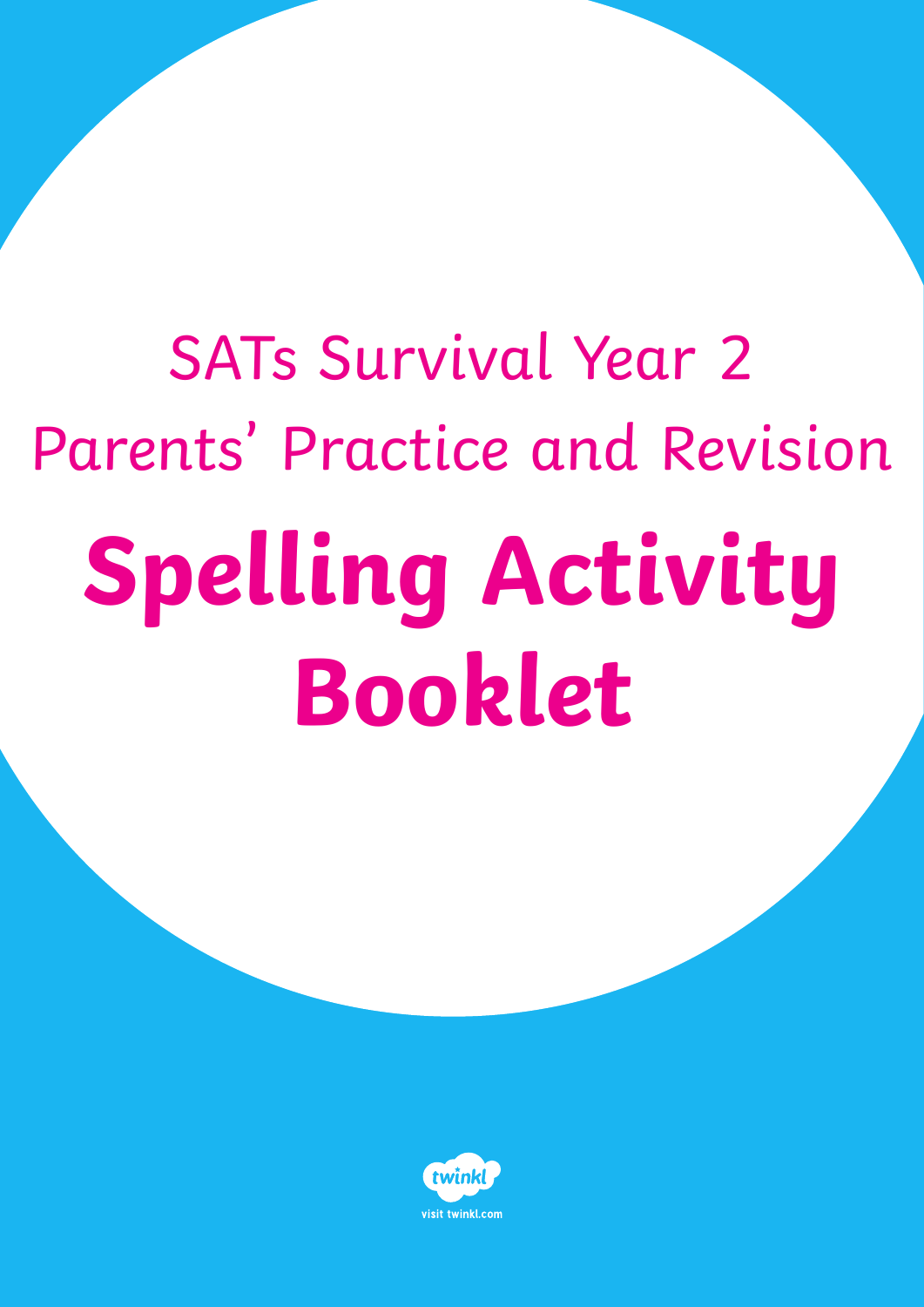# **Contents**

|                         | <b>Information and Guidance for Parents and Carers</b>    | page 5       |
|-------------------------|-----------------------------------------------------------|--------------|
| $\overline{2}$          | <b>Initial Assessment Spelling Quiz and Helper's Copy</b> | page 6 - 10  |
| $\overline{\mathbf{3}}$ | <b>Year 1 Common Exception Words</b>                      | page 11      |
| 4                       | <b>Year 2 Common Exception Words</b>                      | page 12      |
| $\sqrt{5}$              | <b>Double Letters</b>                                     | page 13      |
| 6                       | The 'igh' Sound Spelt 'y' at the End of Words             | page 14      |
| $\overline{\mathbf{7}}$ | The 'ee' Sound Spelt 'y' and 'ey' at the End of Words     | page 15      |
| 8                       | The 'f' Sound Spelt 'ph'                                  | page 16 - 17 |
| 9                       | The 'w' Sound Spelt 'wh'                                  | page 18 - 19 |
| $\sqrt{10}$             | Adding Suffixes to Words Ending with 'y'                  | page 20      |
| 11                      | Words with 'nk'                                           | page 21      |
|                         | The 'or' Sound Spelt 'al'                                 | page 22 - 23 |
| 13                      | Suffixes -s and -es                                       | page 24 - 25 |
| 14                      | <b>Homophones and Near-Homophones</b>                     | page 26 - 28 |
|                         | The 'u' Sound Spelt 'o'                                   | page 29      |

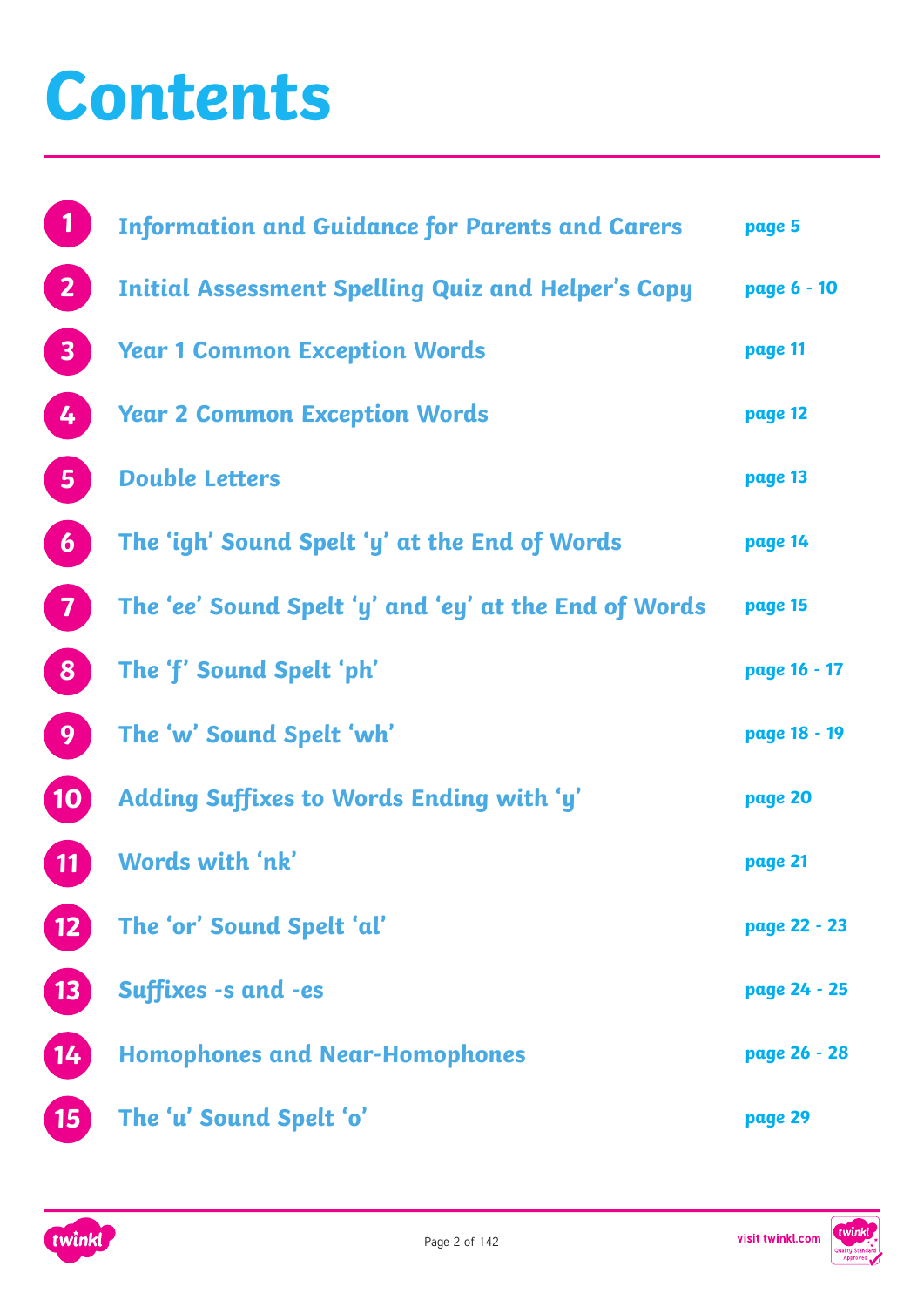### **Contents**

| (16)          | <b>Adding Suffixes to Words Ending with 'e'</b> | page 30      |
|---------------|-------------------------------------------------|--------------|
| (17)          | The 'ch' Sound Spelt 'tch'                      | page 31      |
| (18)          | The 's' Sound Spelt 'c'                         | page 32      |
| $\boxed{19}$  | Vowel Digraphs and Trigraphs - 'ay'             | page 33 - 34 |
| 20            | Vowel Digraphs and Trigraphs - 'ee'             | page 35 - 36 |
| 21            | <b>Vowel Digraphs and Trigraphs - 'igh'</b>     | page 37 - 38 |
| 22            | Vowel Digraphs and Trigraphs - 'ow' ('low')     | page 39 - 40 |
| 23            | Vowel Digraphs and Trigraphs – 'oo' ('choose')  | page 41 - 42 |
| 24            | Vowel Digraphs and Trigraphs - 'oi'             | page 43 - 44 |
| 25            | Vowel Digraphs and Trigraphs - 'ar'             | page 45 - 46 |
| 26            | Vowel Digraphs and Trigraphs – 'ow' ('cow')     | page 47 - 48 |
|               | Vowel Digraphs and Trigraphs – 'oo' ('book')    | page 49 - 50 |
| 28            | Vowel Digraphs and Trigraphs – 'air'            | page 51      |
| $\mathbf{29}$ | Vowel Digraphs and Trigraphs - 'ear'            | page 52      |
| 30            | Vowel Digraphs and Trigraphs - 'or'             | page 53 - 54 |
| 31            | <b>Vowel Digraphs and Trigraphs -'er'</b>       | page 55 - 56 |

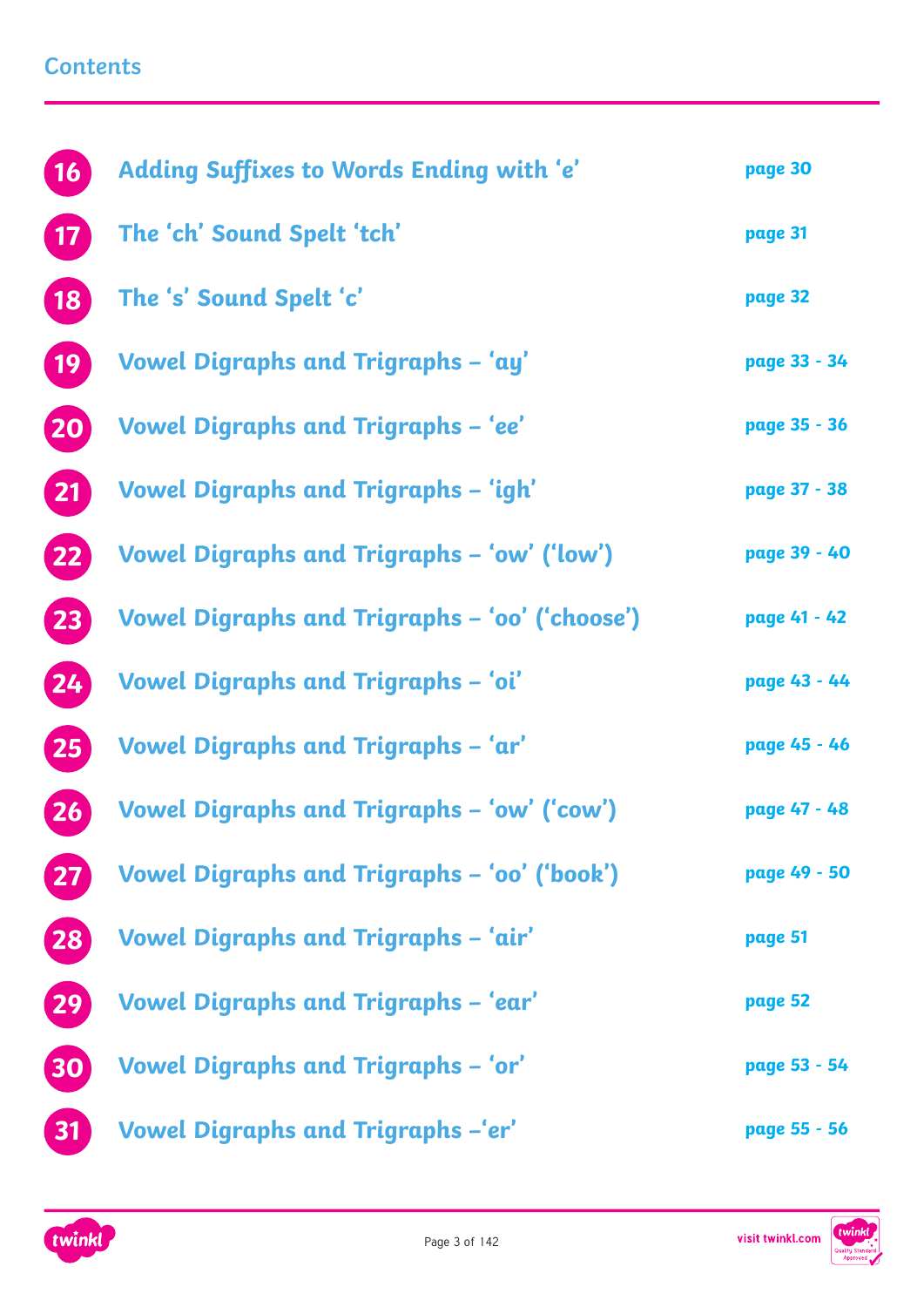### **Contents**

| $\overline{32}$ | <b>Spelling 'l' at the End of Words</b>               | page 57        |
|-----------------|-------------------------------------------------------|----------------|
| 33              | Adding Suffixes -s and -es to Words Ending with 'y'   | page 58 - 59   |
| $\overline{34}$ | <b>Spelling Quiz Instructions</b>                     | page 60        |
| 35              | <b>Spelling Quizzes and Helper's Copies</b>           | page 61 - 122  |
| 36              | <b>Final Spelling Quiz - Bringing It All Together</b> | page 123 - 127 |
| 37              | <b>Answers</b>                                        | page 128 - 141 |
| 38              | <b>Fill the Jar! (Reward Chart)</b>                   | page 142       |



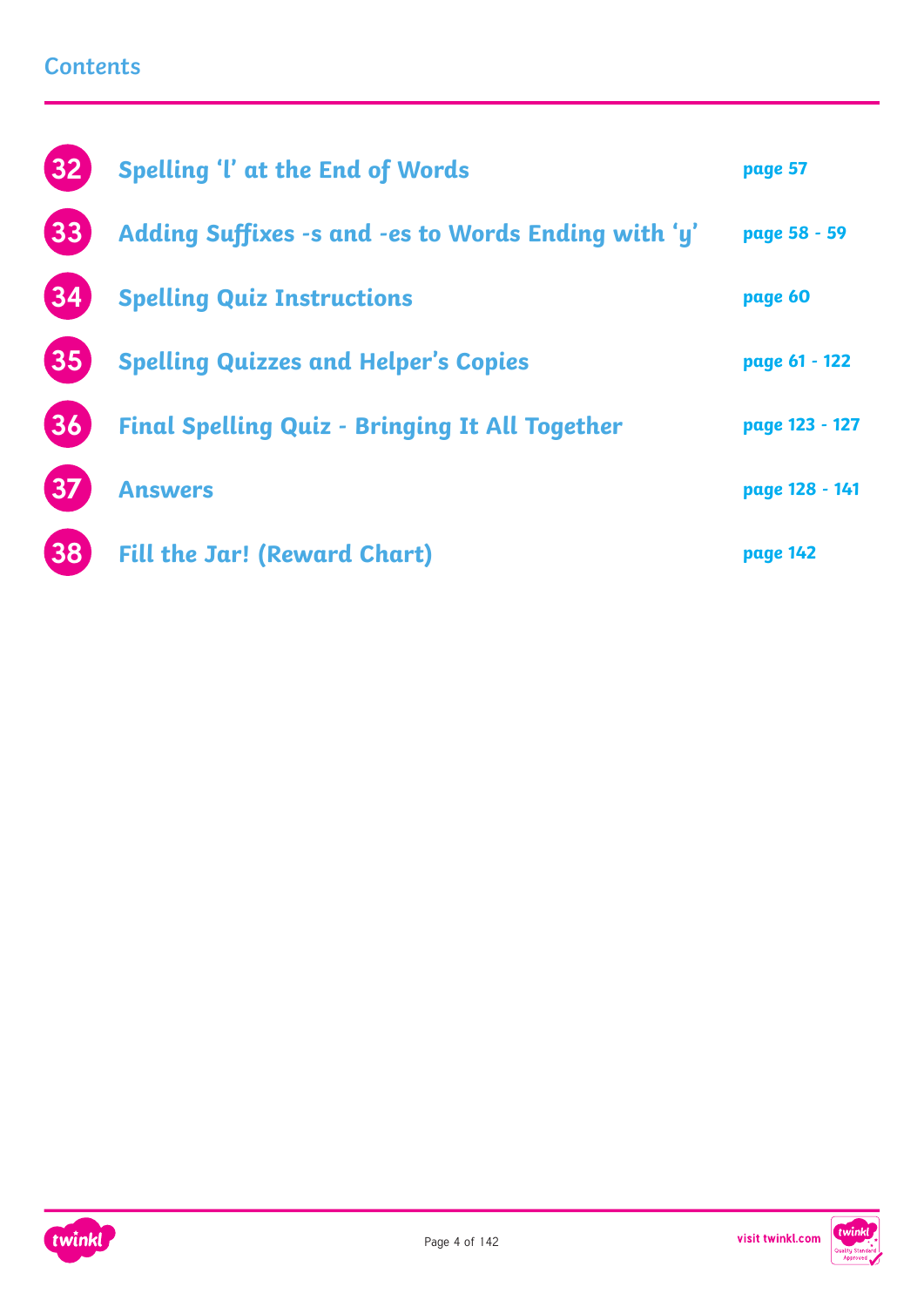### <span id="page-4-0"></span>**Information and Guidance for Parents and Carers 1**

This booklet is intended to help you to support your child as they learn, practise and consolidate the spelling patterns and rules they have learnt so far. The booklet is based on the patterns and rules tested in the 2016 KS1 SATs spelling test and is not a comprehensive guide to all the spelling expectations at the end of KS1.

#### **How to Use This Booklet**

It is entirely up to you how you use this booklet but we would not suggest that you sit down and work through it in its entirety in one sitting with your child. There will almost certainly be rules and patterns that your child already knows very well and others where they need a little more practice. You could ask your child's class teacher which areas they suggest you focus on. You could also ask your child to do the initial spelling quiz on page 4, which will give you an idea of the areas they may need further support with. See **[page 60](#page-59-0)** for guidance on how to administer the quiz.

Each sentence links to a practice page (found on the helper's copy) which your child can then complete with your support and each practice page is then linked to its own spelling quiz to test your child's understanding. At the end you will find a 'bringing it together' quiz which will show how much progress your child has made.

### **Supporting Your Child's Learning and Wellbeing**

Sadly, children can become anxious about the prospect of taking tests in school. Try to keep these activities fun and low-key and only complete a couple of pages at a time, when you feel your child is receptive, i.e. not when they are tired, hungry, thirsty or in need of a run round outside. Celebrate progress rather than scores – if your child scores full marks in a quiz, that's great, but remember to also celebrate if they manage to match or improve on the score they got last time.

You can use the optional reward chart at the end of this pack to reward your child for effort, concentration, progress or anything else you choose. Let your child choose a reward that they would like to receive and work towards that reward.



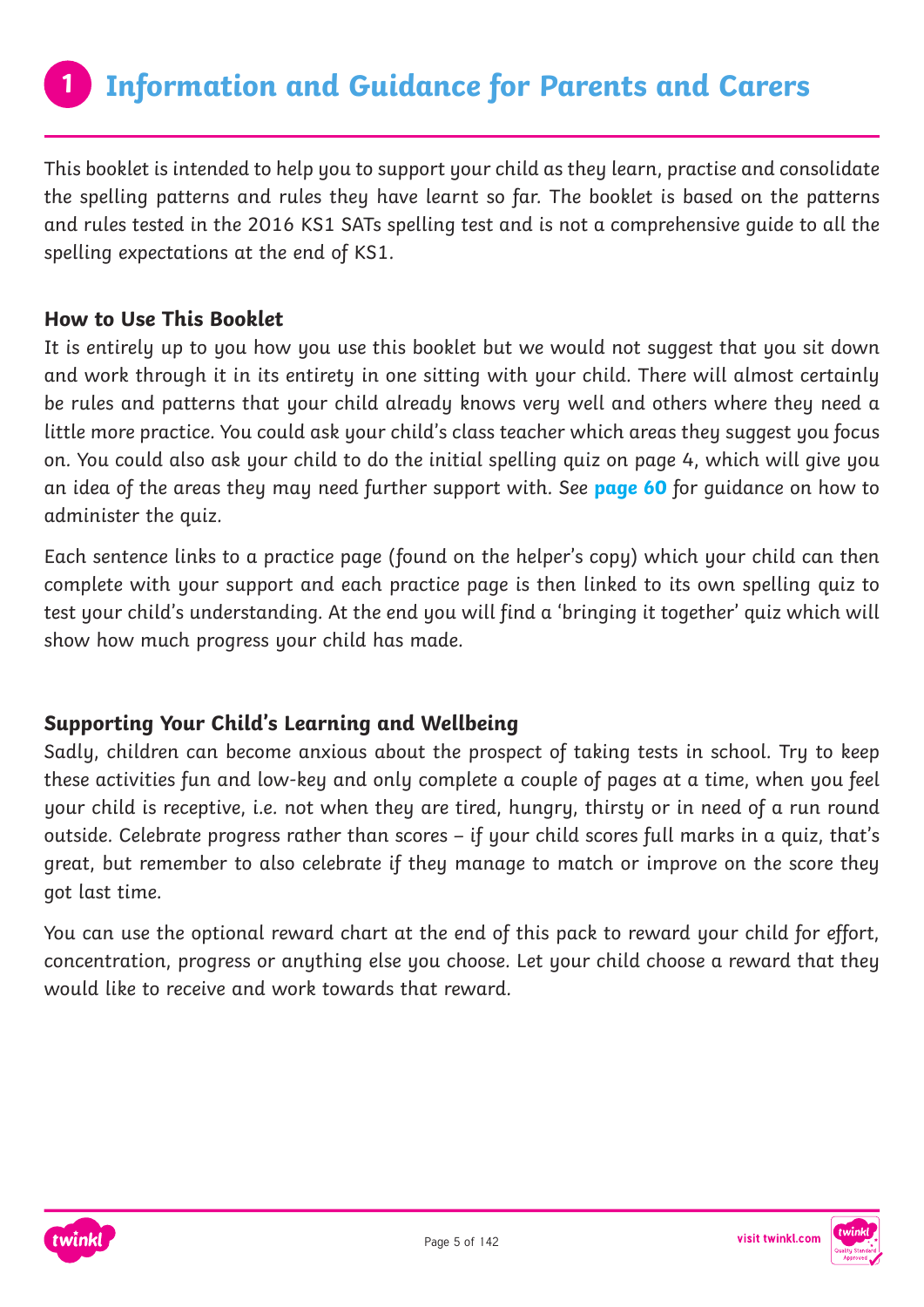# <span id="page-5-0"></span>**Spelling Quiz – Initial Assessment 2**

| Spelling quiz - Based on the 2016 KS1 SATs Spelling Test            |  |  |  |  |
|---------------------------------------------------------------------|--|--|--|--|
| I need to ______________________________this sheet into my book.    |  |  |  |  |
| This year I will _______________________ to improve my handwriting. |  |  |  |  |
| I __________________________ my friend when she is on holiday.      |  |  |  |  |
|                                                                     |  |  |  |  |
|                                                                     |  |  |  |  |
| Dad was ______________________ his keys were in his pocket.         |  |  |  |  |
| This weekend we are ________________________ with Grandma.          |  |  |  |  |
| On a hot day, you must ________________________ lots of water.      |  |  |  |  |
| There was a small, brown ________________________ in the field.     |  |  |  |  |
| Please turn to the next page                                        |  |  |  |  |

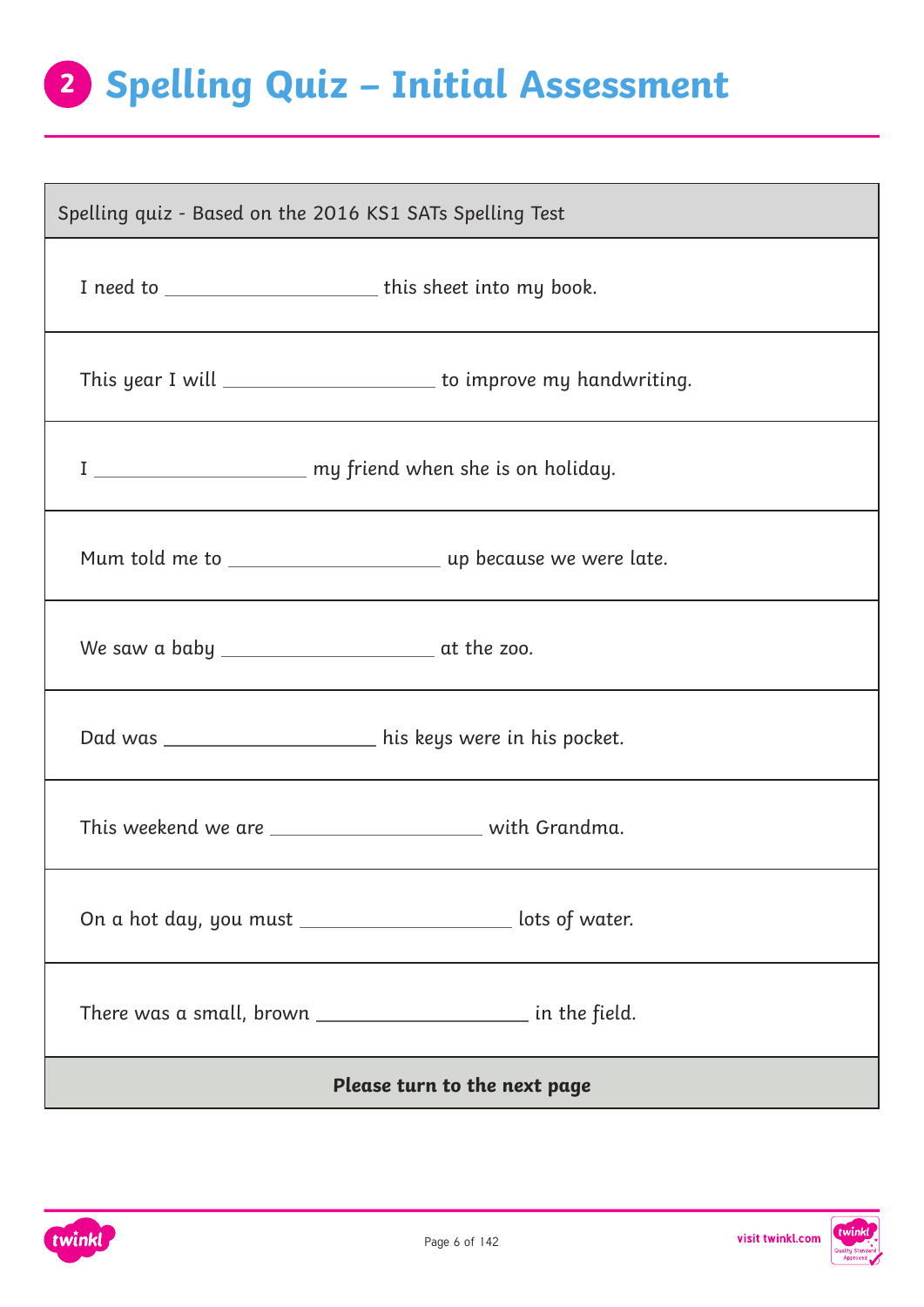# **Spelling Quiz – Initial Assessment**

| Spelling quiz continued                                |                                                                    |
|--------------------------------------------------------|--------------------------------------------------------------------|
|                                                        | I borrowed my friend's __________________________ at playtime.     |
| My sister __________________________ to play catch.    |                                                                    |
|                                                        | You need butter, sugar and _______________________ to make a cake. |
|                                                        |                                                                    |
|                                                        |                                                                    |
|                                                        |                                                                    |
| The teacher asked us to draw $a$ ____________________. |                                                                    |
| I can't _________________________ to go on holiday!    |                                                                    |
|                                                        |                                                                    |
|                                                        | Please turn to the next page                                       |

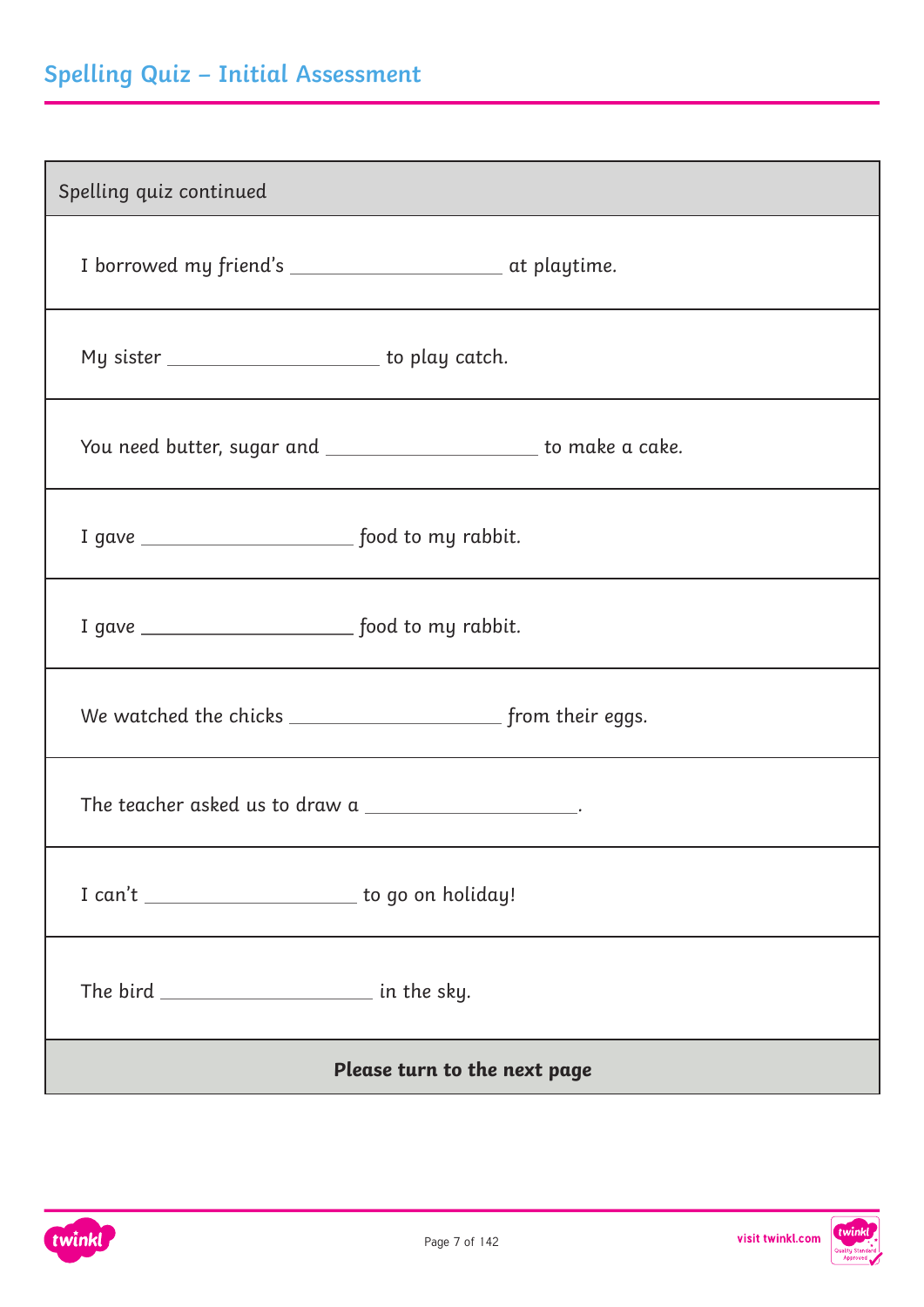# **Spelling Quiz – Initial Assessment**

| Spelling quiz continued |             |  |
|-------------------------|-------------|--|
|                         |             |  |
|                         |             |  |
|                         | End of quiz |  |



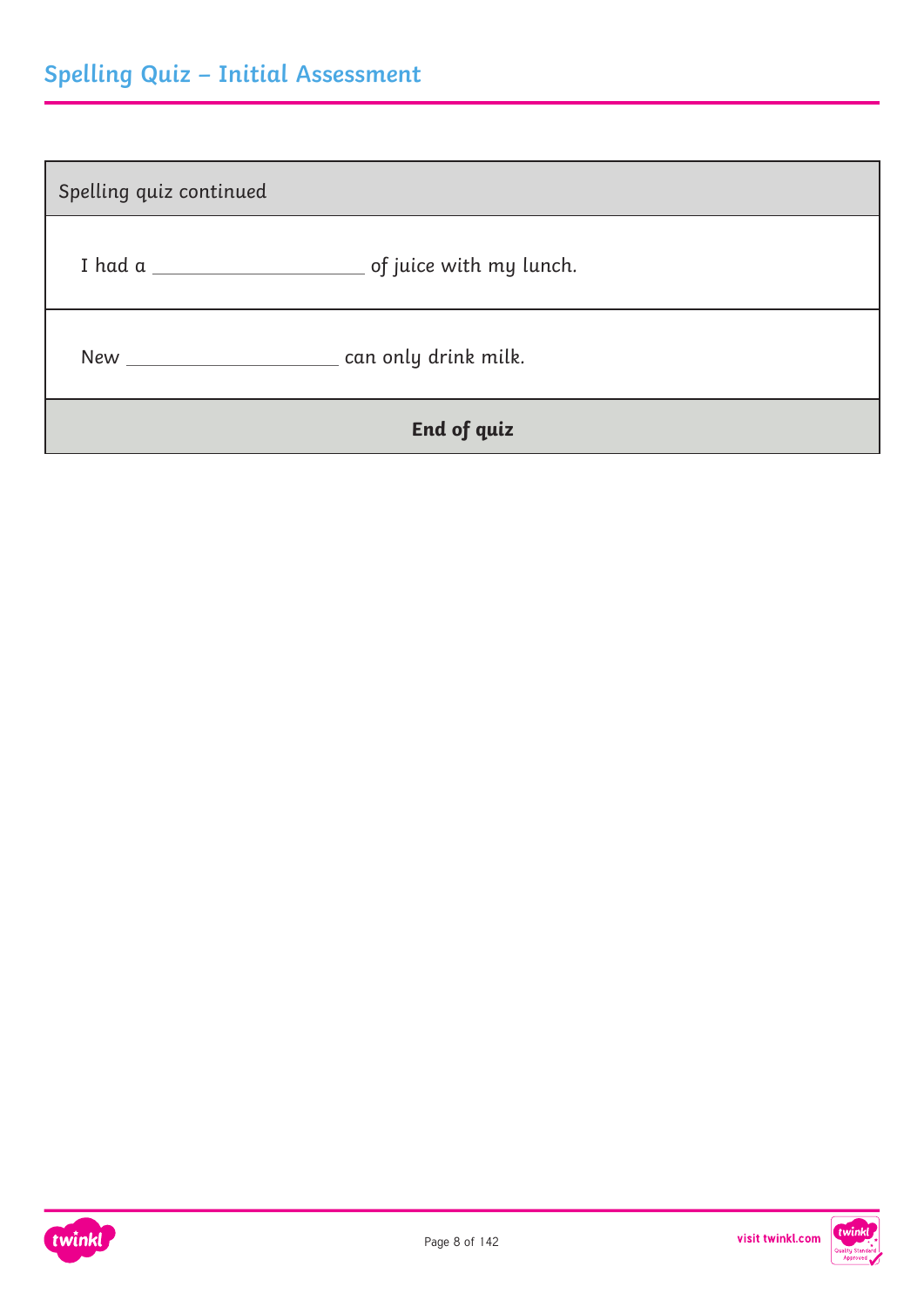# **<sup>2</sup> Spelling Quiz – Helper's Copy**

| Helper's copy - Based on the 2016 KS1 SATs Spelling Test |                                                            |                       |  |  |
|----------------------------------------------------------|------------------------------------------------------------|-----------------------|--|--|
| stick                                                    | I need to <b>stick</b> this sheet into my book.            | practice page 13      |  |  |
| try                                                      | This year I will <b>try</b> to improve my handwriting.     | practice page 14      |  |  |
| miss                                                     | I <b>miss</b> my friend when she is on holiday.            | practice page 13      |  |  |
| hurry                                                    | Mum told me to <b>hurry</b> up because we were late.       | practice page 15      |  |  |
| elephant                                                 | We saw a baby <b>elephant</b> at the zoo.                  | practice page 16 - 17 |  |  |
| sure                                                     | Dad was sure his keys were in his pocket.                  | practice page 12      |  |  |
| staying                                                  | This weekend we are <b>staying</b> with Grandma.           | practice page 20      |  |  |
| drink                                                    | On a hot day, you must <b>drink</b> lots of water.         | practice page 21      |  |  |
| donkey                                                   | There was a small, brown <b>donkey</b> in the field.       | practice page 15      |  |  |
| ball                                                     | I borrowed my friend's <b>ball</b> at playtime.            | practice page 22 - 23 |  |  |
| <b>Likes</b>                                             | My sister <b>likes</b> to play catch.                      | practice page 24 - 25 |  |  |
| flour                                                    | You need butter, sugar and <b>flour</b> to make a<br>cake. | practice page 26 - 28 |  |  |
| some                                                     | I gave <b>some</b> food to my rabbit.                      | practice page 29      |  |  |
| smiling                                                  | We were all smiling at the funny clown.                    | practice page 30      |  |  |
| Please turn to the next page                             |                                                            |                       |  |  |

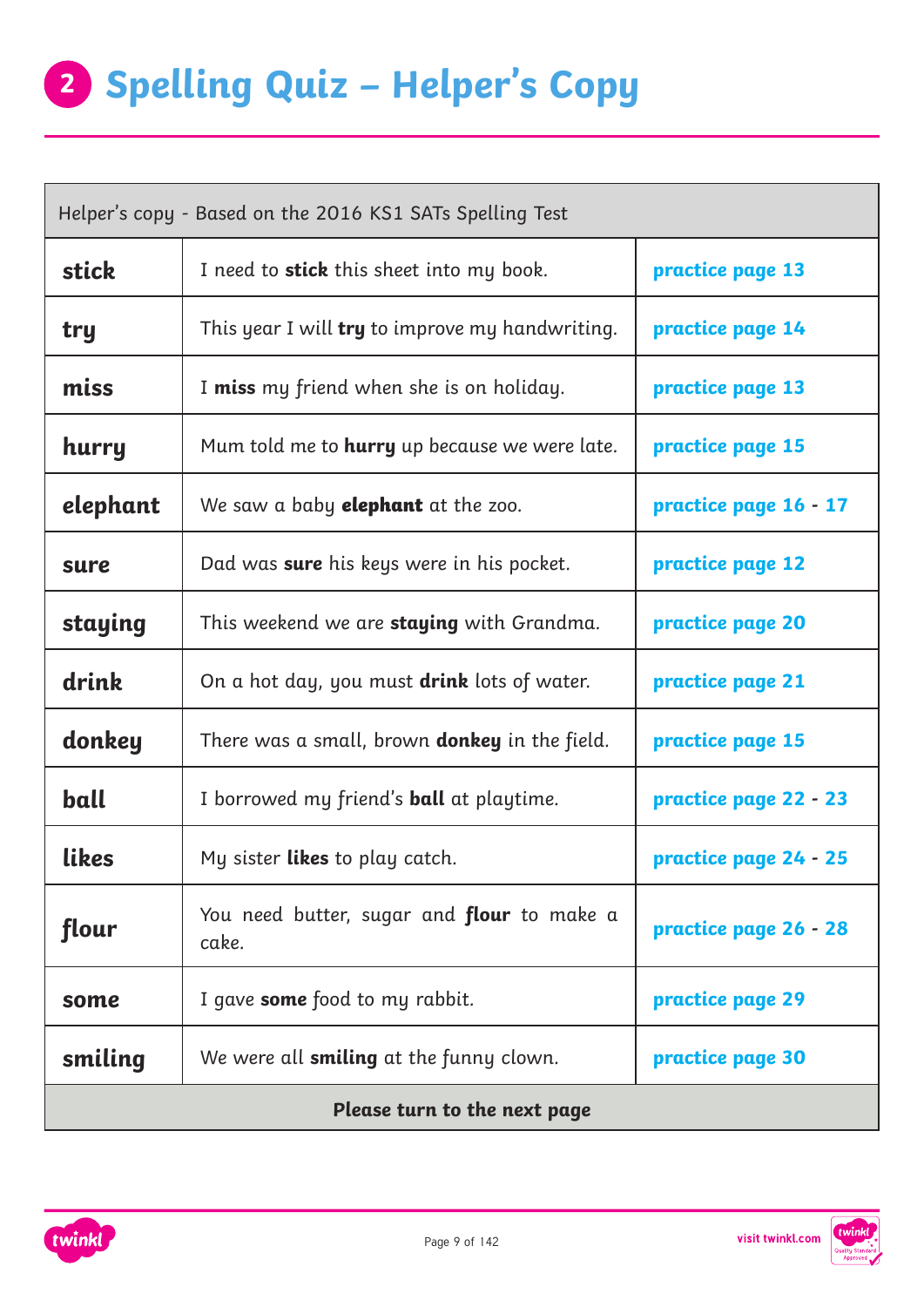# <span id="page-9-0"></span>**Spelling Quiz – Helper's Copy**

| Helper's copy continued |                                                     |                       |  |
|-------------------------|-----------------------------------------------------|-----------------------|--|
| hatch                   | We watched the chicks <b>hatch</b> from their eggs. | practice page 31      |  |
| circle                  | The teacher asked us to draw a <b>circle</b> .      | practice page 32      |  |
| wait                    | I can't <b>wait</b> to go on holiday!               | practice page 55 - 56 |  |
| flies                   | The bird <b>flies</b> in the sky.                   | practice page 47 - 48 |  |
| bottle                  | I had a <b>bottle</b> of juice with my lunch.       | practice page 57      |  |
| <b>babies</b>           | New <b>babies</b> can only drink milk.              | practice page 58 - 59 |  |
| <b>End of copy</b>      |                                                     |                       |  |



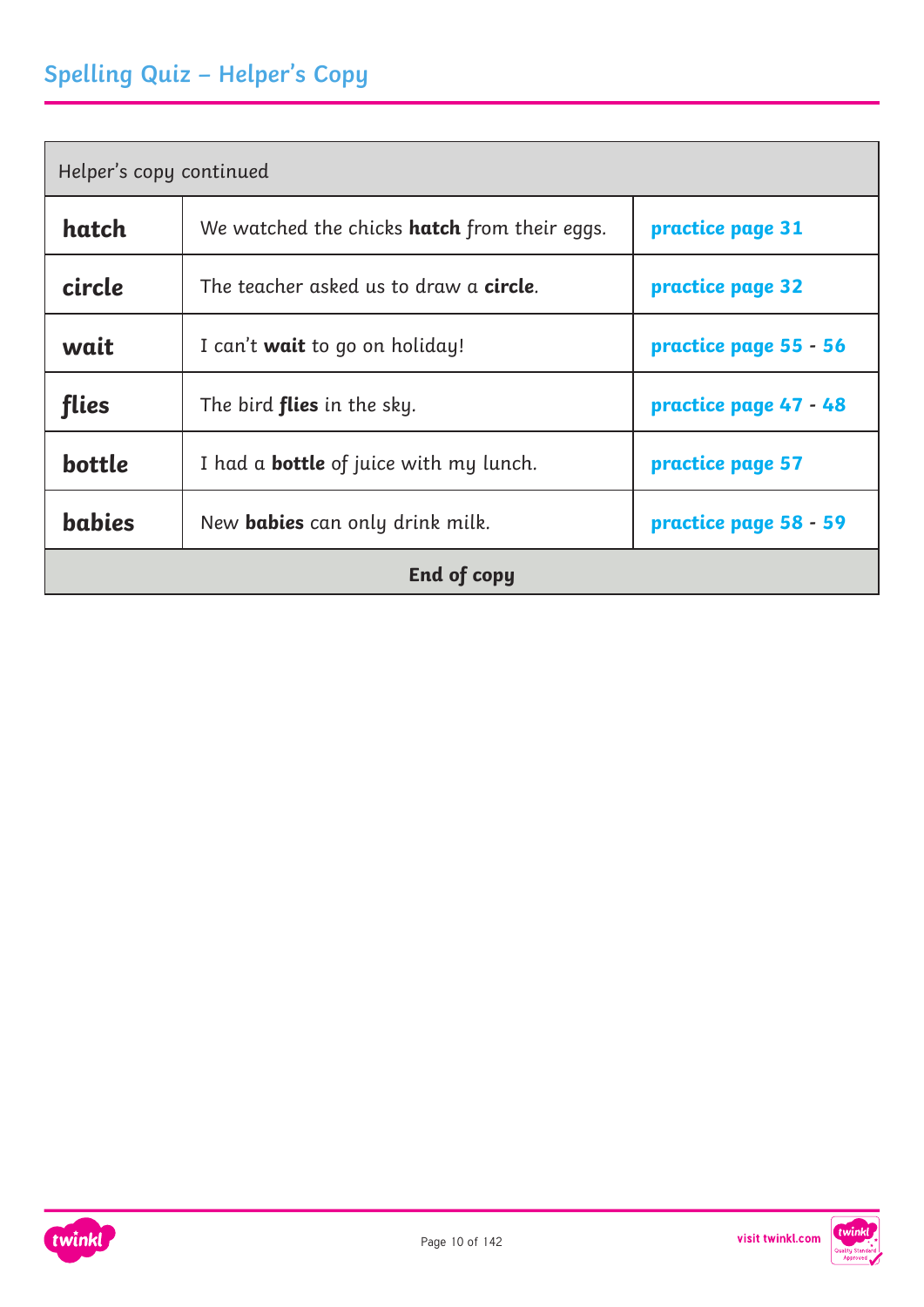# <span id="page-10-0"></span>**<sup>3</sup> Year 1 Common Exception Words**

**What you need to know:** 'Common exception words' are words that children will come across a lot in their reading and writing, which do not follow normal or expected spelling patterns or rules\*. Basically, children have to 'just know them'! The 'look, say, cover, write, check' method is a great way of gaining a visual memory of these words. In this method, children look at the word, say it out loud, say the letters that spell it, then cover it up, write it down and finally check what they have written against the original. The common exception words for year 1 are listed below. Year 2 common exception words follow on the next page.

\*Depending on your regional accent, some of these words may not be 'exception words' – children may be able to sound them out using their knowledge of phonics.

| Year 1     |      |     |       |        |
|------------|------|-----|-------|--------|
| the        | were | be  | my    | ask    |
| $\alpha$   | was  | he  | here  | friend |
| do         | is   | me  | there | school |
| ${\tt to}$ | his  | she | where | put    |
| today      | has  | we  | love  | push   |
| $\circ f$  | I    | no  | come  | pull   |
| said       | you  | go  | some  | full   |
| says       | your | SO  | one   | house  |
| are        | they | by  | once  | our    |



visit twinkl.com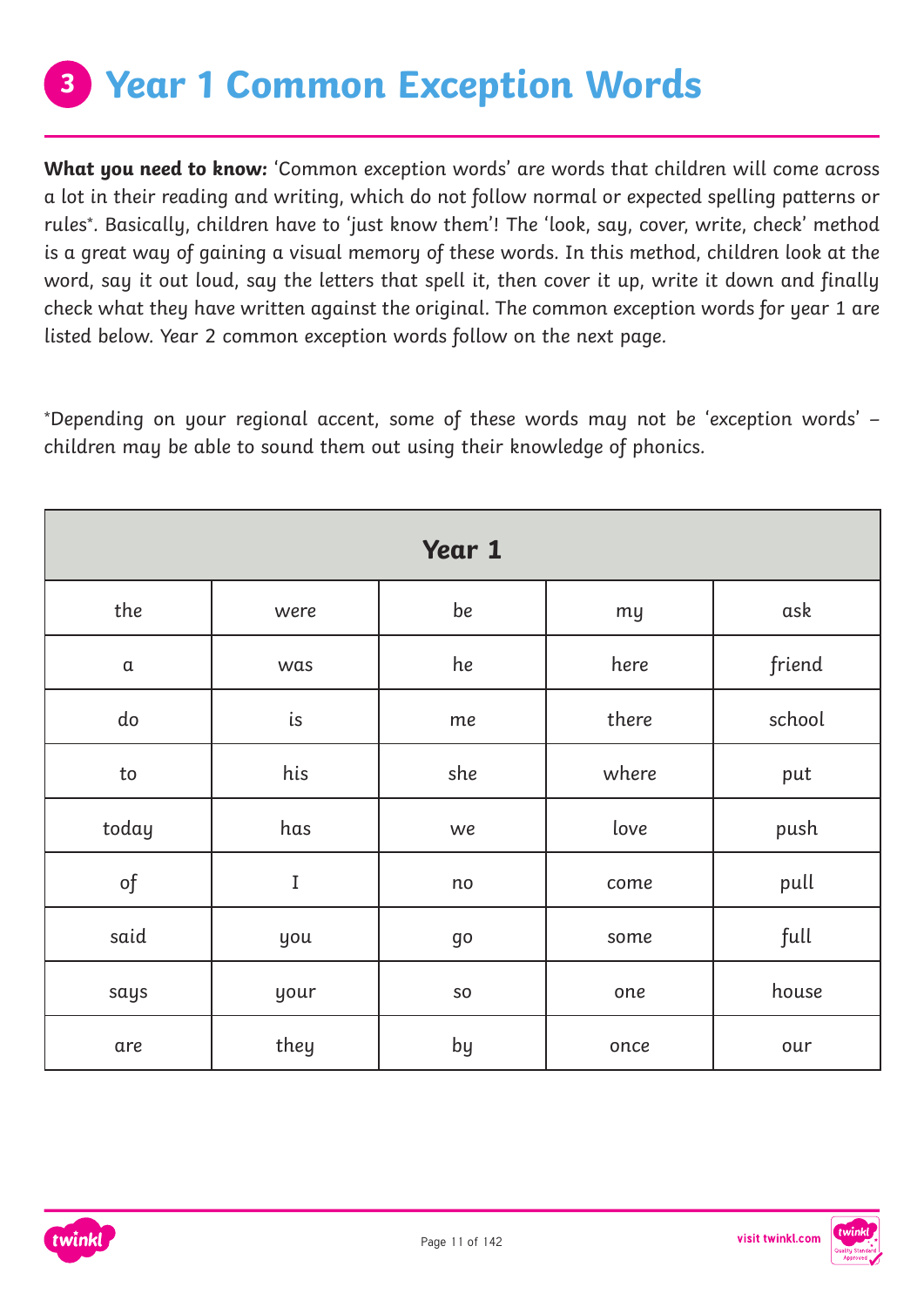<span id="page-11-0"></span>

| <b>Year 2</b> |           |         |           |
|---------------|-----------|---------|-----------|
| door          | cold      | father  | would     |
| floor         | gold      | class   | who       |
| poor          | hold      | grass   | whole     |
| because       | told      | pass    | any       |
| find          | every     | plant   | many      |
| kind          | everybody | path    | clothes   |
| mind          | even      | bath    | busy      |
| behind        | great     | hour    | people    |
| child         | break     | move    | water     |
| children      | steak     | prove   | again     |
| wild          | pretty    | improve | half      |
| climb         | beautiful | sure    | money     |
| most          | after     | sugar   | Mr        |
| only          | fast      | eye     | Mrs       |
| both          | last      | could   | parents   |
| old           | past      | should  | Christmas |

By year 2, children should also be confidently spelling the days of the week and the months of the year, including using a capital letter at the beginning of each one.



[Quiz - page 61 - 63](#page-60-0)

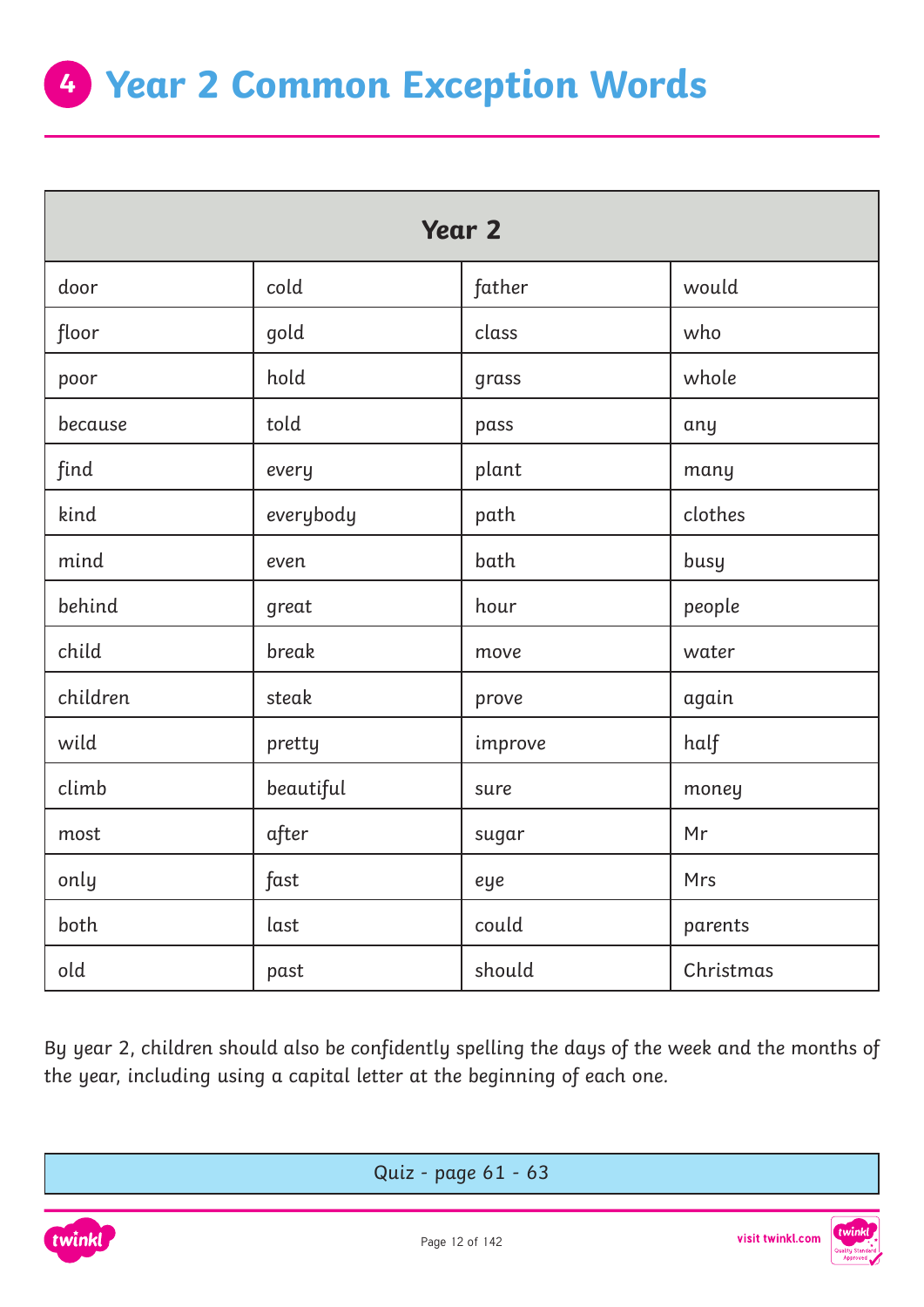# <span id="page-12-0"></span>**Double Letters at the End of Words 5**

**What you need to know:** Some consonant sounds are spelt with a double letter at the end of words – usually 'ff', 'll', 'zz' and 'ss'. These double letters always come after a vowel. To make it even more complicated, the 'c' sound is often spelt 'ck' (same sound, different letters!)

**Circle the words with a double letter at the end.**

| huff | stick | gas  |
|------|-------|------|
| will | fizz  | car  |
| jack | man   | miss |
| owl  | walk  | less |
| pack |       |      |

**Tick the sentences where the underlined words are spelt correctly.** 

| Kick the ball as hard as you can.             |  |
|-----------------------------------------------|--|
| We heard a buz as the bee flew into the room. |  |
| The wizard disappeared in a puff of smoke.    |  |
| I heard the snake <u>hiss</u> loudly.         |  |
| The book <u>fel</u> off the shelf.            |  |

| Quiz - page 65 | Answers - page 128 |
|----------------|--------------------|
|----------------|--------------------|



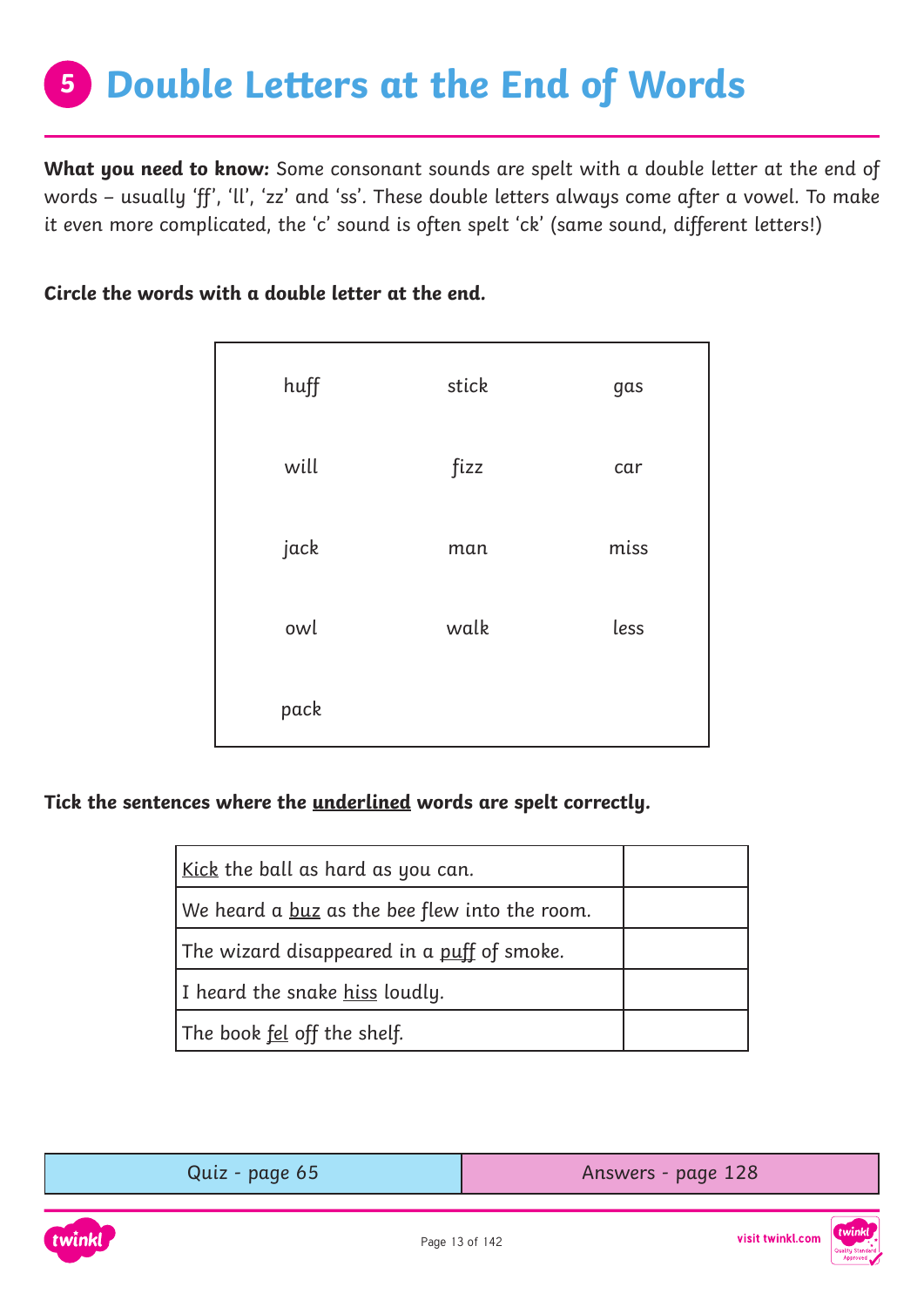<span id="page-13-0"></span>**What you need to know:** The 'igh' sound (as in 'night' and 'bright'), can often be heard at the end of words. In many words it is spelt with a 'y'. Be careful though, because 'y' can make a different sound at the end of many other words!

#### **Circle the words with the 'igh' sound at the end.**

| buy   | money  | fly  |
|-------|--------|------|
| silly | try    | away |
| key   | why    | spy  |
| heavy | donkey |      |

### **Rewrite these sentences so that the underlined words are spelt correctly.**

- 1. Dad asked me to drigh the dishes.
- 2. I fell over and bumped migh knee.
- 3. Juligh is one of the summer months.
- 4. A pig lives in a stigh.
- 5. Chopping the onion made me crigh.

| Quiz - page 67 | Answers - page 128 |
|----------------|--------------------|
|                |                    |

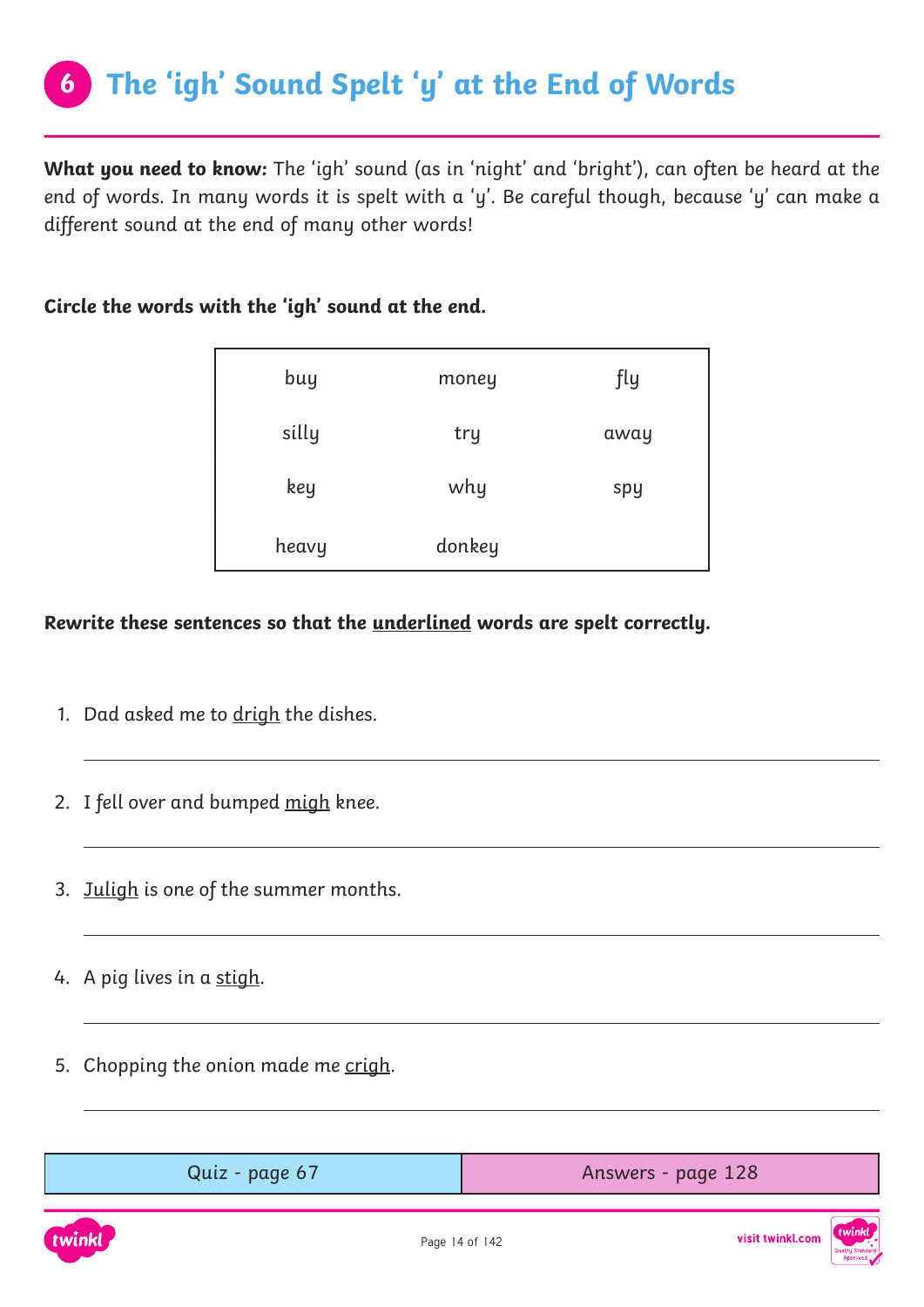<span id="page-14-0"></span>**What you need to know:** The 'ee' sound (as in 'tree' and 'feel'), can often be heard at the end of words. In many words it is spelt with a 'y' or an 'ey'. Be careful though, because 'y' can make a different sound at the end of many other words!

#### **Circle the words with the 'ee' sound at the end.**

| baby    | money   | fly    | silly | crazy   |
|---------|---------|--------|-------|---------|
| lady    | chimney | key    | why   | spy     |
| trolley | heavy   | donkey | way   | journey |
| spray   | monkey  |        |       |         |

Sort the circled words in the box above according to how the sound is spelt and write them in this table.

| 'y'  | 'ey'   |
|------|--------|
| baby | monkey |
|      |        |
|      |        |
|      |        |
|      |        |
|      |        |

| Quiz - page 69 | Answers - page 129 |  |
|----------------|--------------------|--|
|                |                    |  |
|                |                    |  |

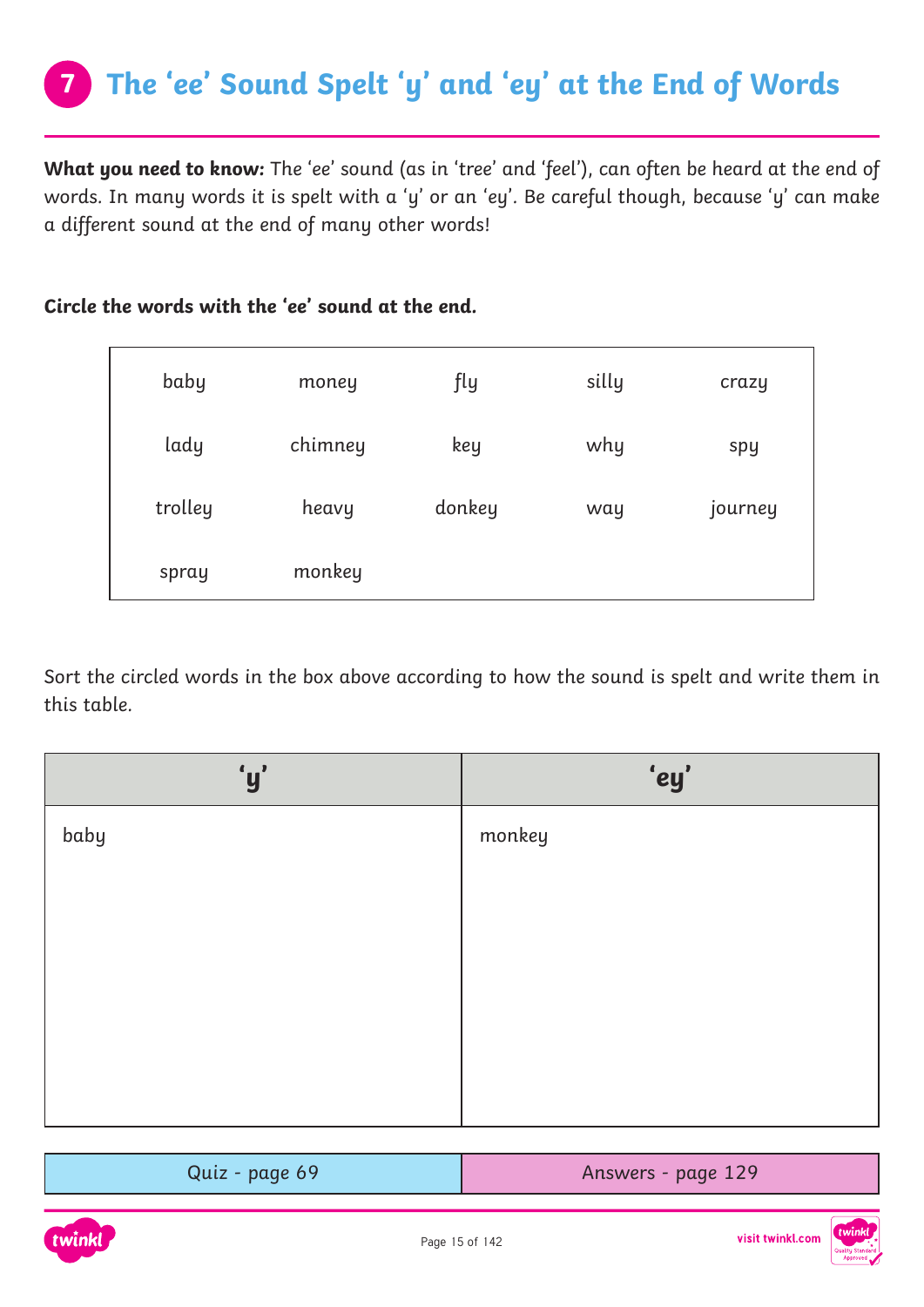<span id="page-15-0"></span>**What you need to know:** Some words have a 'f' sound but this sound is spelt 'ph'. This can come anywhere in the word.

**Sort these words according to how the sound is spelt and write them in the table.**

| alphabet | fin    | feel      | elephant |
|----------|--------|-----------|----------|
| graph    | fish   | telephone | fairy    |
| dolphin  | trophy | farm      | wolf     |
| nephew   | woof   | life      | scarf    |

| Words with 'ph' | Words with 'f' |
|-----------------|----------------|
| alphabet        | fin            |
|                 |                |
|                 |                |
|                 |                |
|                 |                |
|                 |                |
|                 |                |
|                 |                |



visit twinkl.com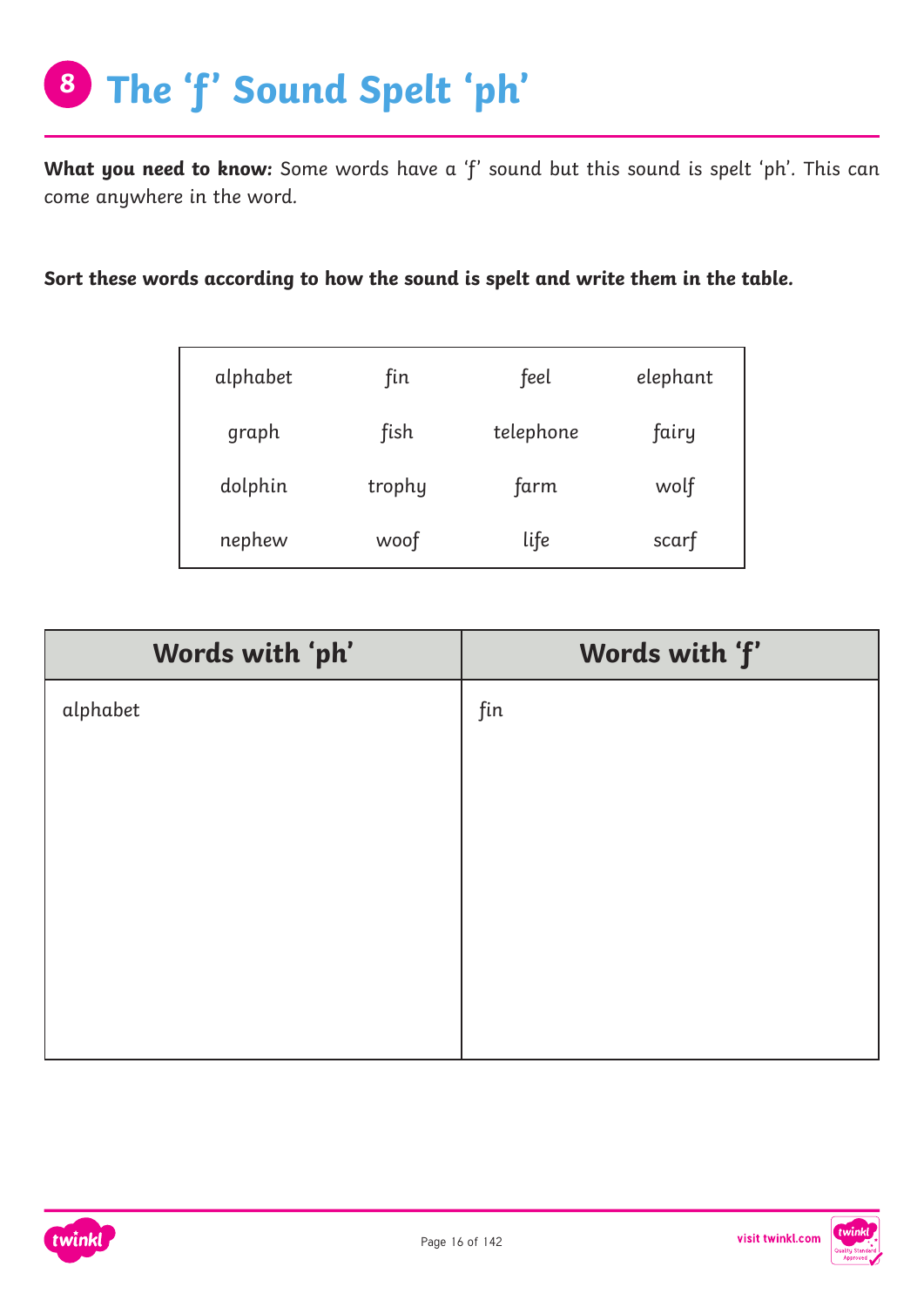<span id="page-16-0"></span>**Rewrite these sentences so that the underlined words are spelt correctly.**

- 1. Nadia has a **fobia** of spiders.
- 2. I won a **trofy** in karate.
- 3. Dad took a **fotograf** of the lake.
- 4. Jin picked up the **fone**.

| Quiz - page |  |
|-------------|--|
|-------------|--|



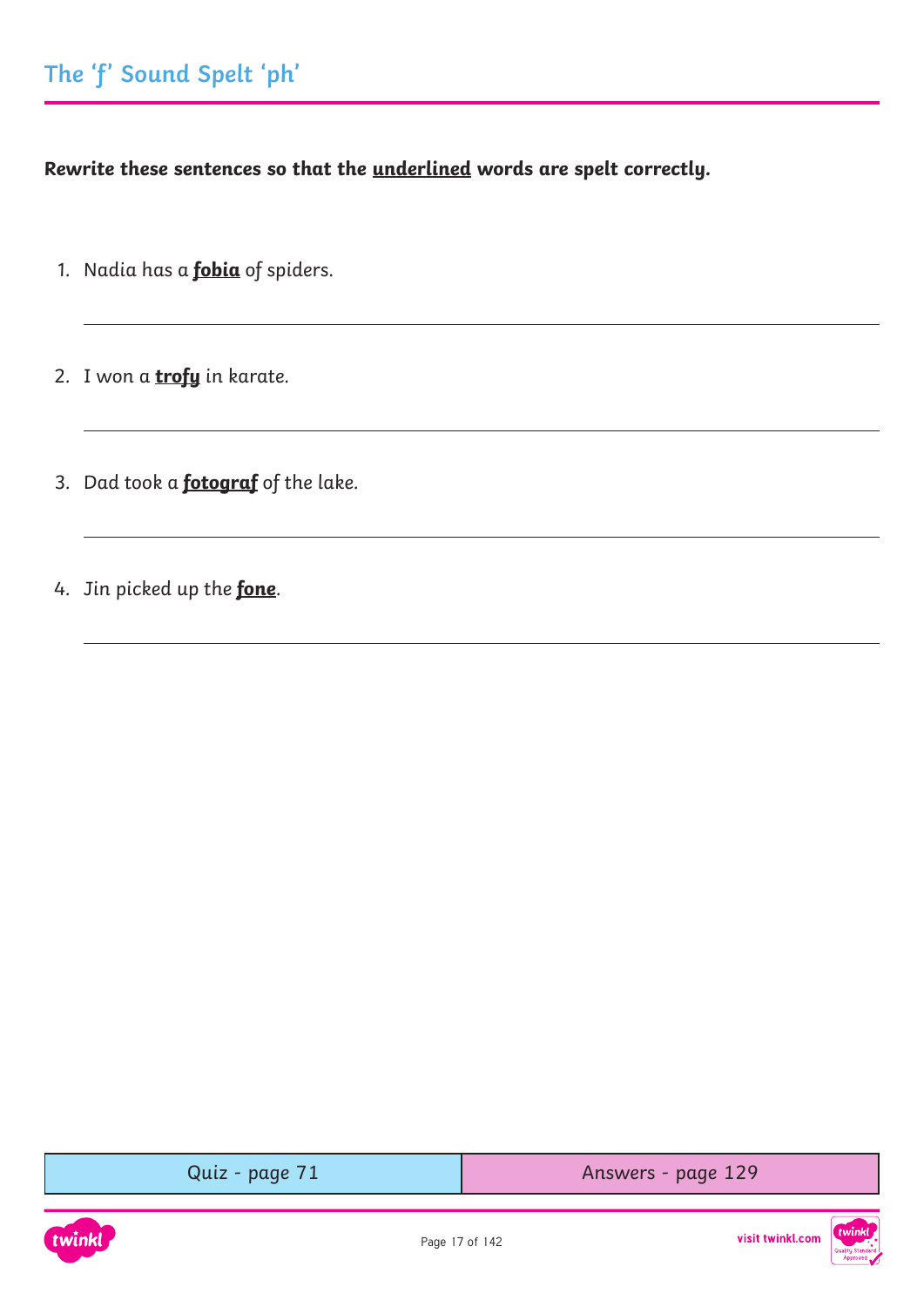<span id="page-17-0"></span>**What you need to know:** Some words have a 'w' sound but this sound is spelt 'wh'. This usually happens at the beginning of the word.

**Sort these words according to how the sound is spelt and write them in the table.**

| wolf | white | why   | welly   |
|------|-------|-------|---------|
| wind | whisk | wide  | when    |
| wise | wag   | what  | whistle |
| wool | wheel | whale | whisper |

| Words with 'wh' | Words with 'w' |
|-----------------|----------------|
| white           | wolf           |
|                 |                |
|                 |                |
|                 |                |
|                 |                |
|                 |                |
|                 |                |
|                 |                |



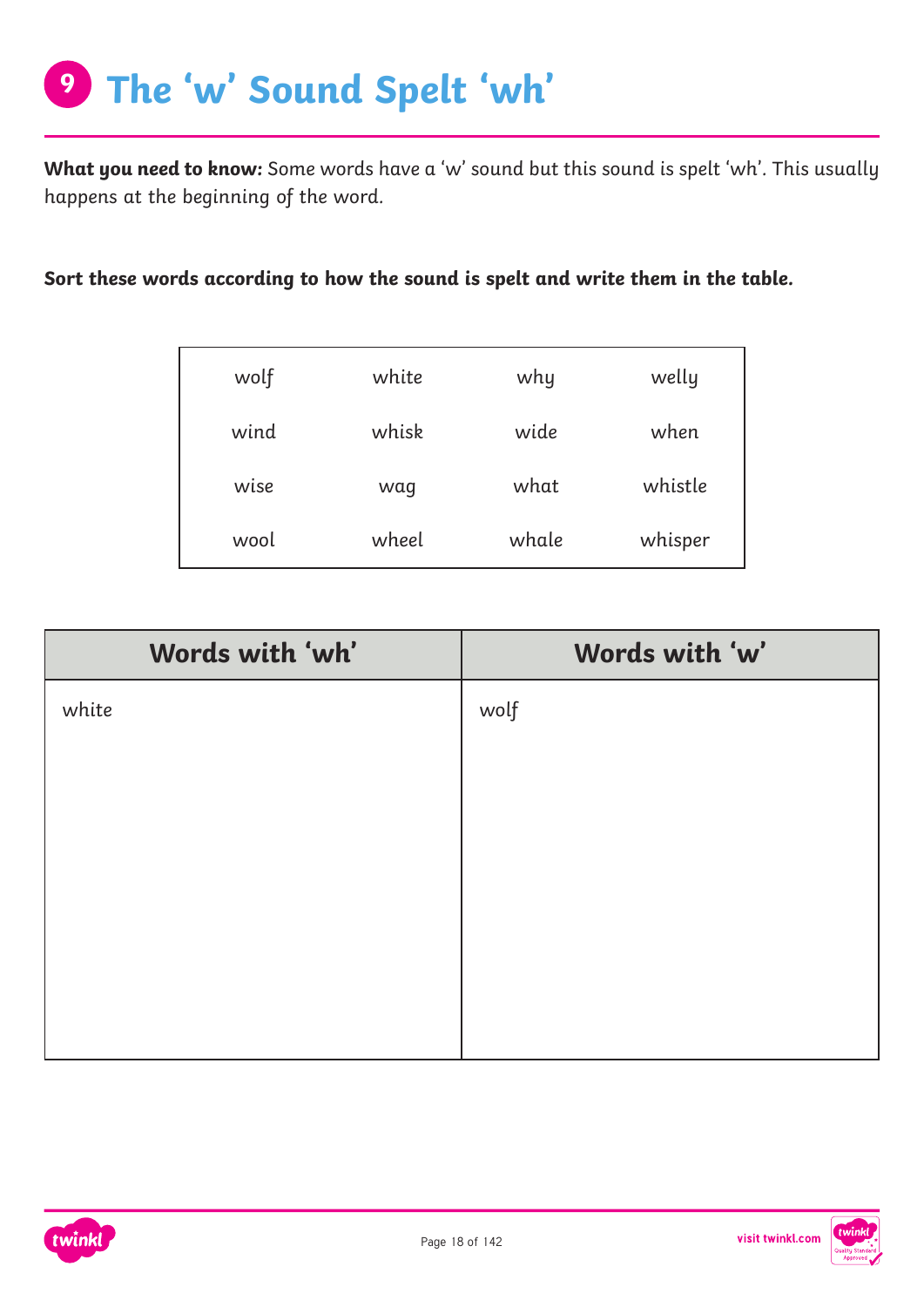<span id="page-18-0"></span>**Some 'question' words begin with 'wh'. Write questions for these answers:**

**1. Question**:

**Answer**: It is half past seven.

**2. Question**:

**Answer**: I am smiling because I am happy.



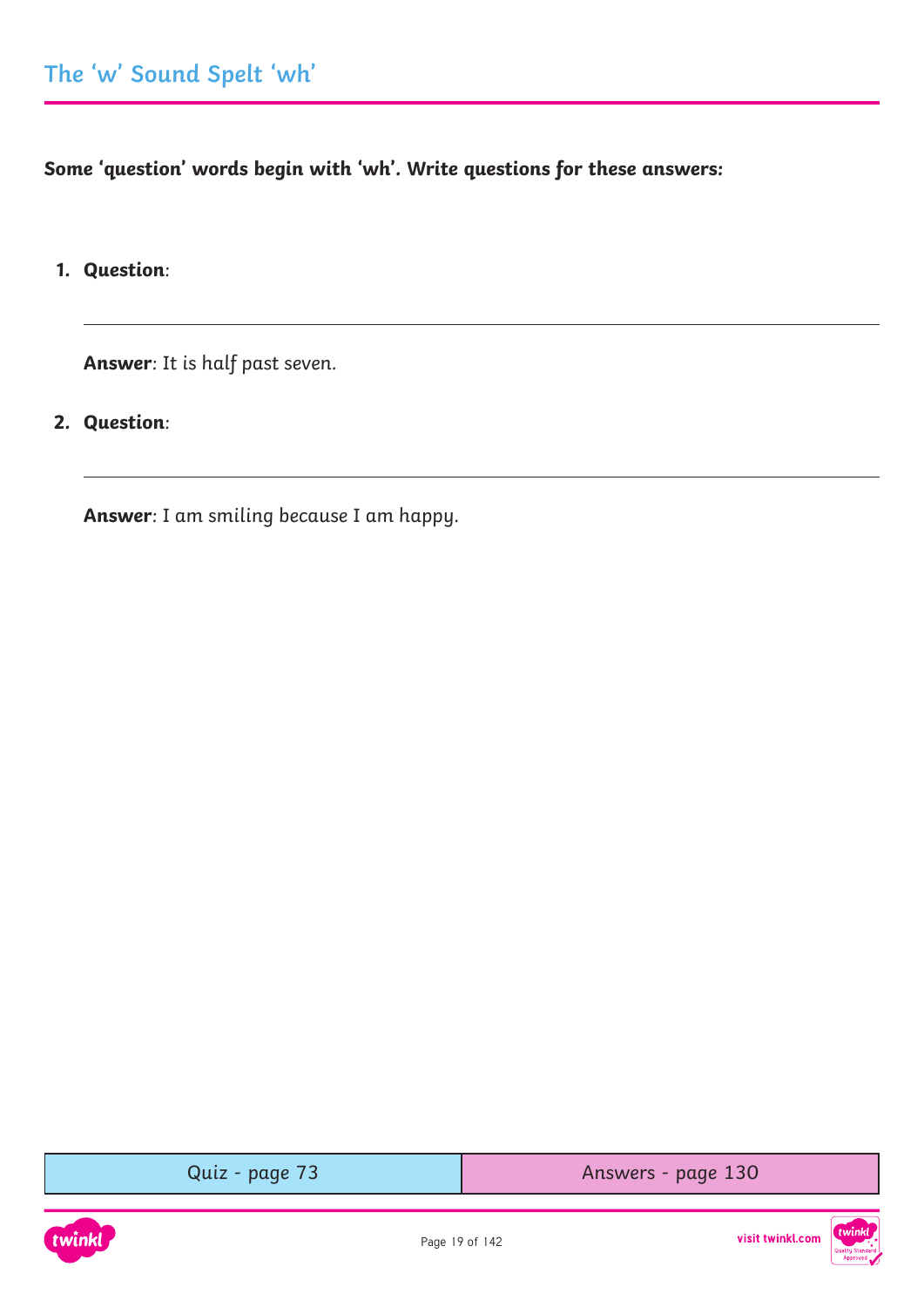# <span id="page-19-0"></span>**10** Adding Suffixes to Words Ending with 'y'

**What you need to know:** A suffix is a group of letters added to the end of a word (the 'root' word) which changes the meaning of that word. Sometimes, the spelling of the root word needs to change before we can add a suffix. The suffixes –ing and -ed change the tense of a verb; -ing creates the 'progressive' tense (walk  $\longrightarrow$  walking) and -ed creates the past tense (walk  $\longrightarrow$  walked). The suffixes –er and –est are added to adjectives to compare two or more objects, e.g. Sam is taller than Max, but Mo is the tallest of all.

#### **Rule**

If the word ends **vowel + y**, just add the suffix\*.

 $play \longrightarrow played \quad say \longrightarrow saying$ 

If the word ends **consonant + y**, change the 'y' to 'i' before adding the suffix\*.

 $cry \longrightarrow cried$  happy  $\longrightarrow$  happier

### **Unless you are adding –ing.**

 $cry \longrightarrow crying$  supply  $\longrightarrow$  supplying

#### **Tick the sentences where the underlined words are spelt correctly.**

| This book is the funniest I have ever read!     |  |
|-------------------------------------------------|--|
| There are lots of flys buzzing around today.    |  |
| Sam is enjoling his new school.                 |  |
| Mum hurryed into the house as it was very cold. |  |
| It is sunnier today than it was yesterday.      |  |
| I carried my bags upstairs.                     |  |

\*As always, there are some exceptions to this rule.

|  |  |  |  | Quiz - page 75 |  |  |  |
|--|--|--|--|----------------|--|--|--|
|--|--|--|--|----------------|--|--|--|

[Answers - page 130](#page-129-0)



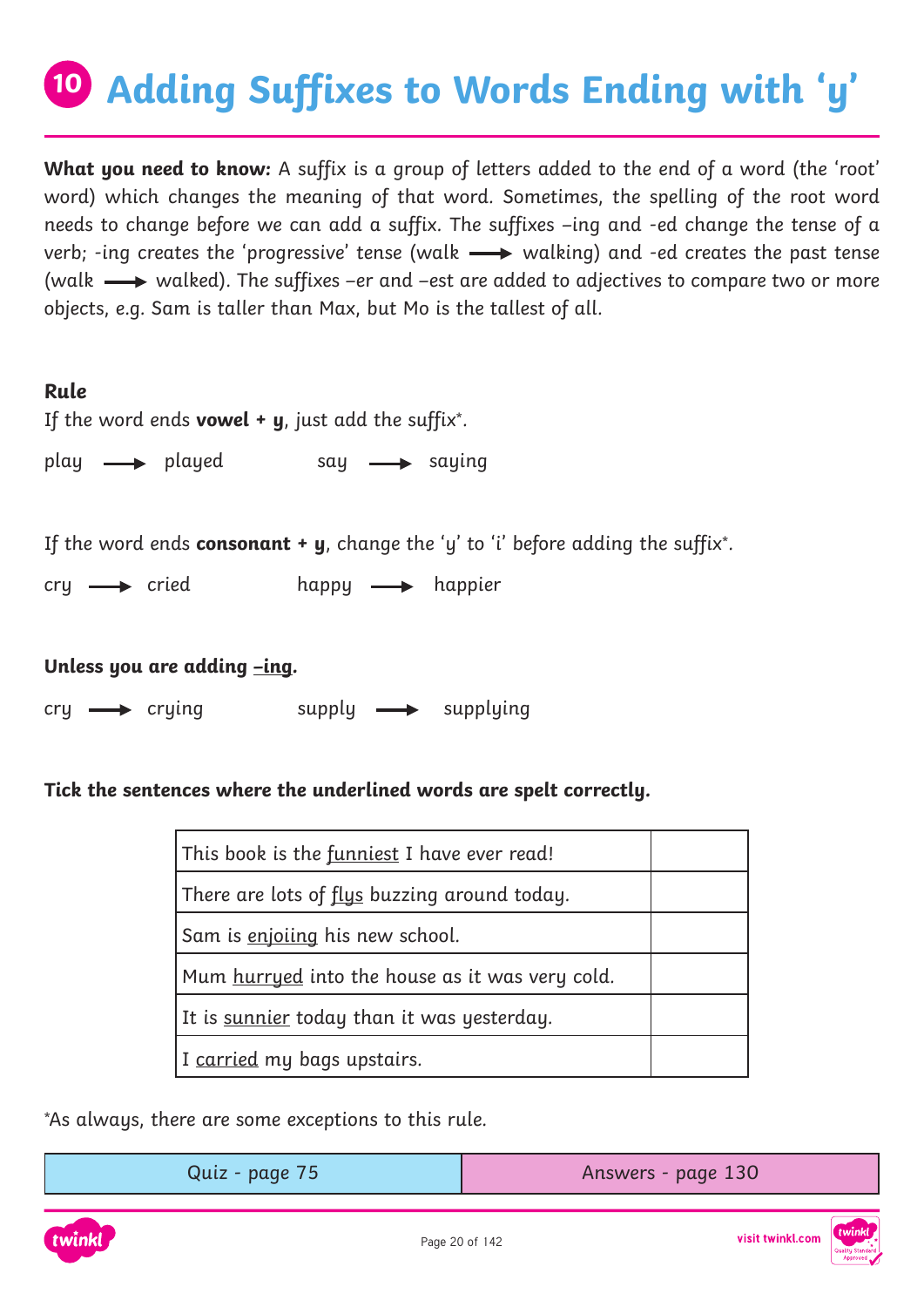# <span id="page-20-0"></span>**Words That End with 'nk' <sup>11</sup>**

**What you need to know:** Many words end with the sound 'nk'. It can be easy to miss out the 'n', so make sure you listen carefully. It is even easier to forget the 'nk' sound when a suffix is added. For example: wink  $\longrightarrow$  winking.

### **Can you work out each of these clues? All the answers are words that end with 'nk'.**

| <b>Clue</b>                            | Answer |
|----------------------------------------|--------|
| A place where you can save your money. | bank   |
| Imagine or wonder inside your head.    |        |
| The noise made by a goose.             |        |
| The liquid you find inside a pen.      |        |
| When you close both your eyes.         |        |
| A really bad smell.                    |        |
| Colour made by mixing red and white.   |        |
| A biq piece or lump of something.      |        |

### **Add suffixes to these words.**

| <b>Root Word</b> | Suffix | <b>New Word</b> |
|------------------|--------|-----------------|
| wink             | ing    |                 |
| drink            | S      |                 |
| thank            | ed     |                 |
| honk             | ing    |                 |
| blink            | ed     |                 |
| plank            | S      |                 |

| Quiz - page 77 |  |
|----------------|--|
|----------------|--|

[Answers - page 131](#page-130-0)

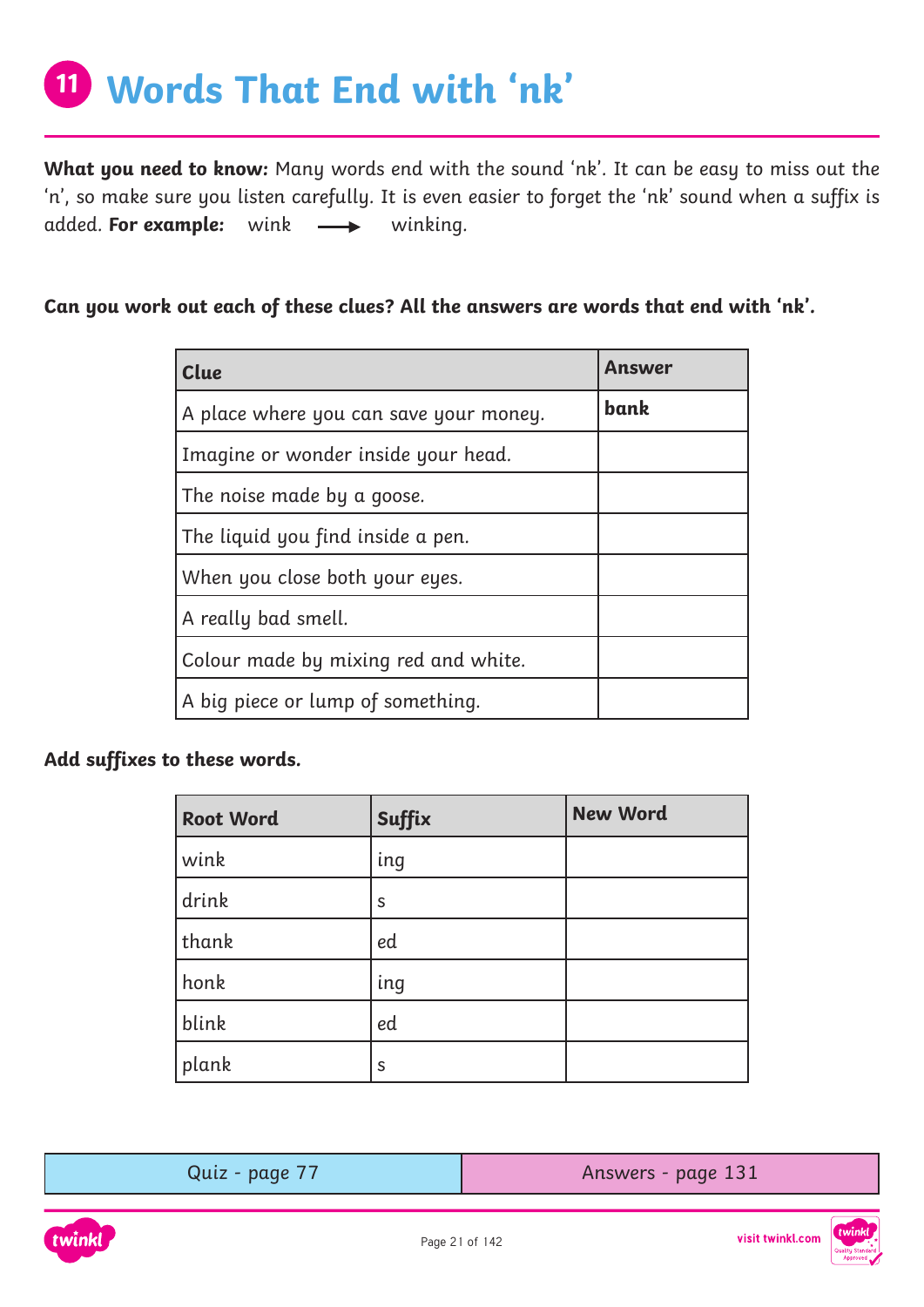<span id="page-21-0"></span>**What you need to know:** Some words have the sound 'or' spelt with an 'a'. Most often, this happens before 'l' or 'll'

**Sort these words according to their last letter.**

| all   | ball | chalk | walk |
|-------|------|-------|------|
| stall | fall | tall  | hall |
| call  | talk | wall  |      |

| Ends with 'll' | Ends with 'lk' |
|----------------|----------------|
|                |                |
|                |                |
|                |                |
|                |                |
|                |                |
|                |                |
|                |                |
|                |                |

Page 22 of 142



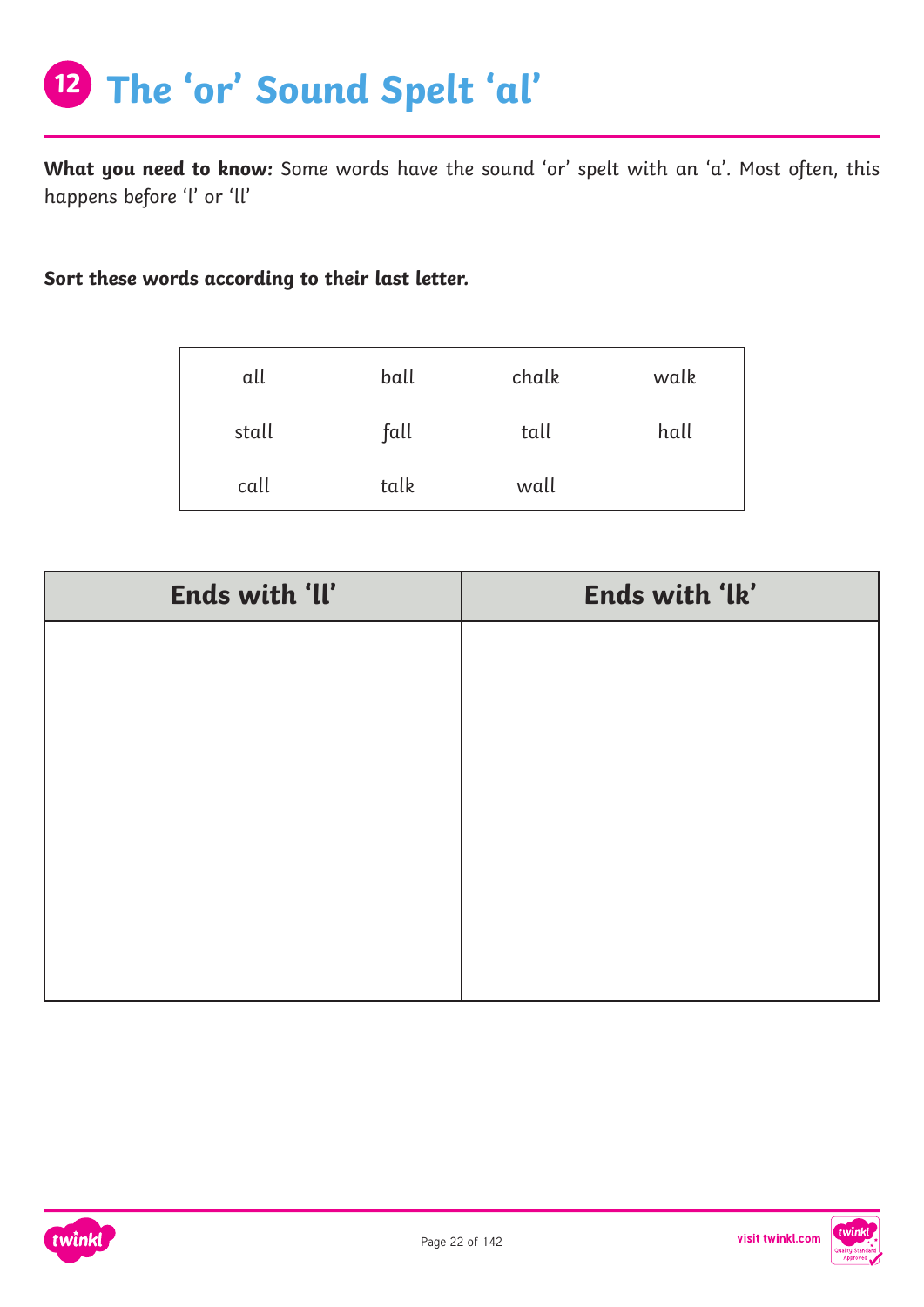# <span id="page-22-0"></span>**The 'or' Sound Spelt 'al'**

### **Fill in the missing words in these sentences.**

| 1. At playtime, we like to play throw and catch with a $\_\_$                    |       |
|----------------------------------------------------------------------------------|-------|
| 2. In art today, we drew pictures using colourful ______________________________ |       |
|                                                                                  | over! |
| 4. After school, we like to take our dog for a                                   |       |



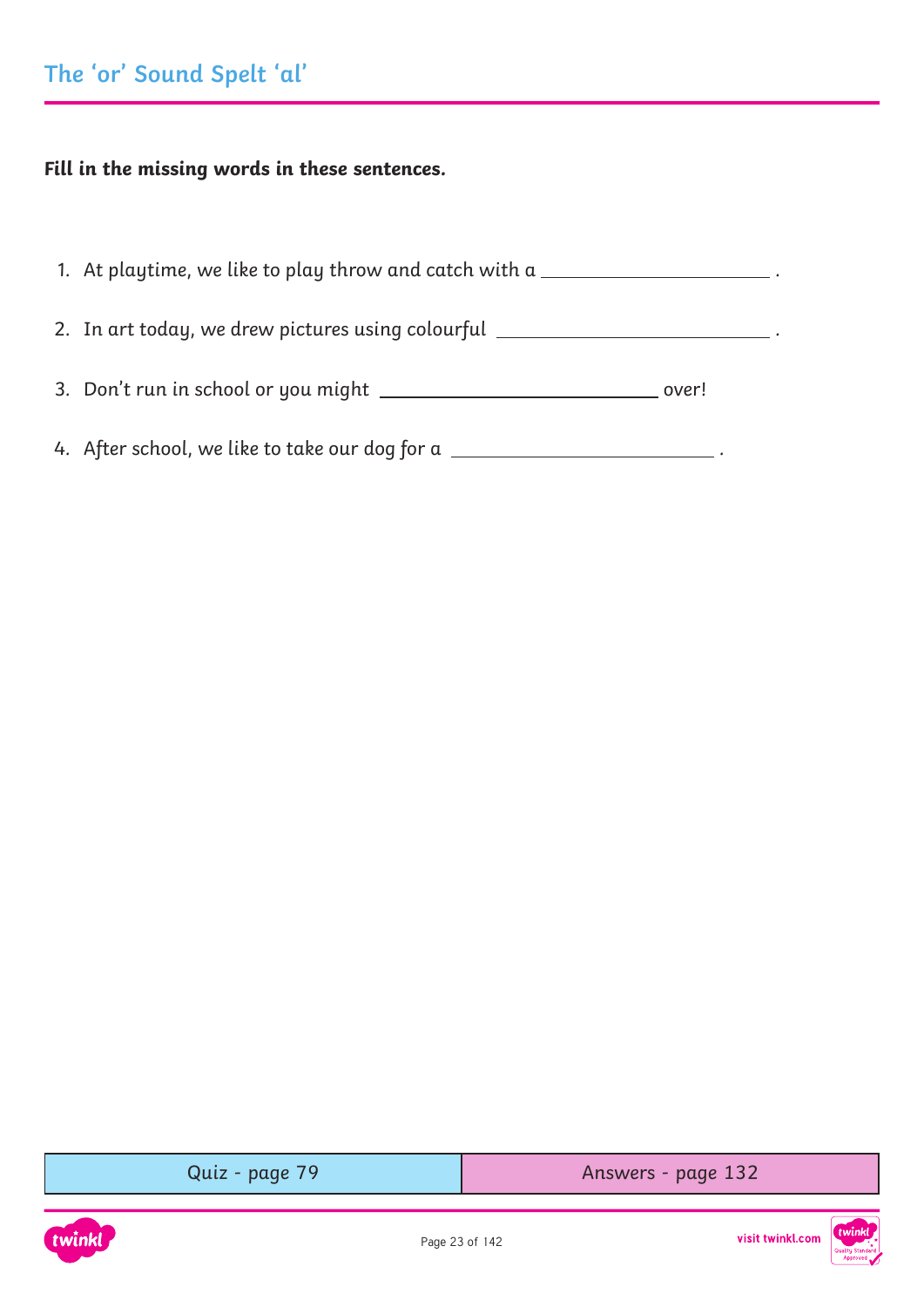# <span id="page-23-0"></span>**Adding Suffixes -s and -es <sup>13</sup>**

**What you need to know:** A suffix is a group of letters added to the end of a word (the 'root' word) which changes the meaning of that word. Sometimes, the spelling of the root word needs to change before we can add a suffix. The suffixes -s and -es change nouns from singular to plural (e.g. cat  $\longrightarrow$  cats) and verbs into third person singular (e.g. I talk  $\longrightarrow$  he talks).

### **Rule**

If the word ends **x**, **zz**, **ss**, **ch** or **sh**, add the suffix –es.

 $f$ ox  $\longrightarrow$  foxes watch  $\longrightarrow$  watches

If the word ends in **any other letters**, just add the suffix –s.

 $day \longrightarrow days$  sit  $\longrightarrow$  sits

Adding -es also adds an extra syllable to the word.

#### **Tick the four sentences where the underlined words are spelt correctly.**

| Dad reads me a story every night.                      |  |
|--------------------------------------------------------|--|
| When I throw the ball, my friend catchs it.            |  |
| There are three boxes of cereal in the cupboard.       |  |
| I used different coloured penciles to make my picture. |  |
| Mum waves to me when she drops me off at school.       |  |
| A cat hisses when it is angry.                         |  |



visit twinkl.com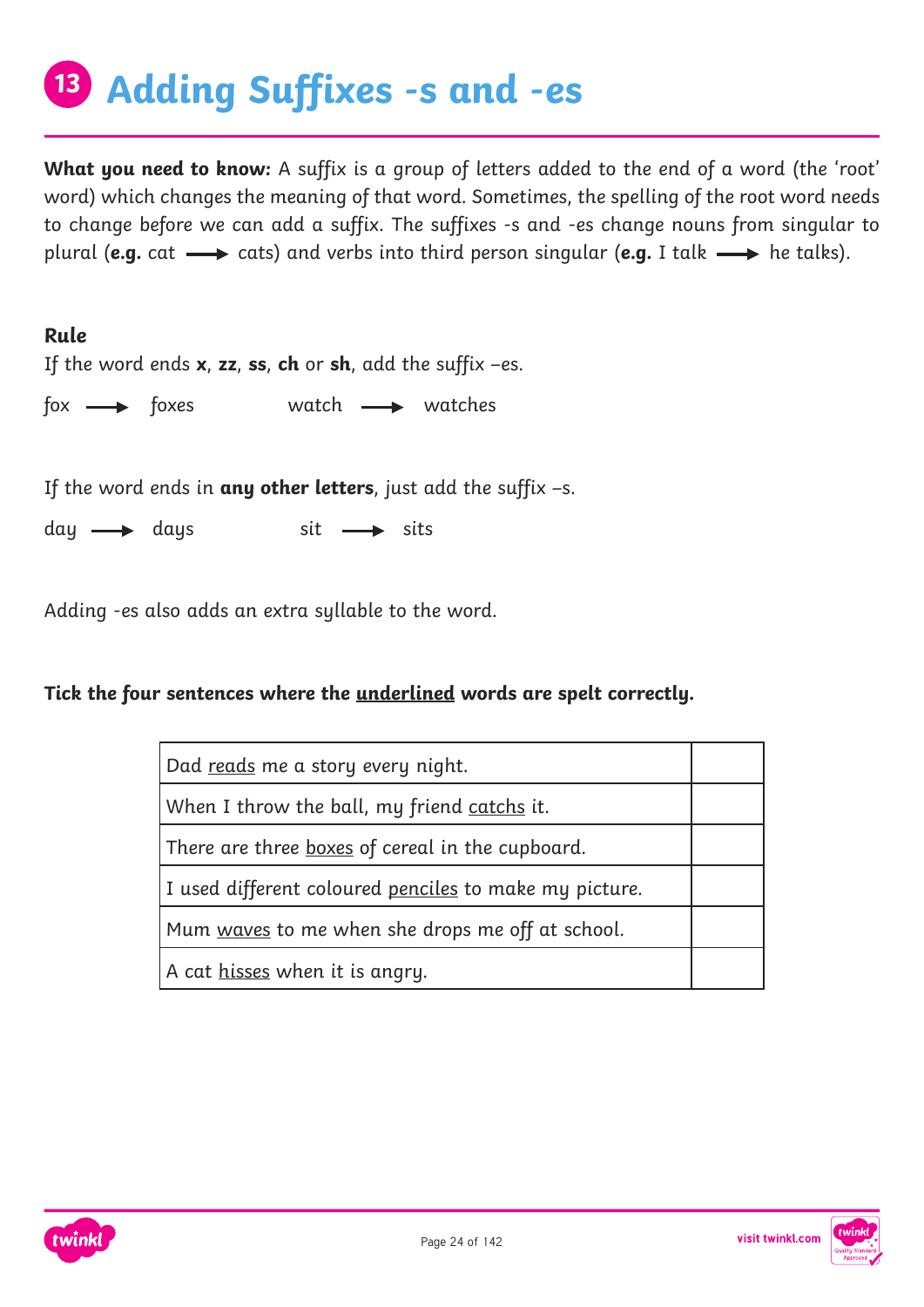# <span id="page-24-0"></span>**Turn these singular nouns into plurals by adding -s or -es.**

| watch |  |
|-------|--|
| desk  |  |
| kiss  |  |
| fox   |  |

[Quiz - page 81](#page-80-0) [Answers - page 132](#page-131-0)



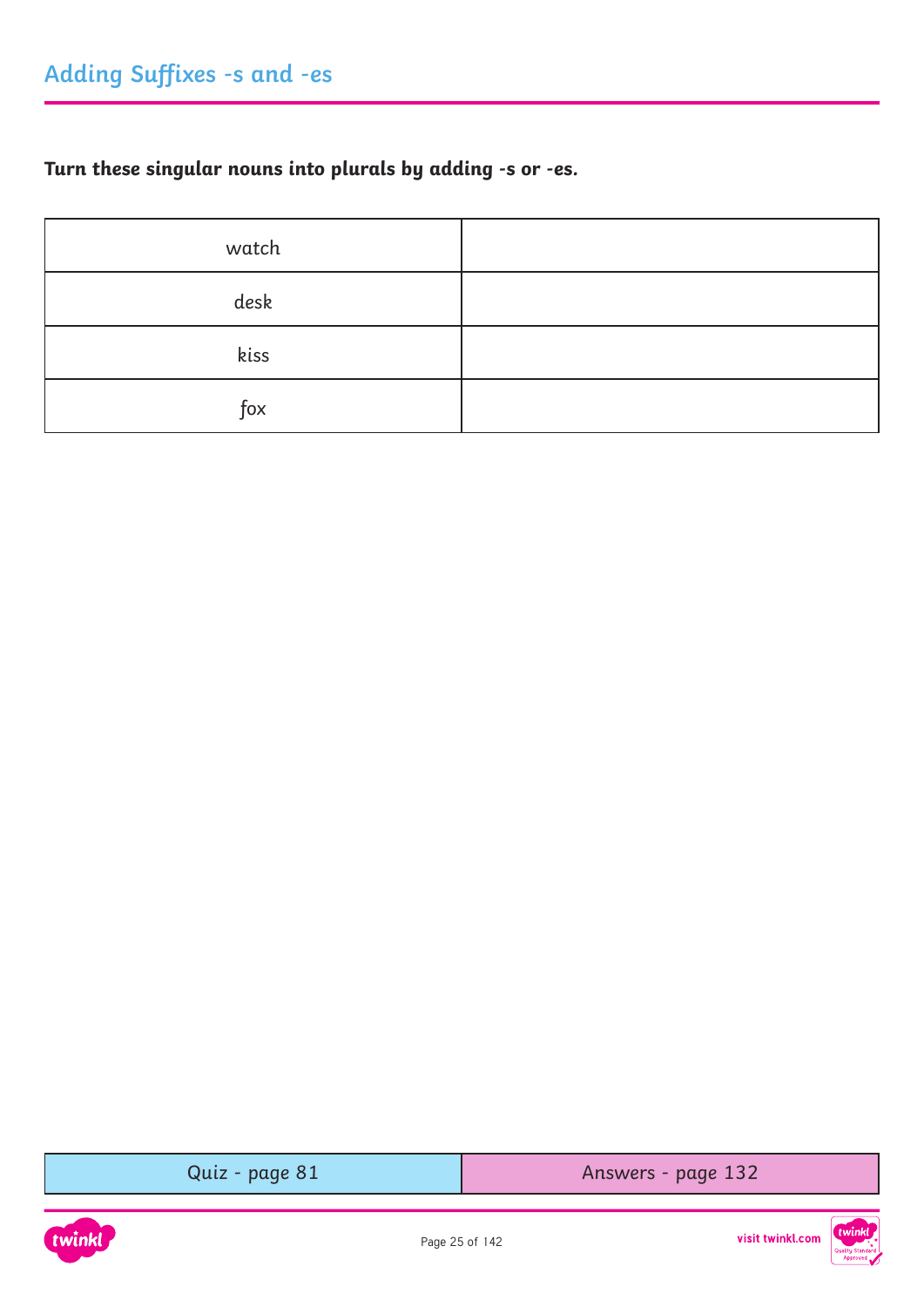# <span id="page-25-0"></span>**Homophones and Near-Homophones <sup>14</sup>**

**What you need to know:** 'Homophones' are words that sound the same but are spelt differently and have a different meaning. 'Near-homophones' are words that sound almost exactly the same, with maybe just one sound different.

When you're learning to spell homophones, it really is a matter of 'just learning' them. Try to picture what each different spelling looks like, or you could draw a little picture to go with each word to remind you, like in the activity below.

#### **Underline the homophones in these sentences.**

Simon brought two footballs to the park and his bicycle too.

You're going to hurt your leg if you trip over.

They're going to put their coats over there.

Can you hear me over here?

Turn these homophones into pictures. Choose pictures that will remind you of the spelling. The first one is an example for you:





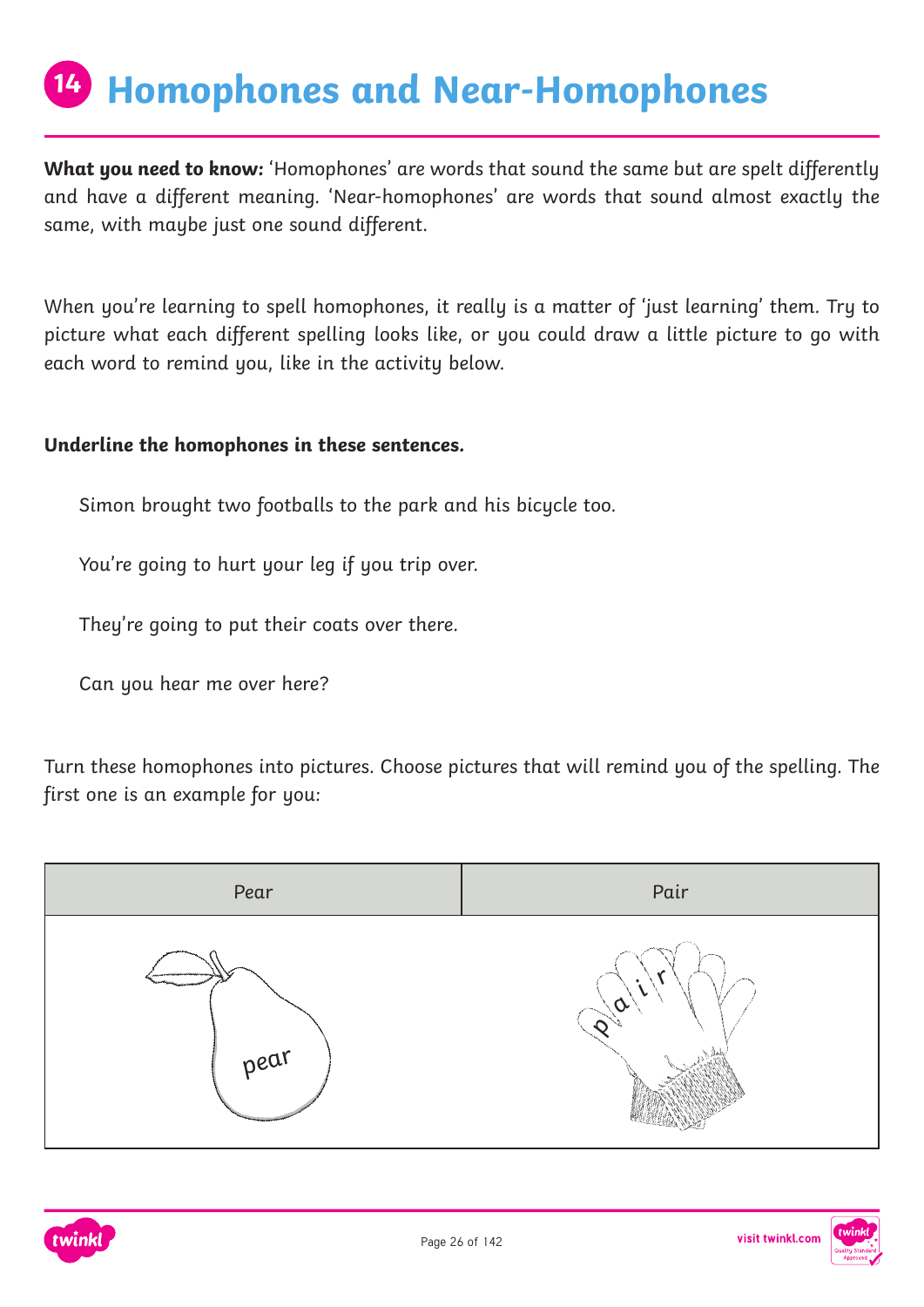# **Turn these homophones into pictures.**

| see   | sea    |
|-------|--------|
|       |        |
|       |        |
|       |        |
|       |        |
| blue  | blew   |
|       |        |
|       |        |
|       |        |
|       |        |
|       |        |
| night | knight |
|       |        |
|       |        |
|       |        |
|       |        |
|       |        |



visit twinkl.com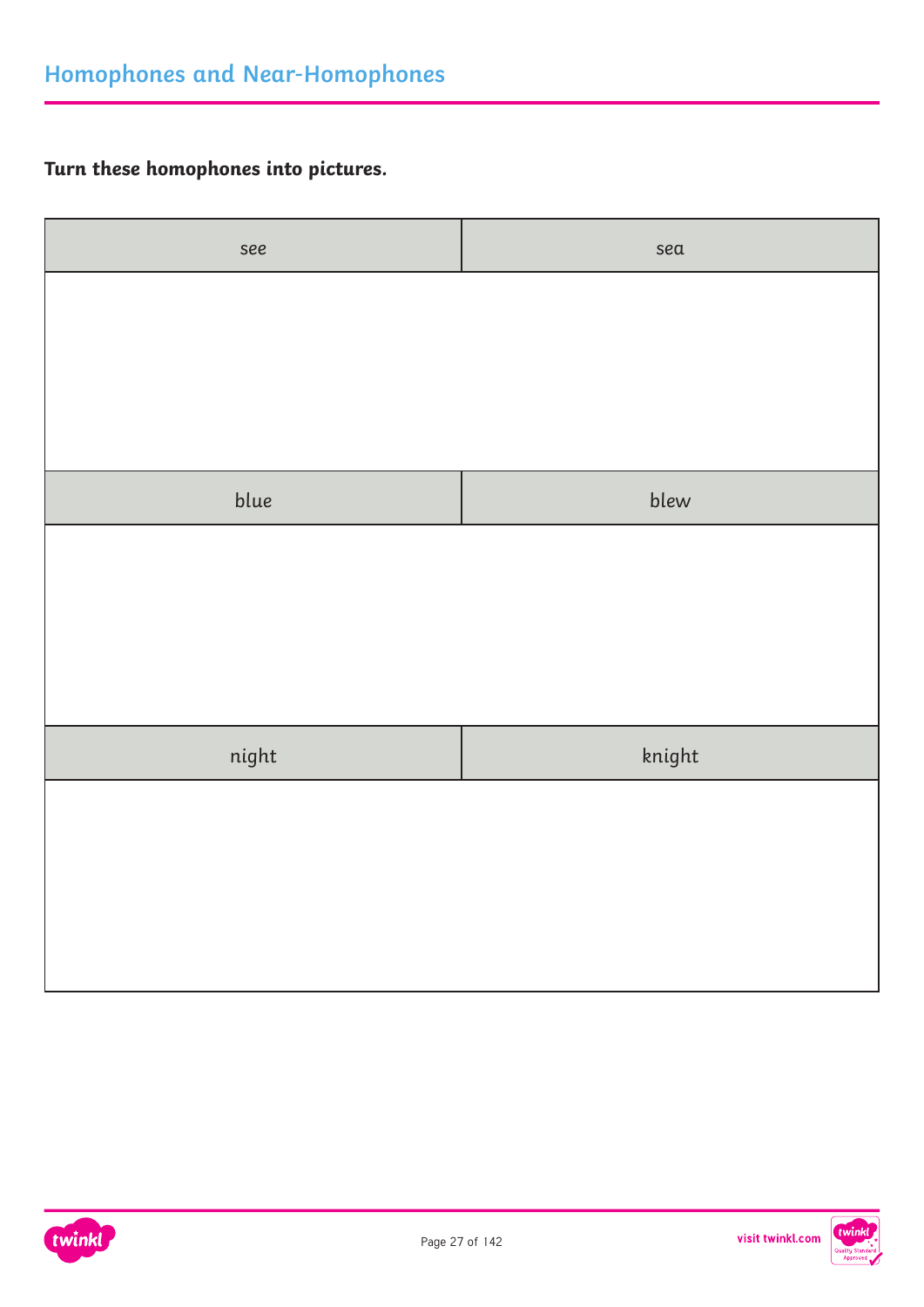# <span id="page-27-0"></span>**Turn these homophones into pictures.**

| flower | flour   |
|--------|---------|
|        |         |
|        |         |
|        |         |
|        |         |
| no     | $k$ now |
|        |         |
|        |         |
|        |         |
|        |         |
|        |         |
| hare   | hair    |
|        |         |
|        |         |
|        |         |
|        |         |
|        |         |

| Quiz - page 83 | Answers - page 133 |
|----------------|--------------------|
|                |                    |

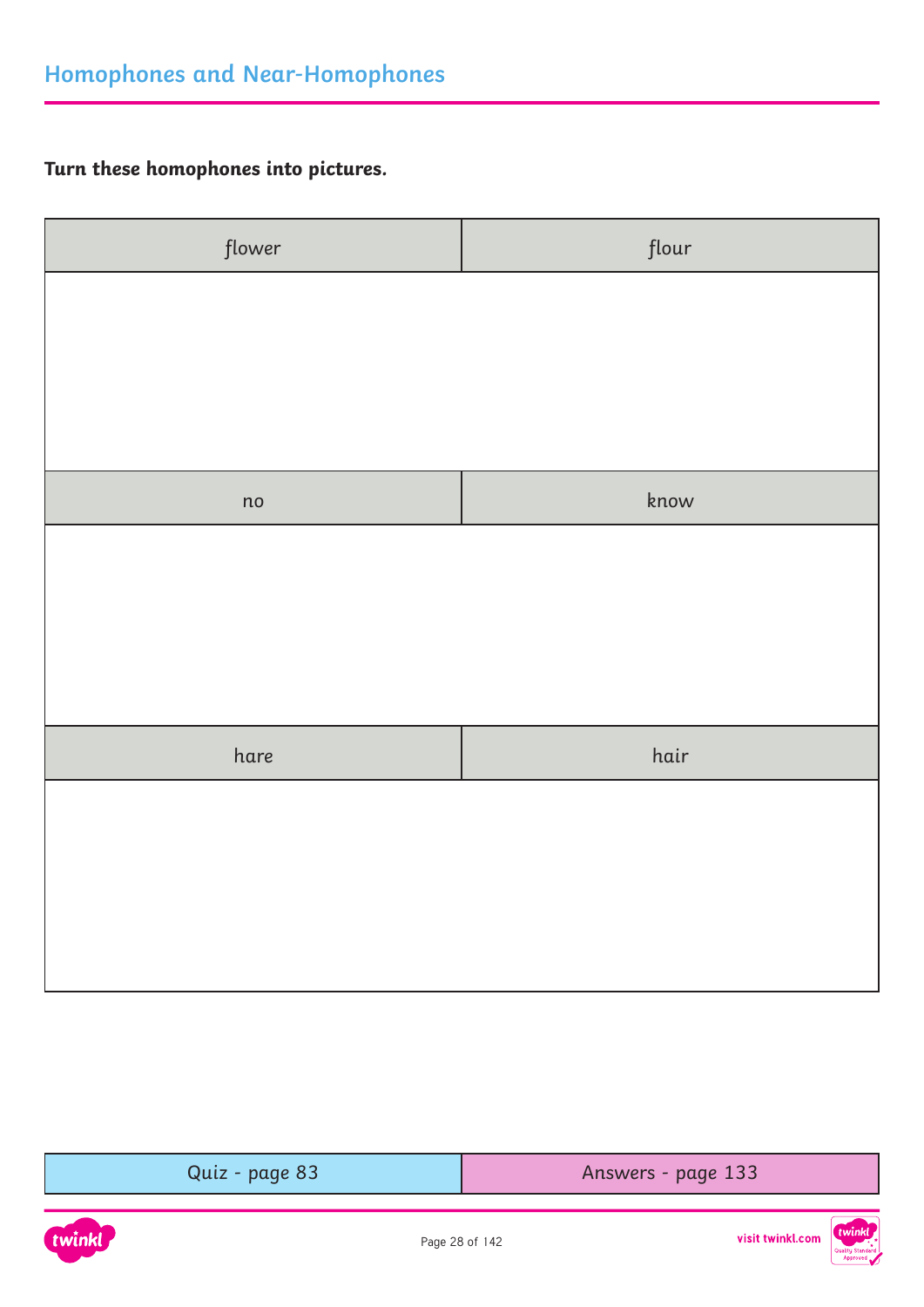# <span id="page-28-0"></span>**The 'u' Sound Spelt 'o' <sup>15</sup>**

**What you need to know:** In some words, the 'u' sound is spelled with an 'o'.

**Circle the words with the /u/ sound spelled 'o'.**

| glove | roll  | love   | hot   |
|-------|-------|--------|-------|
| some  | done  | follow | come  |
| money | month | soap   | boxes |
| honey |       |        |       |

**Rewrite these sentences so that the underlined words are spelt correctly.**

- 1. I baked a cake in the **uven**.
- **2. Munday** is the first day of the week.
- 3. I have two big **bruthers**.
- 4. Don't **wurry** about me, I'm fine!
- 5. I asked Mum for **anuther** drink of water.

| Quiz - page 85 | Answers - page 133 |
|----------------|--------------------|
|----------------|--------------------|

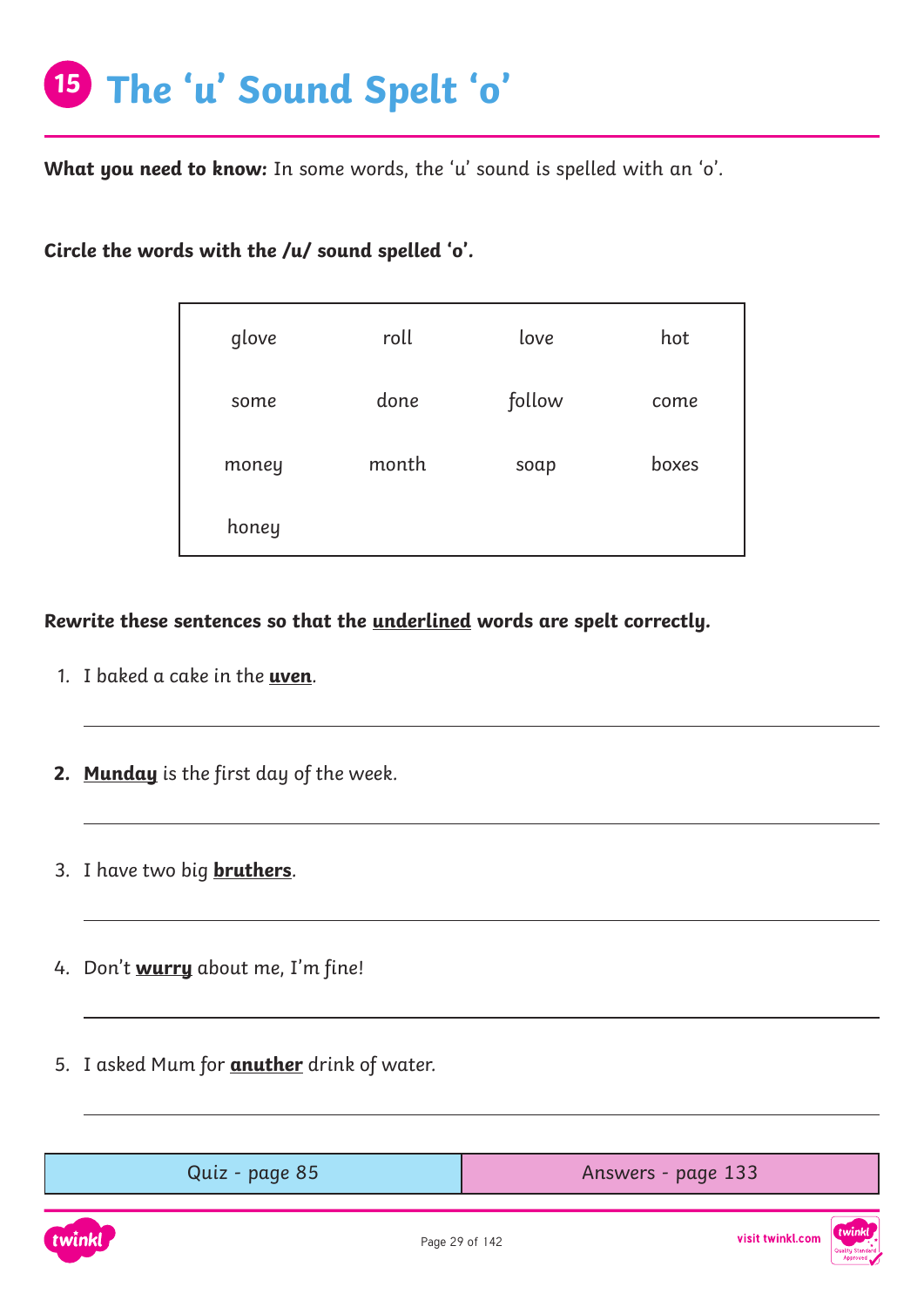# <span id="page-29-0"></span>**Adding Suffixes to Words Ending in 'e' <sup>16</sup>**

**What you need to know:** A suffix is a group of letters added to the end of a word (the 'root' word) which changes the meaning of that word. Sometimes, the spelling of the root word needs to change before we can add a suffix. The suffixes –ing and -ed change the tense of a verb; -ing creates the 'progressive' tense (e.g. walk  $\longrightarrow$  walking) and -ed creates the past tense (e.g. walk walk**ed**). The suffixes –er and –est are added to adjectives to compare two or more objects, e.g. Sam is taller than Max, but Mo is the tallest of all.

#### **Rule**

'If the word ends with '**e**', take the '**e**' away before adding the suffix.'

wave  $\longrightarrow$  waving  $\longrightarrow$  waved nice  $\longrightarrow$  nicer  $\longrightarrow$  nicest

The exception to the rule is **words that end with 'ee'**. When you add -ing, the root word stays the same.

 $\alpha$ greeing

#### **Add suffixes to these verb root words.**

| <b>Root Word</b> | Add -ing | Add -ed |
|------------------|----------|---------|
| smile            |          |         |
| wipe             |          |         |
| raise            |          |         |
| rule             |          |         |

 **Add suffixes to these adjective root words.** 

| <b>Root Word</b> | Add -er | Add -est |
|------------------|---------|----------|
| wide             |         |          |
| rude             |         |          |
| wise             |         |          |
| strange          |         |          |

| Quiz - page 87 | Answers - page 134 |
|----------------|--------------------|
|----------------|--------------------|



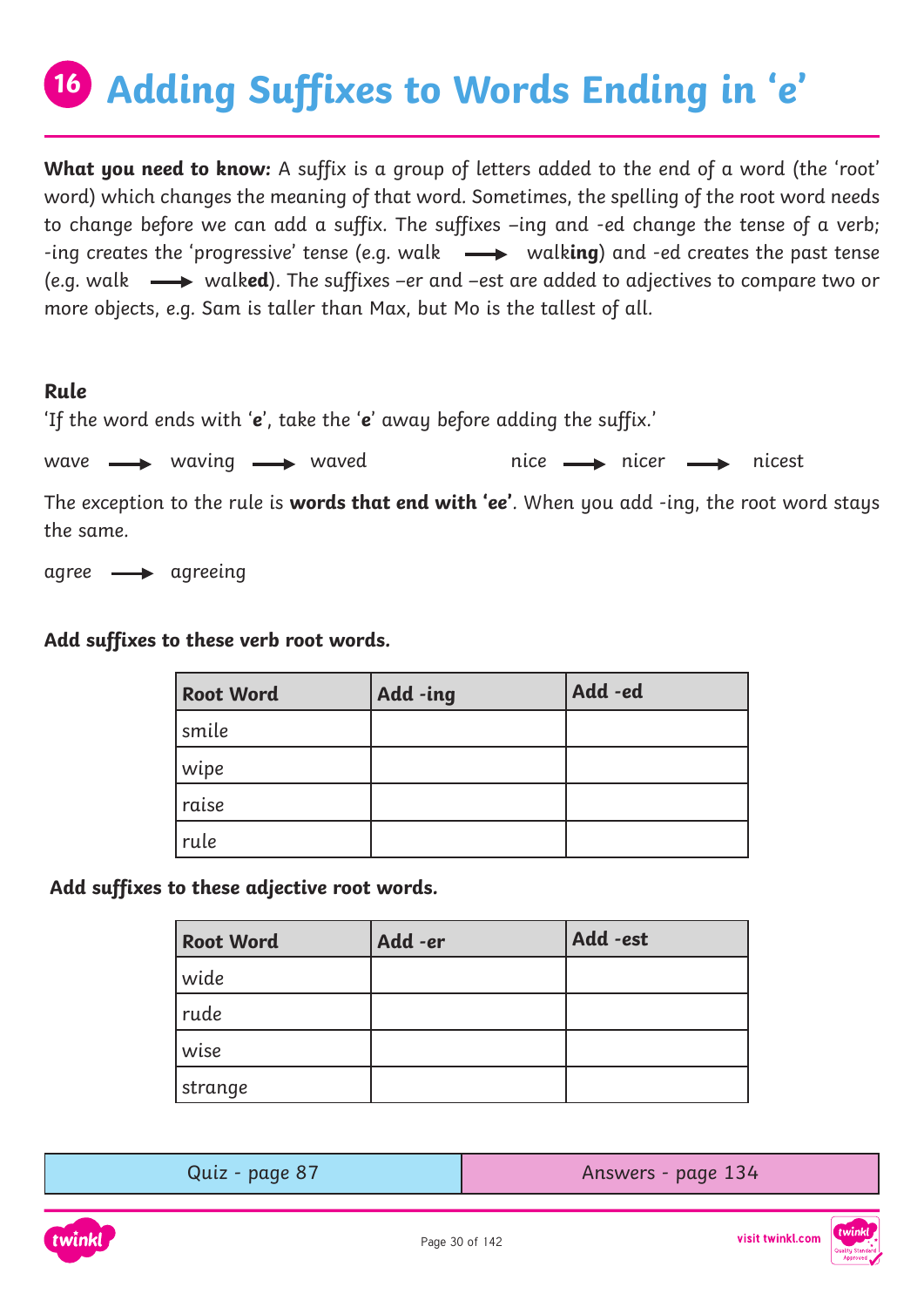# <span id="page-30-0"></span>**The 'ch' Sound Spelt 'tch' <sup>17</sup>**

**What you need to know:** Sometimes the 'ch' sound has a 't' at the start, which is hard to hear when you say the word. But in fact, most words which have a short vowel sound before 'ch', will have 'tch' rather than 'ch' afterwards. Words with long vowel sounds will not have the 't', e.g. beach, reach and coach.

**Note:** When you add 's' to make a plural noun or a third person verb, if the word ends with 'tch', you need to add the suffix -es.

| <b>Clue</b>                                     | <b>Answer</b> |
|-------------------------------------------------|---------------|
| You might do this with a ball, a cold or a bus. | catch         |
| You need to scratch one of these.               |               |
| When a bird comes out of its egg.               |               |
| The room in your house where you cook food.     |               |
| A sauce made from tomatoes.                     |               |
| A person who sells meat.                        |               |
| A stick used to help someone with a bad leg.    |               |

### **Can you guess each of these words that have 'tch' in them?**

**Add the suffix -s or -es to these words. Remember, if they end with 'tch', you need to use -es.**

| <b>Word</b> | Add Suffix -s or -es |
|-------------|----------------------|
| catch       |                      |
| butcher     |                      |
| snatch      |                      |
| hatchet     |                      |
| match       |                      |
| kitchen     |                      |
| fetch       |                      |

| Quiz - page 8 |  |  |
|---------------|--|--|
|---------------|--|--|

quiz - page 134 [Answers - page 134](#page-133-0)

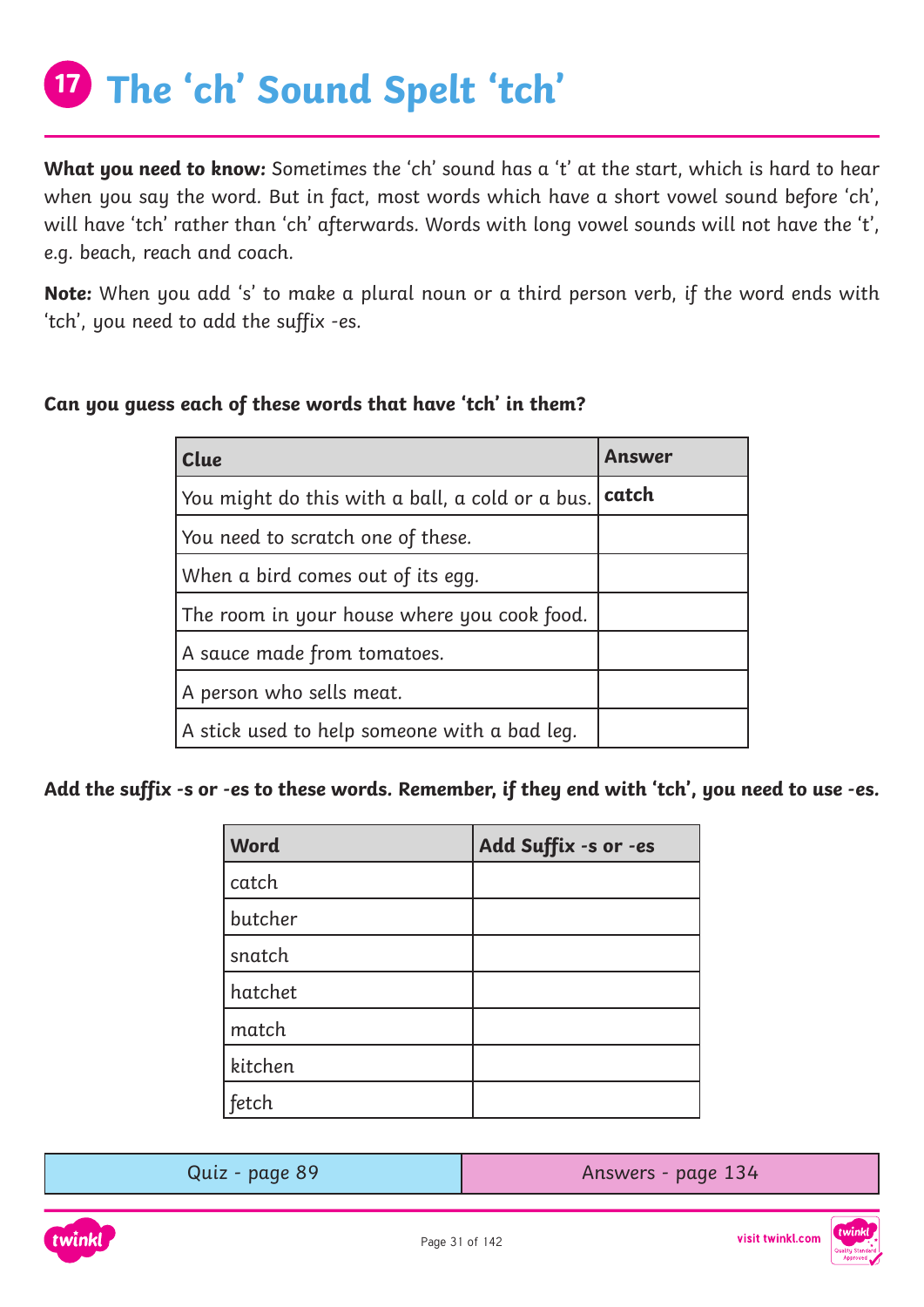<span id="page-31-0"></span>**What you need to know:** Sometimes the 's' sound is spelt with a 'c'. We often call this a 'soft c', as it makes a hissing sound, rather than a hard 'c' heard in 'cat'. Most often, the soft 'c' sound comes before 'e', 'i' and 'y'.

#### **Circle all the words with a soft 'c'.**

| cycle | ceiling | city   | cat    |
|-------|---------|--------|--------|
| clip  | decide  | recipe | hiccup |
| cry   | circus  | face   | circle |
| race  | clock   | dance  | lacy   |

Underline in **blue** where the soft 'c' comes before 'y'.

Underline in **red** where the soft 'c' comes before 'e'.

Underline in **green** where the soft 'c' comes before 'i'.

### **Now choose a word from each colour and write it in a sentence.**

|                  | <b>Blue</b> word: <b>Example 2014</b> |                        |                             |
|------------------|---------------------------------------|------------------------|-----------------------------|
|                  |                                       |                        |                             |
|                  |                                       |                        |                             |
| Red word:        |                                       |                        |                             |
|                  |                                       |                        |                             |
|                  |                                       |                        |                             |
|                  |                                       |                        |                             |
|                  |                                       |                        |                             |
|                  |                                       |                        |                             |
|                  |                                       |                        |                             |
|                  | Quiz - page 91                        | Answers - page 135     |                             |
|                  |                                       |                        |                             |
| int <sub>1</sub> |                                       | $D_{200}$ $22.6$ f 142 | twinkl,<br>visit twinkl.com |

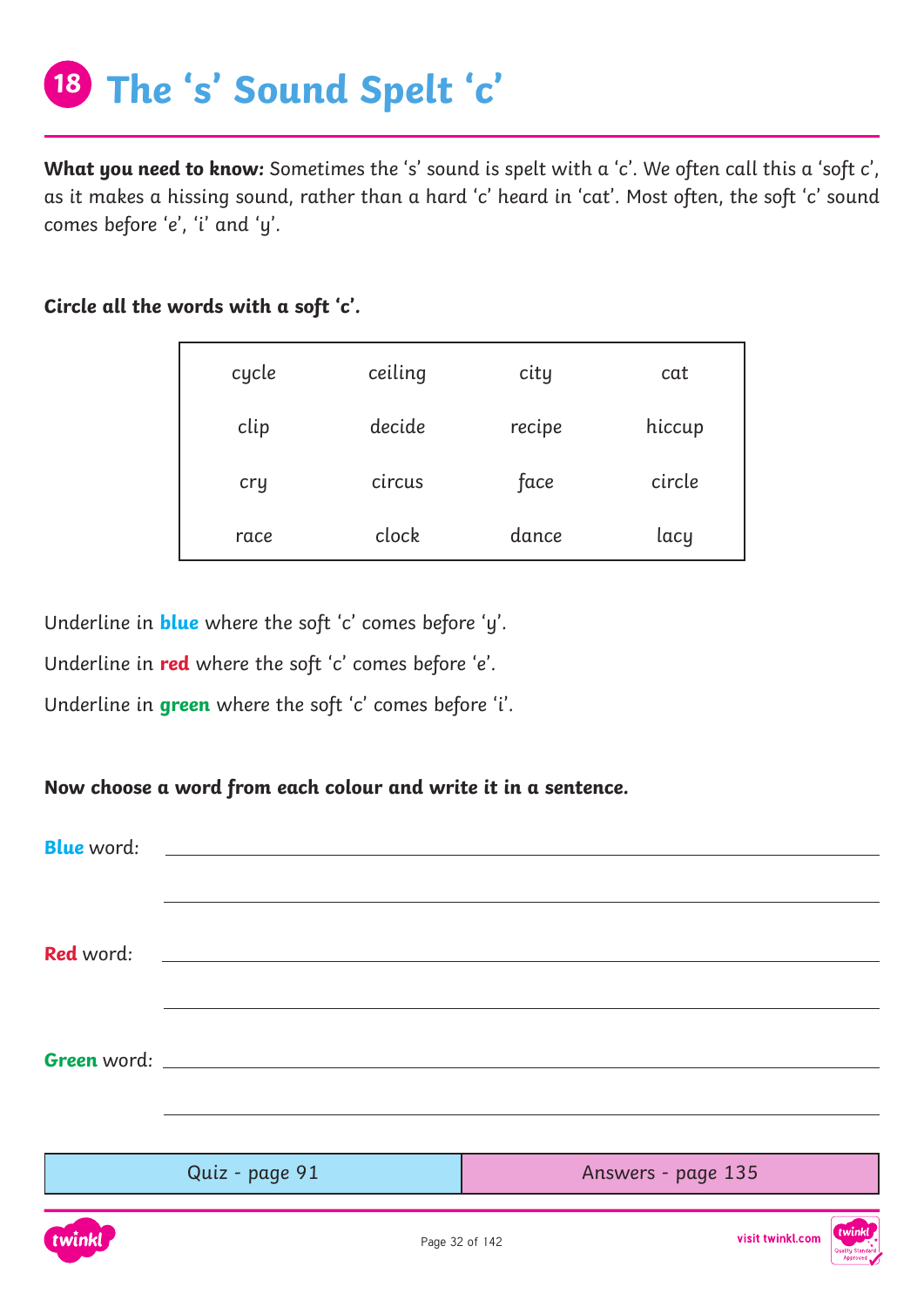# <span id="page-32-0"></span>**Vowel Digraphs and Trigraphs – 'ay' <sup>19</sup>**

**What you need to know:** A digraph is one sound spelt with two letters, for example 'ay'. A trigraph is one sound spelt with three letters, for example 'igh'. There are many spellings for vowel sounds in the English language.

**For example:** The 'ay' sound (as in 'day') can also be spelt 'ai' (as in 'rain'), 'eigh' (as in 'weight'), 'a-e' (as in 'brave') and 'ea' (as in 'steak').

### **Sort these words into the table according how the 'ay' sound appears.**

| stay  | weight | fade  | wait  |
|-------|--------|-------|-------|
| made  | afraid | steak | brave |
| plain | plane  | crate | snake |
| break | neigh  | drain |       |

| ay | ai | $a-e$ | ea | eigh |
|----|----|-------|----|------|
|    |    |       |    |      |
|    |    |       |    |      |
|    |    |       |    |      |
|    |    |       |    |      |
|    |    |       |    |      |
|    |    |       |    |      |



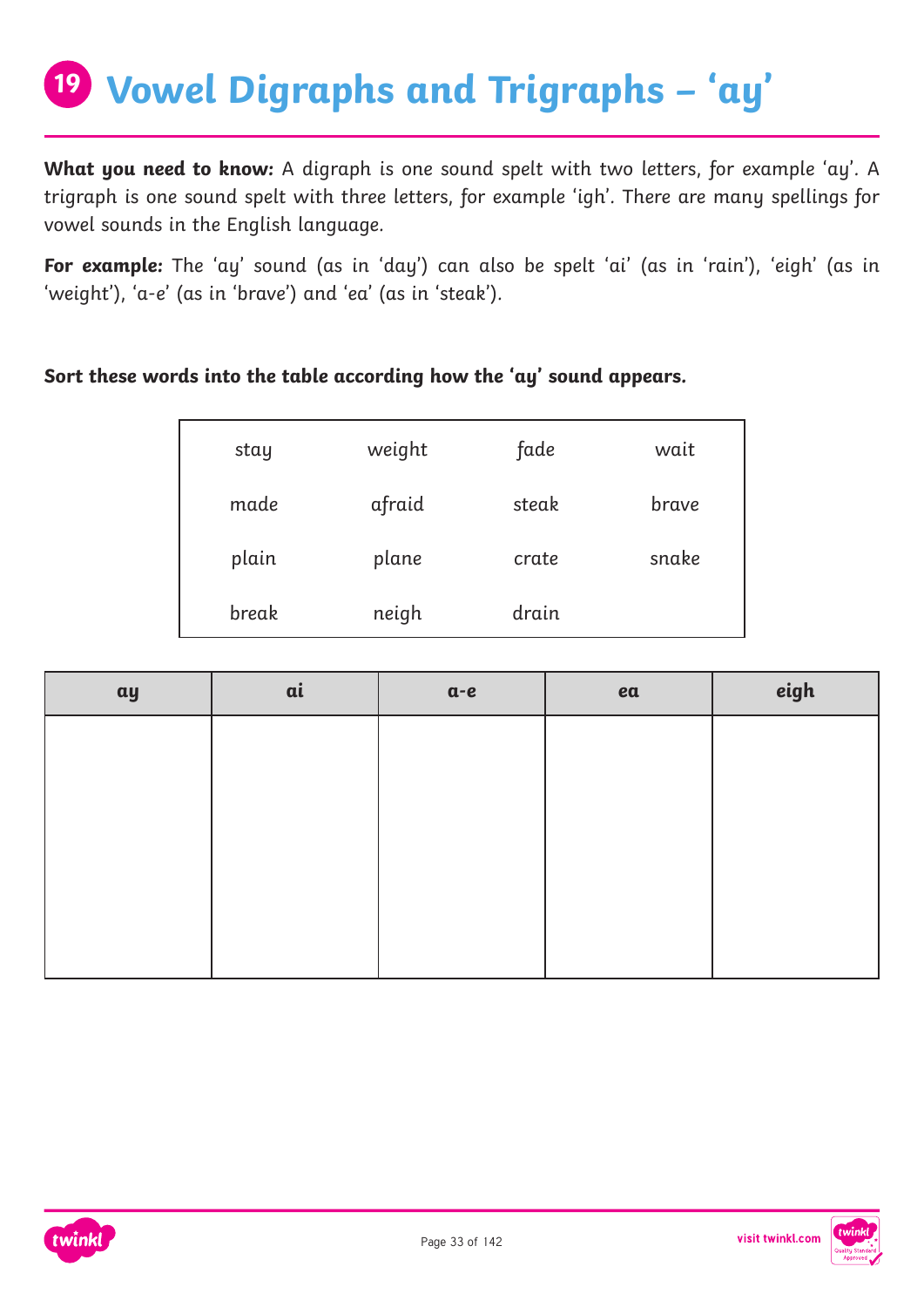<span id="page-33-0"></span>**Now choose one word from each column and write it in a sentence.** 

### **Write your sentences here.**

| $2. \_$                                                                          |
|----------------------------------------------------------------------------------|
|                                                                                  |
|                                                                                  |
| ,我们也不会有什么。""我们的人,我们也不会有什么?""我们的人,我们也不会有什么?""我们的人,我们也不会有什么?""我们的人,我们也不会有什么?""我们的人 |
| 4. $\overline{\phantom{a}}$                                                      |
|                                                                                  |
|                                                                                  |
|                                                                                  |

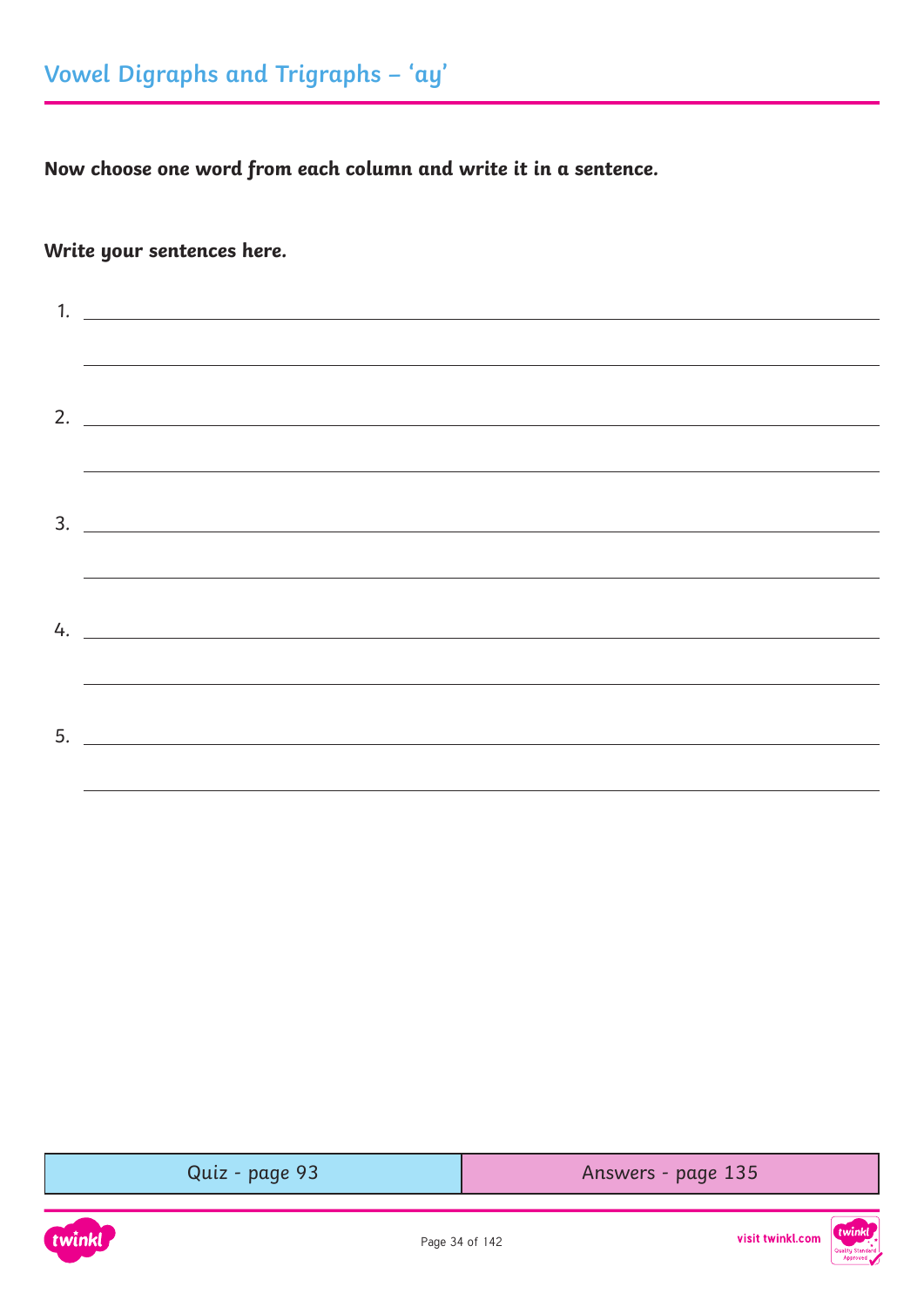# <span id="page-34-0"></span>**Vowel Digraphs and Trigraphs – 'ee' <sup>20</sup>**

**What you need to know:** A digraph is one sound spelt with two letters, for example 'ay'. A trigraph is one sound spelt with three letters, for example 'igh'. There are many spellings for vowel sounds in the English language.

**For example:** The 'ee' sound (as in 'tree') can also be spelt 'ea' (as in 'mean'), 'e-e' (as in 'complete'), 'e' (as in 'me') and 'ie (as in 'thief').

#### **Sort these words according to how they are spelt.**

| free | bee    | sneak   | thief  | eat      |
|------|--------|---------|--------|----------|
| feel | sneeze | field   | she    | piece    |
| meet | be     | these   | scream | complete |
| he   | tree   | believe | dream  |          |

| ee | ea | $e-e$ | ie | $\mathbf{e}$ |
|----|----|-------|----|--------------|
|    |    |       |    |              |
|    |    |       |    |              |
|    |    |       |    |              |
|    |    |       |    |              |
|    |    |       |    |              |
|    |    |       |    |              |

Page 35 of 142





visit twinkl.com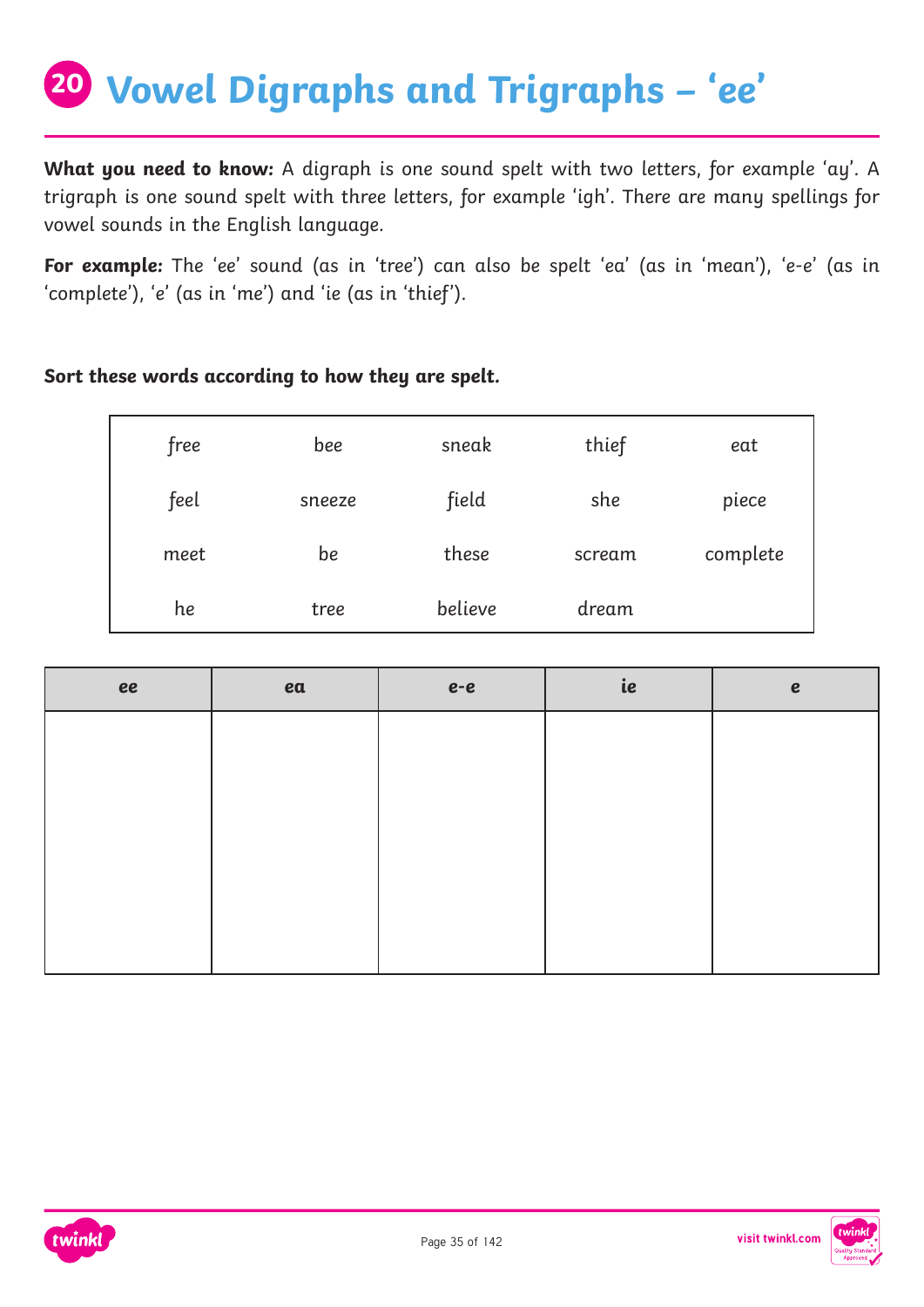<span id="page-35-0"></span>**Now choose one word from each column and write it in a sentence.** 

### **Write your sentences here.**

| $1.$ $\overline{\phantom{a}}$ |
|-------------------------------|
|                               |
|                               |
| $2. \_$                       |
|                               |
| $3.$ $\overline{\phantom{a}}$ |
|                               |
| 4. $\overline{\phantom{a}}$   |
|                               |
|                               |
|                               |



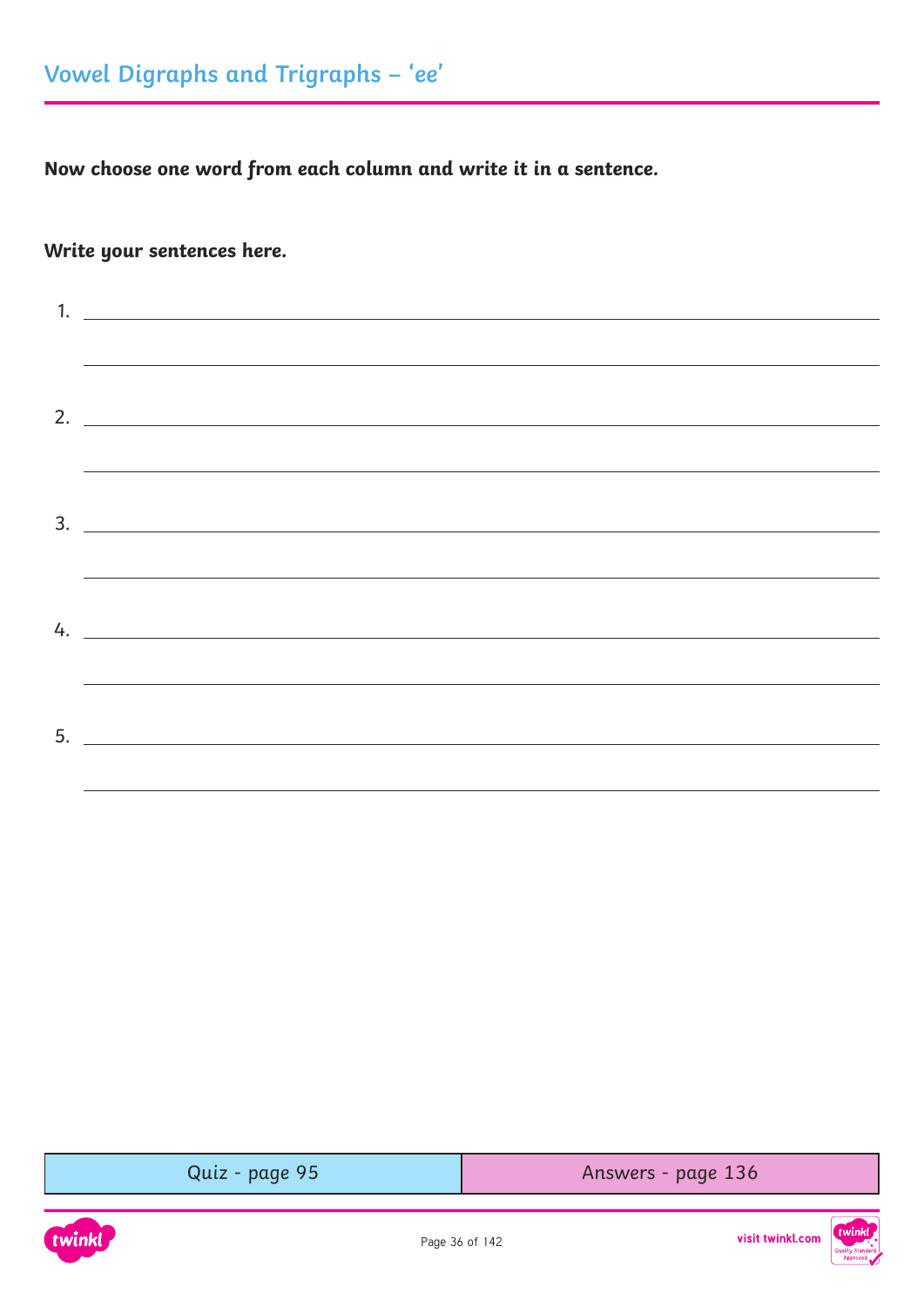# **Vowel Digraphs and Trigraphs – 'igh' <sup>21</sup>**

**What you need to know:** A digraph is one sound spelt with two letters, for example 'ay'. A trigraph is one sound spelt with three letters, for example 'igh'. There are many spellings for vowel sounds in the English language.

**For example:** The 'igh' sound (as in 'night') can also be spelt 'y' (as in 'fly'), 'i' (as in 'wild'), ie (as in 'pie') and 'i-e' (as in 'mine').

#### **Sort these words according to how they are spelt.**

| smile | reply | lie   | ride   | sigh |
|-------|-------|-------|--------|------|
| night | wild  | white | bright | pie  |
| sky   | dry   | find  | kite   | my   |
| rice  | die   | cried |        |      |

| igh | i-e | ie | $\mathbf y$ |
|-----|-----|----|-------------|
|     |     |    |             |
|     |     |    |             |
|     |     |    |             |
|     |     |    |             |
|     |     |    |             |
|     |     |    |             |



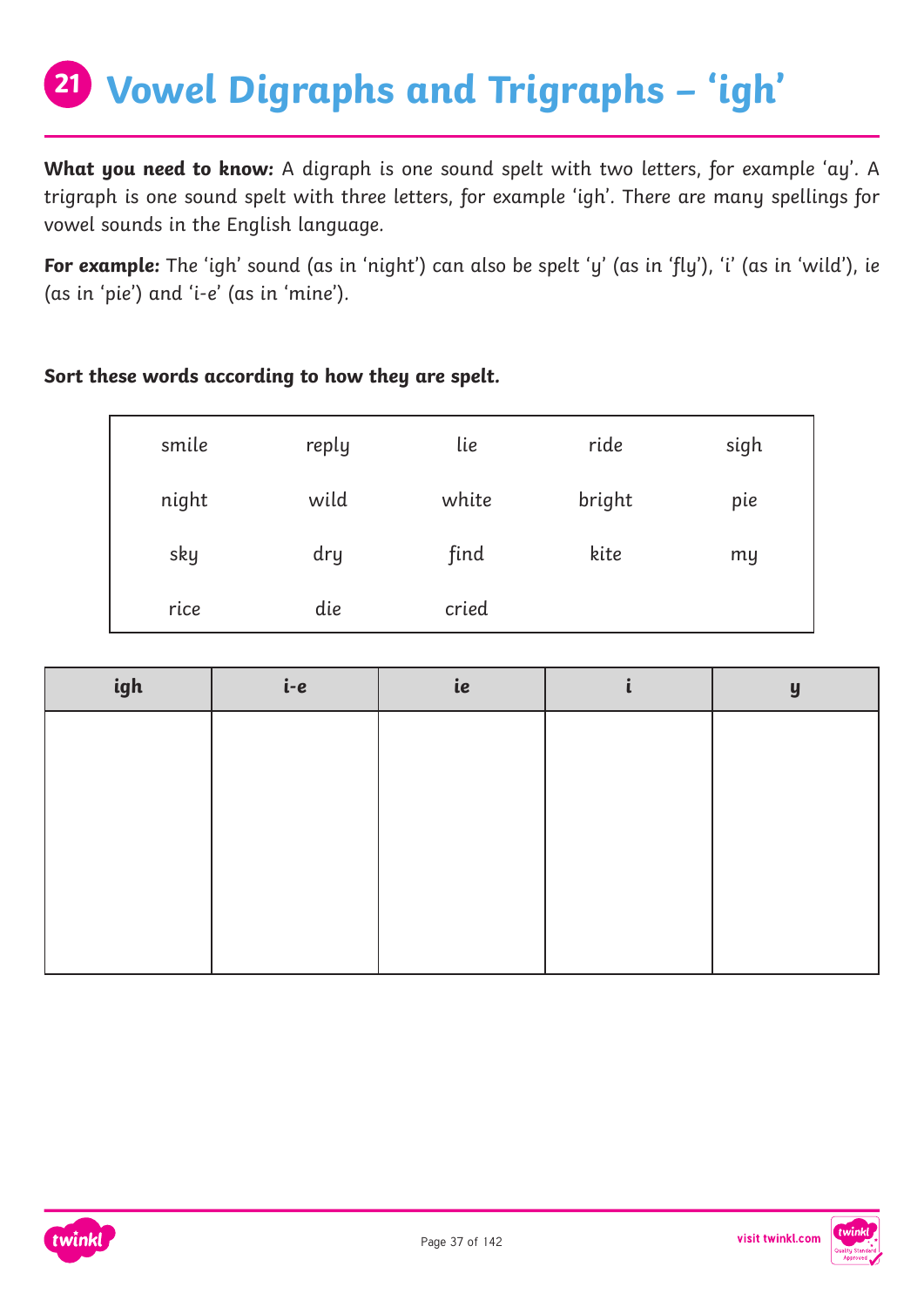### **Write your sentences here.**

| $1.$ $\overline{\phantom{a}}$ |
|-------------------------------|
|                               |
|                               |
| $2. \_$                       |
|                               |
| $3.$ $\overline{\phantom{a}}$ |
|                               |
| 4. $\overline{\phantom{a}}$   |
|                               |
|                               |
|                               |

| Answers - page 136 |
|--------------------|
|                    |



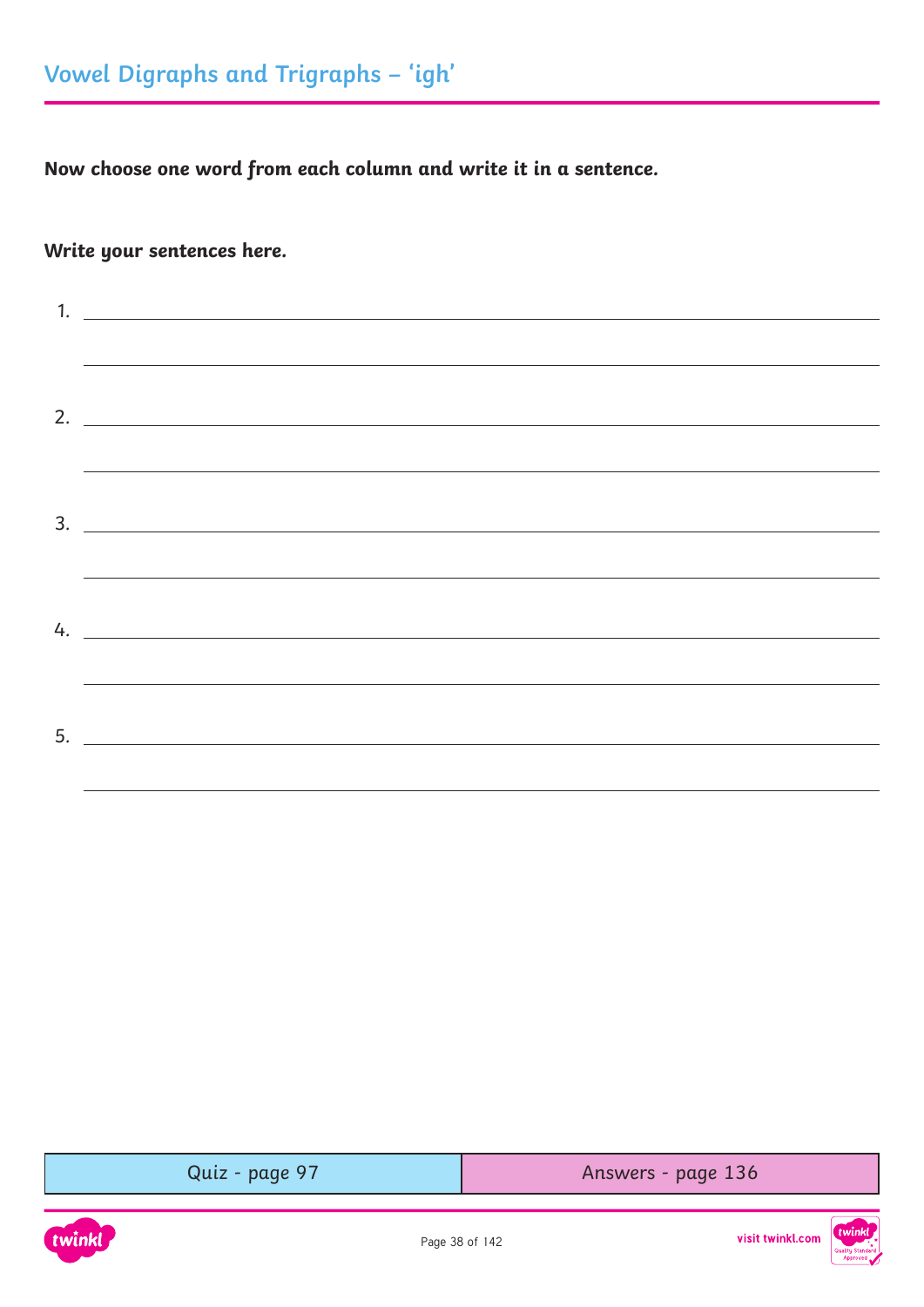### **22 Vowel Digraphs and Trigraphs – 'ow' (low)**

**What you need to know:** A digraph is one sound spelt with two letters, for example 'ay'. A trigraph is one sound spelt with three letters, for example 'igh'. There are many spellings for vowel sounds in the English language.

**For example:** The 'ow' sound (as in 'blow') can also be spelt 'oa' (as in 'coat'), 'o-e' (as in 'bone'), 'oe' (as in 'toe') and 'o' (as in 'roll').

**Be careful:** The spelling 'ow' has two different pronunciations – 'ow' as in 'throw' (which we look at here) and 'ow' as in 'cow'.

#### **Sort these words according to how they are spelt.**

| hose | blow   | go     | spoke | flow  |
|------|--------|--------|-------|-------|
| nose | throat | grow   | roll  | groan |
| hope | throne | thrown | foal  | toe   |
| snow | float  |        |       |       |

| <b>OW</b> | $\alpha$ | $O - C$ | oe | $\mathbf 0$ |
|-----------|----------|---------|----|-------------|
|           |          |         |    |             |
|           |          |         |    |             |
|           |          |         |    |             |
|           |          |         |    |             |
|           |          |         |    |             |
|           |          |         |    |             |



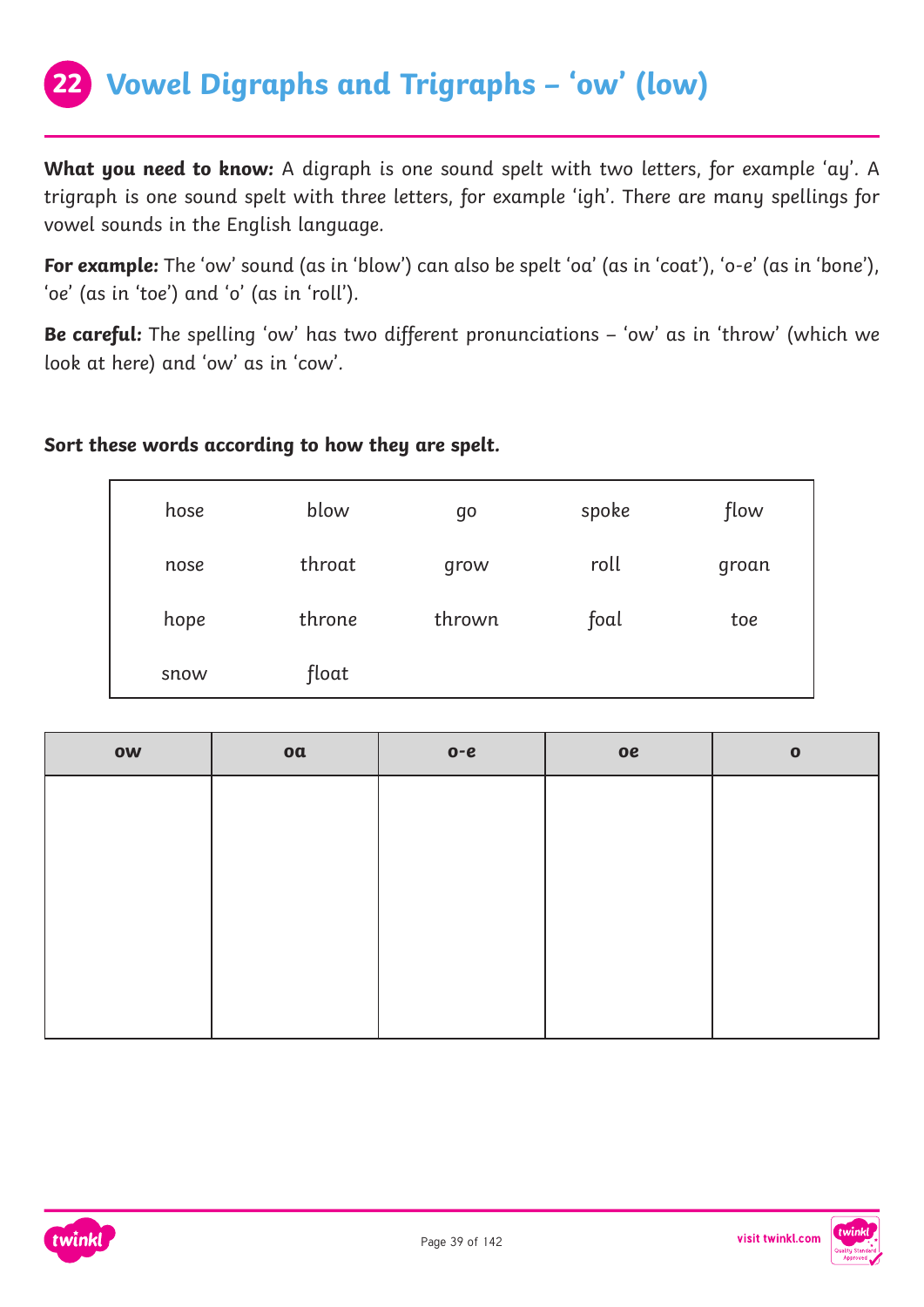### **Write your sentences here.**

| $1.$ $\overline{\phantom{a}}$ |
|-------------------------------|
|                               |
|                               |
| $2. \_$                       |
|                               |
| $3.$ $\overline{\phantom{a}}$ |
|                               |
| 4. $\overline{\phantom{a}}$   |
|                               |
|                               |
|                               |

| Answers - page 136 |
|--------------------|
|                    |

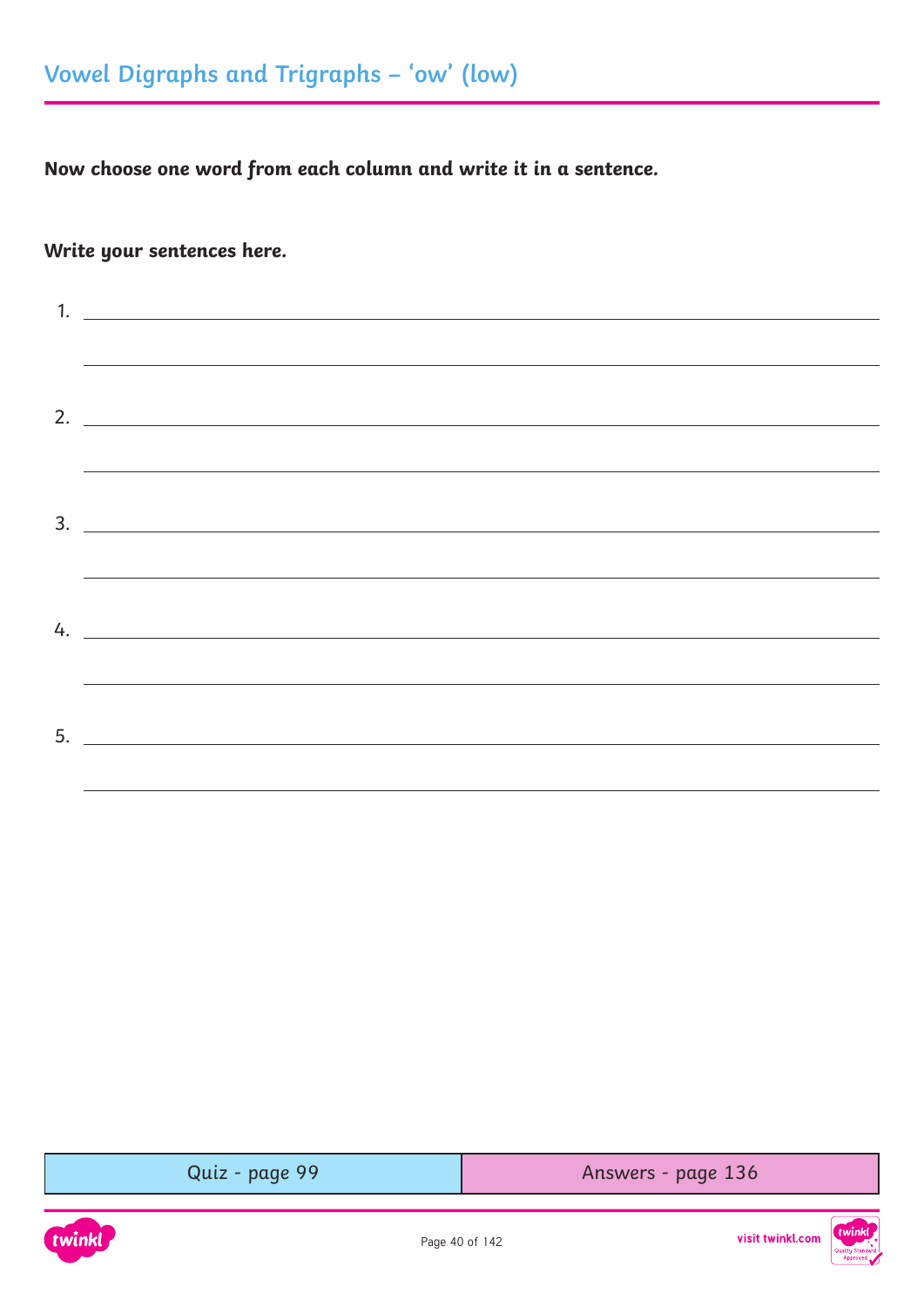### **23 Vowel Digraphs and Trigraphs – '00' (choose)**

**What you need to know:** A digraph is one sound spelt with two letters, for example 'ay'. A trigraph is one sound spelt with three letters, for example 'igh'. There are many spellings for vowel sounds in the English language.

**For example:** The 'oo' sound (as in 'school'), 'ue' (as in 'blue') and 'u-e' (as in 'rude').

**Be careful:** In most dialects 'oo' can also be pronounced 'u' as in look, cook and book.

There are also words which have a very similar sound to this, spelt in the same ways, but the letters make a /yoo/ sound rather than /oo/. For example 'stew', 'cue' and 'huge'.

#### **Sort these words according to how they are spelt.**

| flew | school | choose | rude | blue |
|------|--------|--------|------|------|
| pool | Luke   | blew   | fool | rule |
| true | threw  | chew   |      |      |

| 00 | $u-e$ | ew | ue |
|----|-------|----|----|
|    |       |    |    |
|    |       |    |    |
|    |       |    |    |
|    |       |    |    |
|    |       |    |    |
|    |       |    |    |



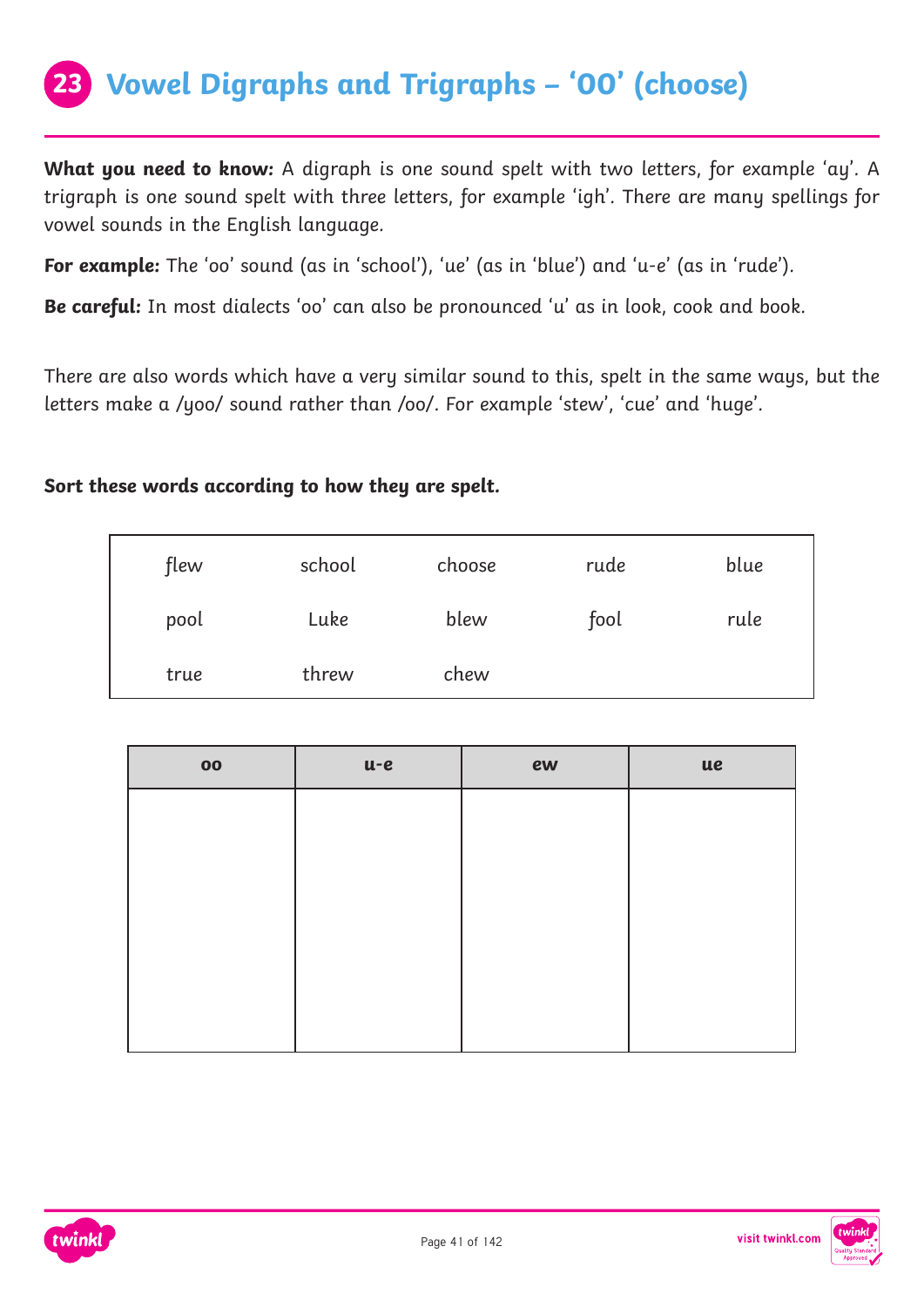### **Write your sentences here.**

| 1. $\overline{\phantom{a}}$ |
|-----------------------------|
|                             |
|                             |
|                             |
|                             |
|                             |
|                             |
|                             |
|                             |
| 4. $\overline{\phantom{a}}$ |
|                             |

| Quiz - page 101 | Answers - page 137 |
|-----------------|--------------------|
|-----------------|--------------------|



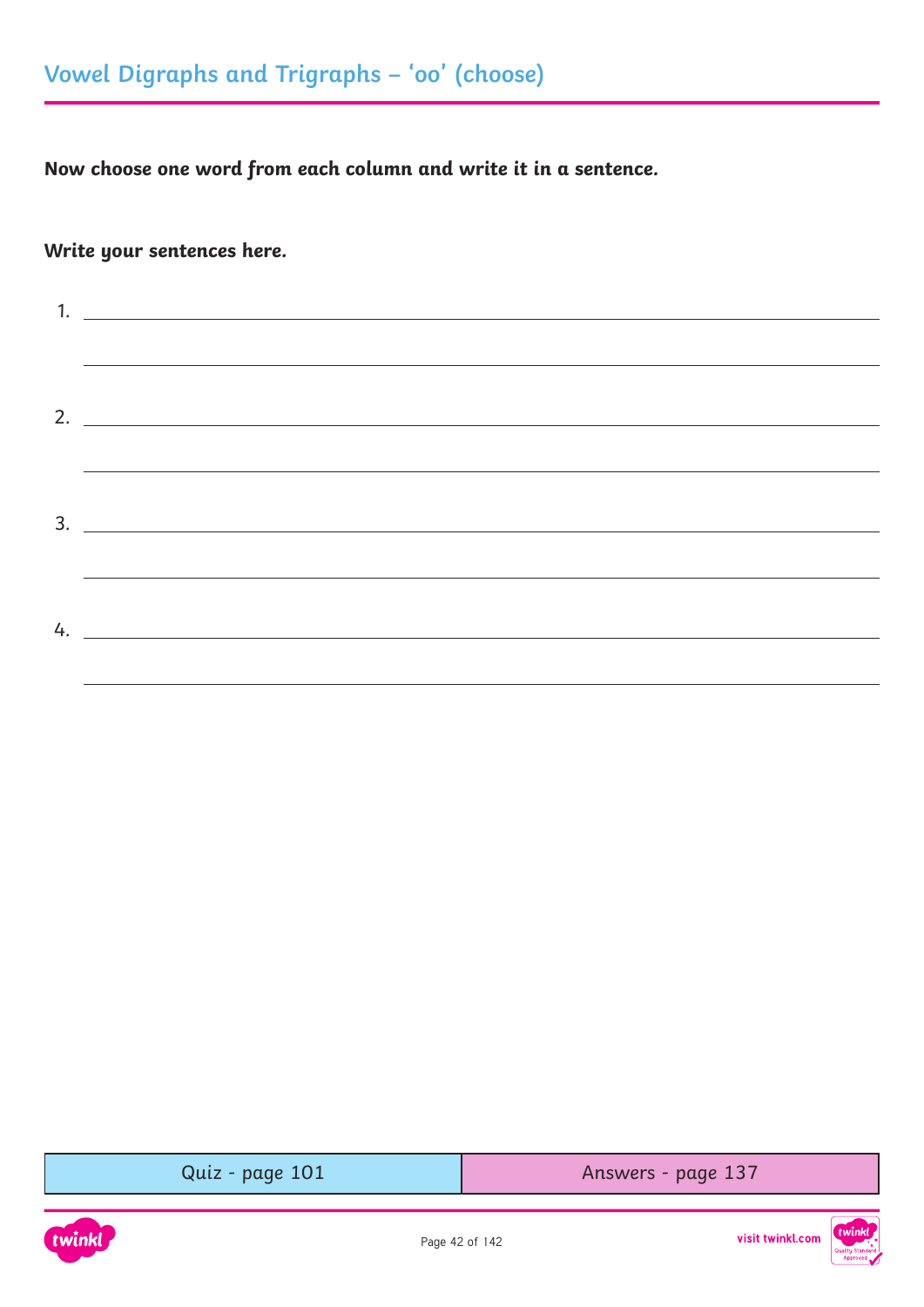# **Vowel Digraphs and Trigraphs – 'oi' <sup>24</sup>**

**What you need to know:** A digraph is one sound spelt with two letters, for example 'ay'. A trigraph is one sound spelt with three letters, for example 'igh'. There are many spellings for vowel sounds in the English language.

**For example:** The 'oi' sound (as in 'noise') can also be spelt 'oy' (as in 'toy').

#### **Sort these words according to how they are spelt.**

| spoil   | enjoy | toy  | noise |
|---------|-------|------|-------|
| coin    | boil  | join | foil  |
| destroy | boy   | joy  | annoy |

| oi | oy |
|----|----|
|    |    |
|    |    |
|    |    |
|    |    |
|    |    |
|    |    |



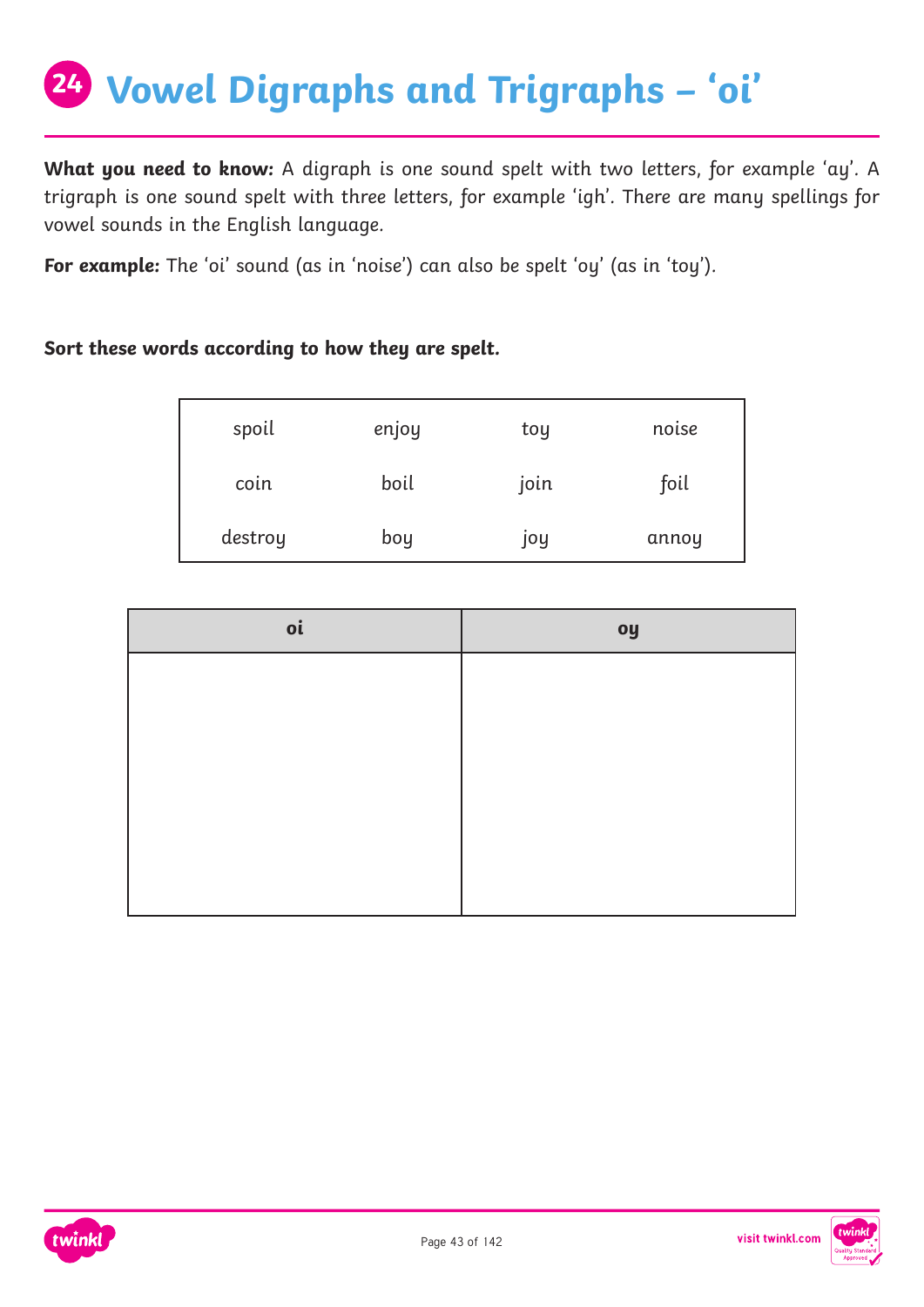**Write your sentences here.**

| ∍ |  |
|---|--|
|   |  |

[Quiz - page 103](#page-102-0) [Answers - page 137](#page-136-0)



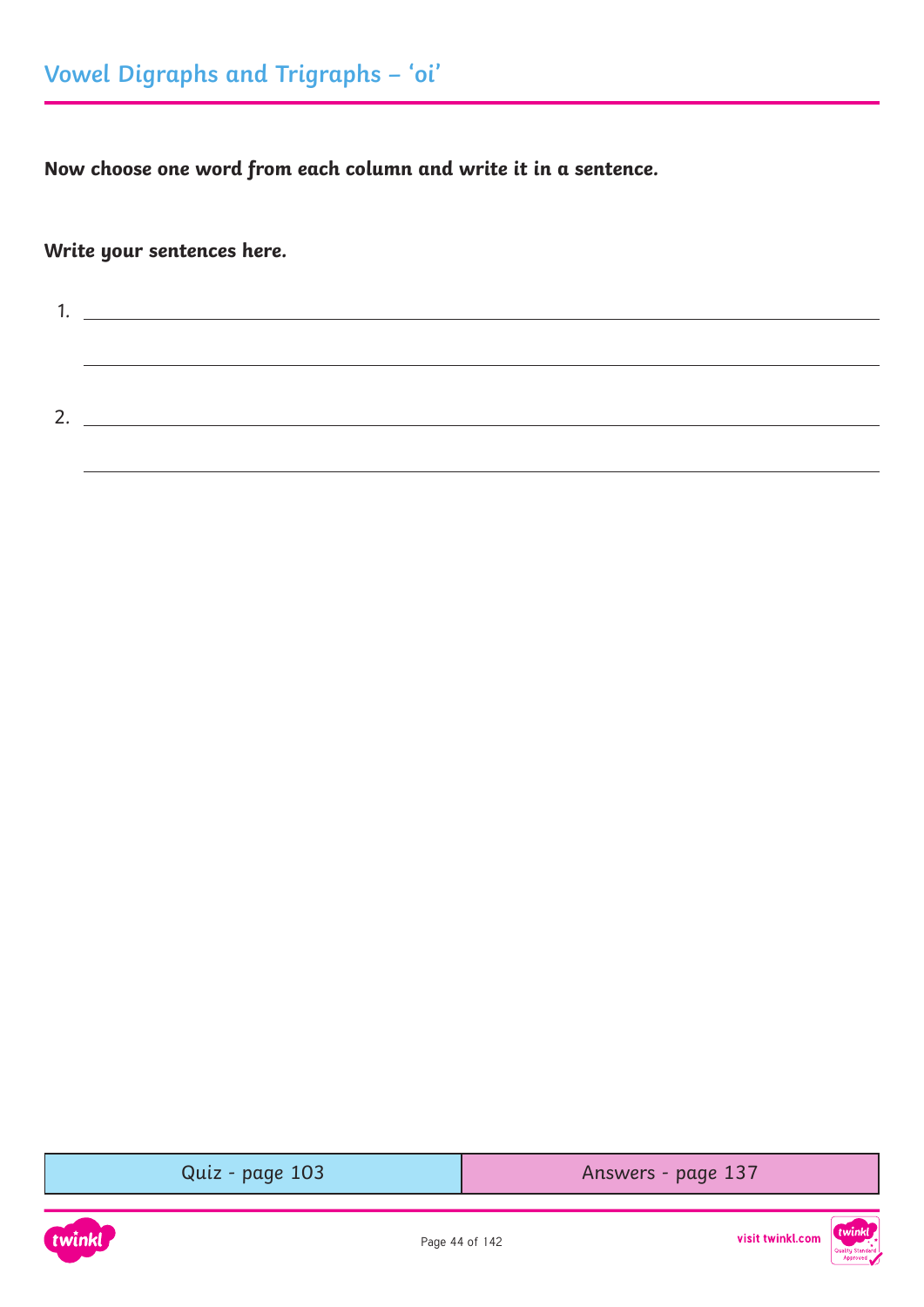# **Vowel Digraphs and Trigraphs – 'ar' <sup>25</sup>**

**What you need to know:** A digraph is one sound spelt with two letters, for example 'ay'. A trigraph is one sound spelt with three letters, for example 'igh'. There are many spellings for vowel sounds in the English language.

**For example:** The 'ar' sound (as in 'farm') can also be spelt 'al' (as in 'half') and 'a' (as in 'father').

**Note:** The 'ar' sound is often spelt 'a' in many regional dialects of the UK (as in 'bath', 'path' and 'laugh').

**Sort these words according to how they are spelt.** 

| harm   | bar  | part  | can't |
|--------|------|-------|-------|
| calf   | park | start | smart |
| father | car  | arm   |       |

| ar | $\alpha$ | al |
|----|----------|----|
|    |          |    |
|    |          |    |
|    |          |    |
|    |          |    |
|    |          |    |
|    |          |    |

Page 45 of 142





visit twinkl.com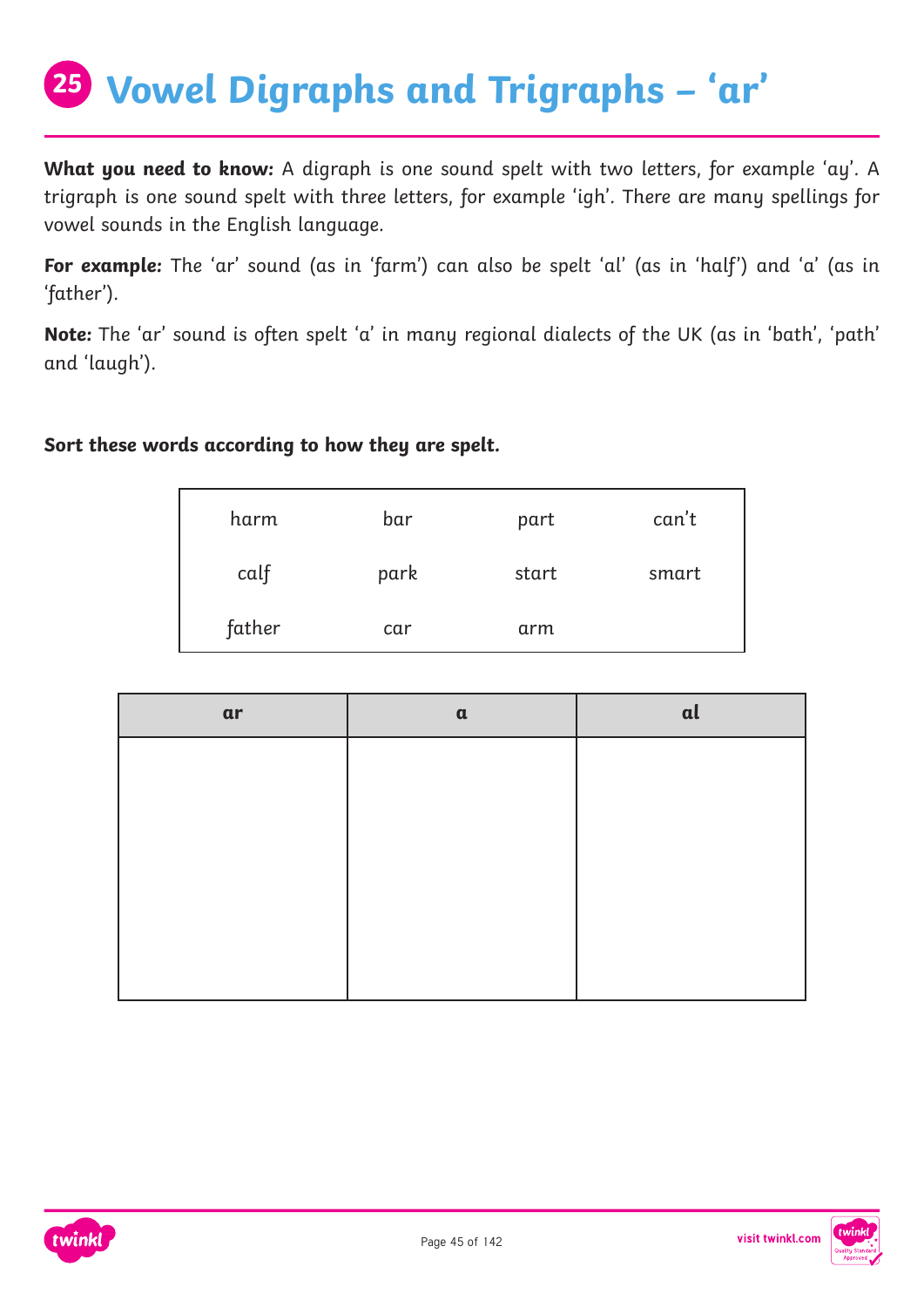### **Write your sentences here.**

| 3. |
|----|
|    |

| Quiz - page 105 |  |
|-----------------|--|
|                 |  |

[Answers - page 137](#page-136-0)



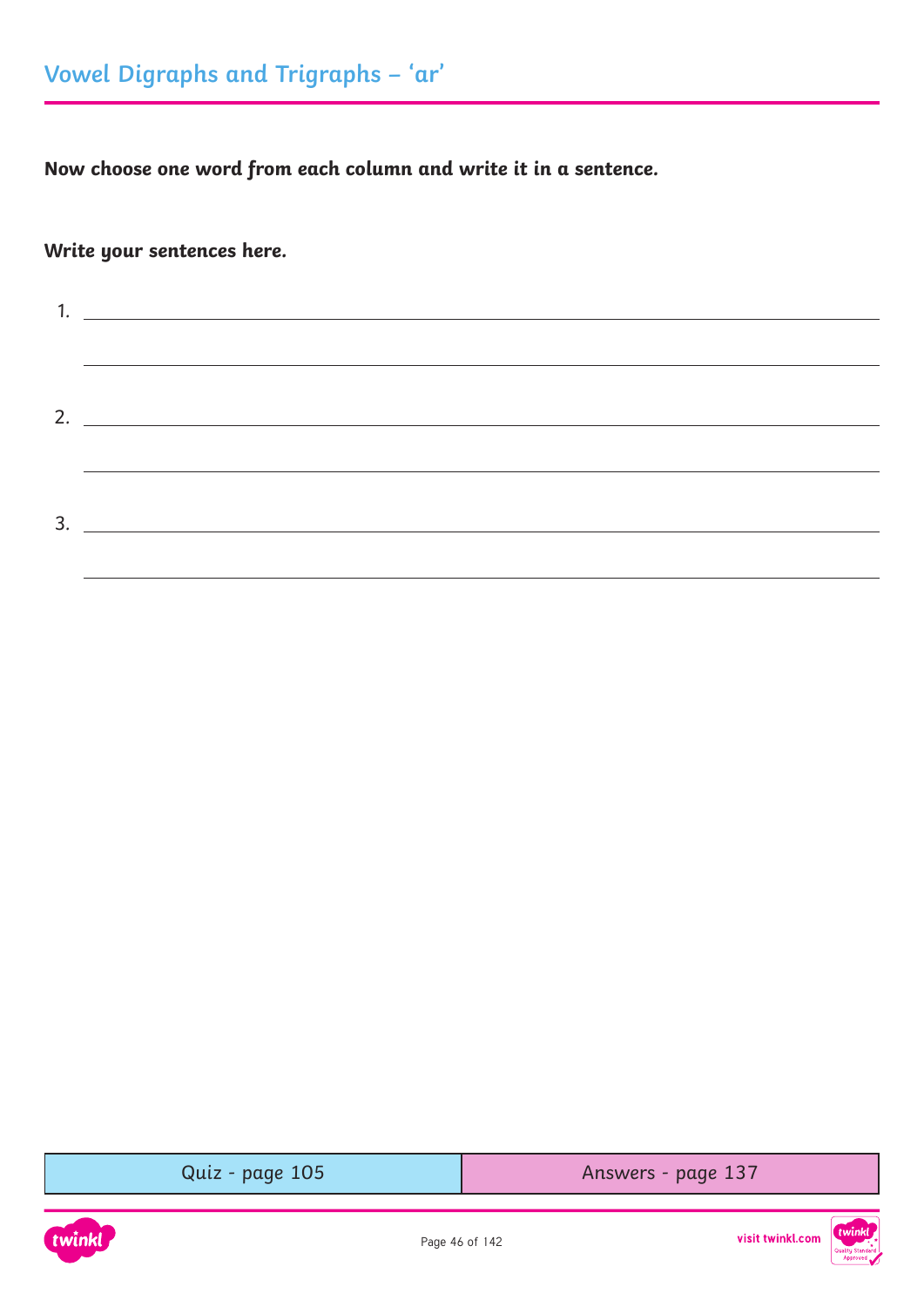### **26 Vowel Digraphs and Trigraphs – 'ow' (cow)**

**What you need to know:** A digraph is one sound spelt with two letters, for example 'ay'. A trigraph is one sound spelt with three letters, for example 'igh'. There are many spellings for vowel sounds in the English language.

**For example:** The 'ow' sound (as in 'cow') can also be spelt 'ou' (as in 'sound').

**Be careful:** The spelling 'ow' has two different pronunciations – 'ow' as in 'cow' (which we look at here) and 'ow' as in 'throw'.

#### **Sort these words according to how they are spelt.**

| now        | bow   | flower | sound |
|------------|-------|--------|-------|
| <b>COW</b> | shout | ground | flour |
| brown      | hour  | shower |       |

| <b>OW</b> | ou |
|-----------|----|
|           |    |
|           |    |
|           |    |
|           |    |
|           |    |
|           |    |



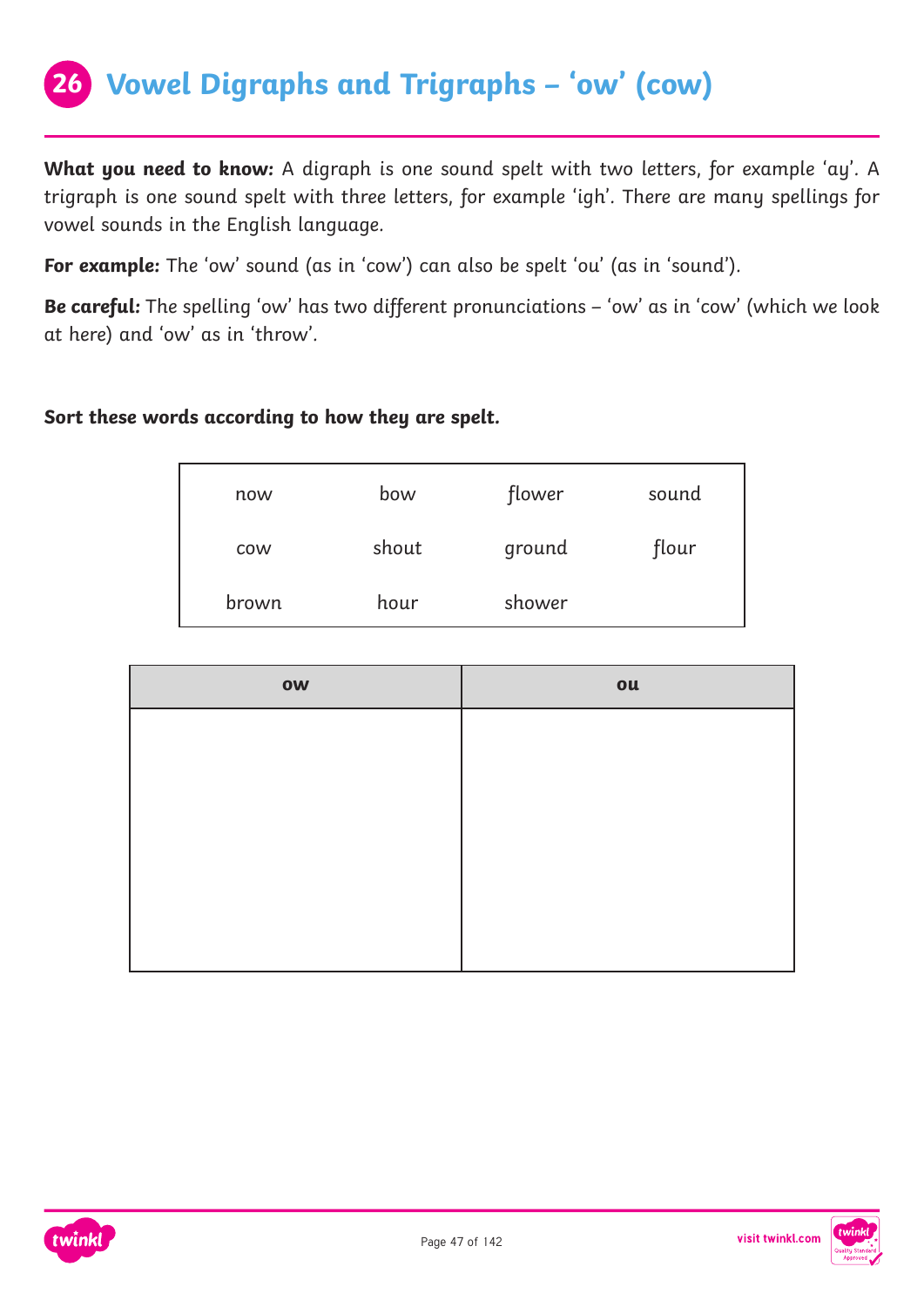**Write your sentences here.**

| ∽ |  |
|---|--|
|   |  |
|   |  |

[Quiz - page 107](#page-106-0) [Answers - page 138](#page-137-0)



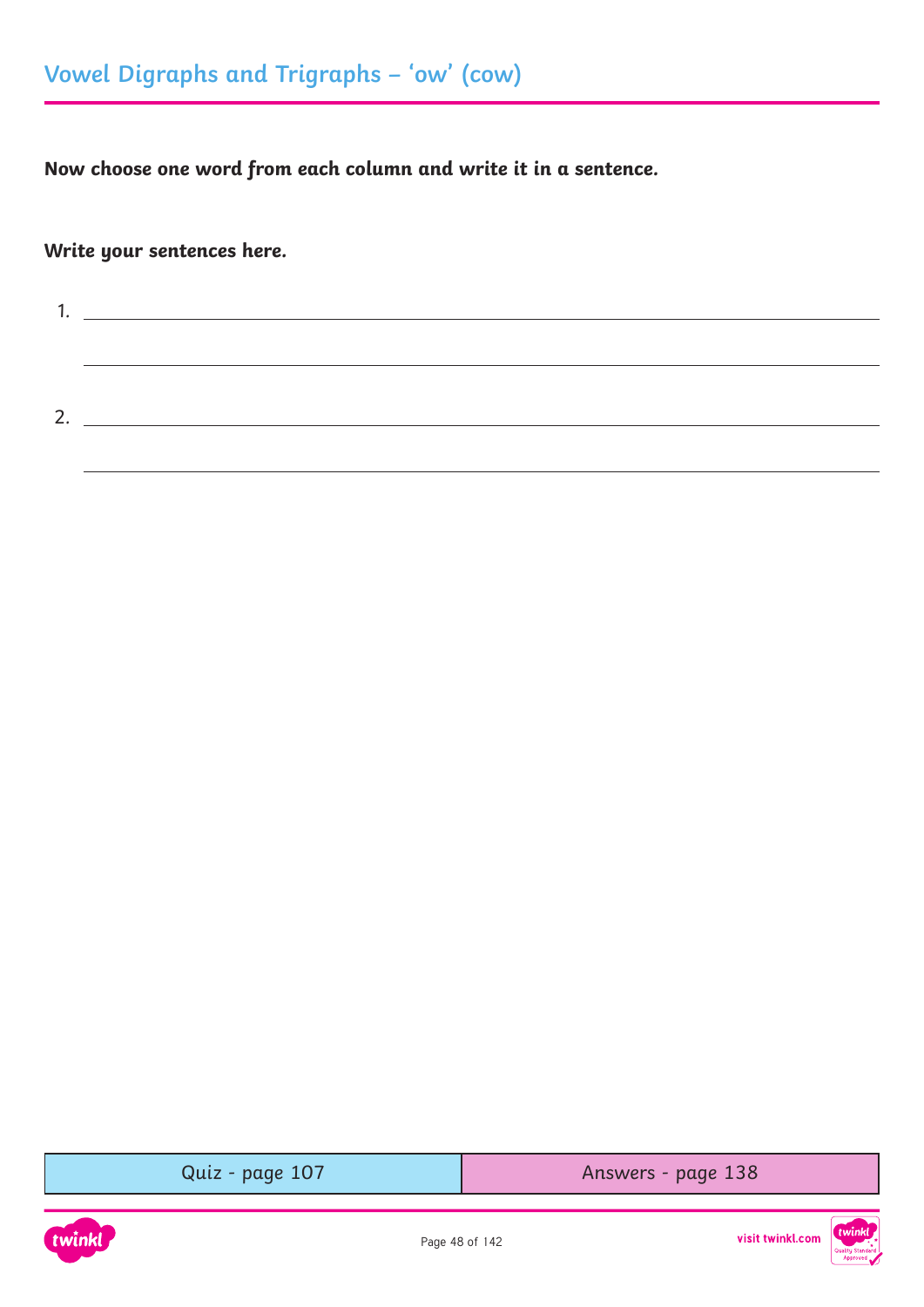### **27 Vowel Digraphs and Trigraphs – '00' (book)**

**What you need to know:** A digraph is one sound spelt with two letters, for example 'ay'. A trigraph is one sound spelt with three letters, for example 'igh'. There are many spellings for vowel sounds in the English language.

**For example:** The 'oo' sound (as in 'look') can also be spelt 'u' (as in 'put'), 'oul' (as in 'could') and 'o' (as in 'brother').

**Be careful:** The spelling 'oo' has two different pronunciations – 'oo' as in 'book' (which we look at here) and 'oo' as in 'choose'.

#### **Sort these words according to how they are spelt.**

| wool   | cut     | love | wood |
|--------|---------|------|------|
| should | brother | cook | but  |
| would  | some    | foot |      |

| $\overline{\mathbf{00}}$ | $\mathbf u$ | oul | $\mathbf{o}$ |
|--------------------------|-------------|-----|--------------|
|                          |             |     |              |
|                          |             |     |              |
|                          |             |     |              |
|                          |             |     |              |
|                          |             |     |              |
|                          |             |     |              |



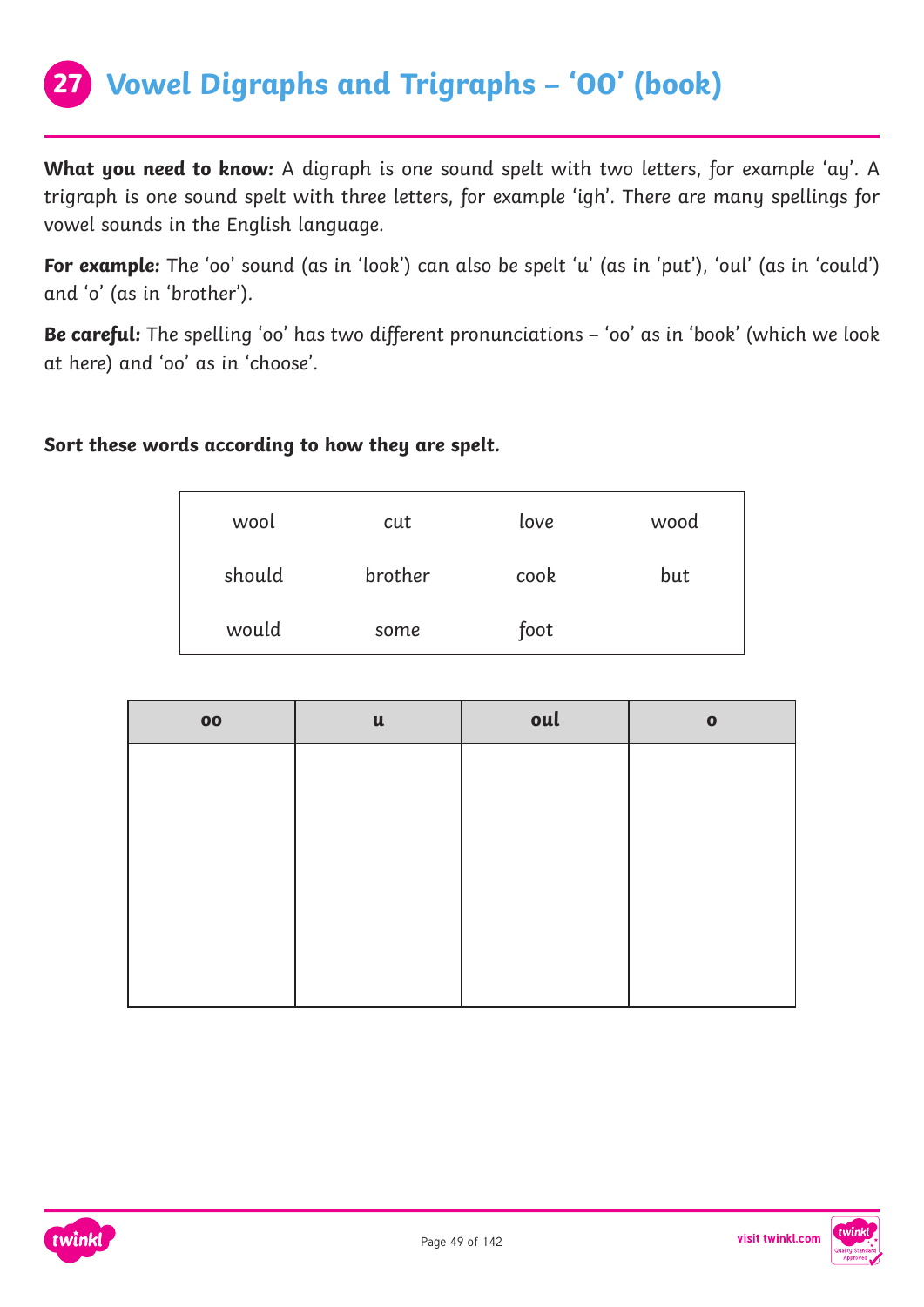### **Write your sentences here.**

| 2. $\frac{1}{2}$ $\frac{1}{2}$ $\frac{1}{2}$ $\frac{1}{2}$ $\frac{1}{2}$ $\frac{1}{2}$ $\frac{1}{2}$ $\frac{1}{2}$ $\frac{1}{2}$ $\frac{1}{2}$ $\frac{1}{2}$ $\frac{1}{2}$ $\frac{1}{2}$ $\frac{1}{2}$ $\frac{1}{2}$ $\frac{1}{2}$ $\frac{1}{2}$ $\frac{1}{2}$ $\frac{1}{2}$ $\frac{1}{2}$ $\frac{1}{2}$ $\frac{1}{2}$ |
|------------------------------------------------------------------------------------------------------------------------------------------------------------------------------------------------------------------------------------------------------------------------------------------------------------------------|
|                                                                                                                                                                                                                                                                                                                        |
|                                                                                                                                                                                                                                                                                                                        |
|                                                                                                                                                                                                                                                                                                                        |
|                                                                                                                                                                                                                                                                                                                        |
|                                                                                                                                                                                                                                                                                                                        |
|                                                                                                                                                                                                                                                                                                                        |
|                                                                                                                                                                                                                                                                                                                        |

| Quiz - page 109 | Answers - page 138 |
|-----------------|--------------------|
|-----------------|--------------------|



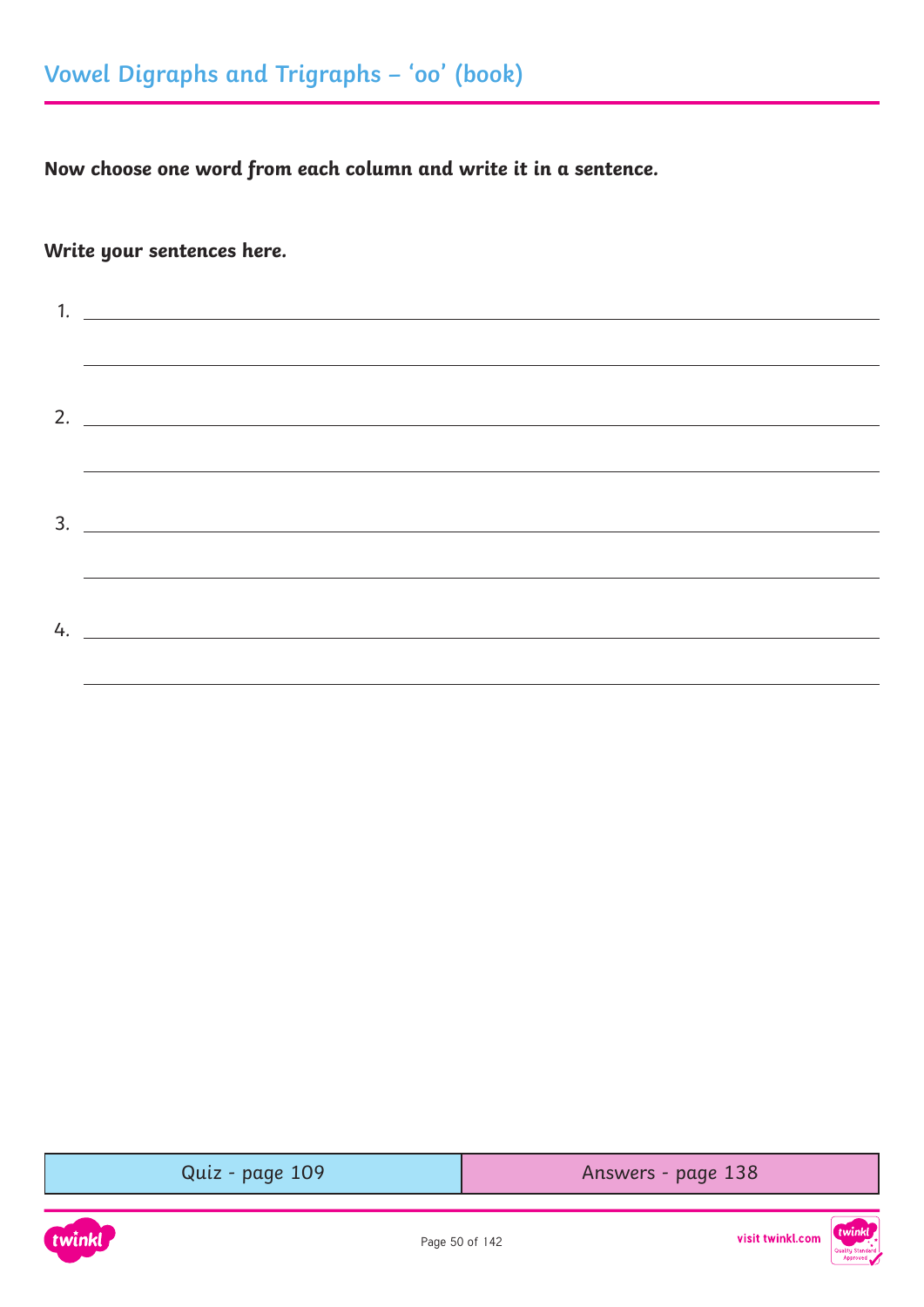# **Vowel Digraphs and Trigraphs – 'air' <sup>28</sup>**

**What you need to know:** A digraph is one sound spelt with two letters, for example 'ay'. A trigraph is one sound spelt with three letters, for example 'igh'.

**For example:** The sound 'air' (as is 'chair') can also be spelt 'are' (as in 'care') and 'ear' (as in 'tear').

**Each of the answers to these clues is a word with the sound 'air' in it. Can you work out the answer to each one?**

| Clue                                                             | Answer |
|------------------------------------------------------------------|--------|
| A place where a wild animal might live.                          | lair   |
| Winnie the Pooh is one of these.                                 |        |
| When you put clothes on, you _______________ them.               |        |
| A challenge to do something silly or dangerous.                  |        |
| We need to breathe this to live.                                 |        |
| To love or look after something.                                 |        |
| A place where you can go on rides and play games.                |        |
| When you have something and you give it out equally to everyone. |        |

[Quiz - page 111](#page-110-0) [Answers - page 138](#page-137-0)

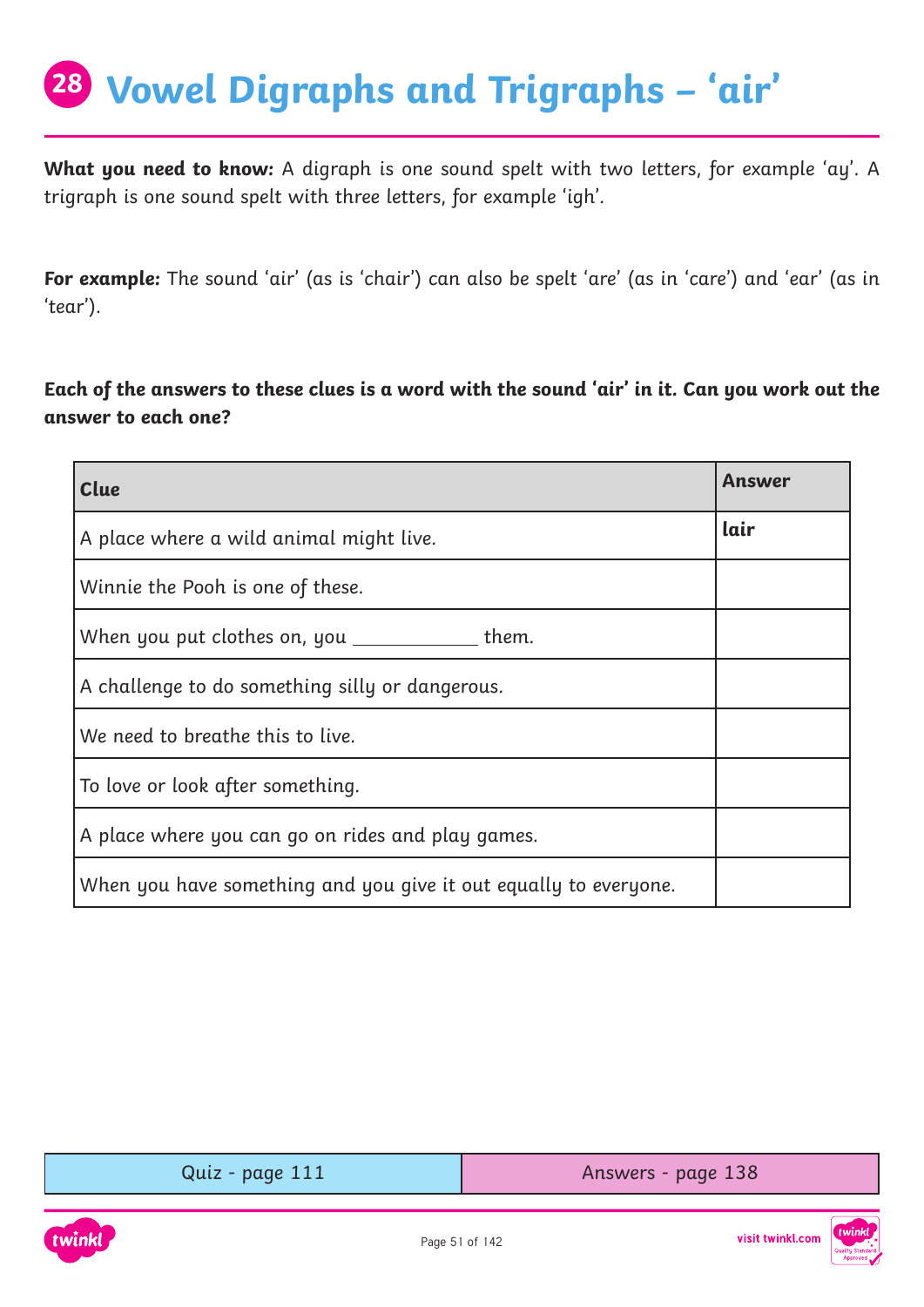# **Vowel Digraphs and Trigraphs – 'ear' <sup>29</sup>**

**What you need to know:** A digraph is one sound spelt with two letters, for example 'ay'. A trigraph is one sound spelt with three letters, for example 'igh'.

**For example:** The sound 'ear' (as is 'beard') can also be spelt 'ere' (as in 'here') and 'eer' (as in 'beer').

**Each of the answers to these clues is a word with the sound 'ear' in it. Can you work out the answer to each one?**

| <b>Clue</b>                               | Answer |
|-------------------------------------------|--------|
| You have two of these to help you listen. | ears   |
| The opposite of 'there'.                  |        |
| When something scares you, you feel this. |        |
| A timid animal with antlers and hooves.   |        |
| Make a car go in the direction you want.  |        |
| The opposite of far away                  |        |
| You write this at the start of a letter.  |        |
| Speak louder, I can't<br>you!             |        |

| Quiz - page 113 | Answers - page 139 |
|-----------------|--------------------|
|                 |                    |

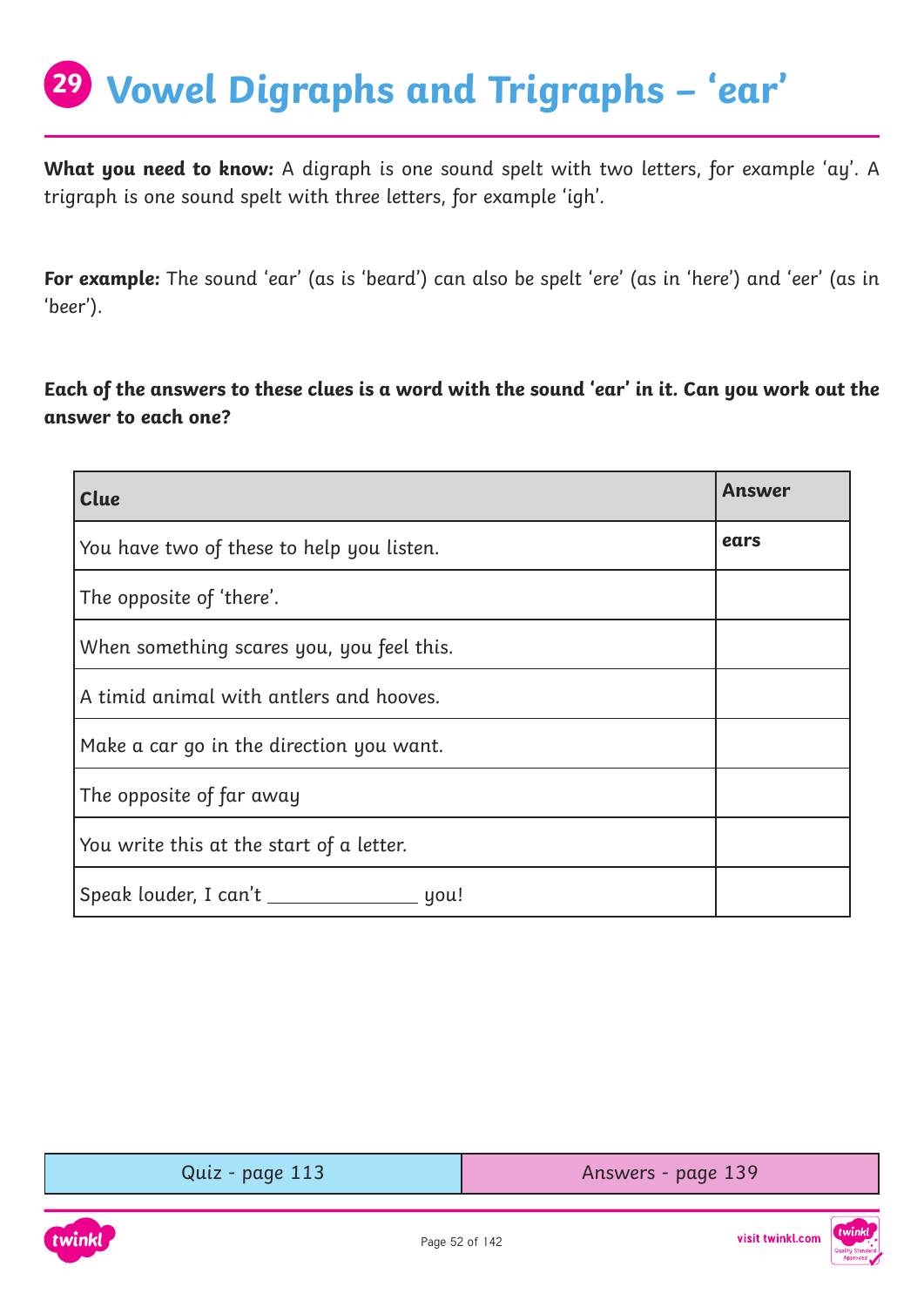# **Vowel Digraphs and Trigraphs – 'or' <sup>30</sup>**

**What you need to know:** A digraph is one sound spelt with two letters, for example 'ay'. A trigraph is one sound spelt with three letters, for example 'igh'.

**For example:** The 'or' sound can be spelt 'or' (as in 'corn'), 'aw' (as in 'yawn'), 'ore' (as in 'core') 'au' (as in 'daughter'), as well as 'al' (as in 'talk').

#### **Sort these words into the different spellings of 'or'.**

| bore    | dawn  | August    | horse  | author   | shore |
|---------|-------|-----------|--------|----------|-------|
| morning | short | tor       | before | saw      | score |
| born    | crawl | astronaut | draw   | dinosaur |       |

| or | aw | ore | au |
|----|----|-----|----|
|    |    |     |    |
|    |    |     |    |
|    |    |     |    |
|    |    |     |    |
|    |    |     |    |
|    |    |     |    |



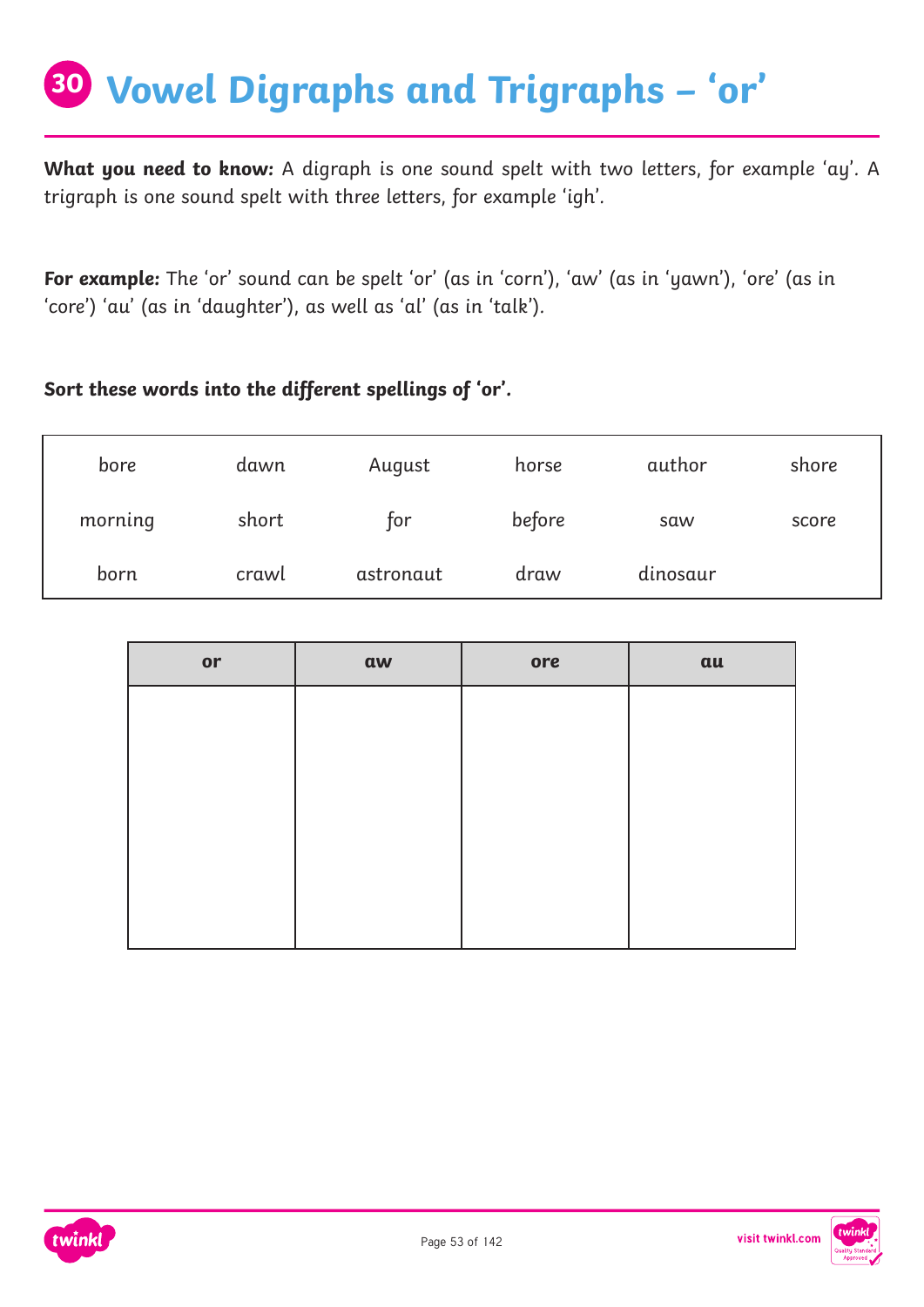### **Write your sentences here.**

| $2. \_$                     |
|-----------------------------|
|                             |
|                             |
|                             |
|                             |
| 4. $\overline{\phantom{a}}$ |

| Quiz - page 115 | Answers - page 139 |
|-----------------|--------------------|
|-----------------|--------------------|



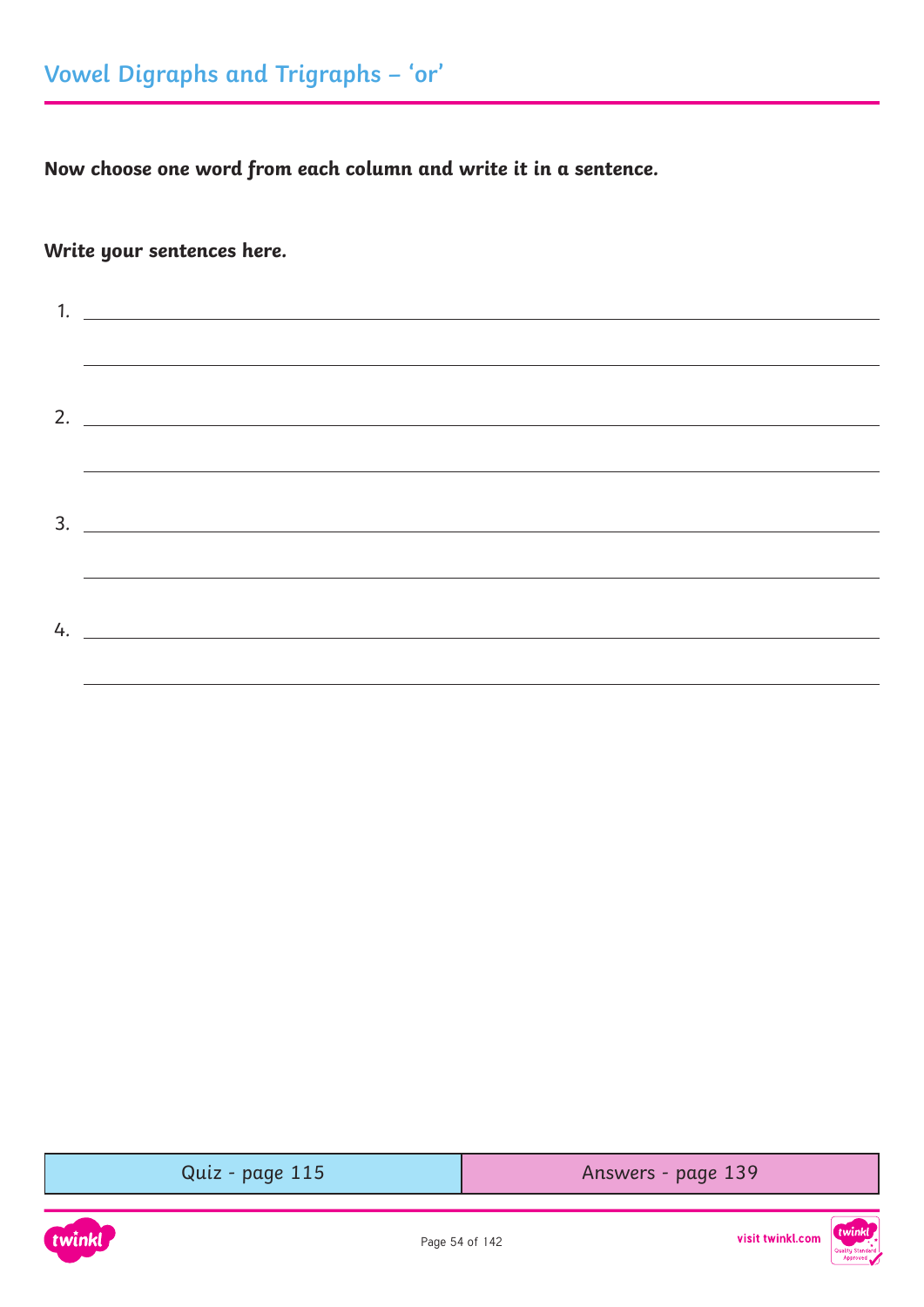# **Vowel Digraphs and Trigraphs – 'er' <sup>31</sup>**

**What you need to know:** A digraph is one sound spelt with two letters, for example 'ay'. A trigraph is one sound spelt with three letters, for example 'igh'.

**For example:** The 'er' sound can be spelled 'er' (as in 'corner'), 'ir' (as in 'girl') and 'ur' (as in 'fur'). In rare cases, it is also spelled 'ear' (as in 'learn') and even 'or' (as in 'worm' - This happens when 'or' appears after the letter 'w').

#### **Sort these words into the different spellings of 'er'.**

| girl  | dirt  | lurk | burn  | her  |
|-------|-------|------|-------|------|
| bird  | first | hurt | purse | turn |
| after | serve | over | under | fur  |

| er | ur | ir |
|----|----|----|
|    |    |    |
|    |    |    |
|    |    |    |
|    |    |    |
|    |    |    |
|    |    |    |



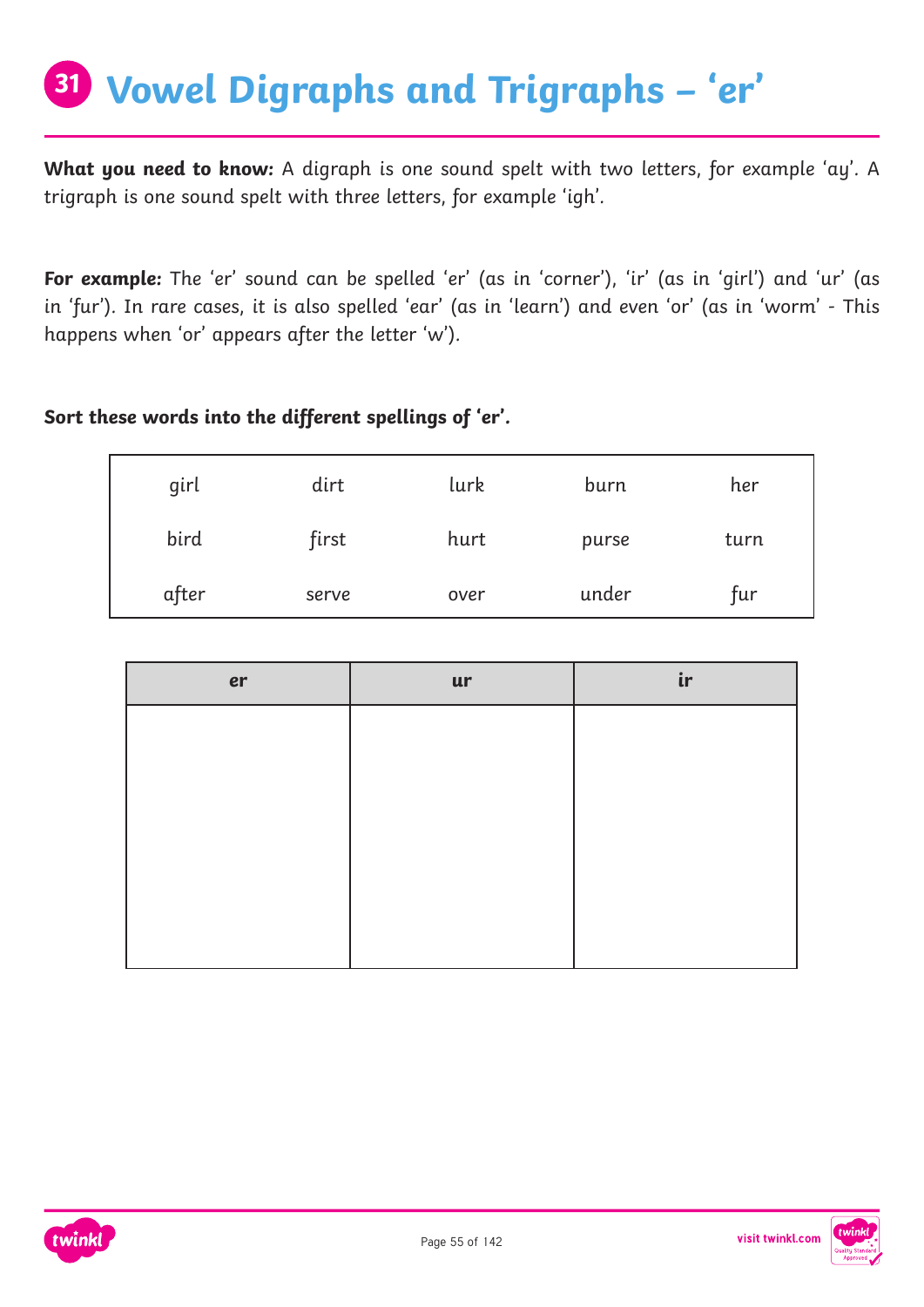### **Write your sentences here.**

| Quiz - page 117 | Answers - page 140 |
|-----------------|--------------------|
|-----------------|--------------------|



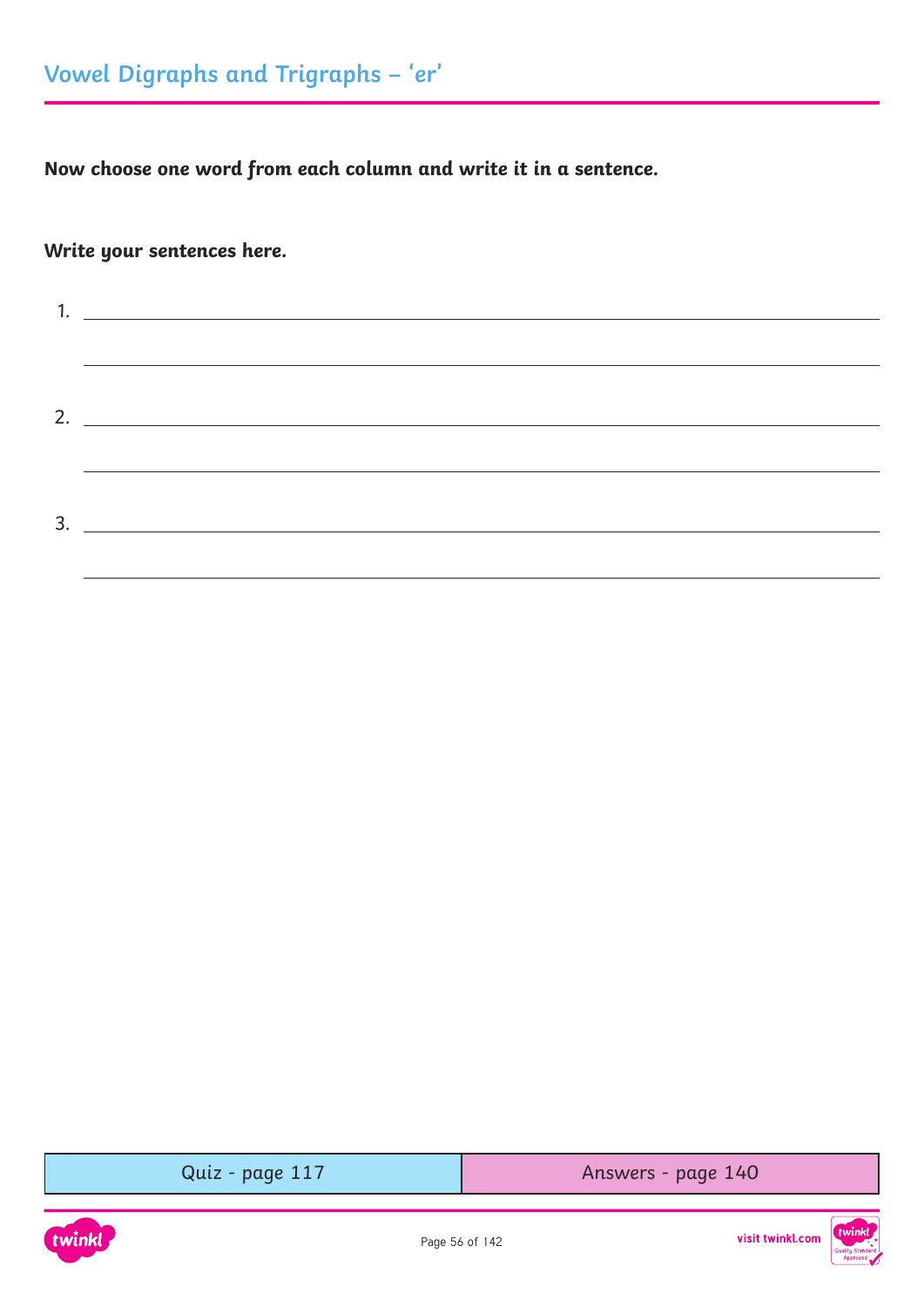# **Spelling 'l' at the End of Words <sup>32</sup>**

**What you need to know:** This is a common sound found at the end of words but it can be confusing because it sounds like 'uhl' (with a schwa sound). The most common spelling for the 'l' sound at the end of words is 'le'. However, some words with the 'l' sound have a different spelling, e.g. in 'formal' or 'squirrel'. This is always after the letters **m**, **n**, **r**, **v** or **w**.

### **Each of the answers to these clues is a word with the sound 'l' at the end. Can you work out the answer to each one?**

| Clue                                                   |  |
|--------------------------------------------------------|--|
| A container with a removable lid which holds a drink.  |  |
| The opposite of 'big'.                                 |  |
| You can blow one of these using soap.                  |  |
| Another word for lots of cows, yaks, oxen etc.         |  |
| A knight may live here.                                |  |
| When you take little bites from something.             |  |
| Your mum or dad's brother is your ___________________. |  |
| You use this to open a door.                           |  |

| Quiz - page 119 | Answers - page 140 |
|-----------------|--------------------|
|-----------------|--------------------|

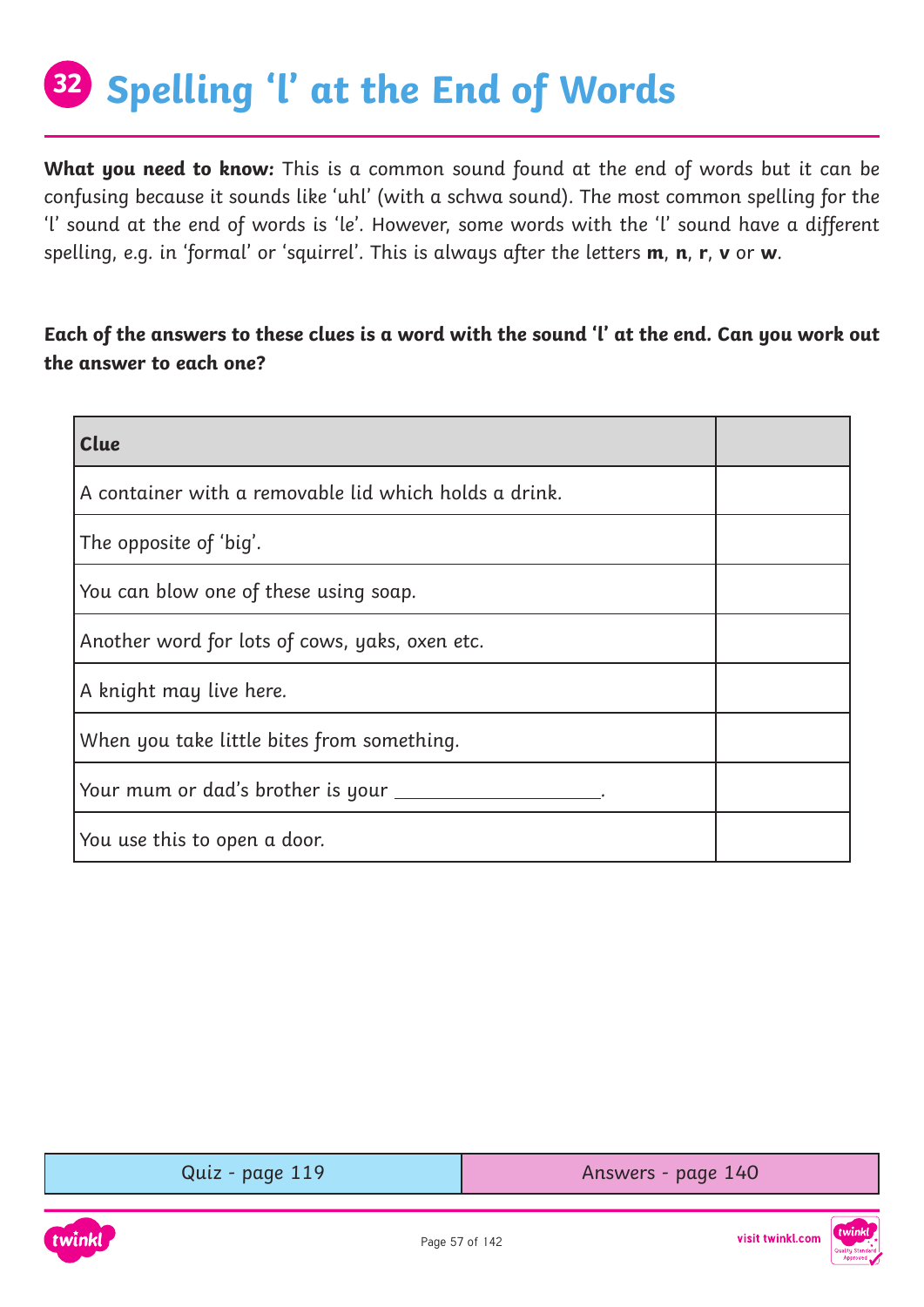### **33 Suffixes -s and -es and Words Ending with 'y'**

**What you need to know:** A suffix is a group of letters added to the end of a word (the 'root' word) which changes the meaning of that word. Sometimes, the spelling of the root word needs to change before we can add a suffix. The suffixes -s and -es change nouns from singular to plural (e.g. cat  $\longrightarrow$  cats), and verbs into third person singular (e.g. I talk  $\longrightarrow$  he talks)

#### **Rule**

|                               |                                                        |                              | If a word ends with a <b>consonant + y</b> , change the 'y' to 'i' and then 'add 'es'. |
|-------------------------------|--------------------------------------------------------|------------------------------|----------------------------------------------------------------------------------------|
| baby $\longrightarrow$ babies |                                                        | dry $\longrightarrow$ dries  |                                                                                        |
|                               | If a word ends with a <b>vowel + y</b> , just add 's'. |                              |                                                                                        |
| $day \longrightarrow day$     |                                                        | $pray \longrightarrow prays$ |                                                                                        |

#### **Tick the four sentences where the underlined words are spelt correctly.**

| A swallow flys for long periods of time every day.        |  |
|-----------------------------------------------------------|--|
| My sister <b>cries</b> when I am mean to her.             |  |
| My dog had a litter of <b>puppys</b> .                    |  |
| My friend <b>tries</b> really hard when we play football. |  |
| We are going on holiday for seven days.                   |  |
| There are 15 <b>boys</b> in my class.                     |  |



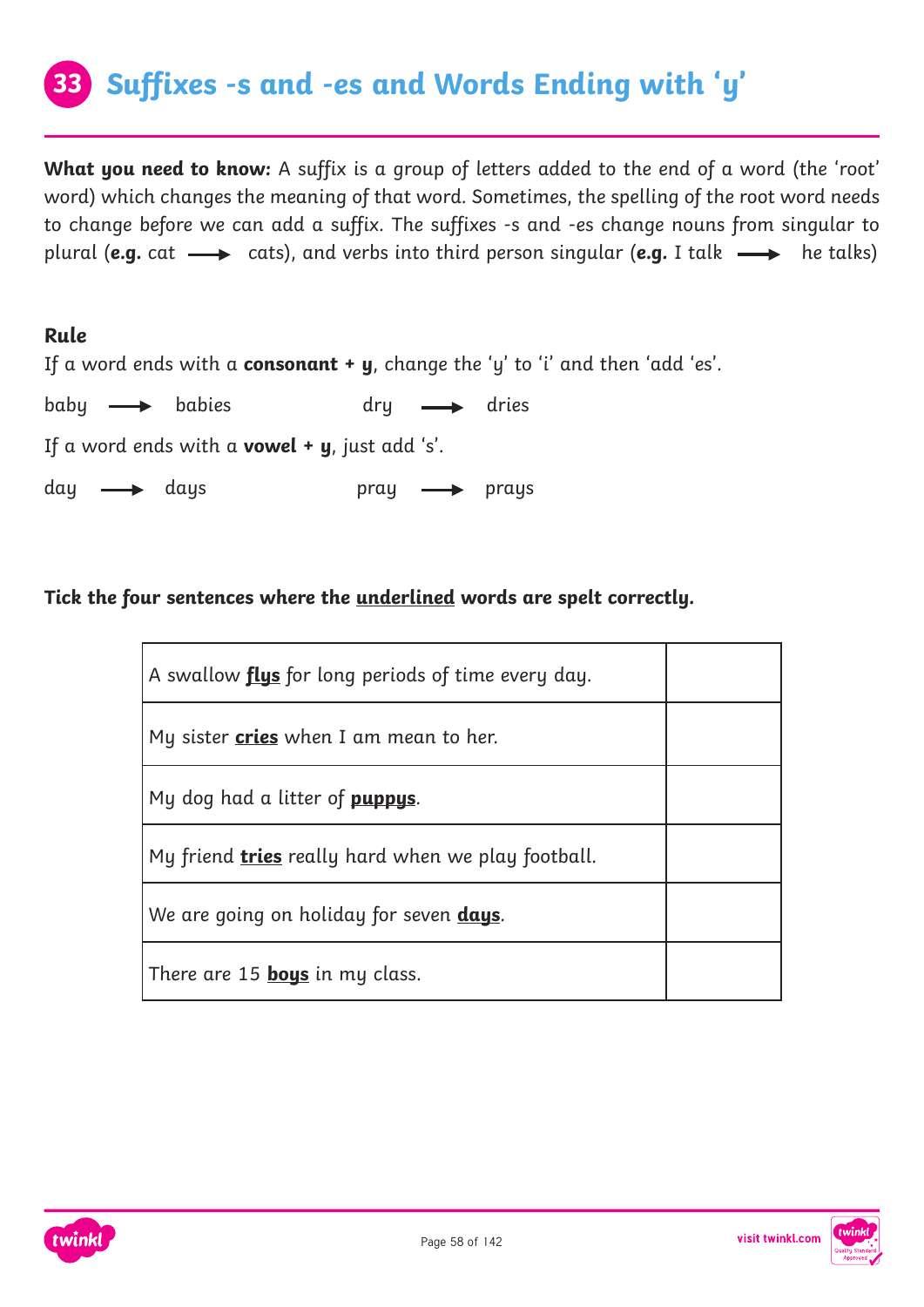**Turn these singular nouns into plurals.**

| toy   |  |
|-------|--|
| city  |  |
| poppy |  |
| lady  |  |

### **Turn these first person verbs into third person.**

| I dry    | he  |
|----------|-----|
| I play   | she |
| I supply | she |
| I hurry  | he  |

| Quiz - page 121 | Answers - page 140 |
|-----------------|--------------------|
|-----------------|--------------------|



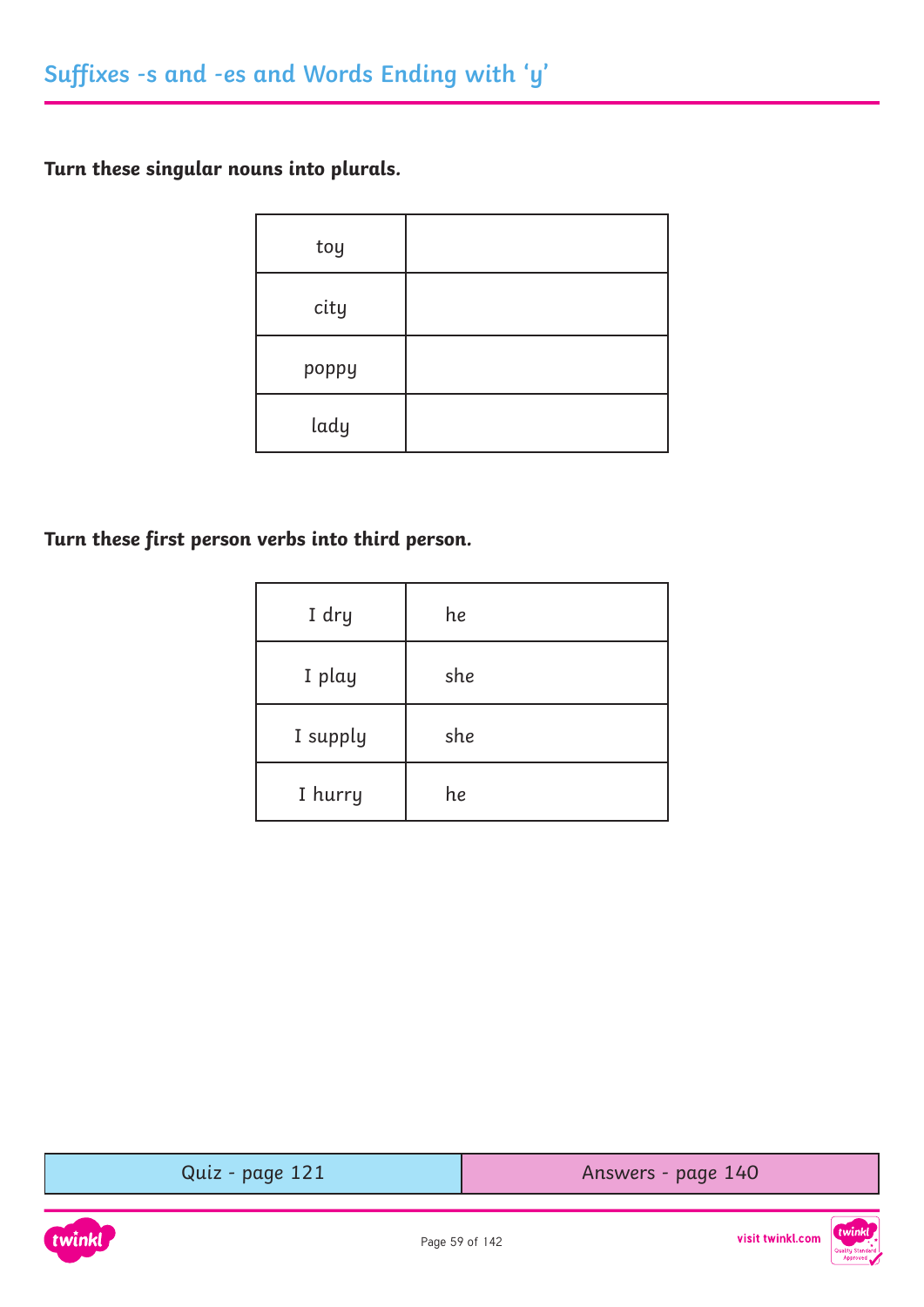# **S4** Spelling Quizzes – Instructions

Over the next pages you will find a quiz for every spelling pattern or rule covered in this booklet. Once your child has completed the relevant activity for the rule, try giving them the corresponding quiz to see what they have learnt.

You could give them the words to study beforehand (which is useful where there are unusual spellings or no specific rule to follow), or you could use the quiz to test their understanding of a specific rule, such as what happens to words when suffixes are added.

The quizzes follow the same format found in the SATs spelling test; there is a set of sentences, each with a missing word. The child is expected to fill in the missing word after hearing the full sentence read to them (including the missing word).

The best way to do this is to read the word, then read the sentence, then read the word again. Give your child plenty of time to think about and write the word, then move on. At the end, you can ask your child if there are any sentences they would like you to repeat, or you can simply read out each word again.

When your child is completing a quiz, make sure they are sat in a comfortable place, free from distractions, that they are not hungry and thirsty and do not need the toilet!

Once the quiz is complete, work together with your child to mark it. Let them see your copy of the sheet and mark against this. Celebrate correct attempts and where an attempt is incorrect, talk about what they can learn from this for next time.

As your child progresses through each quiz, challenge them to match or improve on their score from the last quiz, rather than expecting them to get full marks every time. This enables them to celebrate effort and progress as well as results. Remember to celebrate any progress, no matter how small.



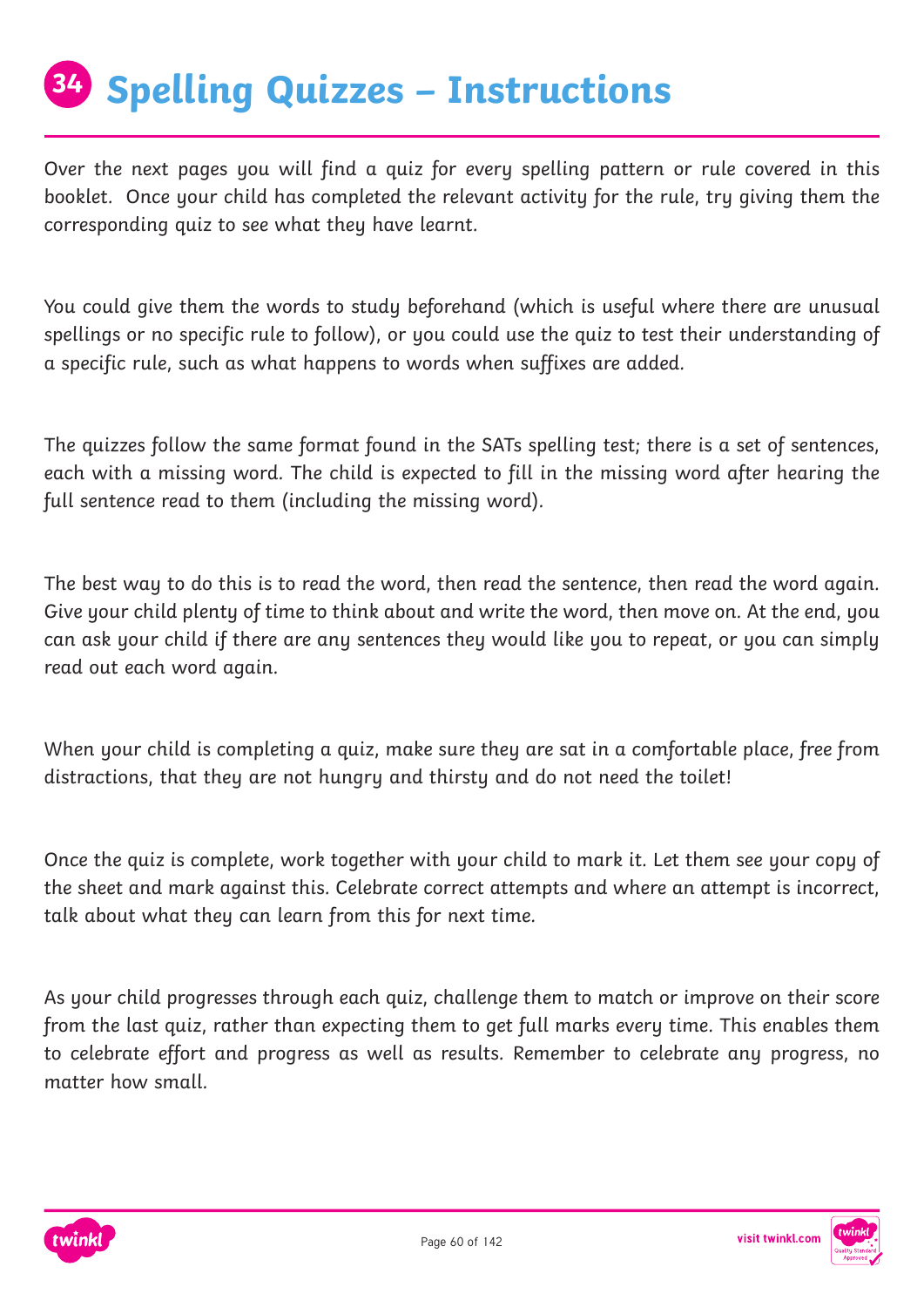### **Spelling Quiz – Common Exception Words (1) 35**

| Spelling Quiz - Common Exception Words (1)                                 |  |  |
|----------------------------------------------------------------------------|--|--|
| When we played hide and seek, I hid _________________________the curtains. |  |  |
| We went shopping to buy some new ________________________.                 |  |  |
| Some _________________________ like to play football at the weekend.       |  |  |
| I was thirsty, so I drank a glass of ________________________.             |  |  |
| Our teacher was happy ______________________ we tried our best.            |  |  |
|                                                                            |  |  |
|                                                                            |  |  |
| The king wore a crown made of _________________________.                   |  |  |
| <b>End of quiz</b>                                                         |  |  |

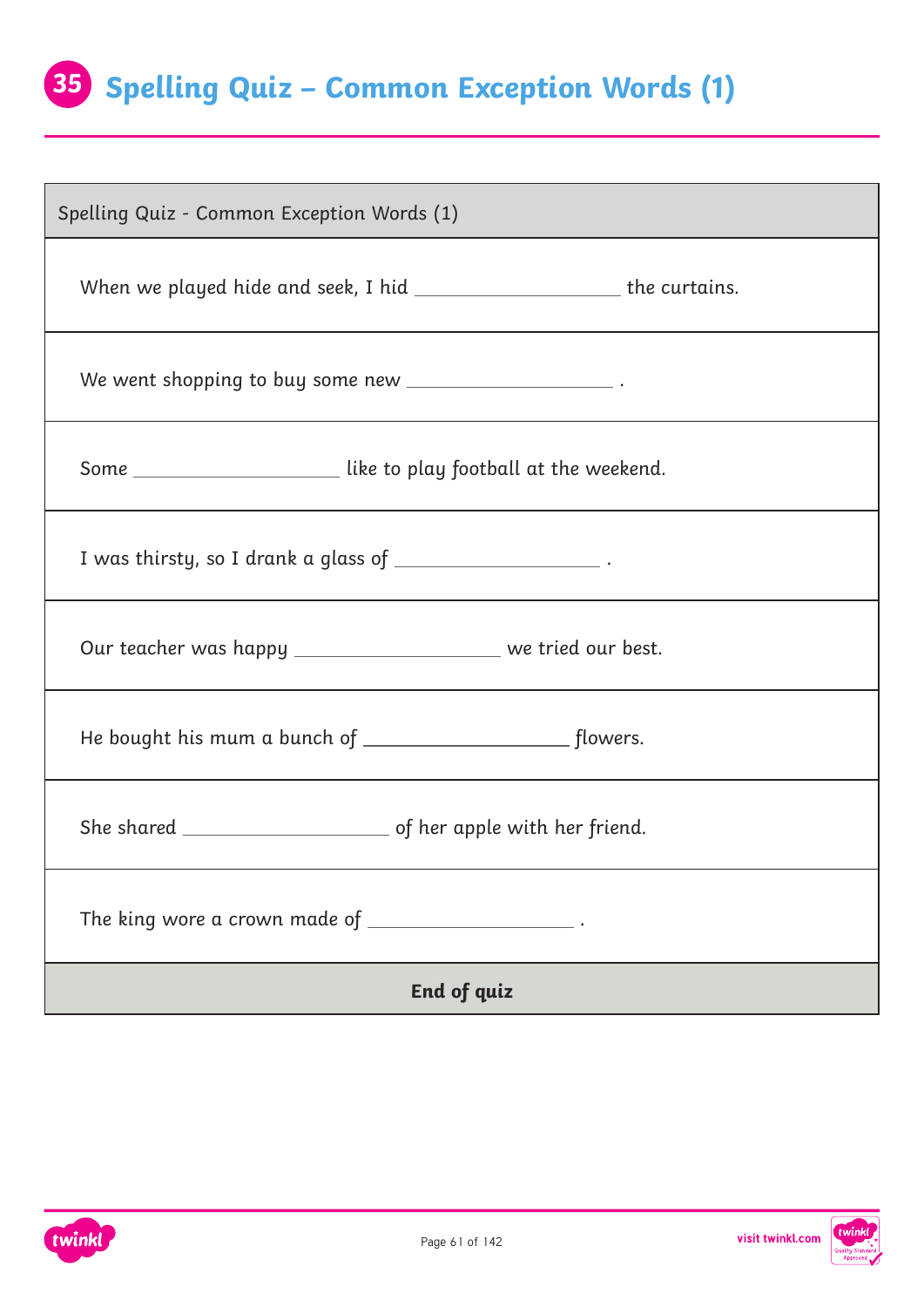### **35 Helper's Copy – Common Exception Words (1)**

| Helper's Copy - Common Exception Words (1) |                                                                 |
|--------------------------------------------|-----------------------------------------------------------------|
| behind                                     | When we played hide and seek, I hid <b>behind</b> the curtains. |
| clothes                                    | We went shopping to buy some new <b>clothes</b> .               |
| people                                     | Some <b>people</b> like to play football at the weekend.        |
| water                                      | I was thirsty, so I drank a glass of <b>water</b> .             |
| because                                    | Our teacher was happy <b>because</b> we tried our best.         |
| pretty                                     | He bought his mum a bunch of <b>pretty</b> flowers.             |
| half                                       | She shared <b>half</b> of her apple with her friend.            |
| gold                                       | The king wore a crown made of <b>gold</b> .                     |
| End of copy                                |                                                                 |

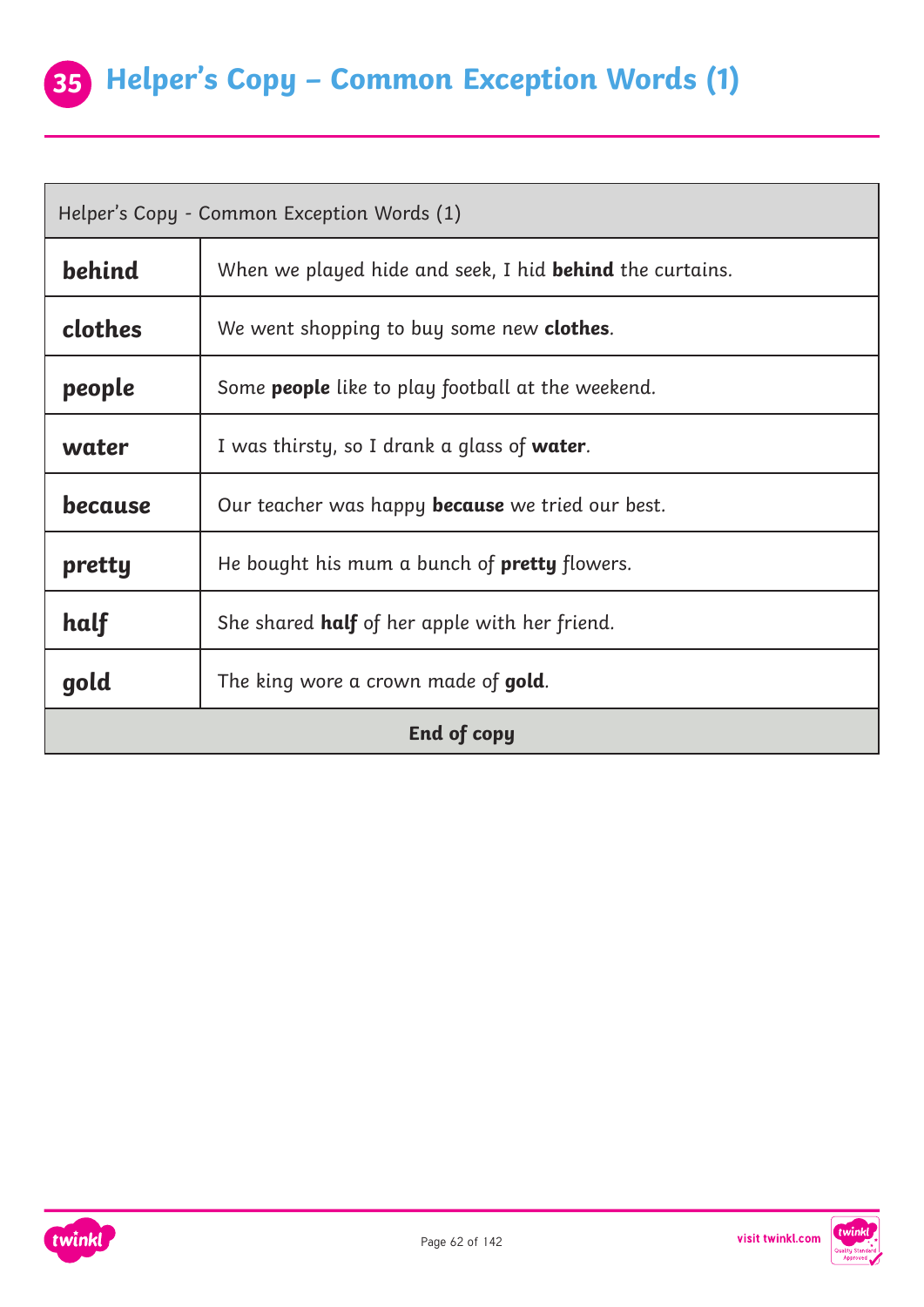## **Spelling Quiz – Common Exception Words (2) 35**

| Spelling Quiz - Common Exception Words (2)                                   |  |
|------------------------------------------------------------------------------|--|
| He used a mop to clean the ________________________.                         |  |
| In PE, I like to ______________________________ to the top of the apparatus. |  |
| The bell rang and ________________________ went home.                        |  |
| It took us one _________________________ to drive to Grandma's.              |  |
|                                                                              |  |
| You ___________________________ always throw your litter in the bin.         |  |
| Molly went on holiday with her sister and her ________________________.      |  |
|                                                                              |  |
| <b>End of quiz</b>                                                           |  |

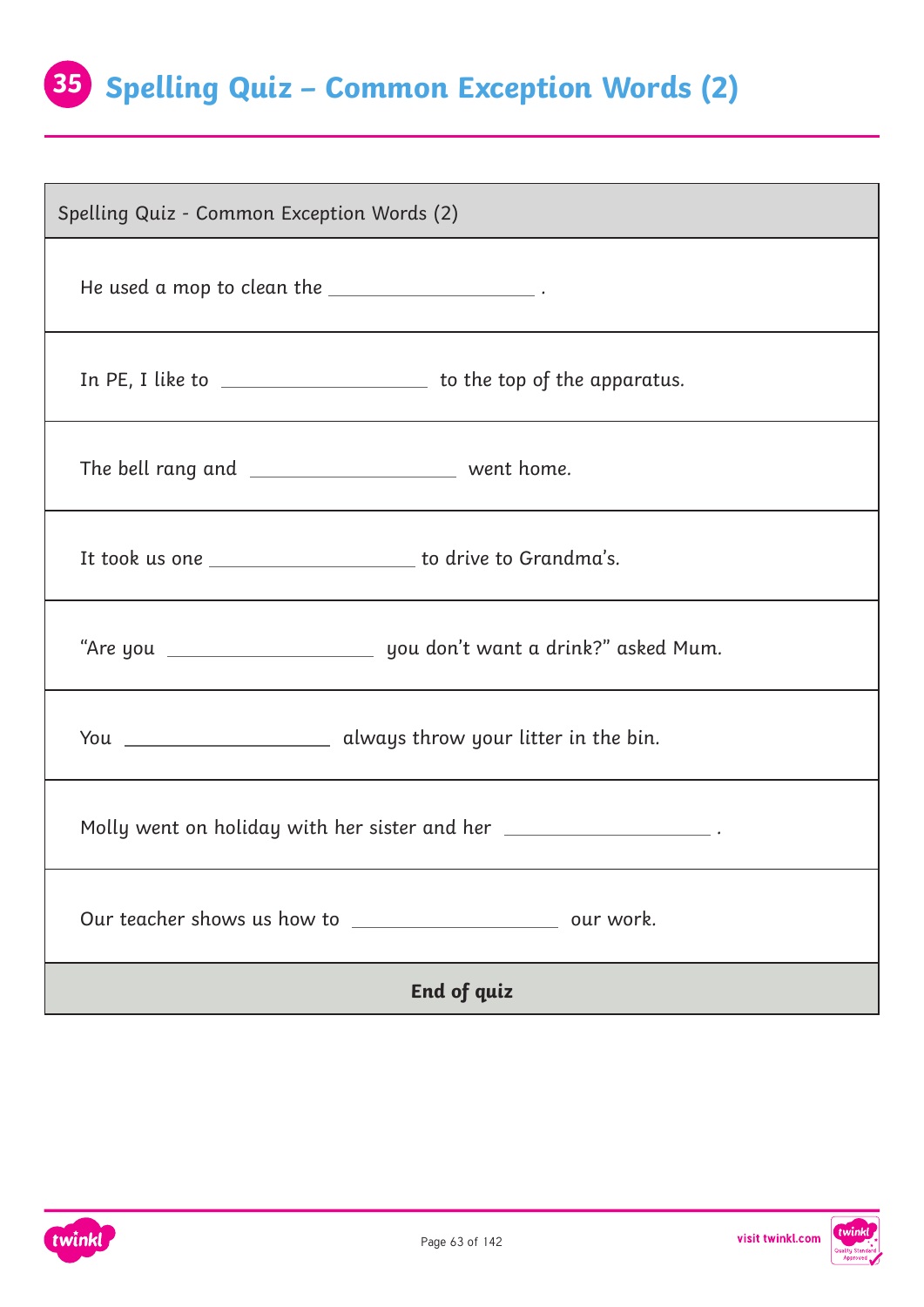

| Helper's Copy - Common Exception Words (2)                      |                                                            |  |
|-----------------------------------------------------------------|------------------------------------------------------------|--|
| floor                                                           | He used a mop to clean the floor.                          |  |
| climb                                                           | In PE, I like to <b>climb</b> to the top of the apparatus. |  |
| every-body                                                      | The bell rang and <b>everybody</b> went home.              |  |
| hour                                                            | It took us one <b>hour</b> to drive to Grandma's.          |  |
| sure                                                            | "Are you <b>sure</b> you don't want a drink?" asked Mum.   |  |
| should                                                          | You <b>should</b> always throw your litter in the bin.     |  |
| parents                                                         | Molly went on holiday with her sister and her parents.     |  |
| Our teacher shows us how to <b>improve</b> our work.<br>improve |                                                            |  |
| <b>End of copy</b>                                              |                                                            |  |



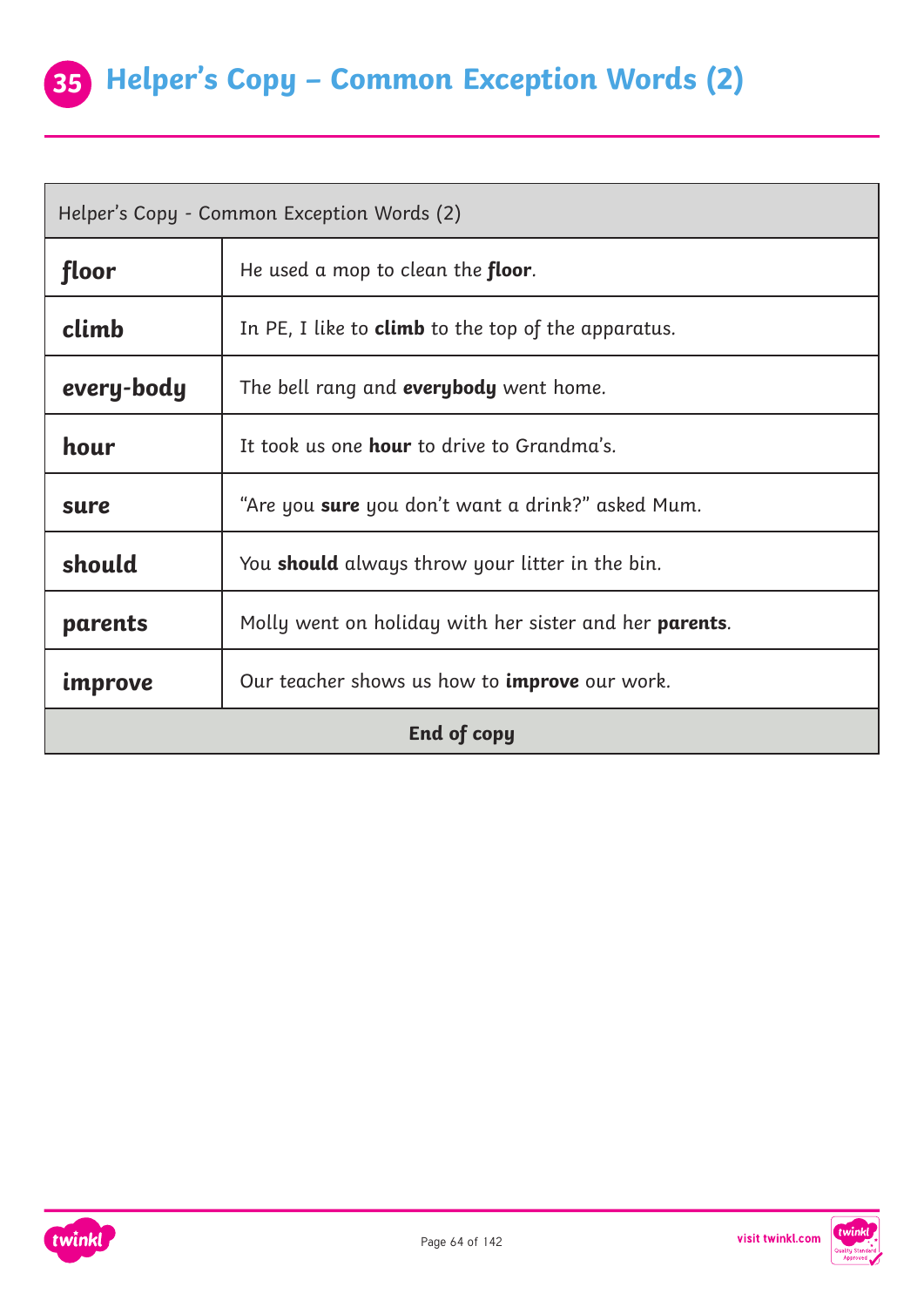### **Spelling Quiz – Double Letters at the End of Words 35**

| Spelling Quiz - Double Letters at the End of Words                       |  |
|--------------------------------------------------------------------------|--|
| Mum was angry because my room was a _________________________.           |  |
| The bubbles in my drink made it _______________________.                 |  |
| He used glue to ______________________ his work in his book.             |  |
| My sister stayed at home today because she is _________________________. |  |
| When you go out, make sure you __________________________ the door.      |  |
| Dad swept the floor because it was covered in ________________________.  |  |
| At school today, we used a _________________________ to tell the time.   |  |
| After eating a big dinner, I felt very _____________________.            |  |
| <b>End of quiz</b>                                                       |  |



visit twinkl.com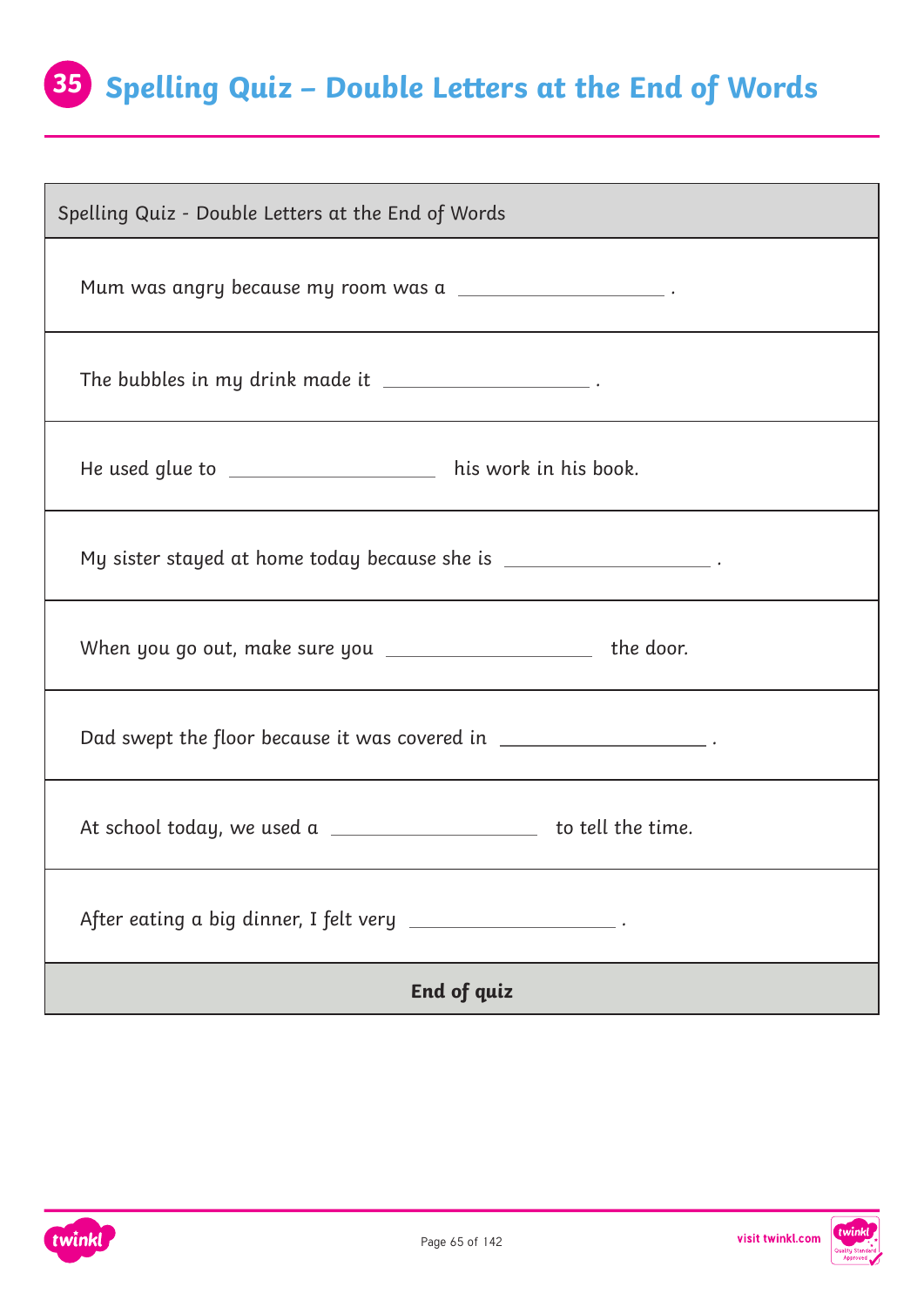### **35 Helper's Copy – Double Letters at the End of Words**

| Helper's Copy - Double Letters at the End of Words |                                                              |  |
|----------------------------------------------------|--------------------------------------------------------------|--|
| mess                                               | Mum was angry because my room was a <b>mess</b> .            |  |
| fizz                                               | The bubbles in my drink made it <b>fizz</b> .                |  |
| stick                                              | He used glue to <b>stick</b> his work in his book.           |  |
| ill                                                | My sister stayed at home today because she is <b>ill</b> .   |  |
| lock                                               | When you go out, make sure you <b>lock</b> the door.         |  |
| fluff                                              | Dad swept the floor because it was covered in <b>fluff</b> . |  |
| clock                                              | At school today, we used a <b>clock</b> to tell the time.    |  |
| full                                               | After eating a big dinner, I felt very full.                 |  |
| <b>End of copy</b>                                 |                                                              |  |



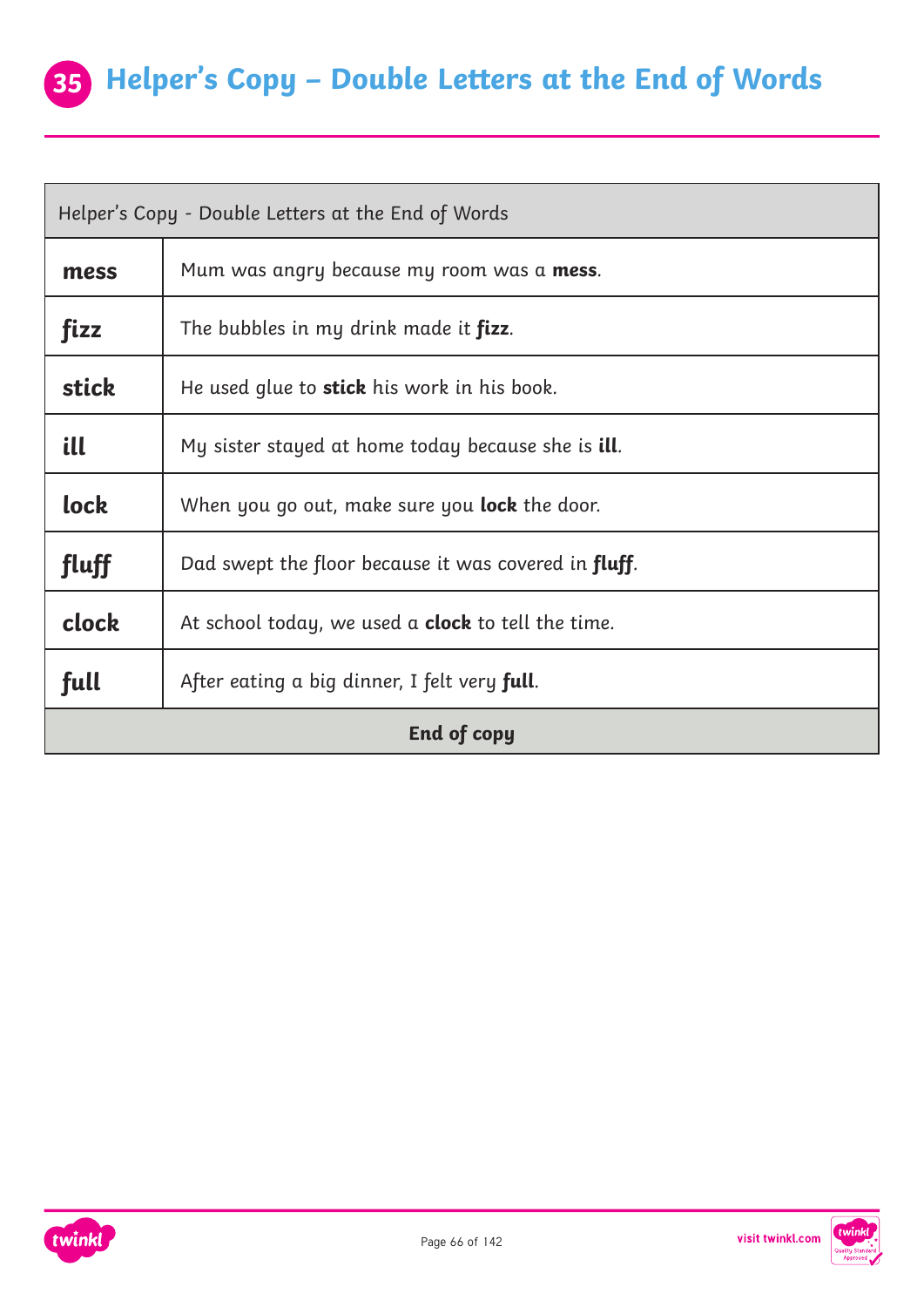## **Spelling Quiz – 'igh' Spelt 'y' 35**

| Spelling Quiz - 'igh' Spelt 'y'                                                              |  |  |
|----------------------------------------------------------------------------------------------|--|--|
| The frog caught a _________________________ with his long, sticky tongue.                    |  |  |
| It doesn't matter if you get full marks, as long as you _________________________ your best. |  |  |
| My friend sent a ______________________ to my email.                                         |  |  |
| In deserts, the weather is usually very _________________________.                           |  |  |
|                                                                                              |  |  |
|                                                                                              |  |  |
| The teacher asked the boy ____________________ he was talking.                               |  |  |
| When you are upset, you sometimes _______________________.                                   |  |  |
| End of quiz                                                                                  |  |  |



visit twinkl.com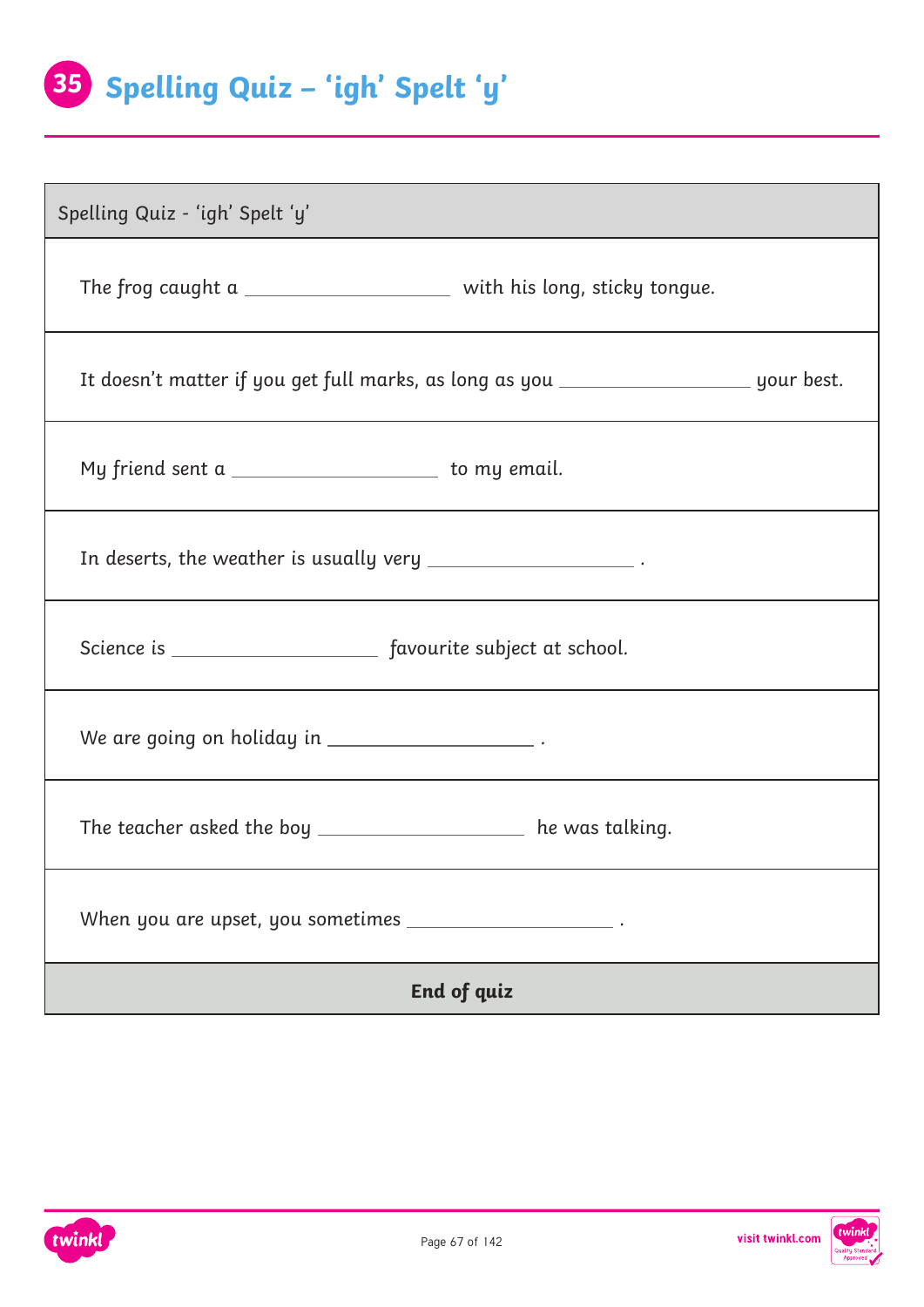| Helper's Copy - 'igh' Spelt 'y' |                                                                               |  |
|---------------------------------|-------------------------------------------------------------------------------|--|
| fly                             | The frog caught a <b>fly</b> with his long, sticky tongue.                    |  |
| try                             | It doesn't matter if you get full marks, as long as you <b>try</b> your best. |  |
| reply                           | My friend sent a <b>reply</b> to my email.                                    |  |
| dry                             | In deserts, the weather is usually very dry.                                  |  |
| my                              | Science is <b>my</b> favourite subject at school.                             |  |
| <b>July</b>                     | We are going on holiday in July.                                              |  |
| why                             | The teacher asked the boy <b>why</b> he was talking.                          |  |
| cry                             | When you are upset, you sometimes cry.                                        |  |
| End of copy                     |                                                                               |  |

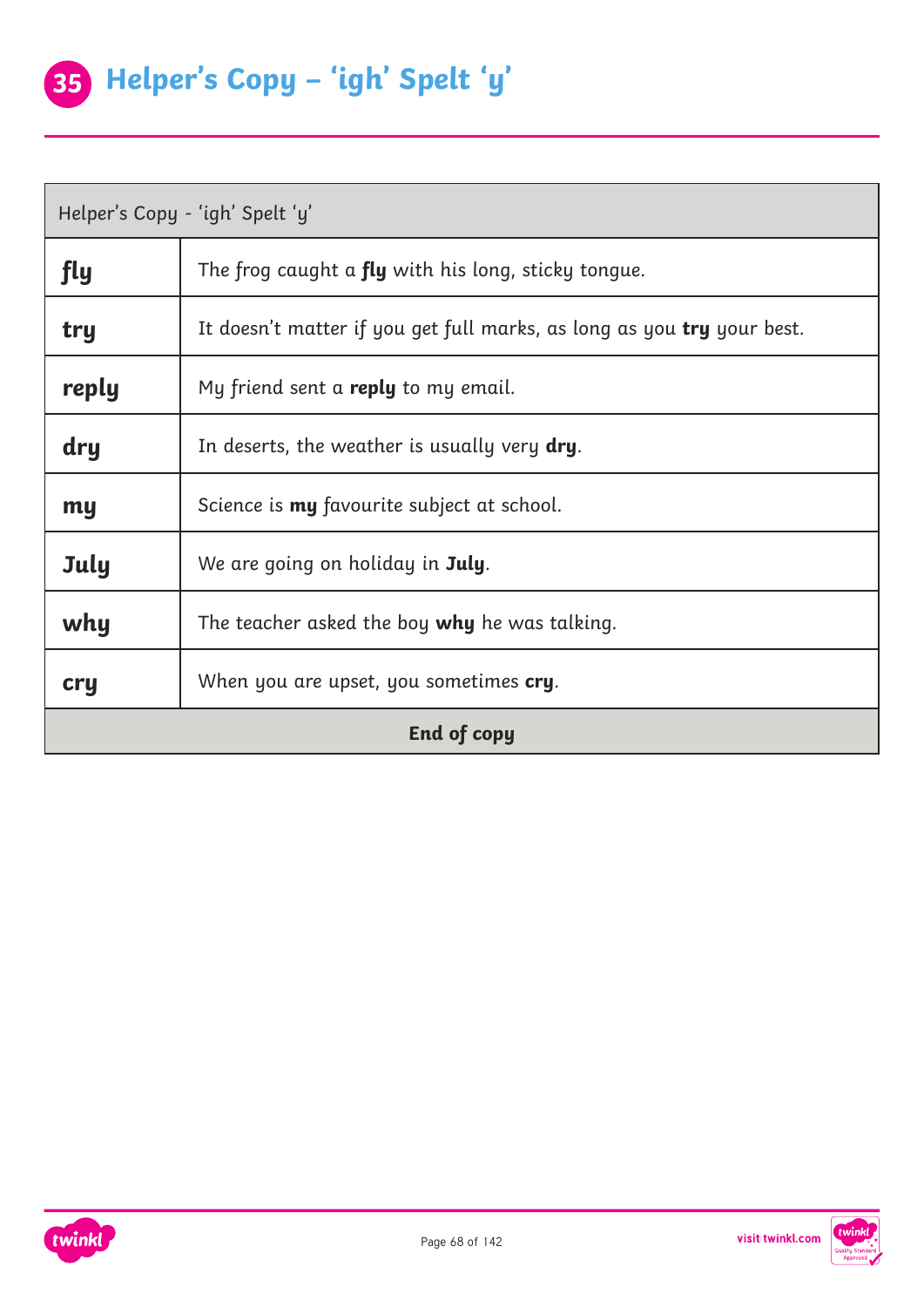### **Spelling Quiz – 'ee' Spelt 'y' and 'ey' 35**

| Spelling Quiz - 'ee' Spelt 'y' and 'ey'                             |  |  |
|---------------------------------------------------------------------|--|--|
| The Big Bad Wolf climbed down the ________________________.         |  |  |
|                                                                     |  |  |
|                                                                     |  |  |
|                                                                     |  |  |
| A ______________________ has a tail but an ape does not.            |  |  |
|                                                                     |  |  |
|                                                                     |  |  |
| I earned some pocket __________________<br>by doing chores at home. |  |  |
| End of quiz                                                         |  |  |

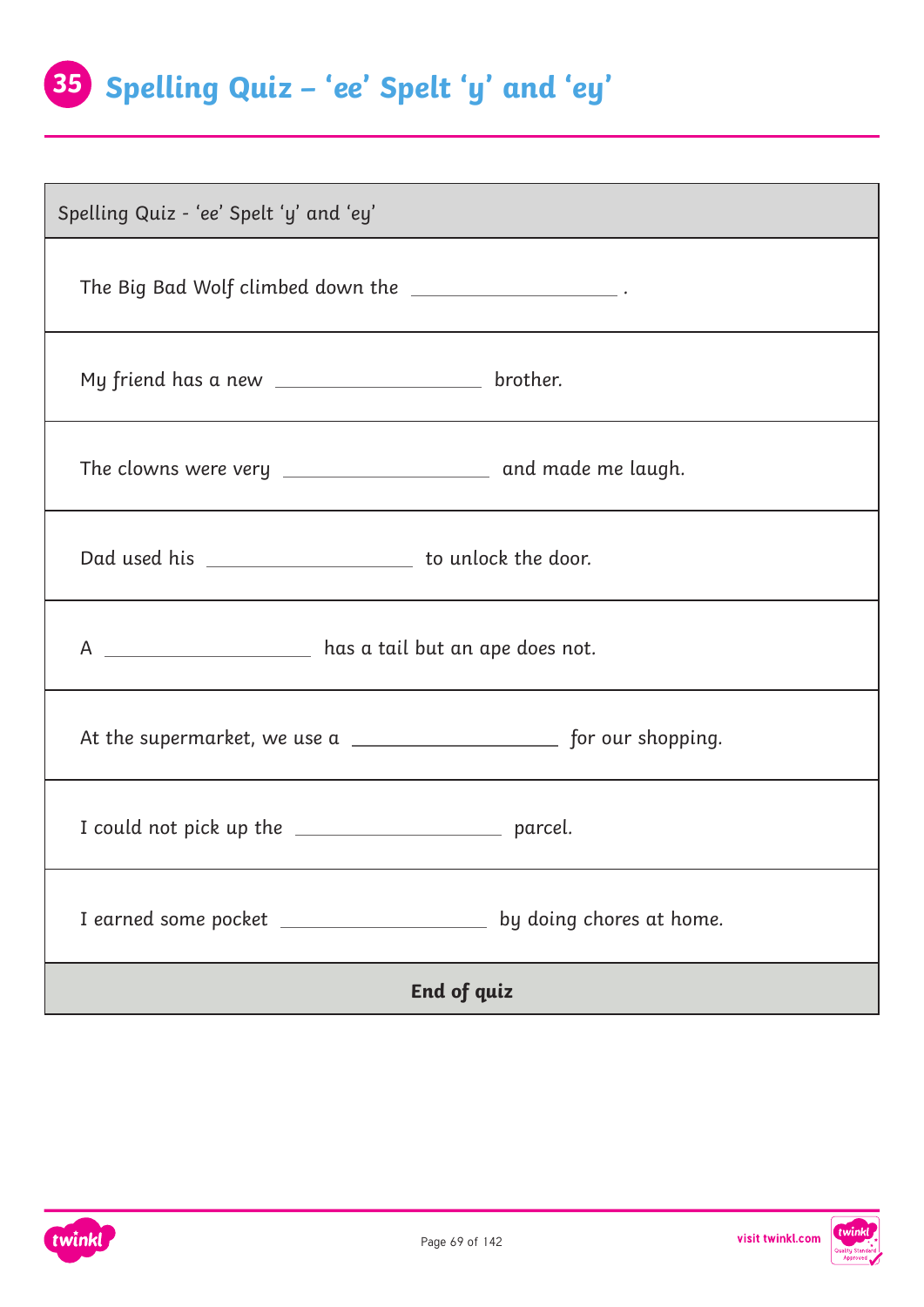## **35 Helper's Copy – 'ee' Spelt 'y' and 'ey'**

| Helper's Copy - 'ee' Spelt 'y' and 'ey' |                                                            |  |
|-----------------------------------------|------------------------------------------------------------|--|
| chimney                                 | The Big Bad Wolf climbed down the <b>chimney</b> .         |  |
| baby                                    | My friend has a new <b>baby</b> brother.                   |  |
| silly                                   | The clowns were very <b>silly</b> and made me laugh.       |  |
| key                                     | Dad used his <b>key</b> to unlock the door.                |  |
| monkey                                  | A <b>monkey</b> has a tail but an ape does not.            |  |
| trolley                                 | At the supermarket, we use a trolley for our shopping.     |  |
| heavy                                   | I could not pick up the <b>heavy</b> parcel.               |  |
| money                                   | I earned some pocket <b>money</b> by doing chores at home. |  |
| End of copy                             |                                                            |  |



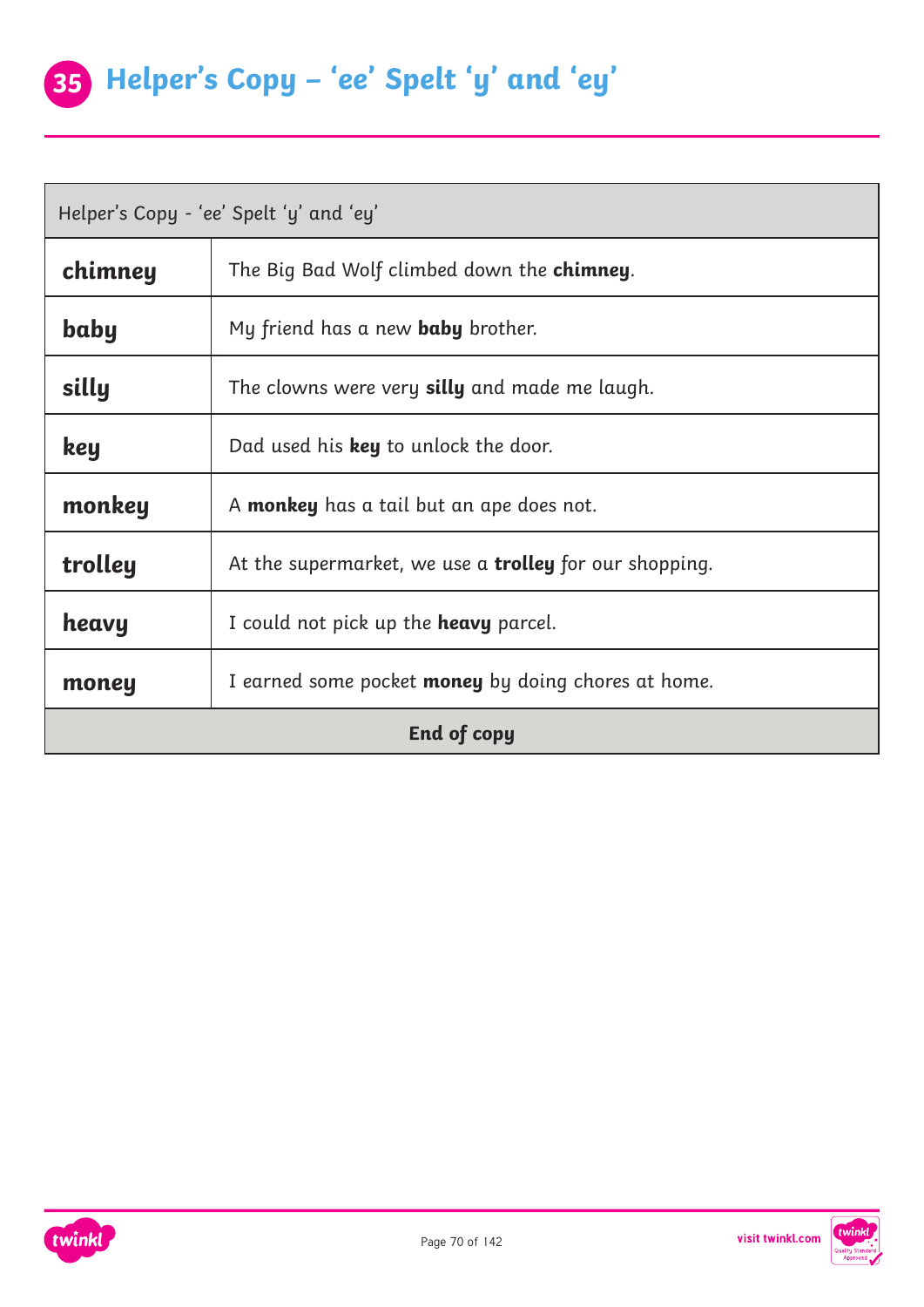## **Spelling Quiz – 'f' Spelt 'ph' 35**

| Spelling Quiz - 'f' Spelt 'ph'                                         |  |
|------------------------------------------------------------------------|--|
| I spoke to my granny on the $\_\_$                                     |  |
| My brother has a $\_\_$                                                |  |
| To use a dictionary, you need to know the _______________________ .    |  |
| In maths today, we learned how to draw a block ______________________. |  |
| Sami took a _______________________________ using his new camera.      |  |
| Cho won a _________________________ in football.                       |  |
|                                                                        |  |
| When I went to the zoo, I saw an $\sqrt{2}$ .                          |  |
| End of quiz                                                            |  |

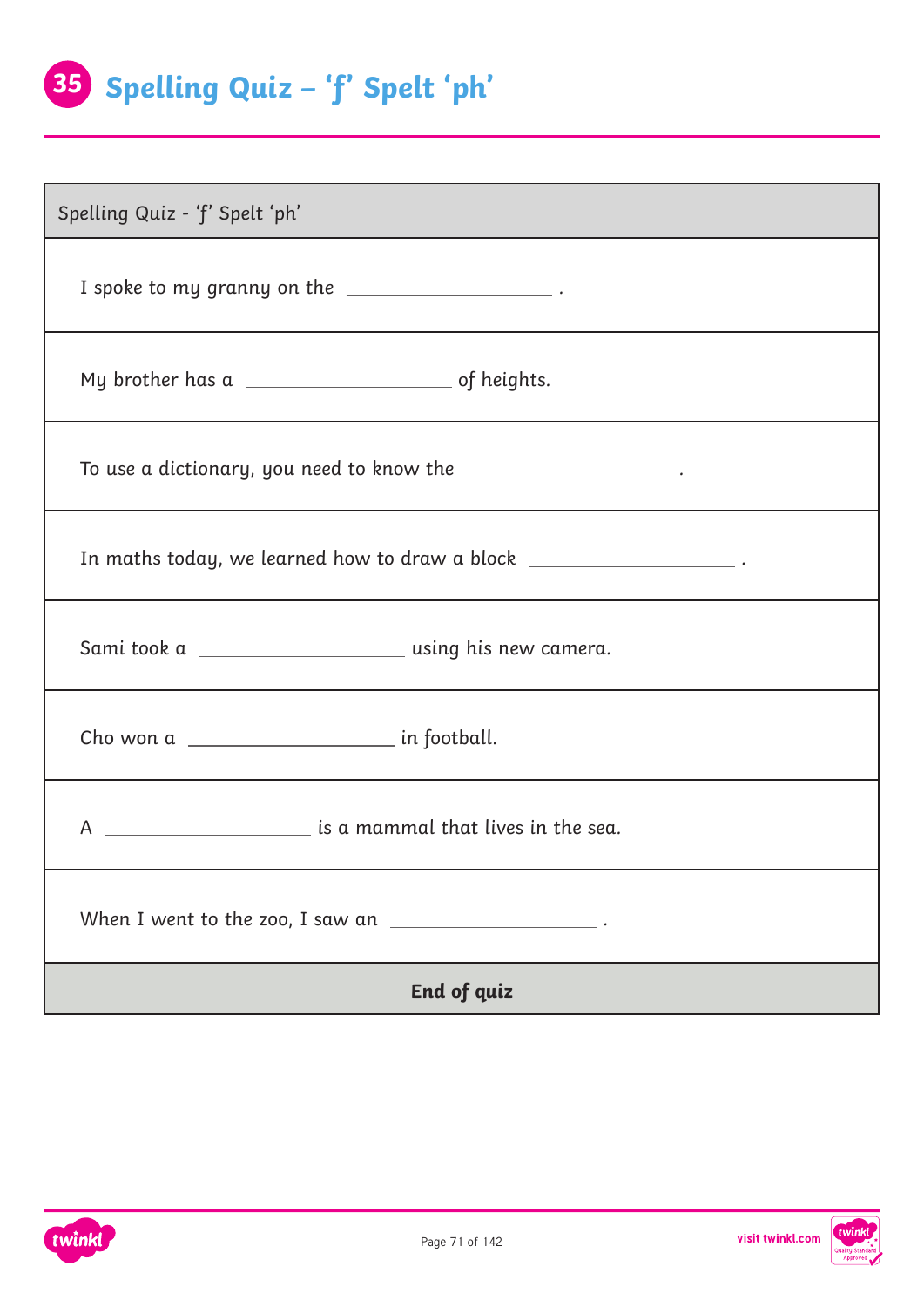| Helper's Copy - 'f' Spelt 'ph' |                                                             |  |
|--------------------------------|-------------------------------------------------------------|--|
| telephone                      | I spoke to my granny on the <b>telephone</b> .              |  |
| phobia                         | My brother has a <b>phobia</b> of heights.                  |  |
| alphabet                       | To use a dictionary, you need to know the <b>alphabet</b> . |  |
| graph                          | In maths today, we learned how to draw a block graph.       |  |
| photograph                     | Sami took a <b>photograph</b> using his new camera.         |  |
| trophy                         | Cho won a <b>trophy</b> in football.                        |  |
| dolphin                        | A <b>dolphin</b> is a mammal that lives in the sea.         |  |
| elephant                       | When I went to the zoo, I saw an <b>elephant</b> .          |  |
| <b>End of copy</b>             |                                                             |  |

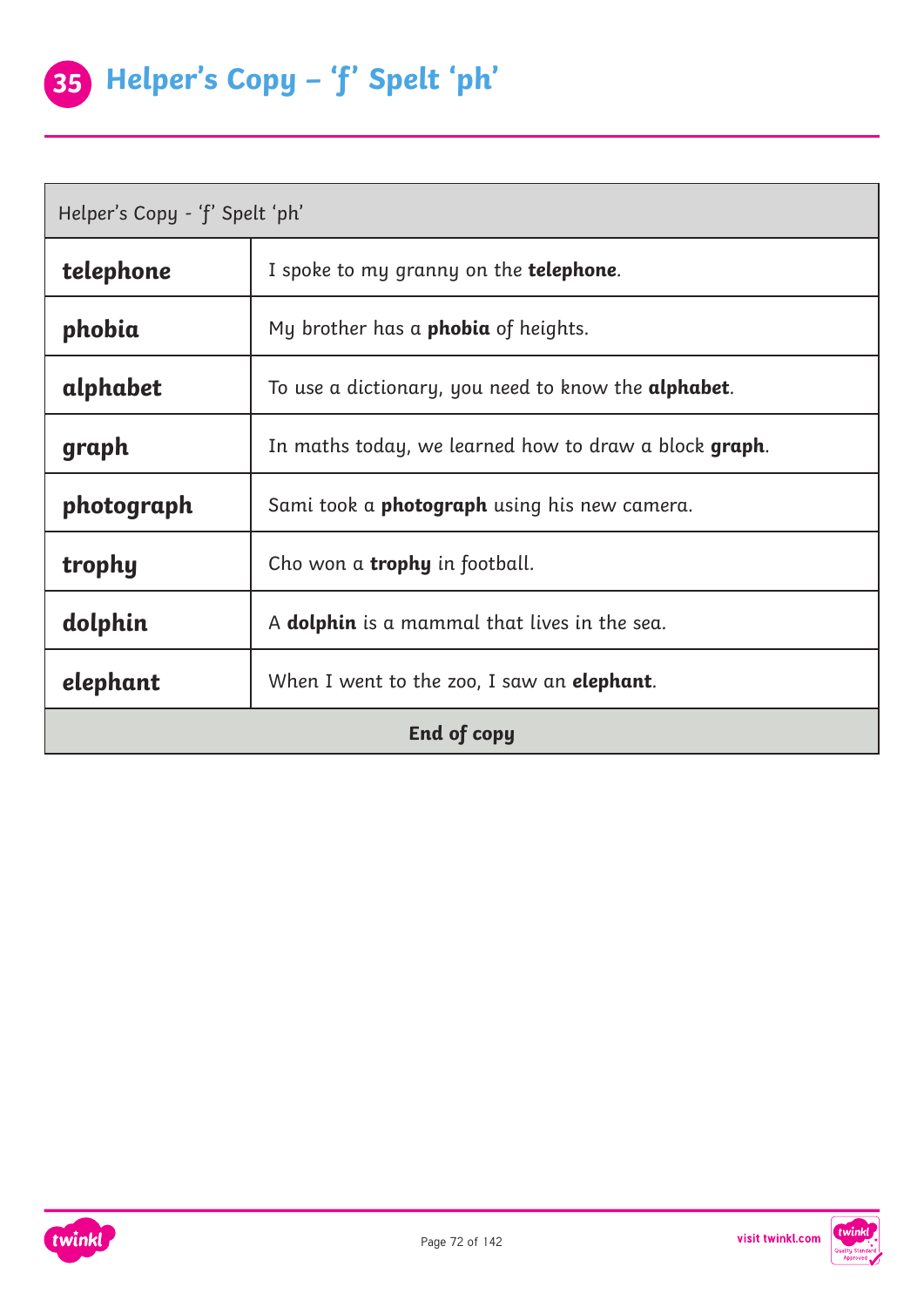## **Spelling Quiz – 'w' Spelt 'wh' 35**

| Spelling Quiz - 'w' Spelt 'wh'                                      |                                                                            |
|---------------------------------------------------------------------|----------------------------------------------------------------------------|
|                                                                     |                                                                            |
|                                                                     |                                                                            |
|                                                                     | Mum wanted to know ______________________ my trainers were muddy.          |
|                                                                     |                                                                            |
|                                                                     | We used a _______________________ to mix together the pancake ingredients. |
| A unicycle is like a bike with only one __________________________. |                                                                            |
|                                                                     |                                                                            |
|                                                                     |                                                                            |
| End of quiz                                                         |                                                                            |

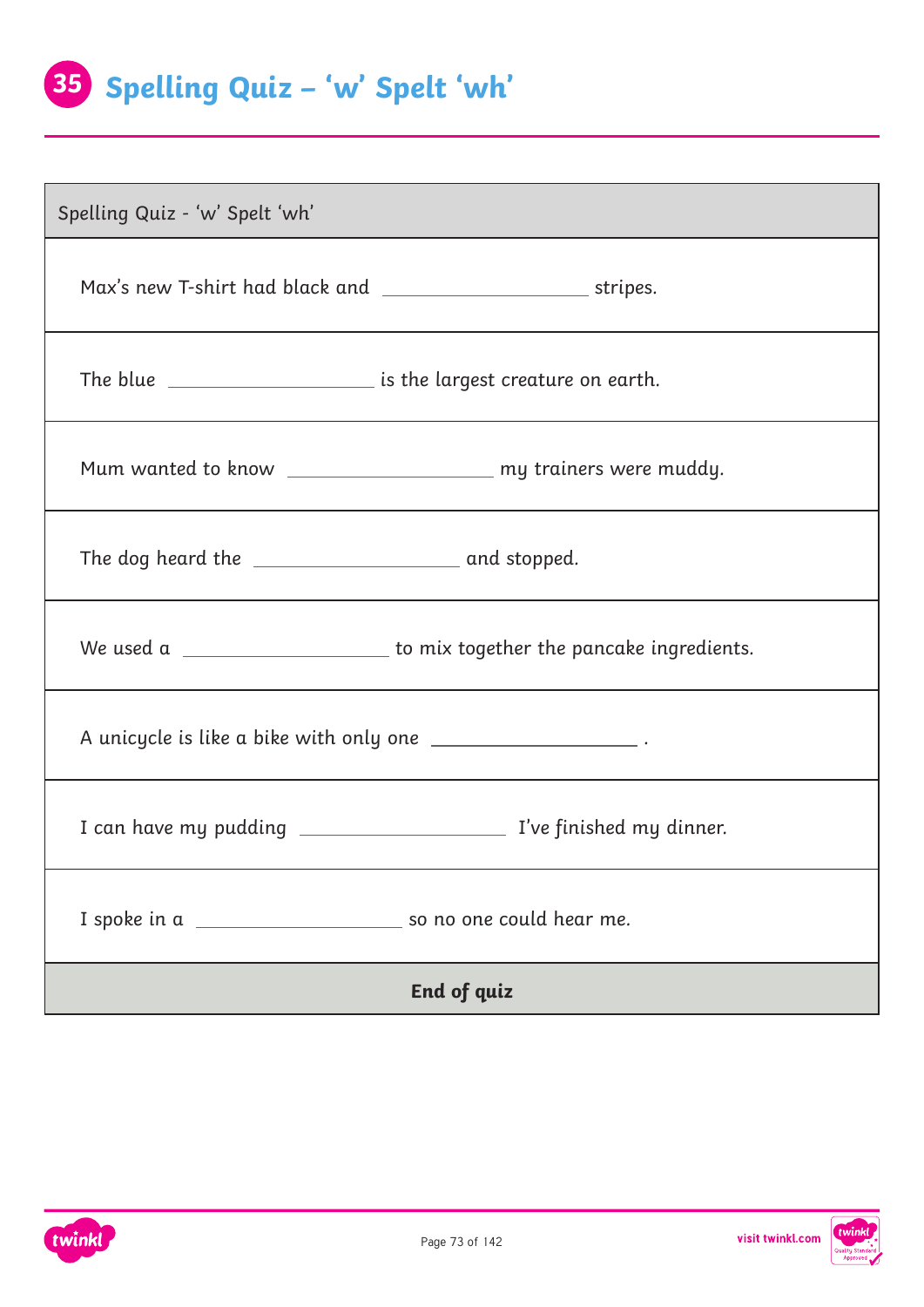| Helper's Copy - 'w' Spelt 'wh' |                                                                 |
|--------------------------------|-----------------------------------------------------------------|
| white                          | Max's new T-shirt had black and white stripes.                  |
| whale                          | The blue whale is the largest creature on earth.                |
| why                            | Mum wanted to know <b>why</b> my trainers were muddy.           |
| whistle                        | The dog heard the <b>whistle</b> and stopped.                   |
| whisk                          | We used a <b>whisk</b> to mix together the pancake ingredients. |
| wheel                          | A unicycle is like a bike with only one wheel.                  |
| when                           | I can have my pudding <b>when</b> I've finished my dinner.      |
| whisper                        | I spoke in a <b>whisper</b> so no one could hear me.            |
| <b>End of copy</b>             |                                                                 |

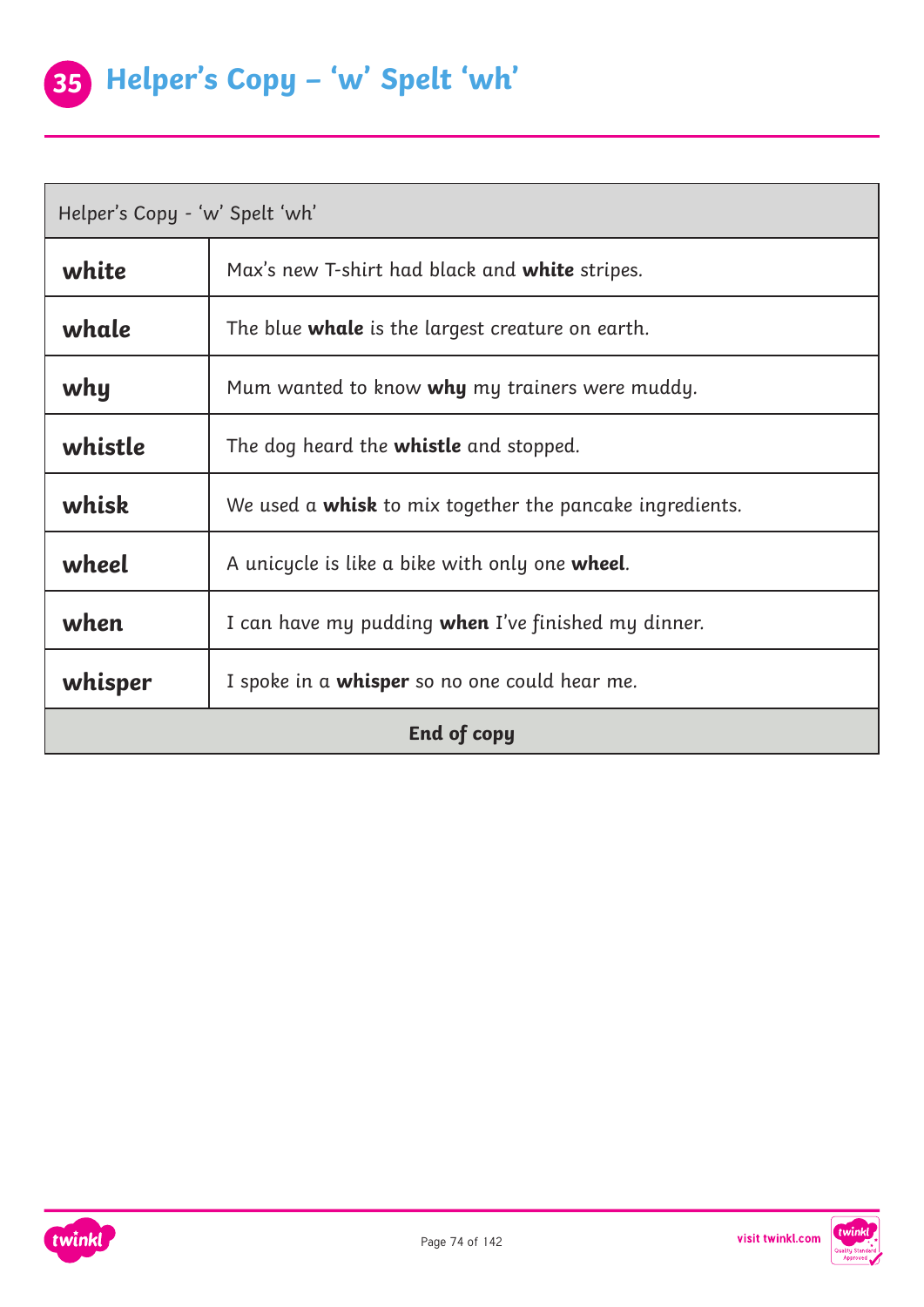# **Spelling Quiz – Adding Suffixes to Words Ending in 'y' 35**

| Spelling Quiz - Adding Suffixes to Words Ending in 'y'                                                                                           |  |
|--------------------------------------------------------------------------------------------------------------------------------------------------|--|
| My sister and I love ___________________________ outside.                                                                                        |  |
| 'That is the ___________________________thing you have ever done!' said the teacher.                                                             |  |
| My dog is much _____________________ now he has a new bed.                                                                                       |  |
| All of the washing is ___________________________ outside on the line.                                                                           |  |
| My friend fell over and started ___________________________.<br>,我们也不会有什么。""我们的人,我们也不会有什么?""我们的人,我们也不会有什么?""我们的人,我们也不会有什么?""我们的人,我们也不会有什么?""我们的人 |  |
| Nic _____________________ his best in the test.                                                                                                  |  |
| Sarah ___________________________ in at playtime to help the teacher.                                                                            |  |
| Dad<br>eggs for breakfast every weekend.                                                                                                         |  |
| End of quiz                                                                                                                                      |  |

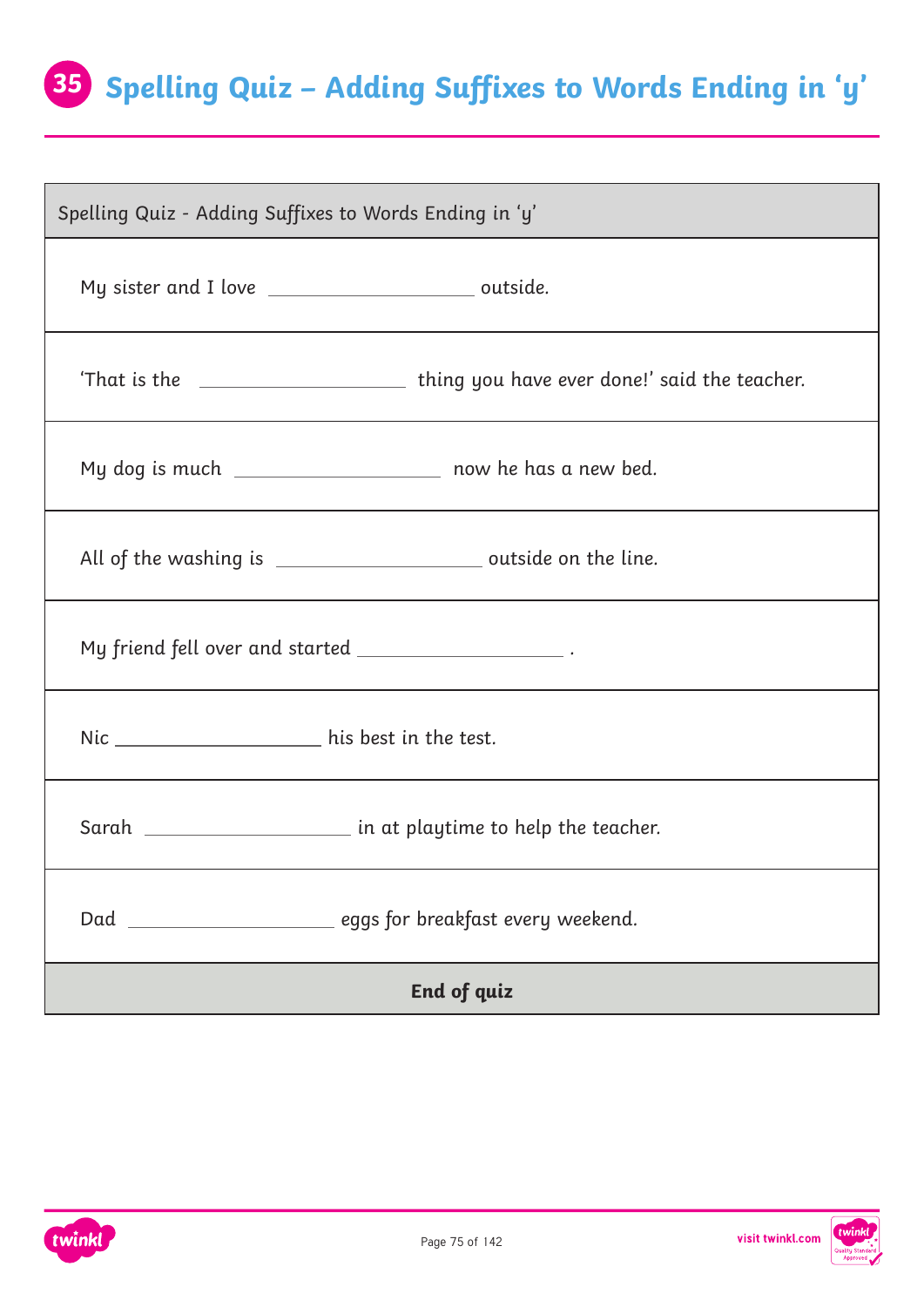### **35 Helper's Copy – Adding Suffixes to Words Ending in 'y'**

| Helper's Copy - Adding Suffixes to Words Ending in 'y' |                                                                    |
|--------------------------------------------------------|--------------------------------------------------------------------|
| playing                                                | My sister and I love <b>playing</b> outside.                       |
| silliest                                               | 'That is the silliest thing you have ever done!' said the teacher. |
| happier                                                | My dog is much <b>happier</b> now he has a new bed.                |
| drying                                                 | All of the washing is <b>drying</b> outside on the line.           |
| crying                                                 | My friend fell over and started <b>crying</b> .                    |
| tried                                                  | The boy <b>tried</b> his best in the test.                         |
| stayed                                                 | She <b>stayed</b> in at playtime to help the teacher.              |
| fries                                                  | Dad <b>fries</b> eggs for breakfast every weekend.                 |
| <b>End of copy</b>                                     |                                                                    |



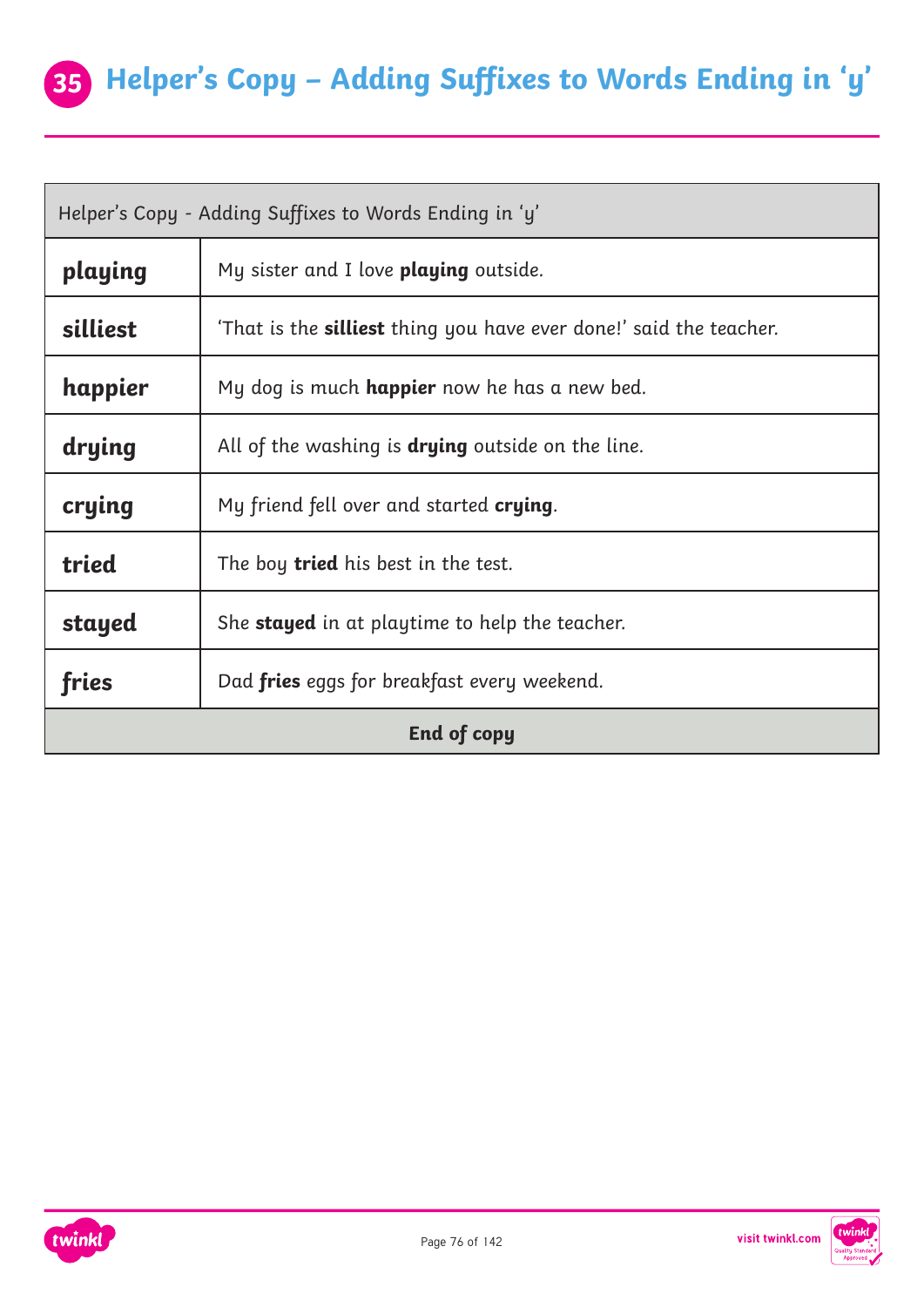#### **Spelling Quiz – Words Ending in 'nk' 35**

| Spelling Quiz - Words Ending in 'nk'                                  |  |
|-----------------------------------------------------------------------|--|
| My little sister wore her favourite _________________________ dress.  |  |
|                                                                       |  |
| The boat _________________________ when it hit an iceberg.            |  |
| You will feel ill if you don't ________________________ enough water. |  |
|                                                                       |  |
| An elephant has big ears, grey skin and a long ____________________.  |  |
| The angry goose let out a loud ____________________.                  |  |
| I save my pocket money in a piggy _____________________.              |  |
| End of quiz                                                           |  |

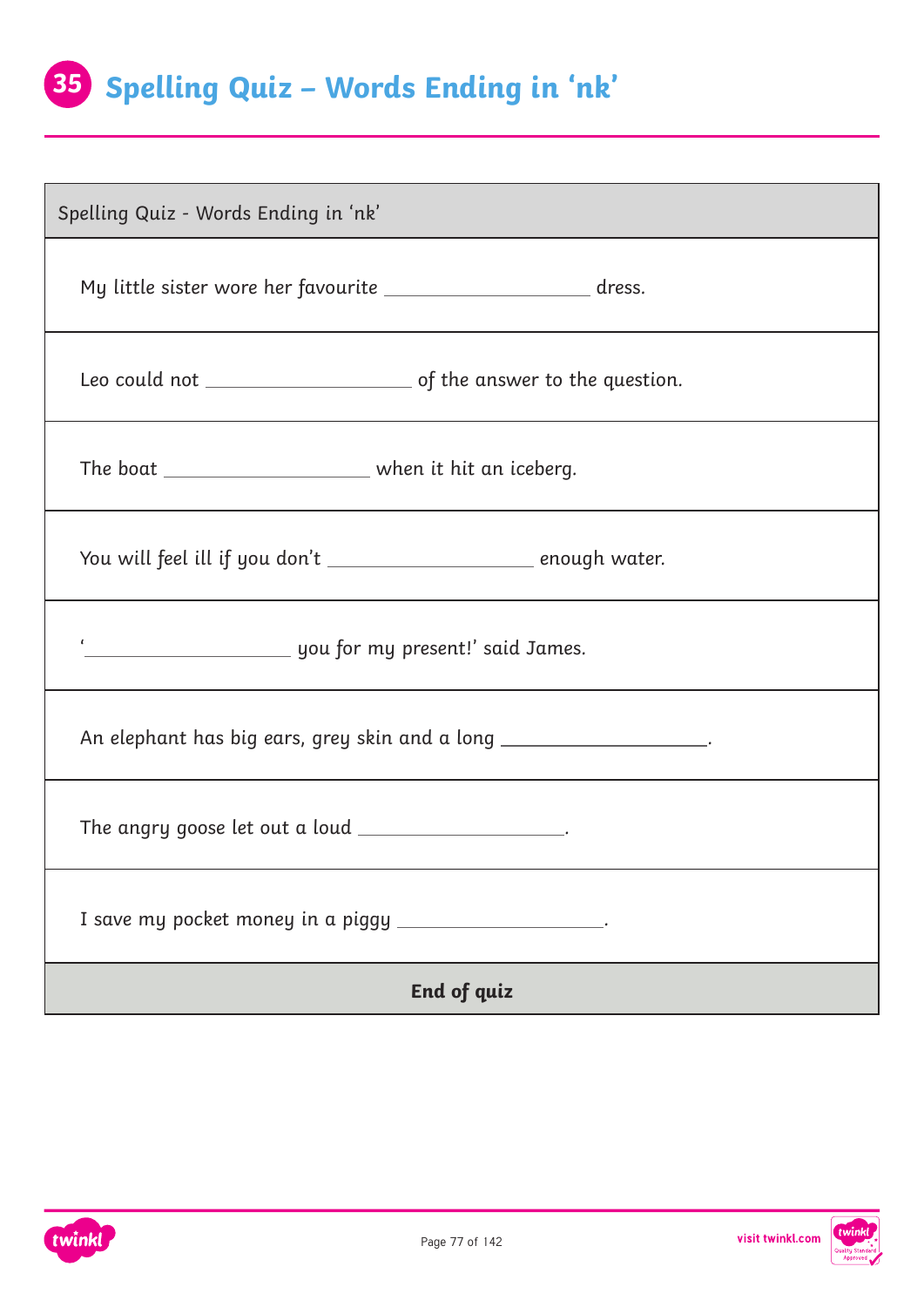| Helper's Copy - Words Ending in 'nk' |                                                               |
|--------------------------------------|---------------------------------------------------------------|
| pink                                 | My little sister wore her favourite <b>pink</b> dress.        |
| think                                | Leo could not <b>think</b> of the answer to the question.     |
| sank                                 | The boat <b>sank</b> when it hit an iceberg.                  |
| drink                                | You will feel ill if you don't <b>drink</b> enough water.     |
| thank                                | <b>Thank</b> you for my present!' said James.                 |
| trunk                                | An elephant has big ears, grey skin and a long <b>trunk</b> . |
| honk                                 | The angry goose let out a loud <b>honk</b> .                  |
| bank                                 | I save my pocket money in a piggy bank.                       |
| End of copy                          |                                                               |



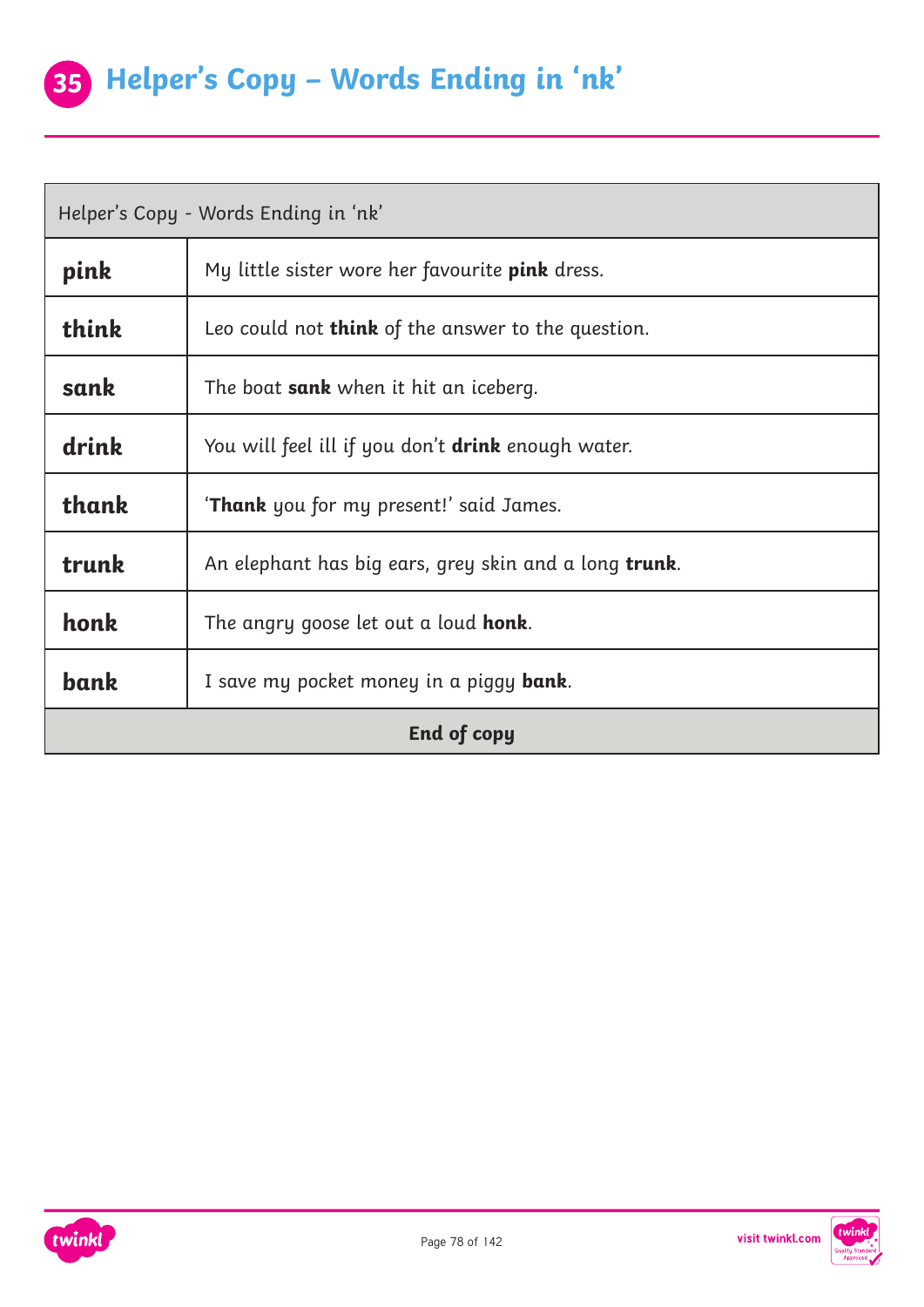# **Spelling Quiz – 'or' Spelt 'al' 35**

| Spelling Quiz - 'or' Spelt 'al'                                   |  |
|-------------------------------------------------------------------|--|
|                                                                   |  |
|                                                                   |  |
| I can ________________________ all day with my best friend.       |  |
| Humpty Dumpty sat on the __________________.                      |  |
| When I grow up, I will be __________________________ like my dad. |  |
| We left our muddy boots in the __________________.                |  |
| Rugby players play with an oval-shaped ____________________.      |  |
| Eli went for a<br>in the countryside.                             |  |
| End of quiz                                                       |  |

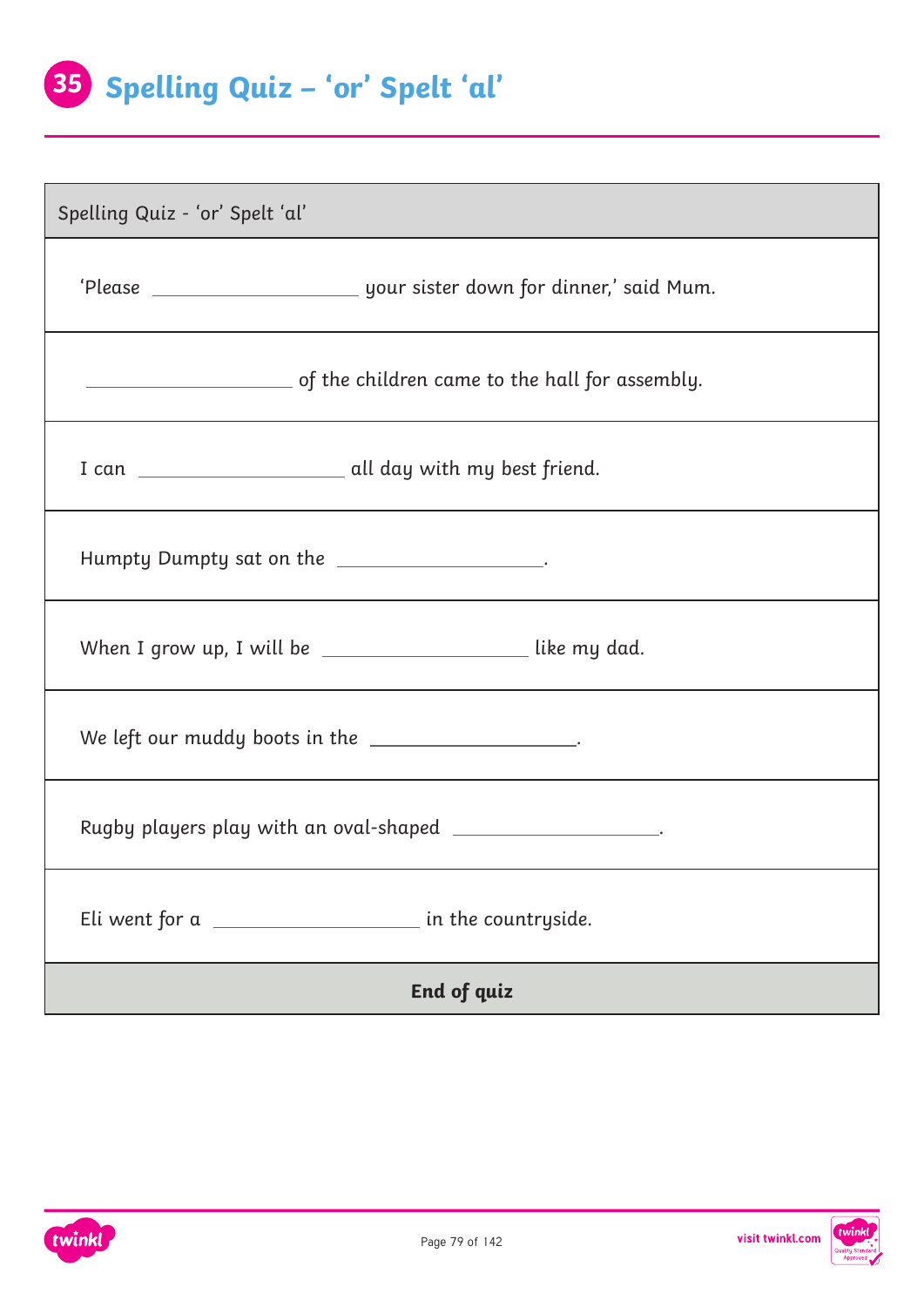| Helper's Copy - 'or' Spelt 'al' |                                                             |
|---------------------------------|-------------------------------------------------------------|
| call                            | 'Please <b>call</b> your sister down for dinner,' said Mum. |
| all                             | All of the children came to the hall for assembly.          |
| talk                            | I can talk all day with my best friend.                     |
| wall                            | Humpty Dumpty sat on the <b>wall</b> .                      |
| tall                            | When I grow up, I will be <b>tall</b> like my dad.          |
| hall                            | We left our muddy boots in the hall.                        |
| ball                            | Rugby players play with an oval-shaped <b>ball</b> .        |
| walk                            | Eli went for a <b>walk</b> in the countryside.              |
| End of copy                     |                                                             |



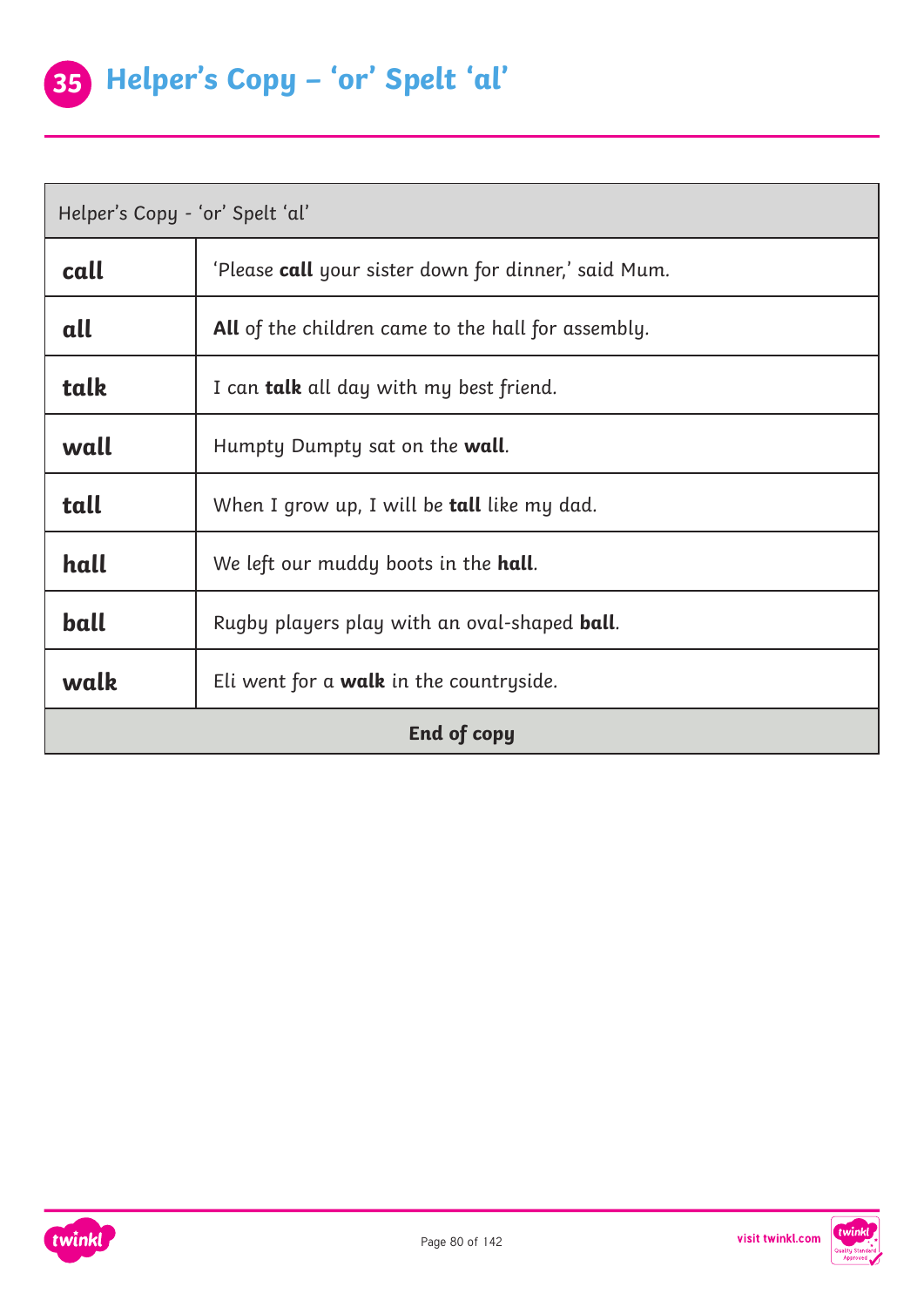

| Spelling Quiz - Suffixes -s and -es                                 |  |
|---------------------------------------------------------------------|--|
|                                                                     |  |
|                                                                     |  |
|                                                                     |  |
| 'What are three ______________________?' asked the teacher.         |  |
| I read four _____________________________ during the holidays.      |  |
| The genie granted Aladdin three ____________________.               |  |
| My teacher ____________________ me when I have done well at school. |  |
| a lot in spring.<br>It                                              |  |
| <b>End of quiz</b>                                                  |  |

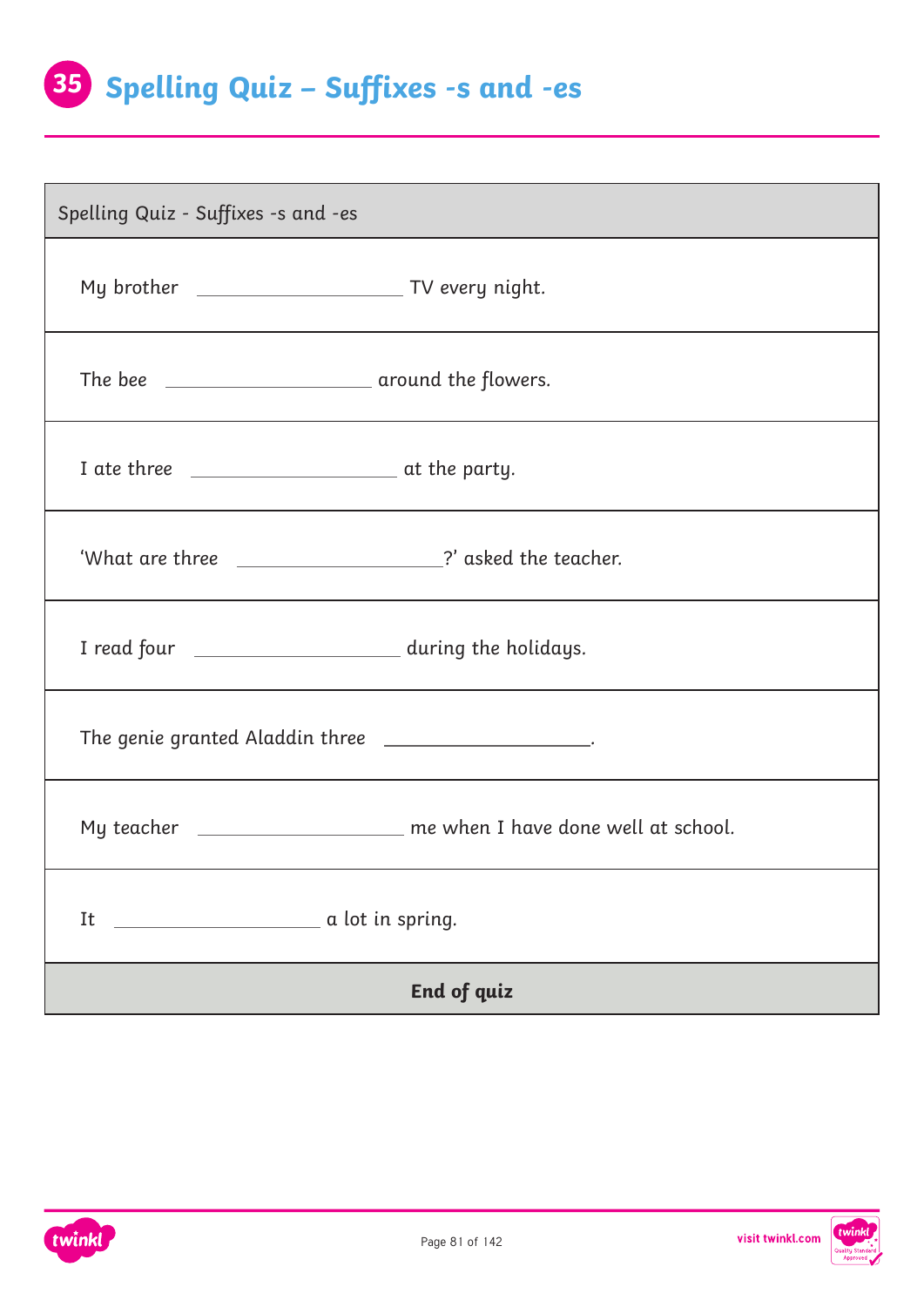

| Helper's Copy - Suffixes -s and -es |                                                             |
|-------------------------------------|-------------------------------------------------------------|
| watches                             | My brother <b>watches</b> TV every night.                   |
| <b>buzzes</b>                       | The bee <b>buzzes</b> around the flowers.                   |
| cakes                               | I ate three <b>cakes</b> at the party.                      |
| <b>sixes</b>                        | 'What are three sixes?' asked the teacher.                  |
| <b>books</b>                        | I read four <b>books</b> during the holidays.               |
| wishes                              | The genie granted Aladdin three wishes.                     |
| tells                               | My teacher <b>tells</b> me when I have done well at school. |
| rains                               | It rains a lot in spring.                                   |
| <b>End of copy</b>                  |                                                             |



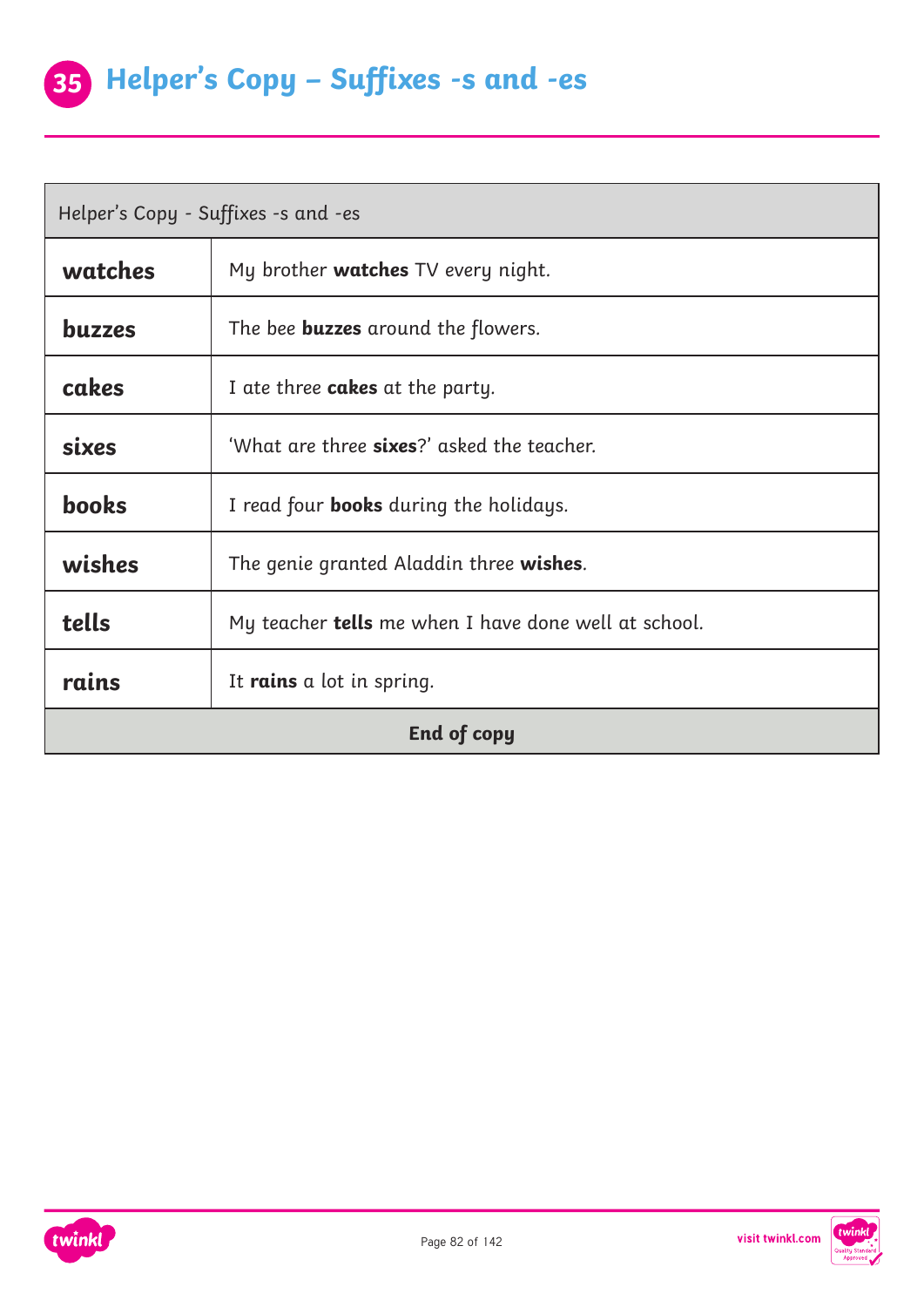# **Spelling Quiz – Homophones and Near-Homophones 35**

| Spelling Quiz - Homophones and Near-Homophones                   |  |
|------------------------------------------------------------------|--|
|                                                                  |  |
| The children read ________________________ books quietly.        |  |
|                                                                  |  |
|                                                                  |  |
| We have one mouth, one nose and __________________________ eyes. |  |
|                                                                  |  |
| I bought a chewy bone _______________________ my dog.            |  |
|                                                                  |  |
| <b>End of quiz</b>                                               |  |

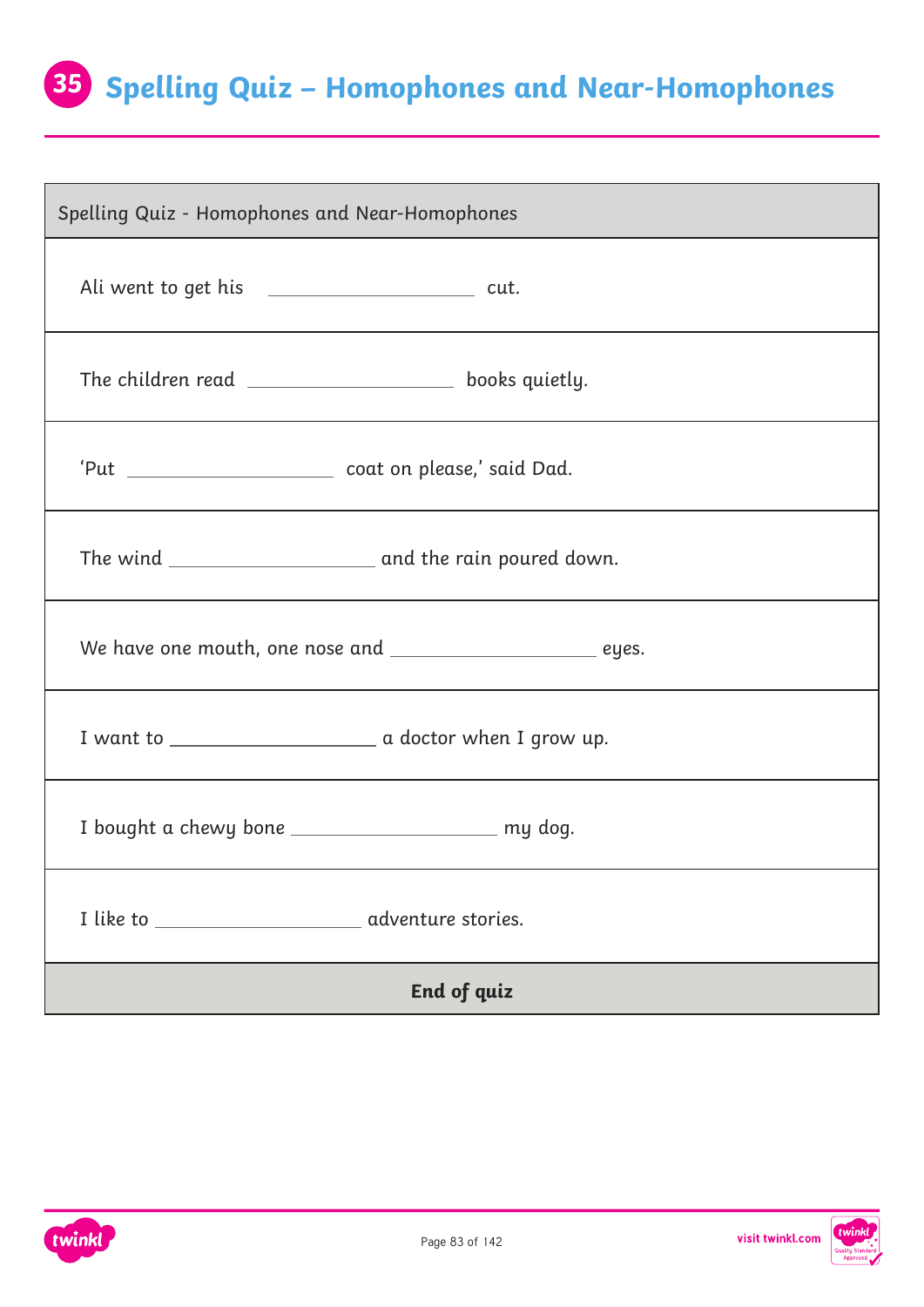#### **35 Helper's Copy – Homophones and Near-Homophones**

| Helper's Copy - Homophones and Near-Homophones |                                                |
|------------------------------------------------|------------------------------------------------|
| hair                                           | Ali went to get his <b>hair</b> cut.           |
| their                                          | The children read <b>their</b> books quietly.  |
| your                                           | 'Put <b>your</b> coat on please,' said Dad.    |
| blew                                           | The wind <b>blew</b> and the rain poured down. |
| two                                            | We have one mouth, one nose and two eyes.      |
| be                                             | I want to <b>be</b> a doctor when I grow up.   |
| for                                            | I bought a chewy bone for my dog.              |
| write                                          | I like to <b>write</b> adventure stories.      |
| End of copy                                    |                                                |



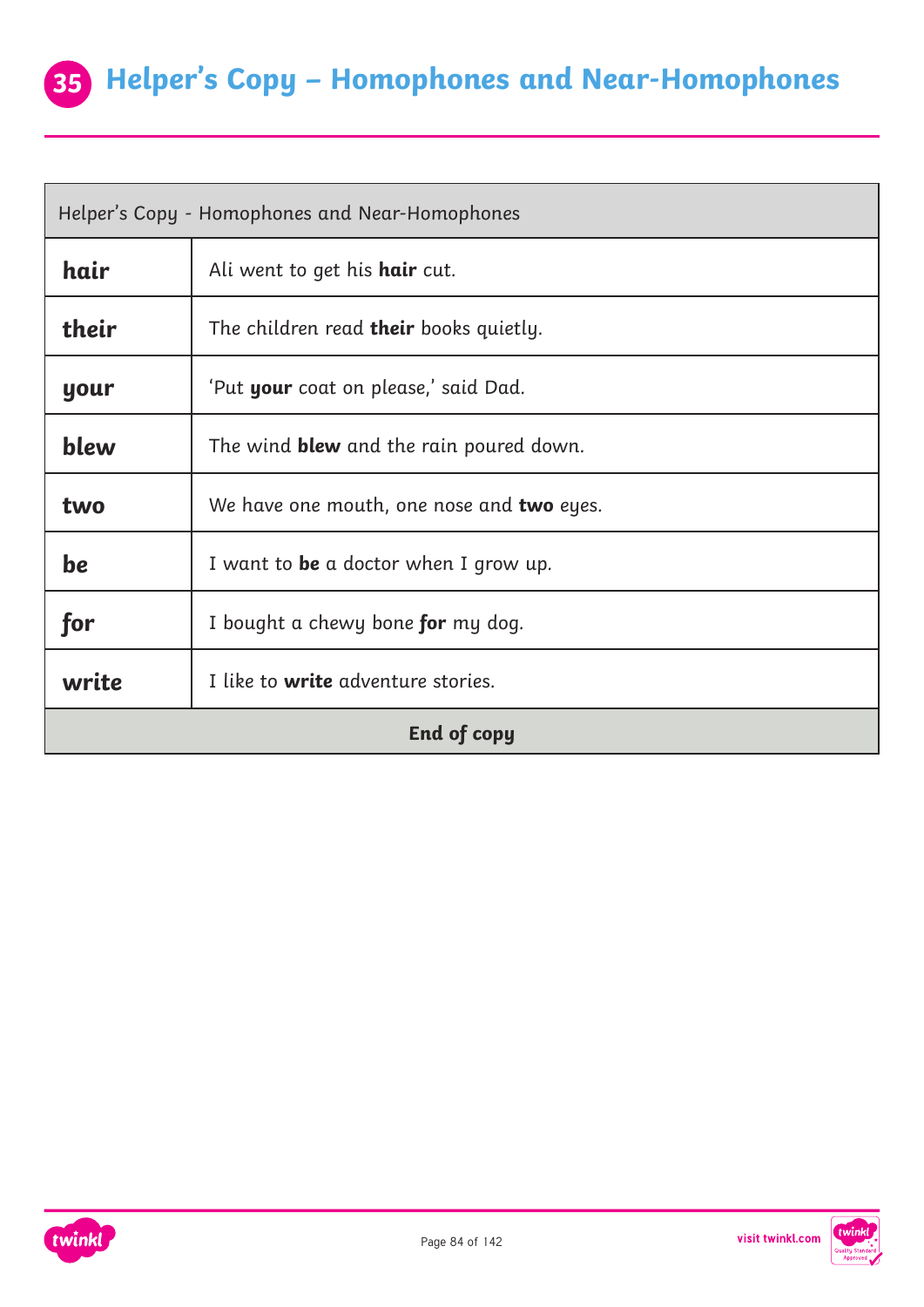**Spelling Quiz – 'u' Spelt 'o' 35**

| Spelling Quiz - 'u' Spelt 'o'                                 |                                                                 |
|---------------------------------------------------------------|-----------------------------------------------------------------|
| I like to spread _______________________________ on my toast. |                                                                 |
|                                                               | James climbed ____________________ me on the climbing frame.    |
|                                                               | I spent my pocket __________________________ on a new book.     |
|                                                               | I used a plaster to _______________________ the cut on my knee. |
|                                                               |                                                                 |
| There are twelve ________________________ in one year.        |                                                                 |
|                                                               | I will ______________________ to your house after school.       |
| Would you like _____________________                          | milk in your tea?                                               |
| End of quiz                                                   |                                                                 |

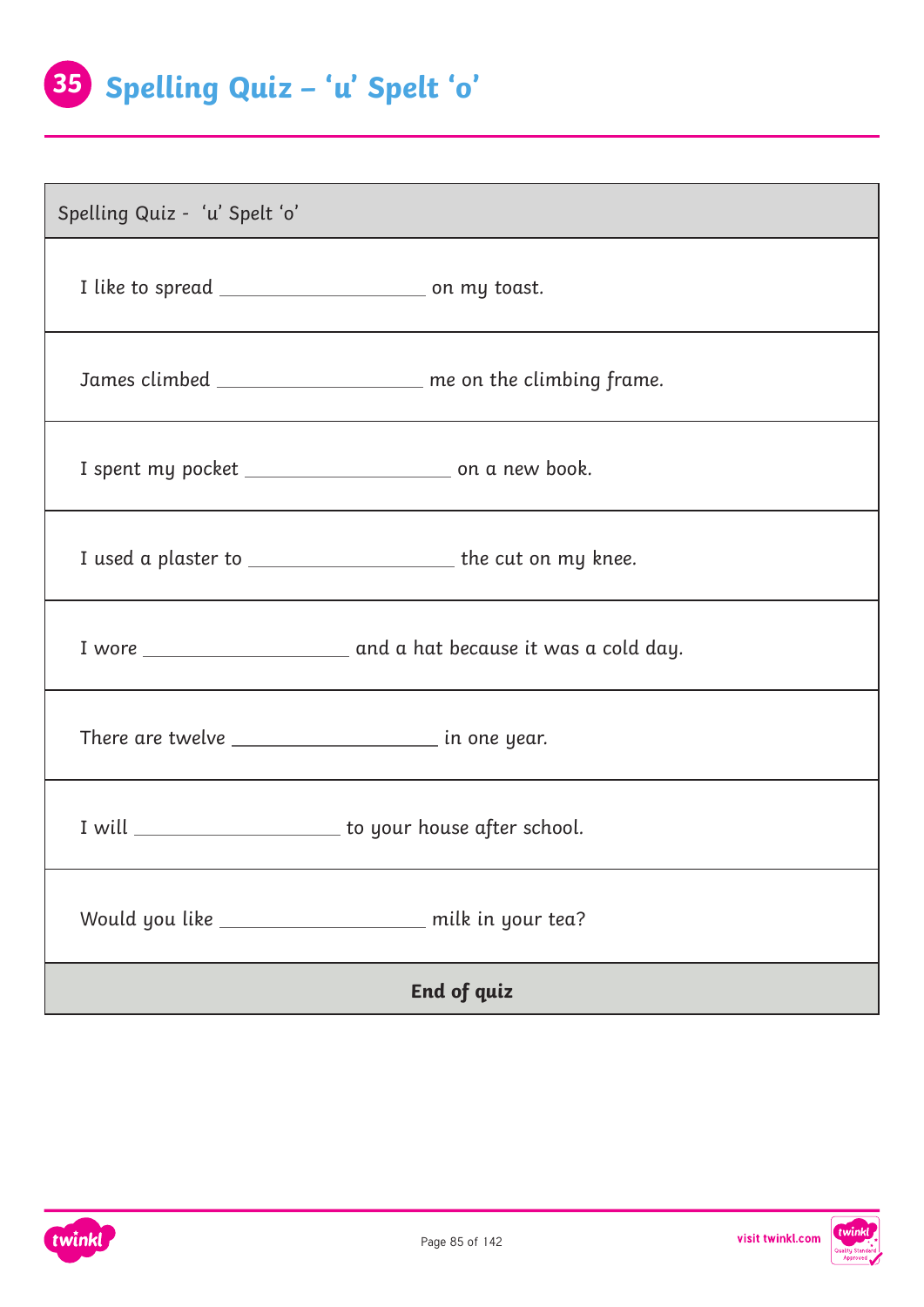| Helper's Copy - 'u' Spelt 'o' |                                                      |
|-------------------------------|------------------------------------------------------|
| honey                         | I like to spread <b>honey</b> on my toast.           |
| above                         | James climbed <b>above</b> me on the climbing frame. |
| money                         | I spent my pocket <b>money</b> on a new book.        |
| cover                         | I used a plaster to <b>cover</b> the cut on my knee. |
| gloves                        | I wore gloves and a hat because it was a cold day.   |
| months                        | There are twelve <b>months</b> in one year.          |
| come                          | I will <b>come</b> to your house after school.       |
| some                          | Would you like <b>some</b> milk in your tea?         |
| <b>End of copy</b>            |                                                      |

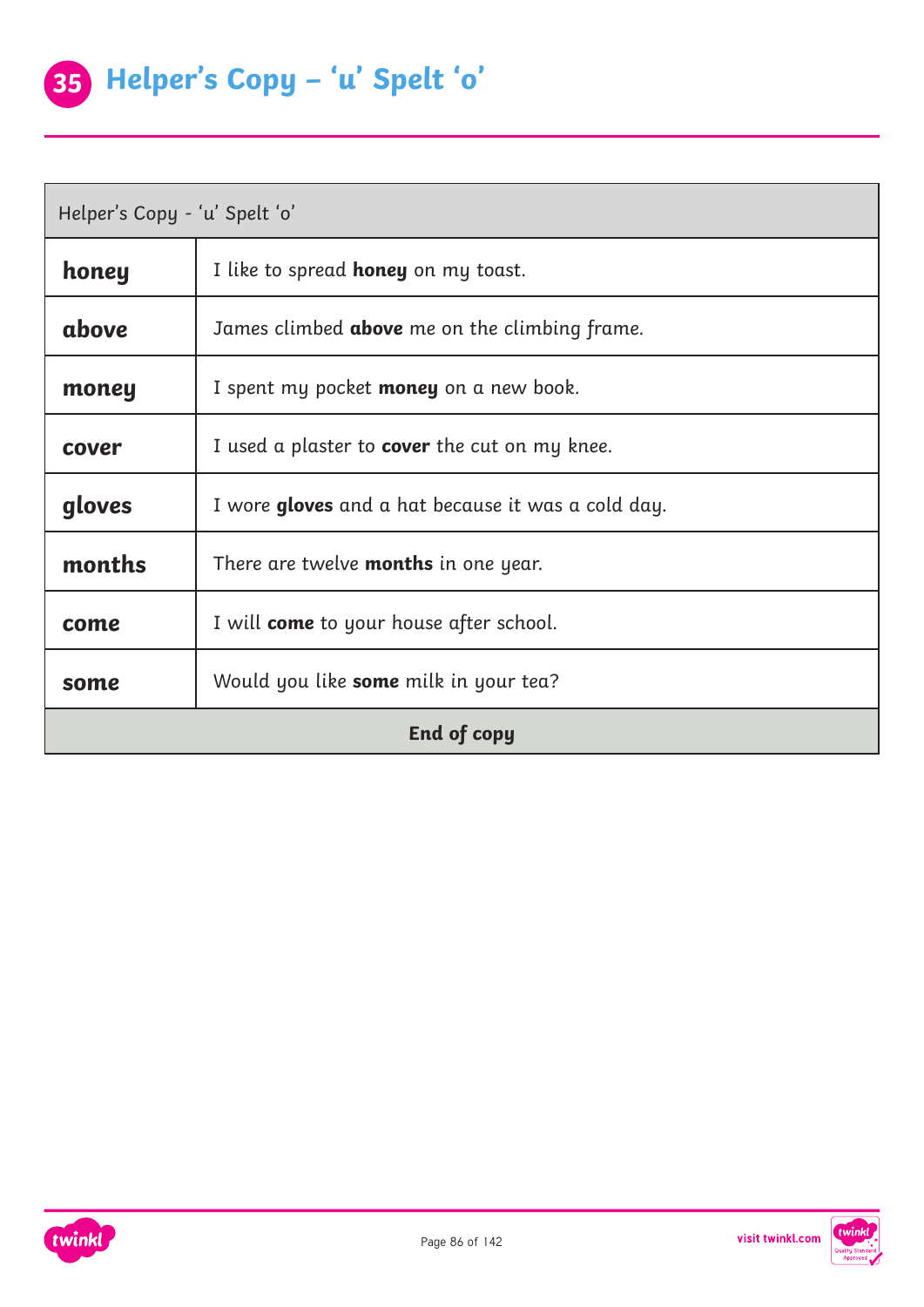### **Spelling Quiz – Adding Suffixes to Words Ending with 'e' 35**

| Spelling Quiz - Adding Suffixes to Words Ending with 'e'     |  |
|--------------------------------------------------------------|--|
| An elephant is __________________________than a horse.       |  |
| I like to go horse ____________________.                     |  |
| My grandad is the _____________________ person I know.       |  |
|                                                              |  |
|                                                              |  |
| I stood ________________________ to the fire to keep warm.   |  |
| Anisha is _____________________ her work into her book.      |  |
| _____________________ the work we did in science today.<br>I |  |
| End of quiz                                                  |  |

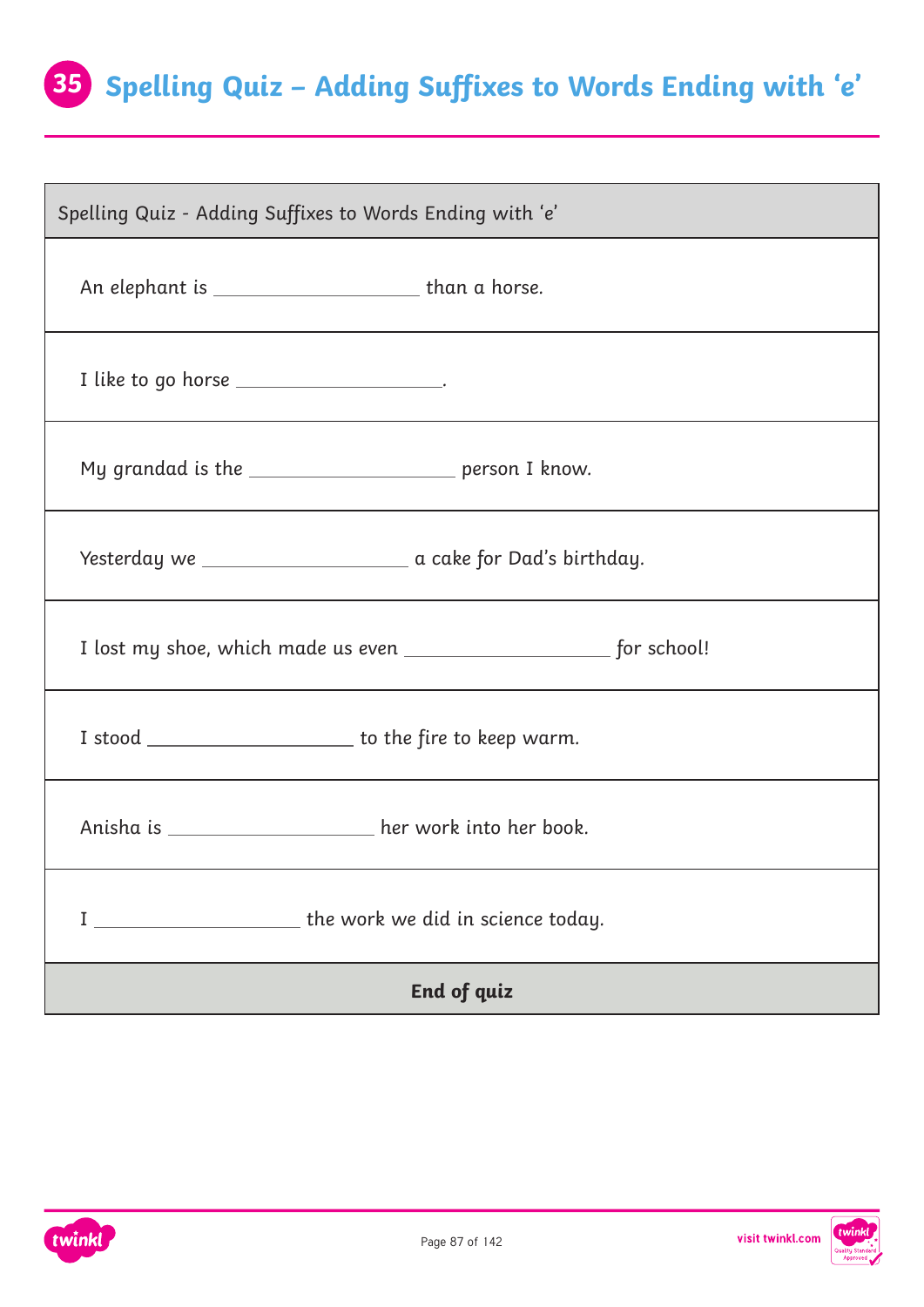

| Helper's Copy - Adding Suffixes to Words Ending with 'e' |                                                             |
|----------------------------------------------------------|-------------------------------------------------------------|
| larger                                                   | An elephant is <b>larger</b> than a horse.                  |
| riding                                                   | I like to go horse <b>riding</b> .                          |
| wisest                                                   | My grandad is the <b>wisest</b> person I know.              |
| baked                                                    | Yesterday we <b>baked</b> a cake for Dad's birthday.        |
| later                                                    | I lost my shoe, which made us even <b>later</b> for school! |
| closer                                                   | I stood <b>closer</b> to the fire to keep warm.             |
| gluing                                                   | Anisha is <b>gluing</b> her work into her book.             |
| <b>liked</b>                                             | I liked the work we did in science today.                   |
| End of copy                                              |                                                             |



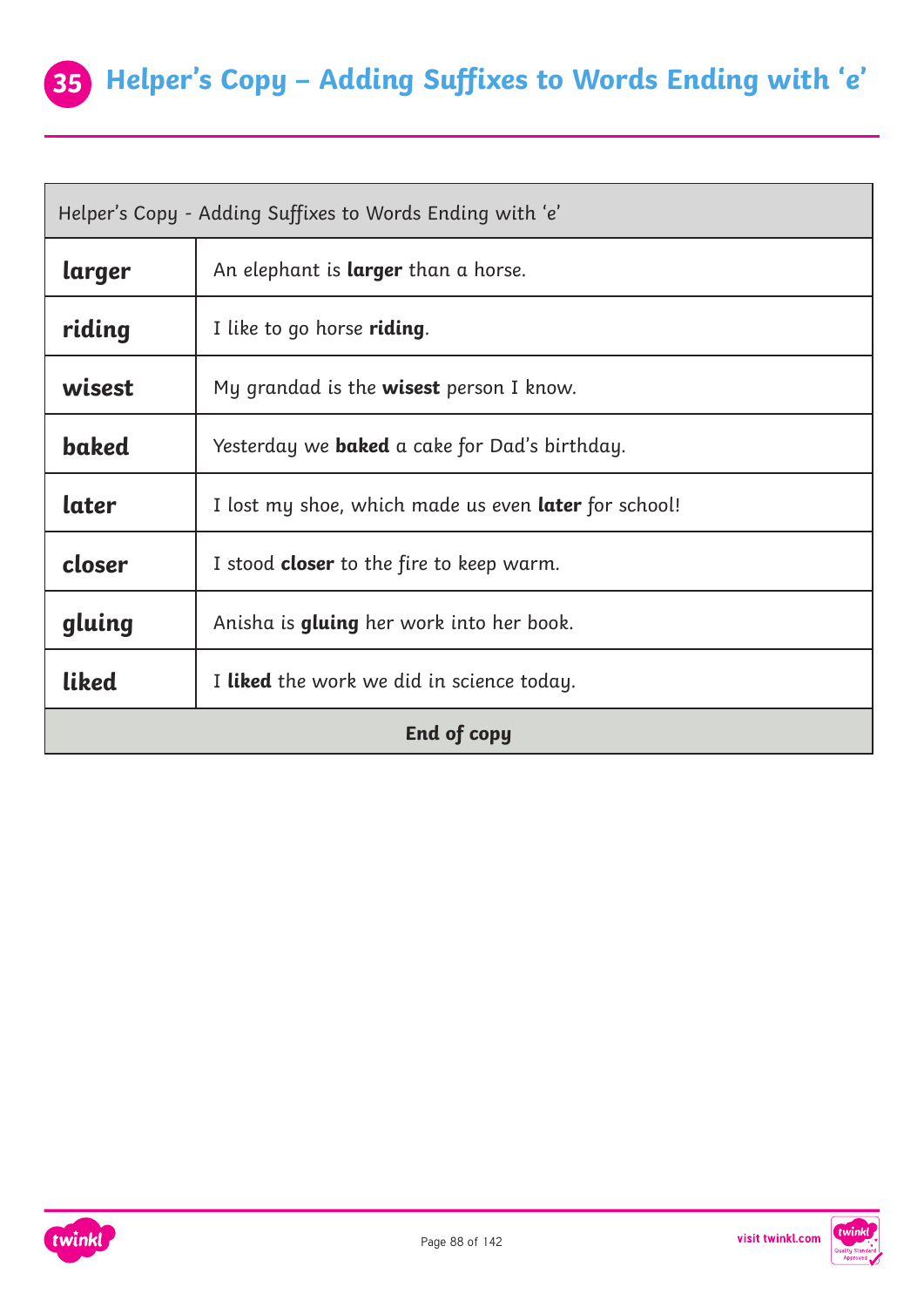## **Spelling Quiz – Words with 'tch' 35**

| Spelling Quiz - Words with 'tch'                                     |  |
|----------------------------------------------------------------------|--|
|                                                                      |  |
|                                                                      |  |
| I had a horrible _________________________ on the bottom of my foot. |  |
|                                                                      |  |
| The wicked ___________________________turned the prince into a frog. |  |
| We went to watch our team play a __________________.                 |  |
| I love to play throw and ______________________ with my friends.     |  |
| Dad had to use a ____________________________ when he broke his leg. |  |
| End of quiz                                                          |  |

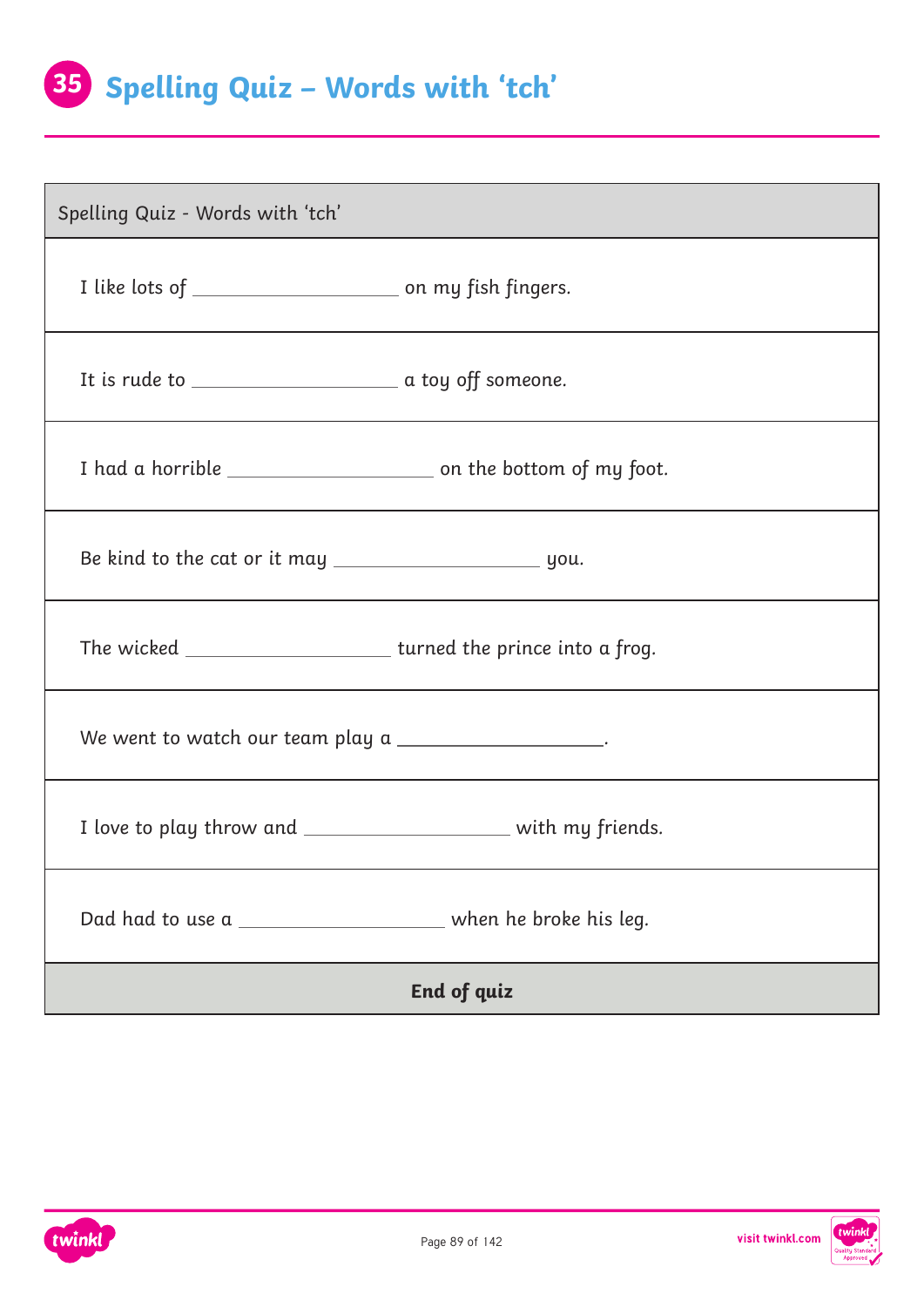| Helper's Copy - Words with 'tch' |                                                        |
|----------------------------------|--------------------------------------------------------|
| ketchup                          | I like lots of <b>ketchup</b> on my fish fingers.      |
| snatch                           | It is rude to <b>snatch</b> a toy off someone.         |
| <b>itch</b>                      | I had a horrible <b>itch</b> on the bottom of my foot. |
| scratch                          | Be kind to the cat or it may <b>scratch</b> you.       |
| witch                            | The wicked <b>witch</b> turned the prince into a frog. |
| match                            | We went to watch our team play a <b>match</b> .        |
| catch                            | I love to play throw and <b>catch</b> with my friends. |
| crutch                           | Dad had to use a <b>crutch</b> when he broke his leg.  |
| <b>End of copy</b>               |                                                        |

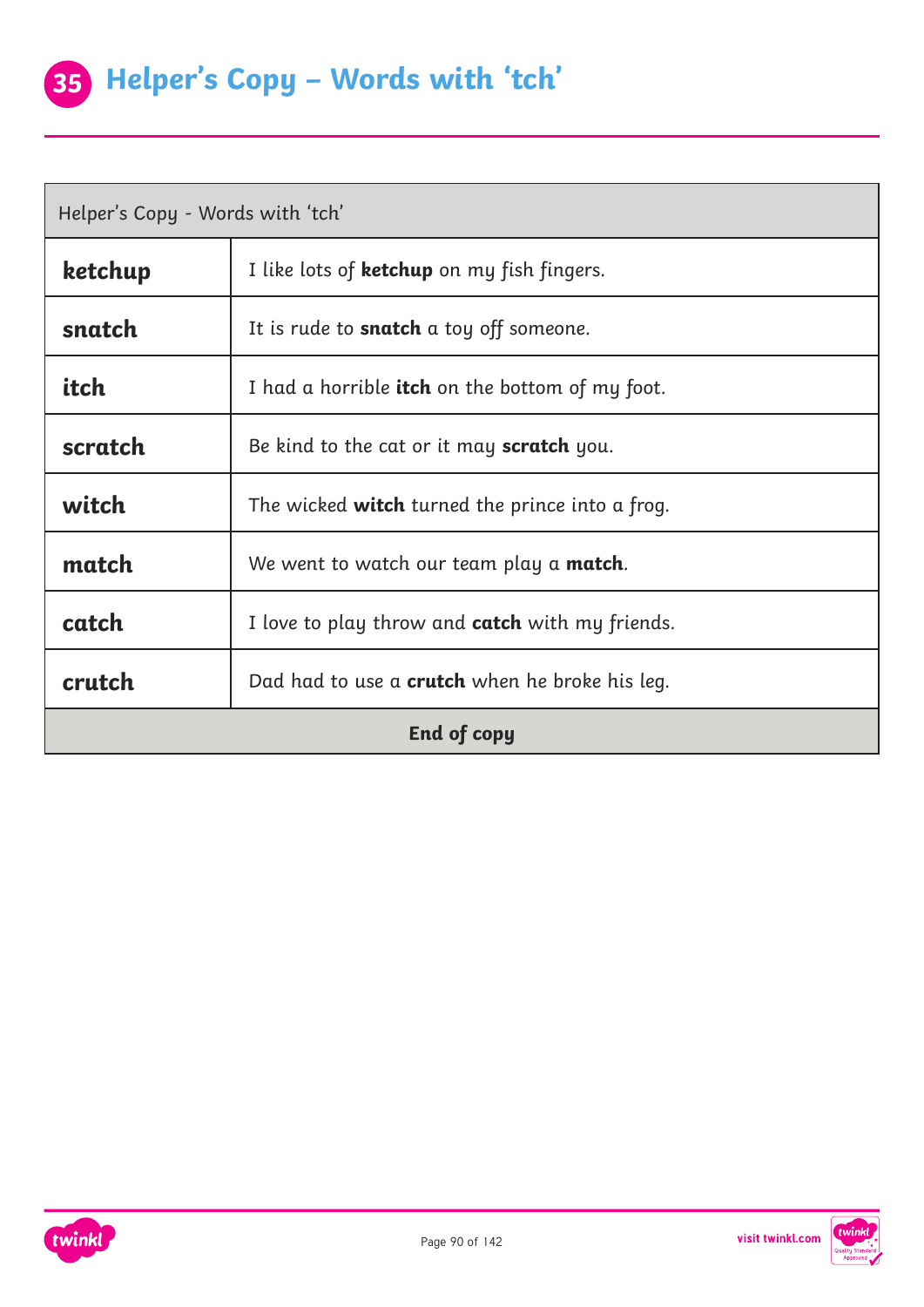**Spelling Quiz – 's' Spelt 'c' 35**

| Spelling Quiz - 's' Spelt 'c'                                        |                        |
|----------------------------------------------------------------------|------------------------|
| I like to go for _____________________________ rides with my family. |                        |
|                                                                      |                        |
|                                                                      |                        |
|                                                                      |                        |
| You can see clowns at the __________________________.                |                        |
|                                                                      |                        |
|                                                                      |                        |
| "Wash your _____________________                                     | before bed!" said Mum. |
| End of quiz                                                          |                        |

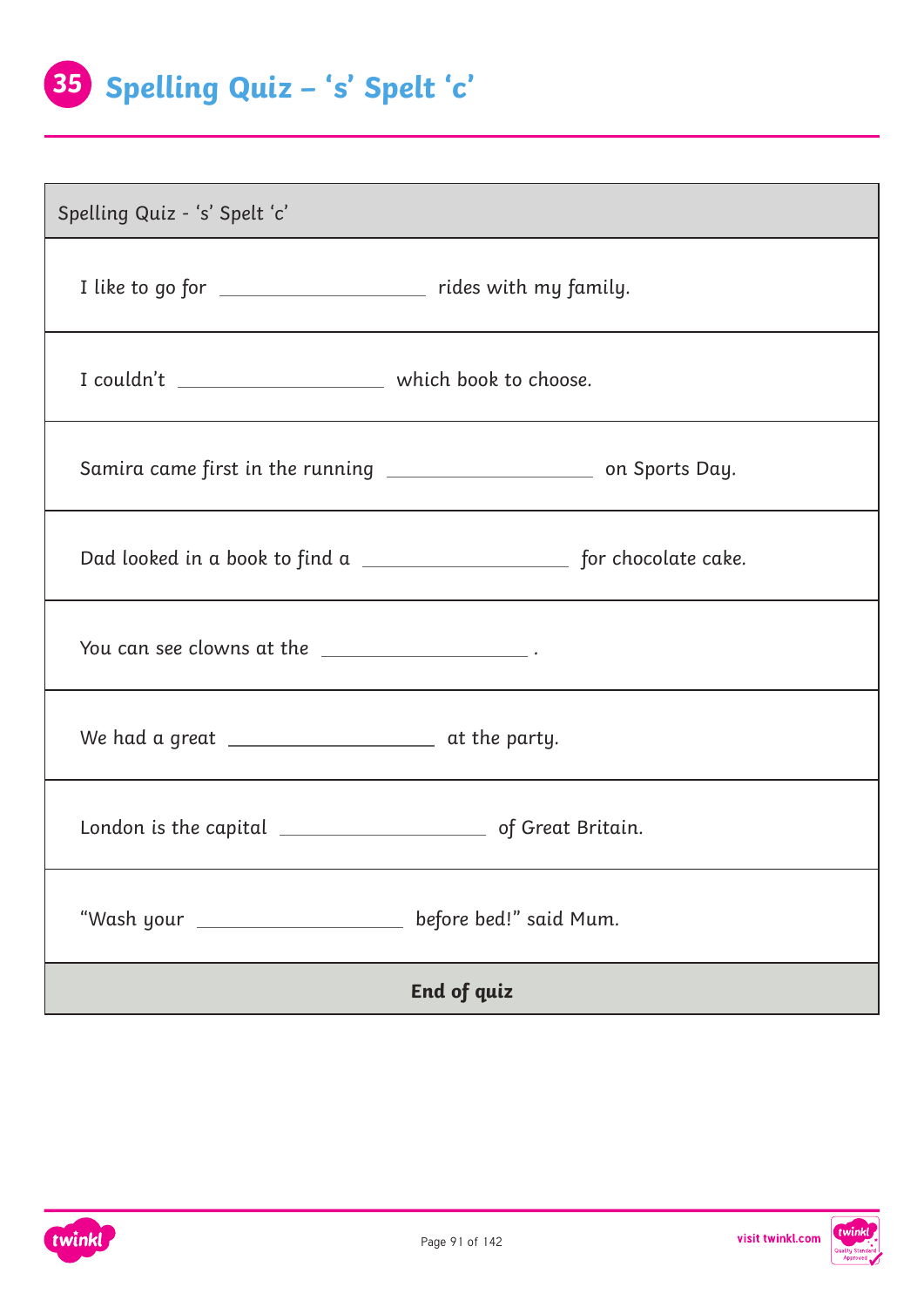| Helper's Copy - 's' Spelt 'c' |                                                                  |
|-------------------------------|------------------------------------------------------------------|
| cycle                         | I like to go for <b>cycle</b> rides with my family.              |
| decide                        | I couldn't <b>decide</b> which book to choose.                   |
| race                          | Samira came first in the running <b>race</b> on Sports Day.      |
| recipe                        | Dad looked in a book to find a <b>recipe</b> for chocolate cake. |
| circus                        | You can see clowns at the <b>circus</b> .                        |
| dance                         | We had a great <b>dance</b> at the party.                        |
| city                          | London is the capital <b>city</b> of Great Britain.              |
| face                          | "Wash your <b>face</b> before bed!" said Mum.                    |
| <b>End of copy</b>            |                                                                  |



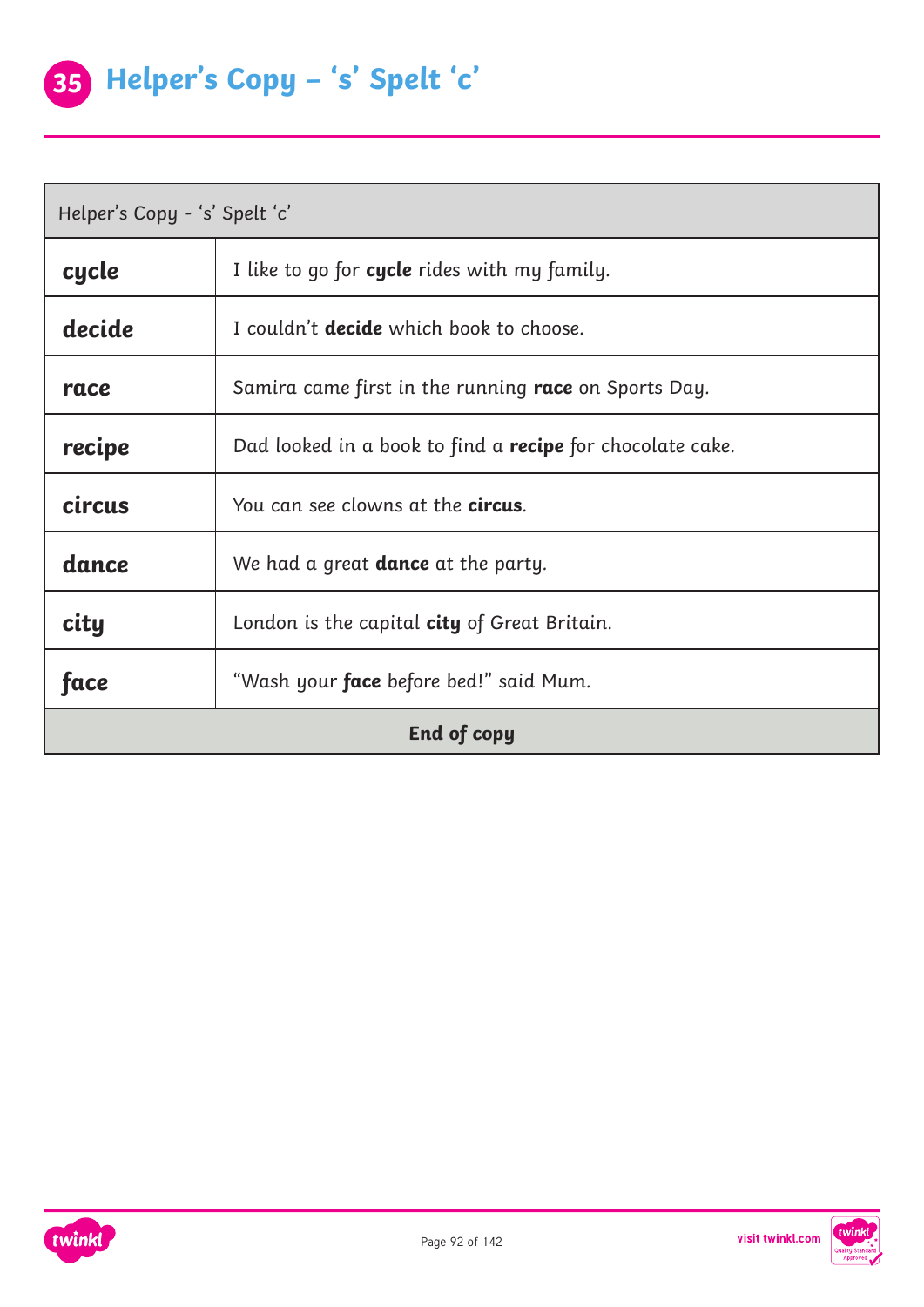### **Spelling Quiz – Vowel Digraphs and Trigraphs - 'ay' 35**

| Spelling Quiz - Vowel Digraphs and Trigraphs - 'ay'                   |  |
|-----------------------------------------------------------------------|--|
|                                                                       |  |
| I went out to _______________________ with my friends.                |  |
| What is the ________________________ today?                           |  |
| If you drop a glass it will ___________________.                      |  |
| My horse likes to eat ___________________.                            |  |
| Tomorrow at school, we are going to ______________________ clay pots. |  |
| Make sure you close the ______________________ behind you.            |  |
| She wore her hair in a long ___________________.                      |  |
| End of quiz                                                           |  |

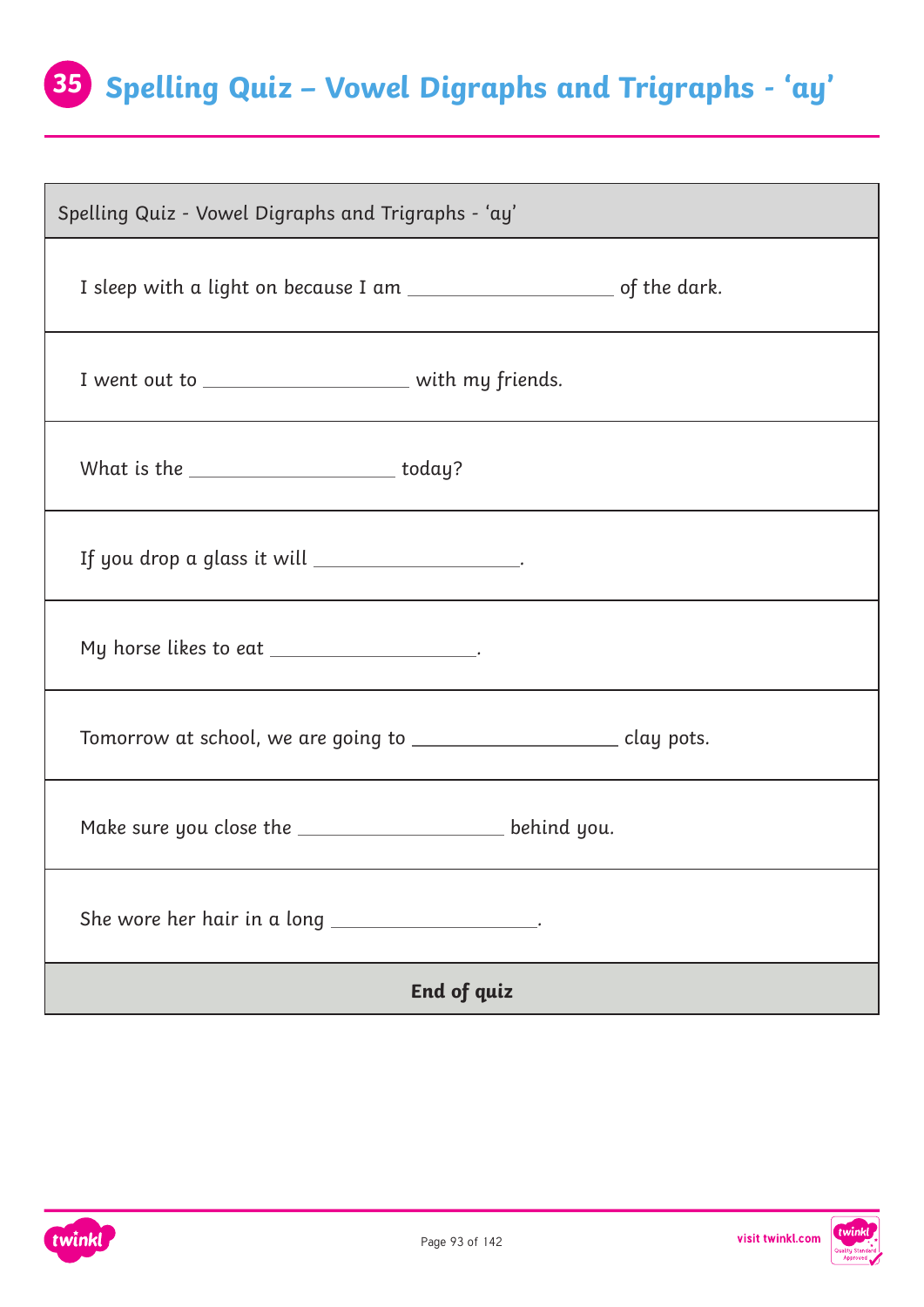#### **35 Helper's Copy – Vowel Digraphs and Trigraphs - 'ay'**

| Helper's Copy - Vowel Digraphs and Trigraphs - 'ay' |                                                                 |
|-----------------------------------------------------|-----------------------------------------------------------------|
| afraid                                              | I sleep with a light on because I am <b>afraid</b> of the dark. |
| play                                                | I went out to <b>play</b> with my friends.                      |
| date                                                | What is the <b>date</b> today?                                  |
| <b>break</b>                                        | If you drop a glass it will <b>break</b> .                      |
| hay                                                 | My horse likes to eat <b>hay</b> .                              |
| make                                                | Tomorrow at school, we are going to <b>make</b> clay pots.      |
| gate                                                | Make sure you close the gate behind you.                        |
| braid                                               | She wore her hair in a long <b>braid</b> .                      |
| End of copy                                         |                                                                 |

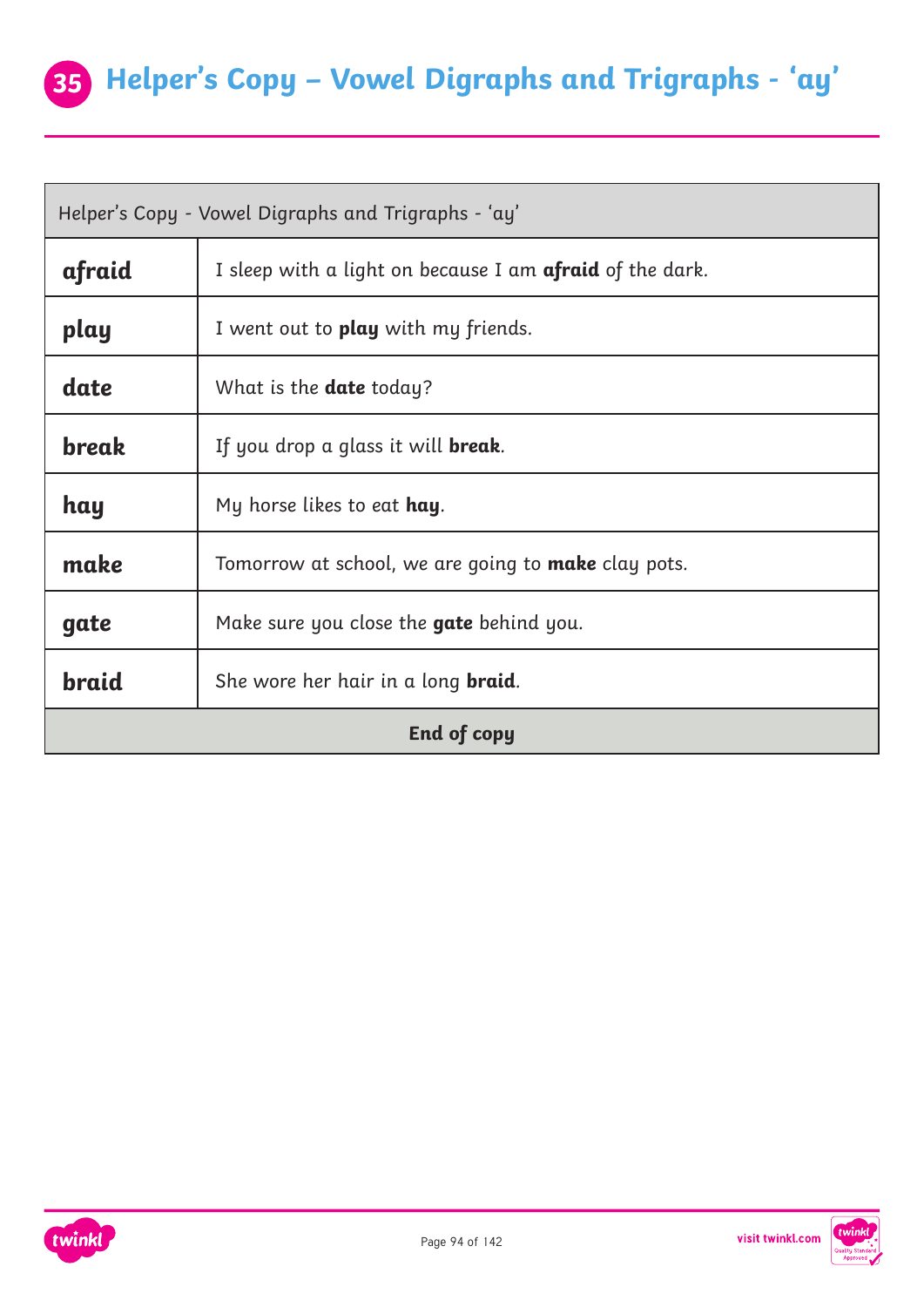# **Spelling Quiz – Vowel Digraphs and Trigraphs - 'ee' 35**

| Spelling Quiz - Vowel Digraphs and Trigraphs - 'ee'                        |  |
|----------------------------------------------------------------------------|--|
| I _______________________ with a light on because I am scared of the dark. |  |
|                                                                            |  |
| "Who do _________________________ books belong to?" asked the teacher.     |  |
| Too many ____________________________things are bad for your teeth.        |  |
| I scraped my knee and made it __________________.                          |  |
| He was happy to _______________________the jigsaw puzzle.                  |  |
| My dog likes to __________________ his special biscuits.                   |  |
| 'Burglar Bill' is a story about a ____________________.                    |  |
| End of quiz                                                                |  |

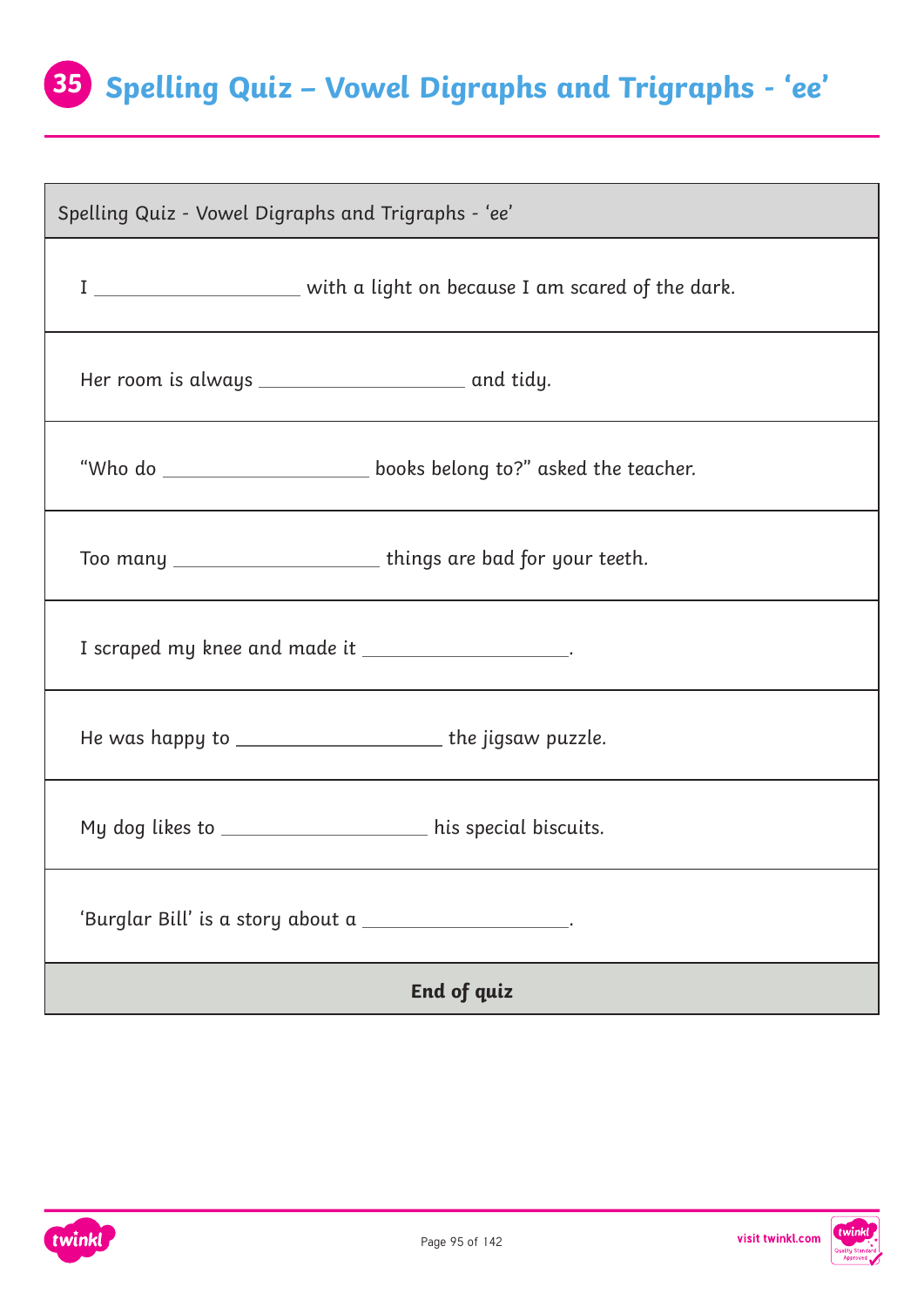### **35 Helper's Copy – Vowel Digraphs and Trigraphs - 'ee'**

| Helper's Copy - Vowel Digraphs and Trigraphs - 'ee' |                                                           |
|-----------------------------------------------------|-----------------------------------------------------------|
| sleep                                               | I sleep with a light on because I am scared of the dark.  |
| neat                                                | Her room is always <b>neat</b> and tidy.                  |
| these                                               | "Who do <b>these</b> books belong to?" asked the teacher. |
| sweet                                               | Too many <b>sweet</b> things are bad for your teeth.      |
| <b>bleed</b>                                        | I scraped my knee and made it <b>bleed</b> .              |
| complete                                            | He was happy to <b>complete</b> the jigsaw puzzle.        |
| eat                                                 | My dog likes to <b>eat</b> his special biscuits.          |
| thief                                               | 'Burglar Bill' is a story about a <b>thief</b> .          |
| <b>End of copy</b>                                  |                                                           |



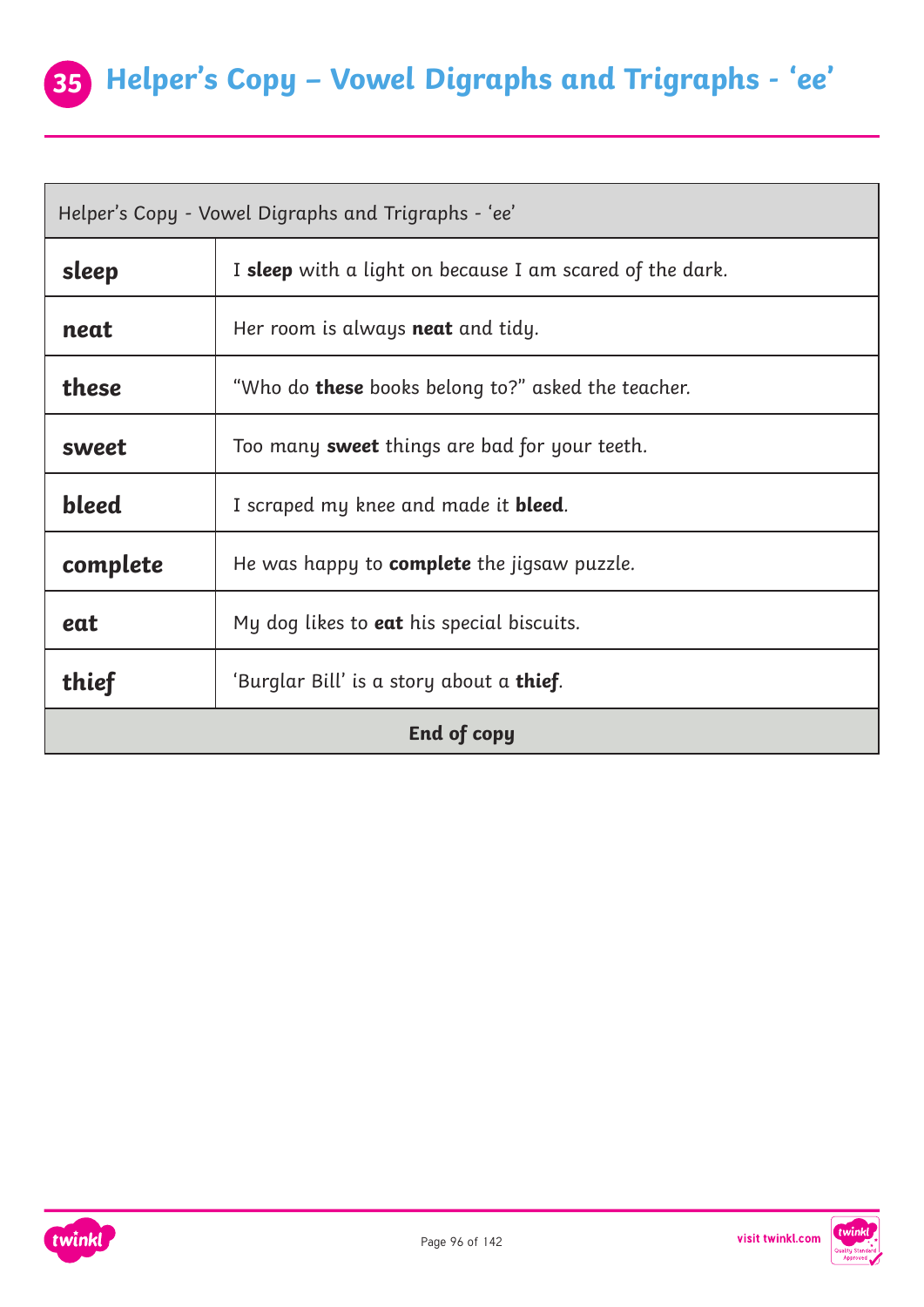# **Spelling Quiz – Vowel Digraphs and Trigraphs - 'igh' 35**

| Spelling Quiz - Vowel Digraphs and Trigraphs - 'igh'             |  |
|------------------------------------------------------------------|--|
|                                                                  |  |
| If you don't water your plants, they will _____________________. |  |
|                                                                  |  |
|                                                                  |  |
| My cat is black with four _____________________________ paws.    |  |
|                                                                  |  |
| Mum couldn't ________________________ which ice cream to choose. |  |
|                                                                  |  |
| End of quiz                                                      |  |

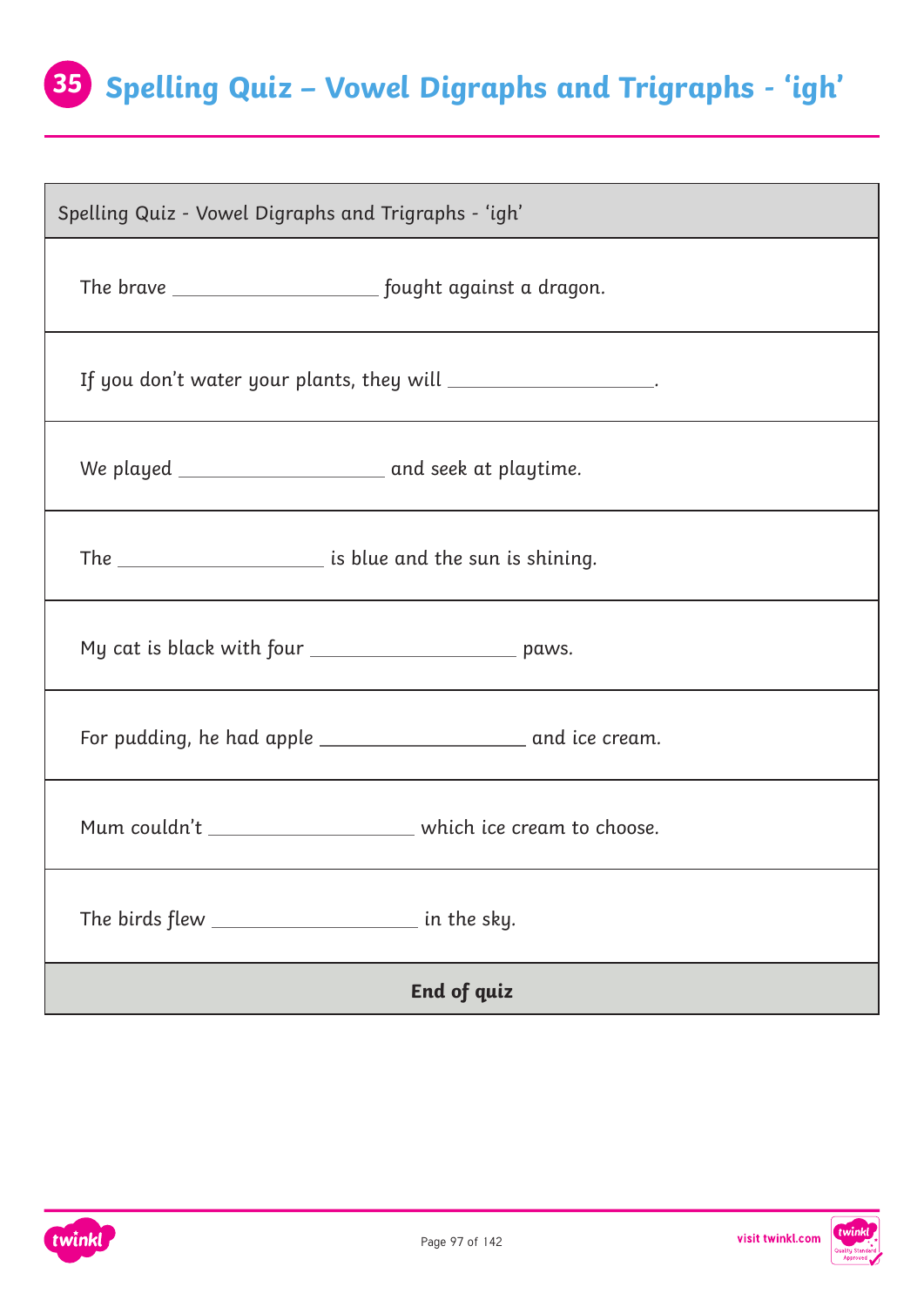#### **35 Helper's Copy – Vowel Digraphs and Trigraphs - 'igh'**

| Helper's Copy - Vowel Digraphs and Trigraphs - 'igh' |                                                        |
|------------------------------------------------------|--------------------------------------------------------|
| knight                                               | The brave <b>knight</b> fought against a dragon.       |
| die                                                  | If you don't water your plants, they will <b>die</b> . |
| hide                                                 | We played <b>hide</b> and seek at playtime.            |
| sky                                                  | The <b>sky</b> is blue and the sun is shining.         |
| white                                                | My cat is black with four <b>white</b> paws.           |
| pie                                                  | For pudding, he had apple <b>pie</b> and ice cream.    |
| decide                                               | Mum couldn't decide which ice cream to choose.         |
| high                                                 | The birds flew <b>high</b> in the sky.                 |
| End of copy                                          |                                                        |



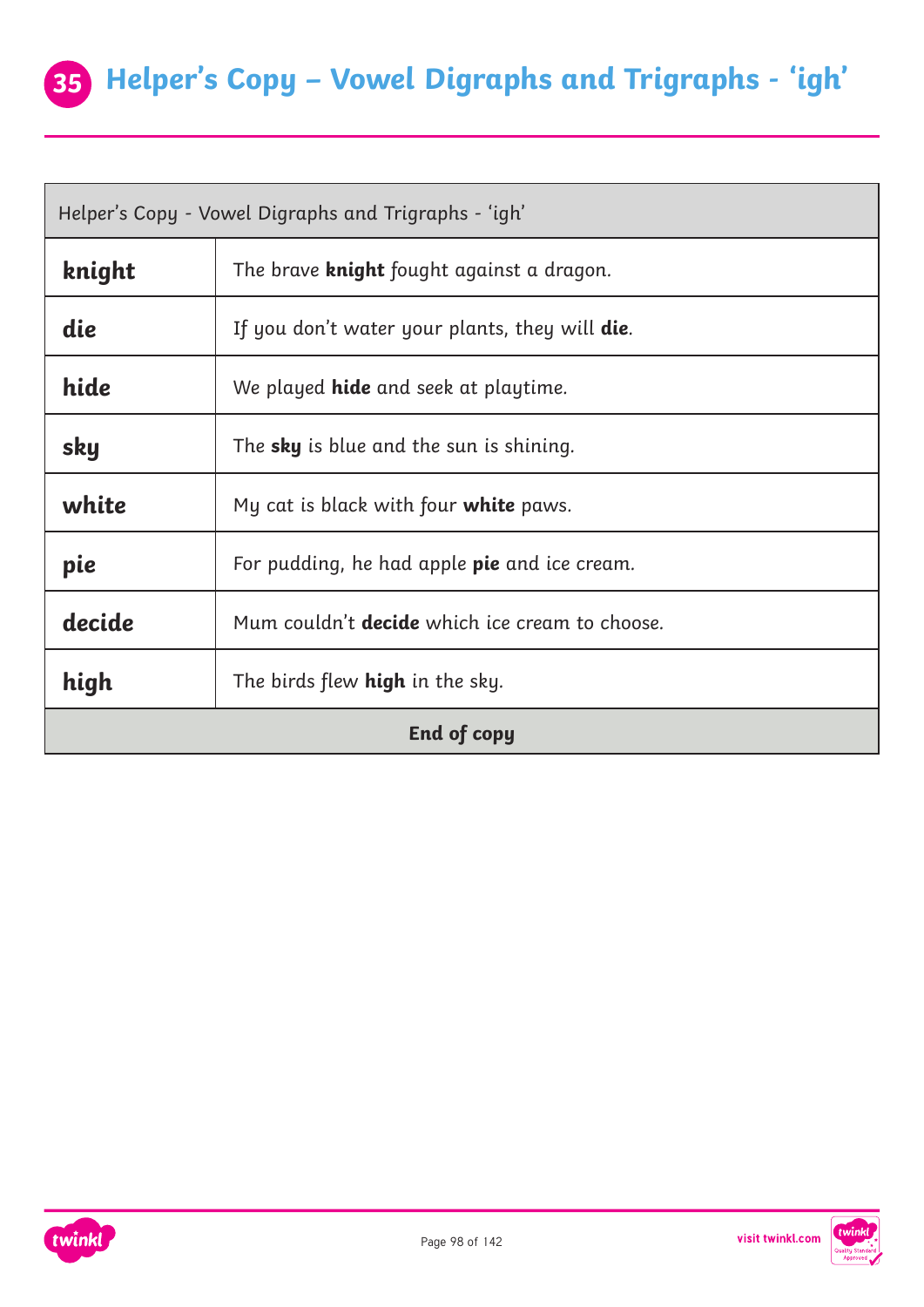# **Spelling Quiz – Vowel Digraphs and Trigraphs - 'ow' 35**

| Spelling Quiz - Vowel Digraphs and Trigraphs - 'ow'                      |  |
|--------------------------------------------------------------------------|--|
|                                                                          |  |
| The queen sat on a golden ___________________.                           |  |
| At swimming today, we learnt how to ____________________.                |  |
| The car began to ________________________ down the hill.                 |  |
| The workers were digging up the ___________________.                     |  |
|                                                                          |  |
| Children get excited when it starts to ____________________.             |  |
| Every Saturday, my brother _______________________ to football training. |  |
| End of quiz                                                              |  |

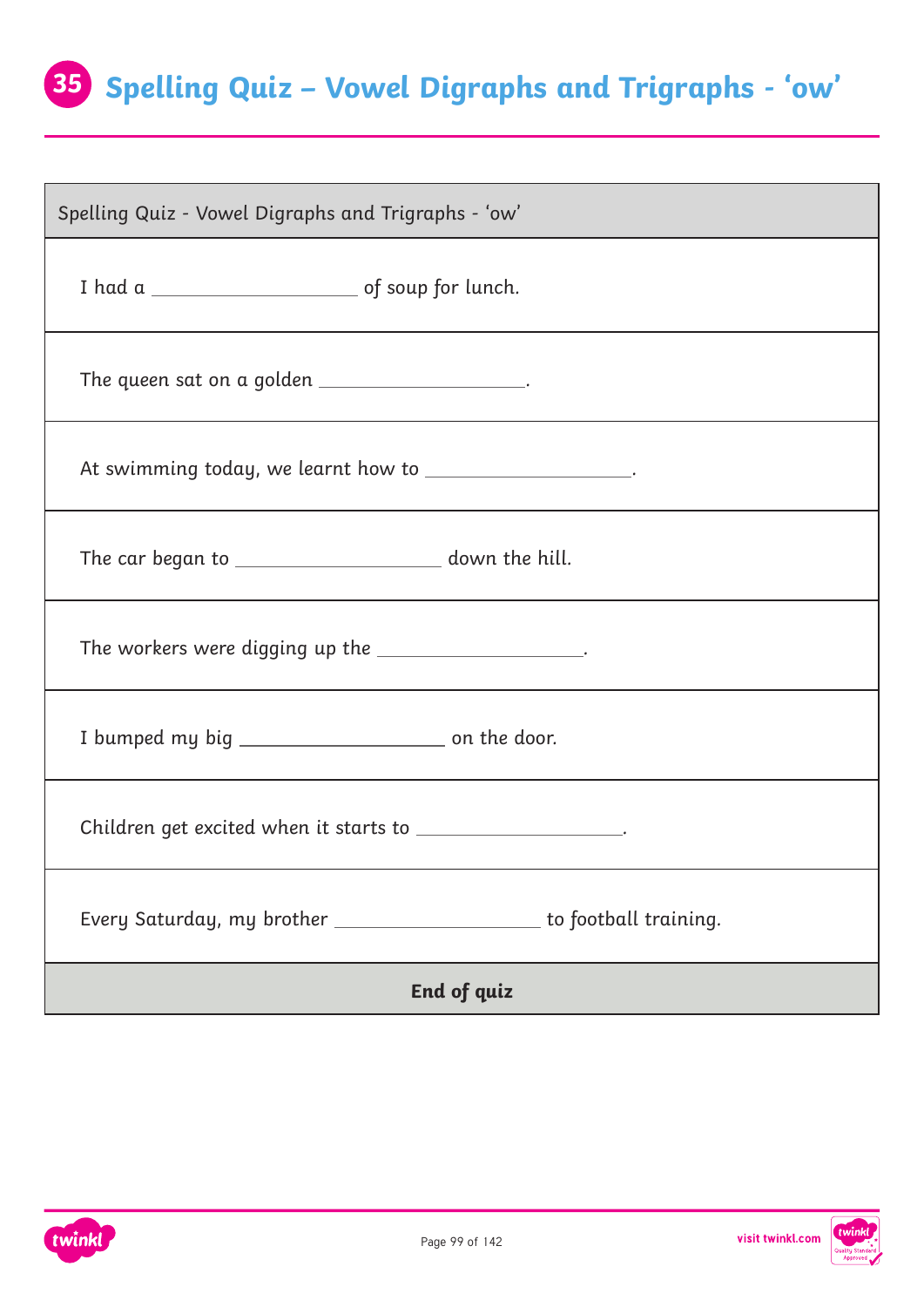#### **35 Helper's Copy – Vowel Digraphs and Trigraphs - 'ow'**

| Helper's Copy - Vowel Digraphs and Trigraphs - 'ow' |                                                       |
|-----------------------------------------------------|-------------------------------------------------------|
| bowl                                                | I had a <b>bowl</b> of soup for lunch.                |
| throne                                              | The queen sat on a golden <b>throne</b> .             |
| float                                               | At swimming today, we learnt how to <b>float</b> .    |
| roll                                                | The car began to <b>roll</b> down the hill.           |
| road                                                | The workers were digging up the <b>road</b> .         |
| toe                                                 | I bumped my big toe on the door.                      |
| snow                                                | Children get excited when it starts to <b>snow</b> .  |
| goes                                                | Every Saturday, my brother goes to football training. |
| End of copy                                         |                                                       |



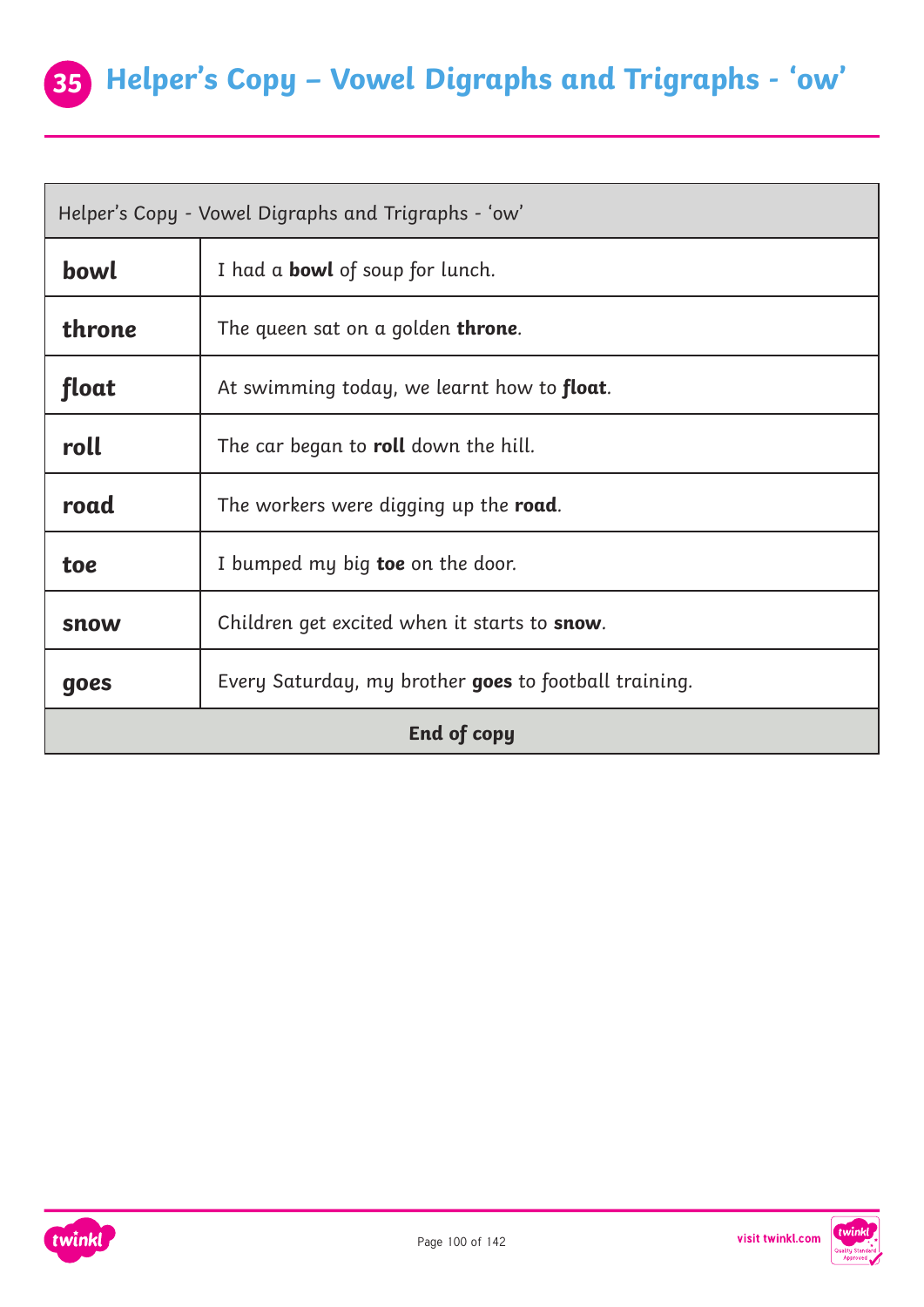#### **Spelling Quiz – Vowel Digraphs and Trigraphs - 'oo' 35**

| Spelling Quiz - Vowel Digraphs and Trigraphs - 'oo'           |  |
|---------------------------------------------------------------|--|
| Dad made the meat and vegetables into a ____________________. |  |
| Last night I saw a full ____________________ in the sky.      |  |
| Put the milk in the fridge to keep it ____________________.   |  |
| He used _________________________ to fix his model.           |  |
|                                                               |  |
| The wind nearly __________________ me off my feet!            |  |
| My favourite colour is ___________________.                   |  |
| Dad used a ___________________<br>to build the bookcase.      |  |
| End of quiz                                                   |  |

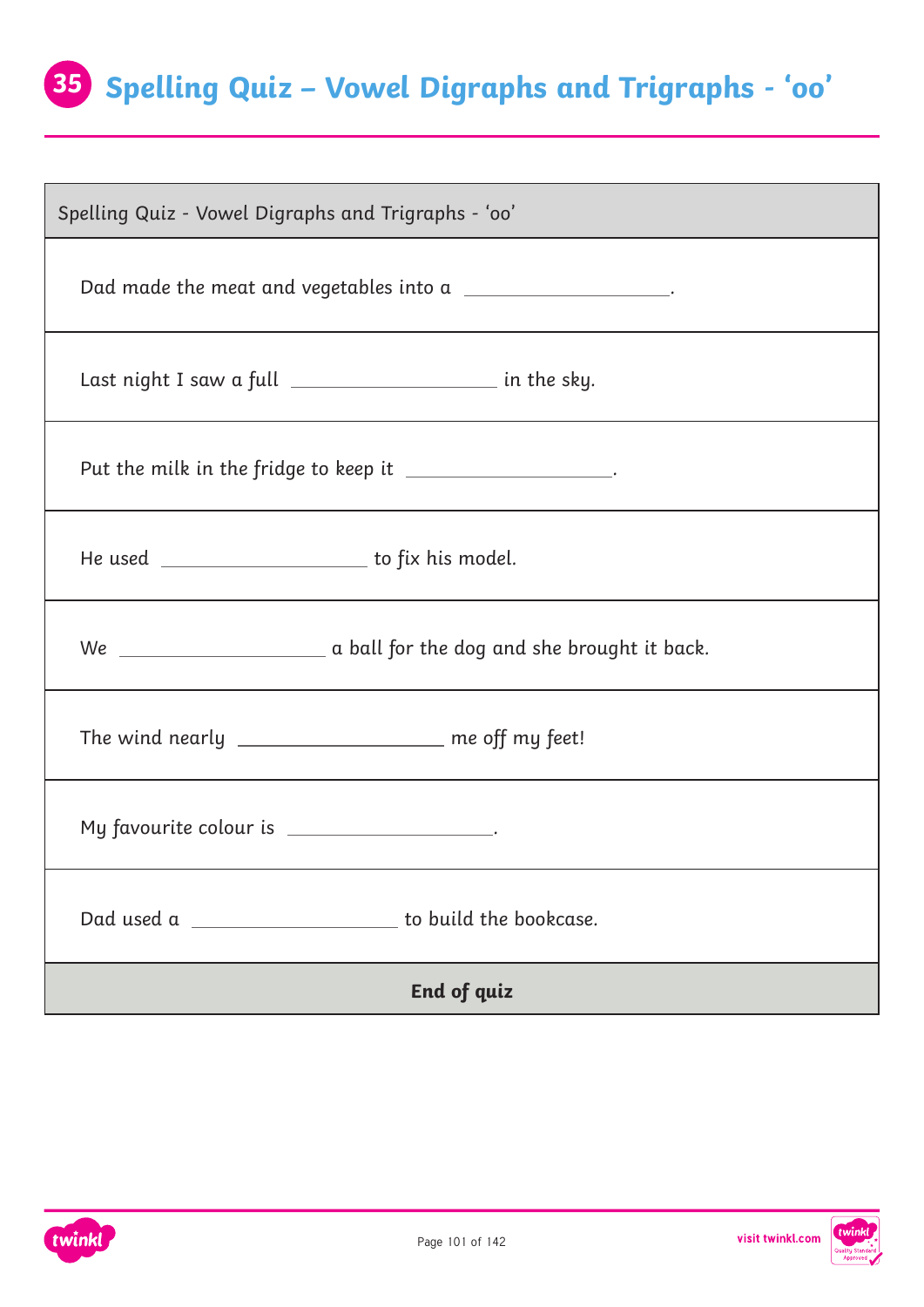#### **35 Helper's Copy – Vowel Digraphs and Trigraphs - 'oo'**

| Helper's Copy - Vowel Digraphs and Trigraphs - 'oo' |                                                             |
|-----------------------------------------------------|-------------------------------------------------------------|
| stew                                                | Dad made the meat and vegetables into a <b>stew</b> .       |
| moon                                                | Last night I saw a full <b>moon</b> in the sky.             |
| cool                                                | Put the milk in the fridge to keep it <b>cool</b> .         |
| glue                                                | He used <b>glue</b> to fix his model.                       |
| threw                                               | We <b>threw</b> a ball for the dog and she brought it back. |
| blew                                                | The wind nearly <b>blew</b> me off my feet!                 |
| blue                                                | My favourite colour is <b>blue</b> .                        |
| tool                                                | Dad used a <b>tool</b> to build the bookcase.               |
| End of copy                                         |                                                             |



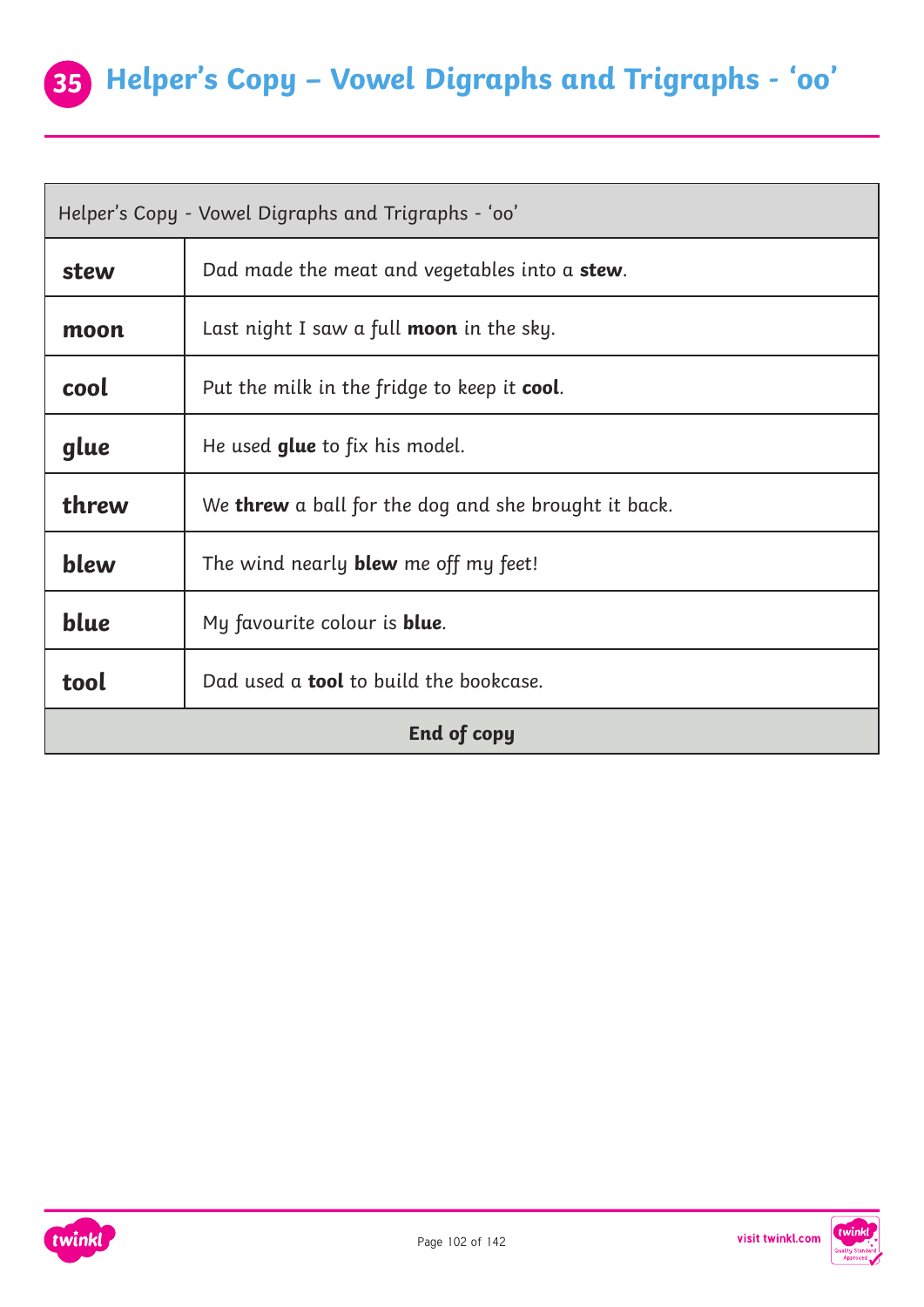### **Spelling Quiz – Vowel Digraphs and Trigraphs - 'oi' 35**

| Spelling Quiz - Vowel Digraphs and Trigraphs - 'oi'                  |  |
|----------------------------------------------------------------------|--|
| The children make lots of __________________________ at playtime.    |  |
|                                                                      |  |
| "Did you ________________________ the film last night?" asked Mum.   |  |
| He used sticky tape to _____________________ his model together.     |  |
| My baby brother likes playing with his ________________________ dog. |  |
| I wrapped my sandwich in ___________________.                        |  |
| Sam spoke to the animal in a soft ____________________.              |  |
| water it bubbles and lets off steam.                                 |  |
| End of quiz                                                          |  |

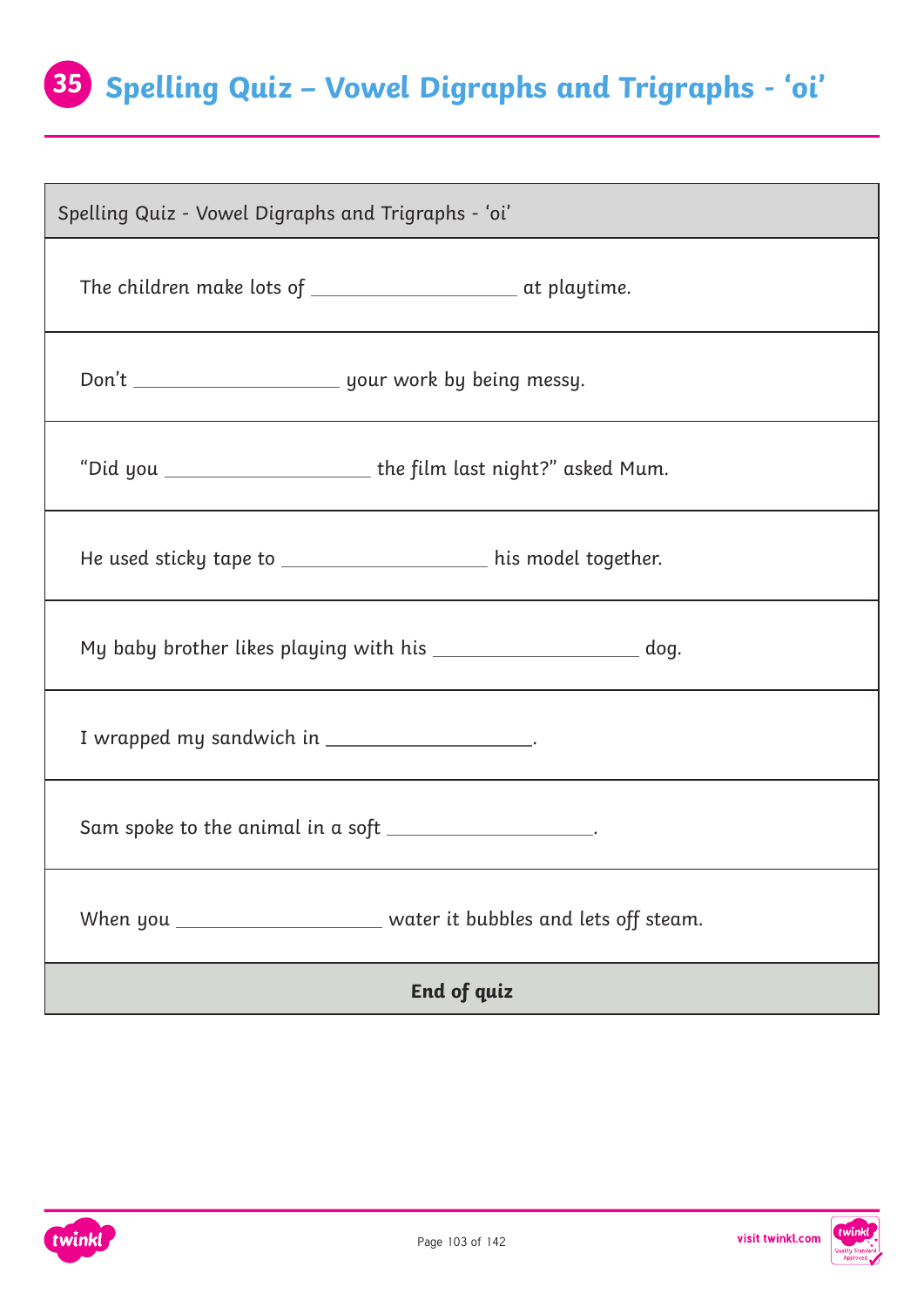#### **35 Helper's Copy – Vowel Digraphs and Trigraphs - 'oi'**

| Helper's Copy - Vowel Digraphs and Trigraphs - 'oi' |                                                            |
|-----------------------------------------------------|------------------------------------------------------------|
| noise                                               | The children make lots of <b>noise</b> at playtime.        |
| spoil                                               | Don't spoil your work by being messy.                      |
| enjoy                                               | "Did you <b>enjoy</b> the film last night?" asked Mum.     |
| join                                                | He used sticky tape to <b>join</b> his model together.     |
| toy                                                 | My baby brother likes playing with his <b>toy</b> dog.     |
| foil                                                | I wrapped my sandwich in foil.                             |
| voice                                               | Sam spoke to the animal in a soft <b>voice</b> .           |
| boil                                                | When you <b>boil</b> water, it bubbles and lets off steam. |
| <b>End of copy</b>                                  |                                                            |

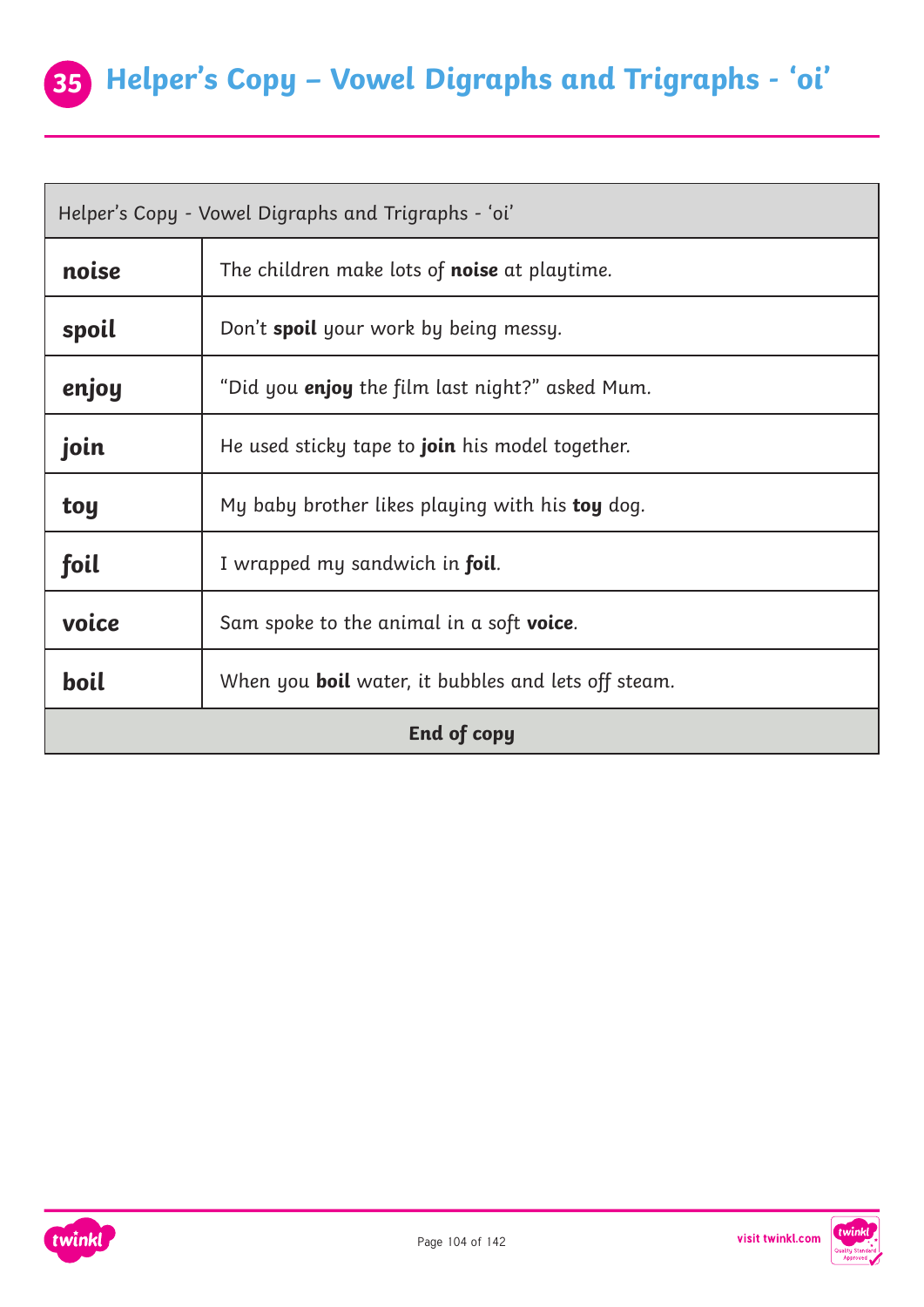### **Spelling Quiz – Vowel Digraphs and Trigraphs - 'ar' 35**

| Spelling Quiz - Vowel Digraphs and Trigraphs - 'ar'           |  |
|---------------------------------------------------------------|--|
| We played on the swings at the ___________________.           |  |
|                                                               |  |
| You look very _______________________ in your school uniform. |  |
| My favourite subject at school is ____________________.       |  |
| He used a torch to help him see in the ____________________.  |  |
| A baby cow is called a ____________________.                  |  |
| My baby brother _______________________ walk yet.             |  |
| Pigs, cows and sheep may all live on a ____________________.  |  |
| <b>End of quiz</b>                                            |  |

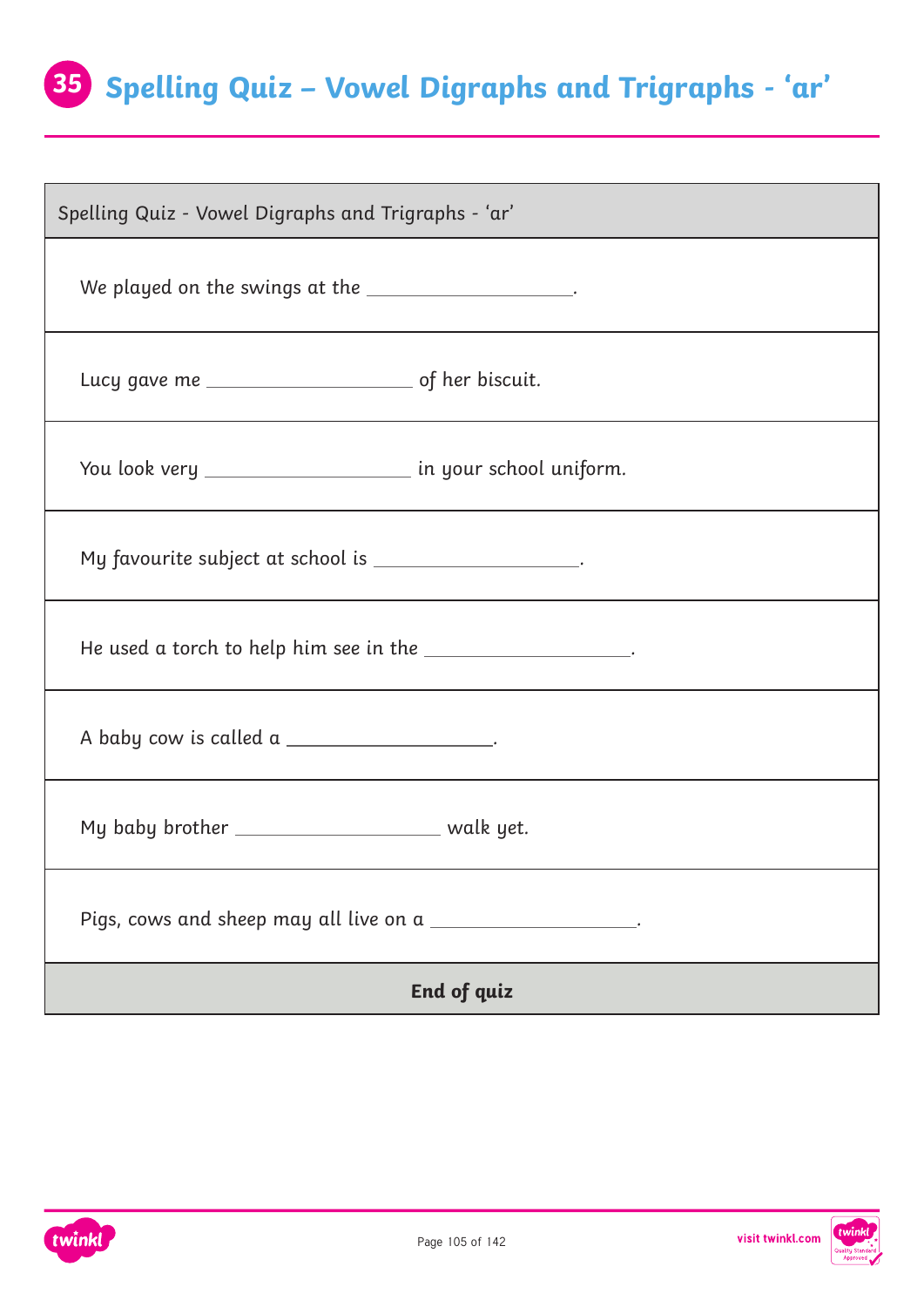#### **35 Helper's Copy – Vowel Digraphs and Trigraphs - 'ar'**

| Helper's Copy - Vowel Digraphs and Trigraphs - 'ar' |                                                      |
|-----------------------------------------------------|------------------------------------------------------|
| park                                                | We played on the swings at the park.                 |
| half                                                | Lucy gave me <b>half</b> of her biscuit.             |
| smart                                               | You look very <b>smart</b> in your school uniform.   |
| art                                                 | My favourite subject at school is art.               |
| dark                                                | He used a torch to help him see in the <b>dark</b> . |
| calf                                                | A baby cow is called a <b>calf</b> .                 |
| can't                                               | My baby brother can't walk yet.                      |
| farm                                                | Pigs, cows and sheep may all live on a <b>farm</b> . |
| End of copy                                         |                                                      |



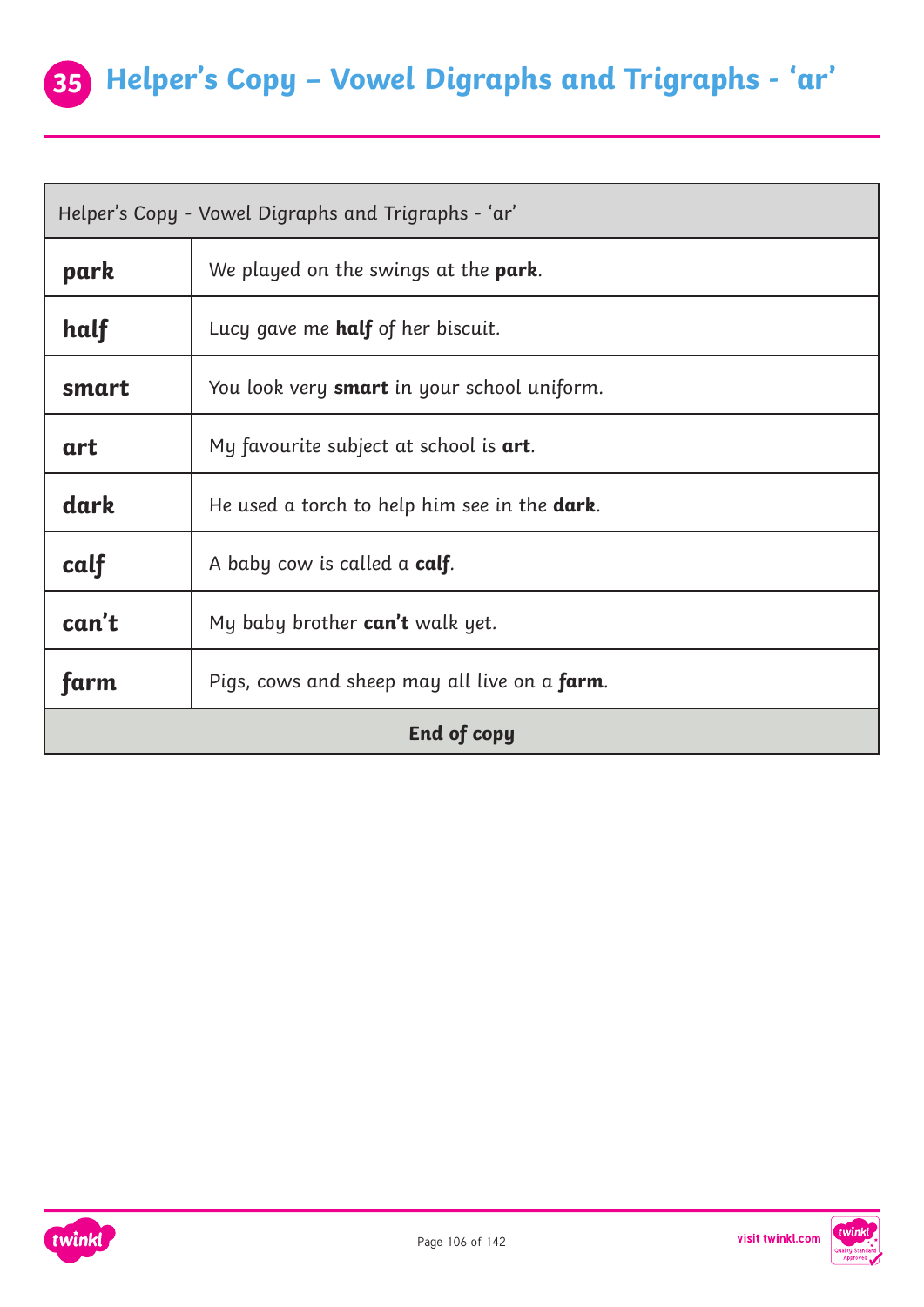### **Spelling Quiz – Vowel Digraphs and Trigraphs - 'ow' 35**

| Spelling Quiz - Vowel Digraphs and Trigraphs - 'ow'                 |  |
|---------------------------------------------------------------------|--|
| The teacher was cross and she started to ___________________.       |  |
|                                                                     |  |
| Turn your music down, it's too ______________________!              |  |
| The lion began to __________________________through the long grass. |  |
| The mouse made a squeaking ___________________.                     |  |
| "Come for dinner ______________________, please!" said Dad          |  |
|                                                                     |  |
| My dog has white and _________________<br>fur.                      |  |
| <b>End of quiz</b>                                                  |  |

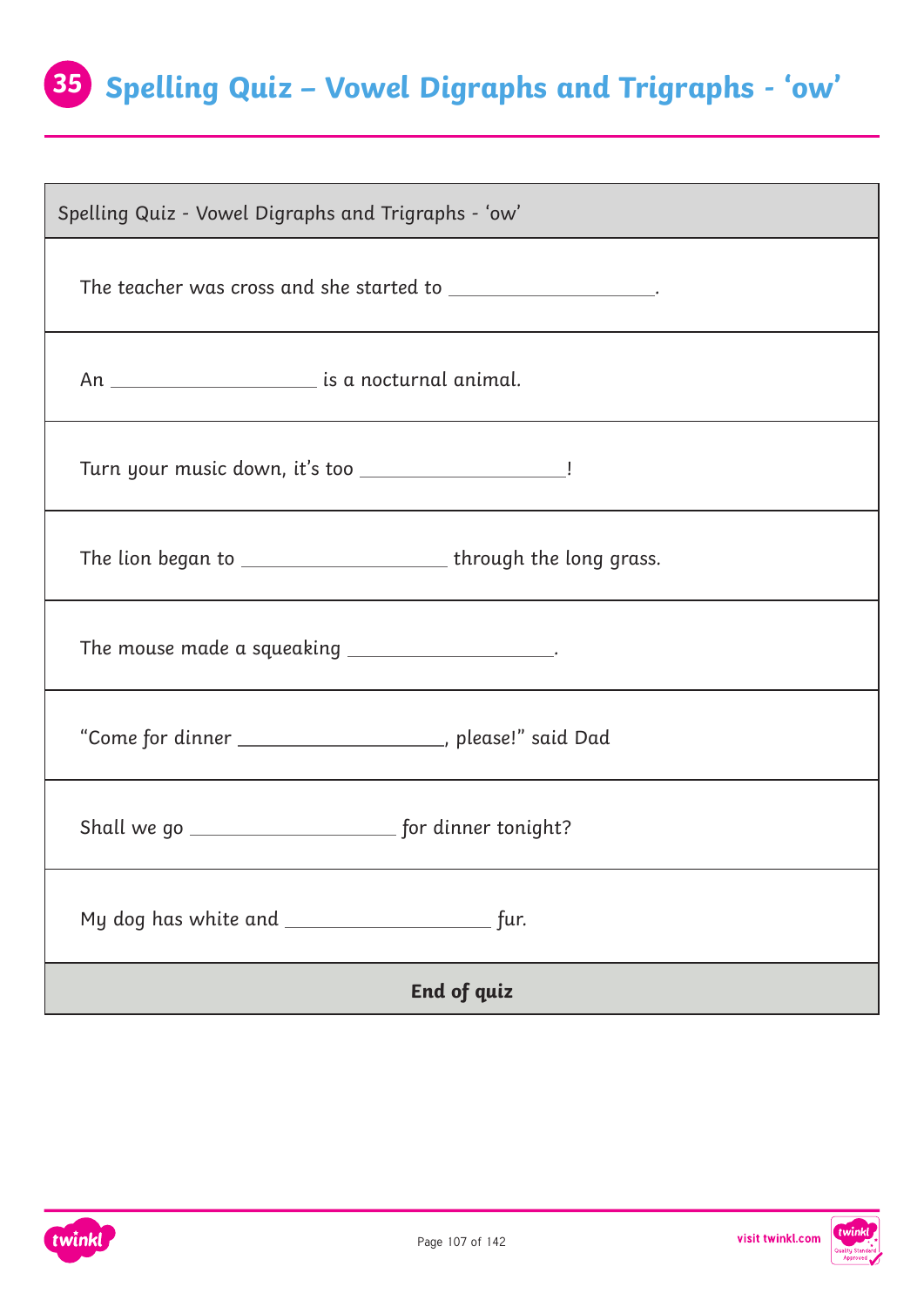#### **35 Helper's Copy – Vowel Digraphs and Trigraphs - 'ow'**

| Helper's Copy - Vowel Digraphs and Trigraphs - 'ow' |                                                         |
|-----------------------------------------------------|---------------------------------------------------------|
| frown                                               | The teacher was cross and she started to <b>frown</b> . |
| owl                                                 | An owl is a nocturnal animal.                           |
| loud                                                | Turn your music down, it's too loud!                    |
| prowl                                               | The lion began to <b>prowl</b> through the long grass.  |
| sound                                               | The mouse made a squeaking <b>sound</b> .               |
| now                                                 | "Come for dinner <b>now</b> , please!" said Dad         |
| out                                                 | Shall we go <b>out</b> for dinner tonight?              |
| brown                                               | My dog has white and <b>brown</b> fur.                  |
| End of copy                                         |                                                         |

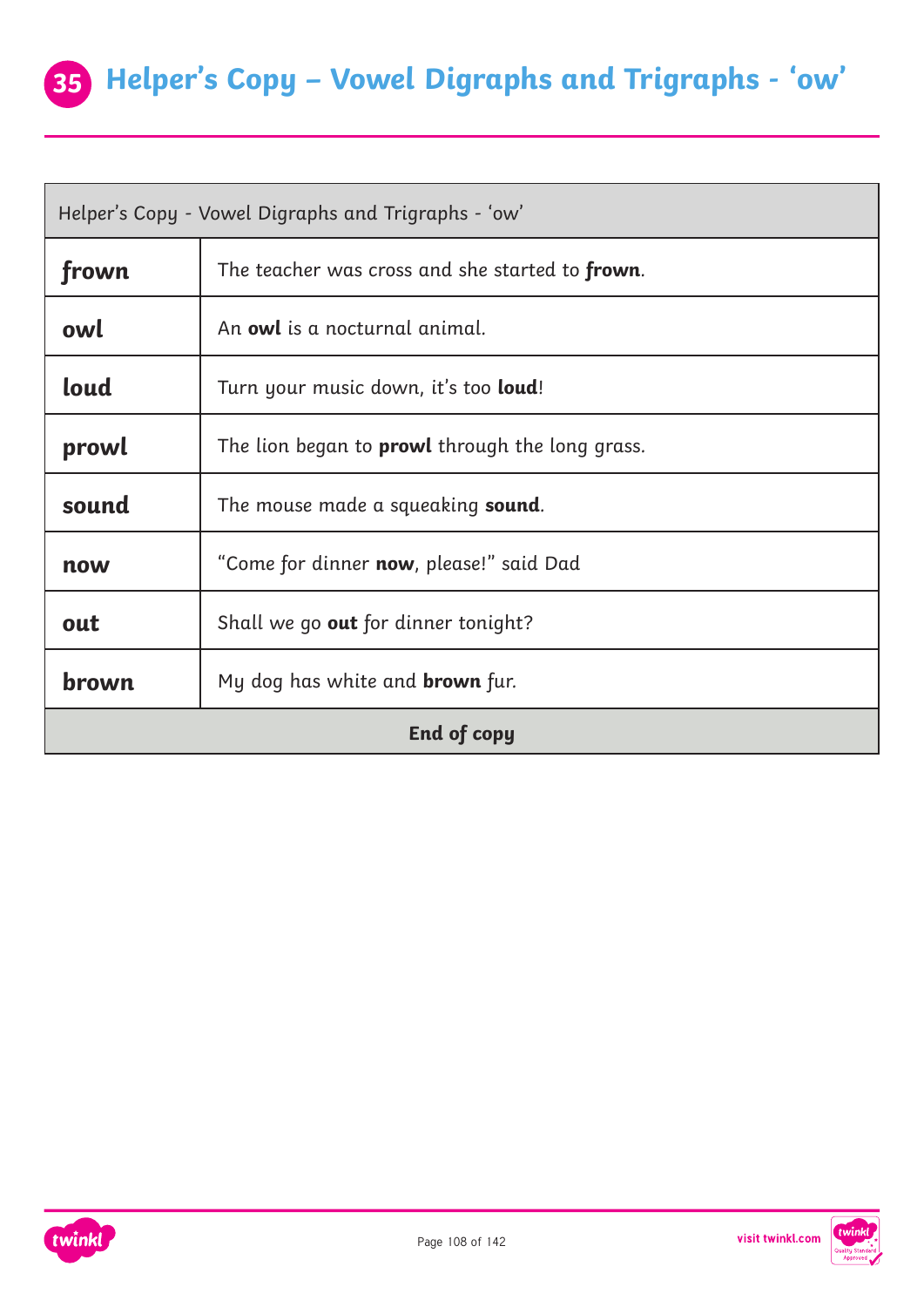## **Spelling Quiz – Vowel Digraphs and Trigraphs - 'oo' 35**

| Spelling Quiz - Vowel Digraphs and Trigraphs - 'oo'                    |  |
|------------------------------------------------------------------------|--|
| I had an itch on my ___________________.                               |  |
| The table and chairs were made out of __________________.              |  |
| Suri's little __________________________________ is at nursery.        |  |
| '__________________________ we go to the cinema tonight?' I asked Mum. |  |
| I _________________________ my new shoes!                              |  |
|                                                                        |  |
| Julie ____________________ her books back on the shelf.                |  |
| I got a _________________________________ on my finger.                |  |
| <b>End of quiz</b>                                                     |  |

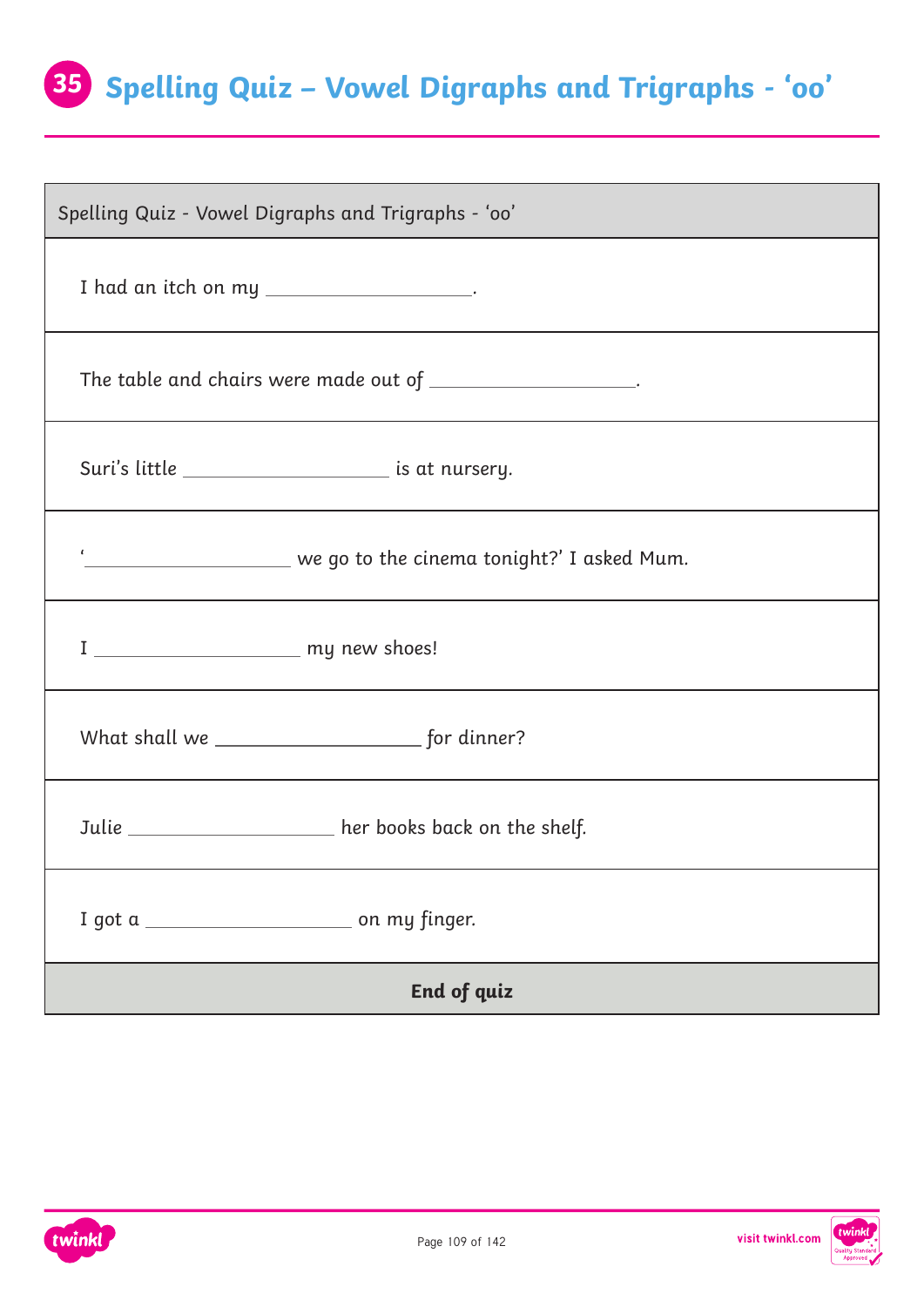## **35 Helper's Copy – Vowel Digraphs and Trigraphs - 'oo'**

| Helper's Copy - Vowel Digraphs and Trigraphs - 'oo' |                                                     |
|-----------------------------------------------------|-----------------------------------------------------|
| foot                                                | I had an itch on my <b>foot</b> .                   |
| wood                                                | The table and chairs were made out of <b>wood</b> . |
| brother                                             | Suri's little <b>brother</b> is at nursery.         |
| could                                               | 'Could we go to the cinema tonight?' I asked Mum.   |
| <b>Love</b>                                         | I love my new shoes!                                |
| cook                                                | What shall we <b>cook</b> for dinner?               |
| put                                                 | Julie <b>put</b> her books back on the shelf.       |
| cut                                                 | I got a <b>cut</b> on my finger.                    |
| End of copy                                         |                                                     |



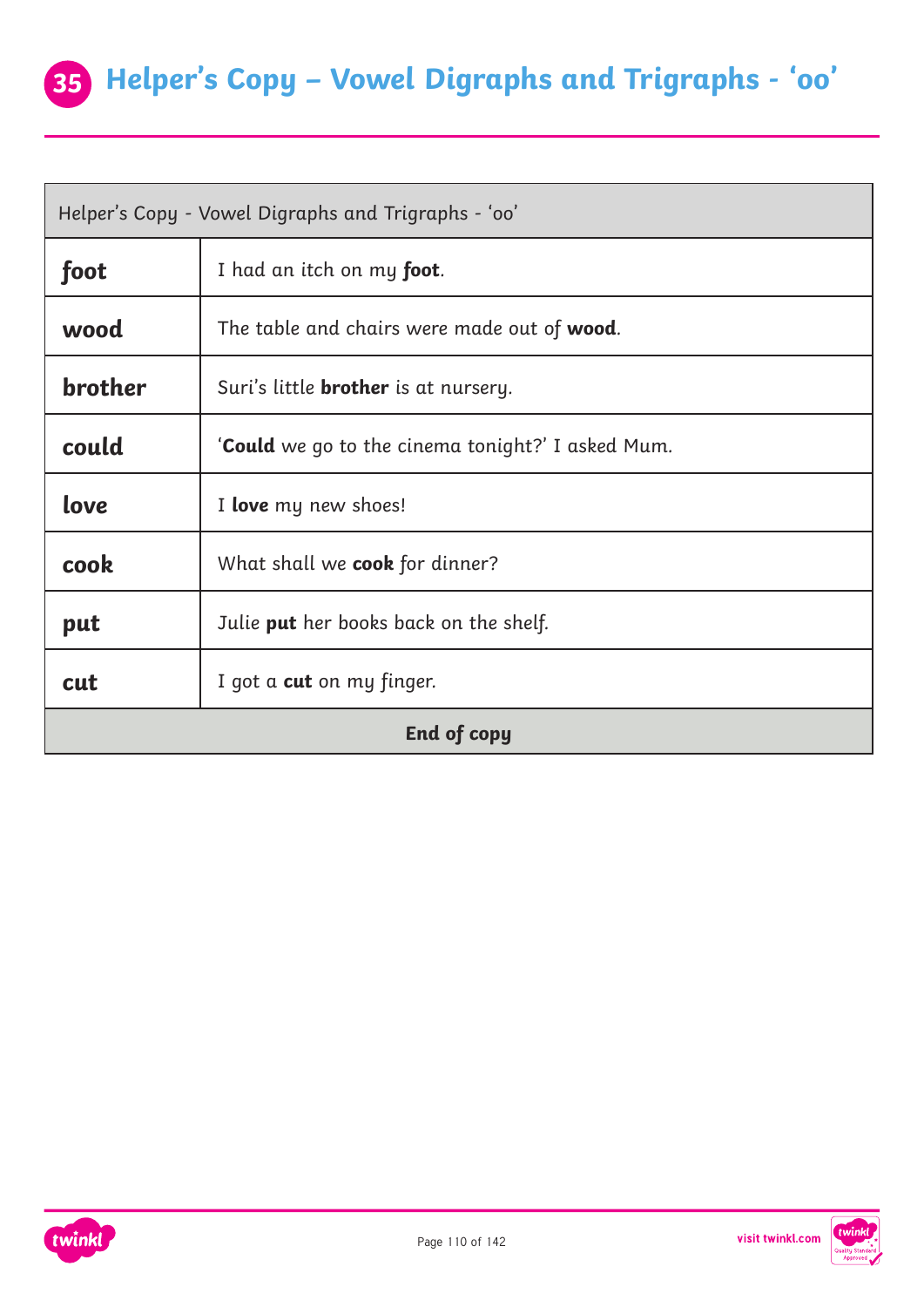# **Spelling Quiz – Vowel Digraphs and Trigraphs - 'air' 35**

| Spelling Quiz - Vowel Digraphs and Trigraphs - 'air'                |  |
|---------------------------------------------------------------------|--|
| The wolf looked after her cubs in her ____________________.         |  |
| It is good to _______________________things with your friends.      |  |
|                                                                     |  |
| I put my ________________________ change in the charity box.        |  |
| A referee makes sure a football match is ____________________.      |  |
|                                                                     |  |
| I had an apple for pudding and my sister had a ___________________. |  |
| A bungalow is a house without any ____________________.             |  |
| End of quiz                                                         |  |



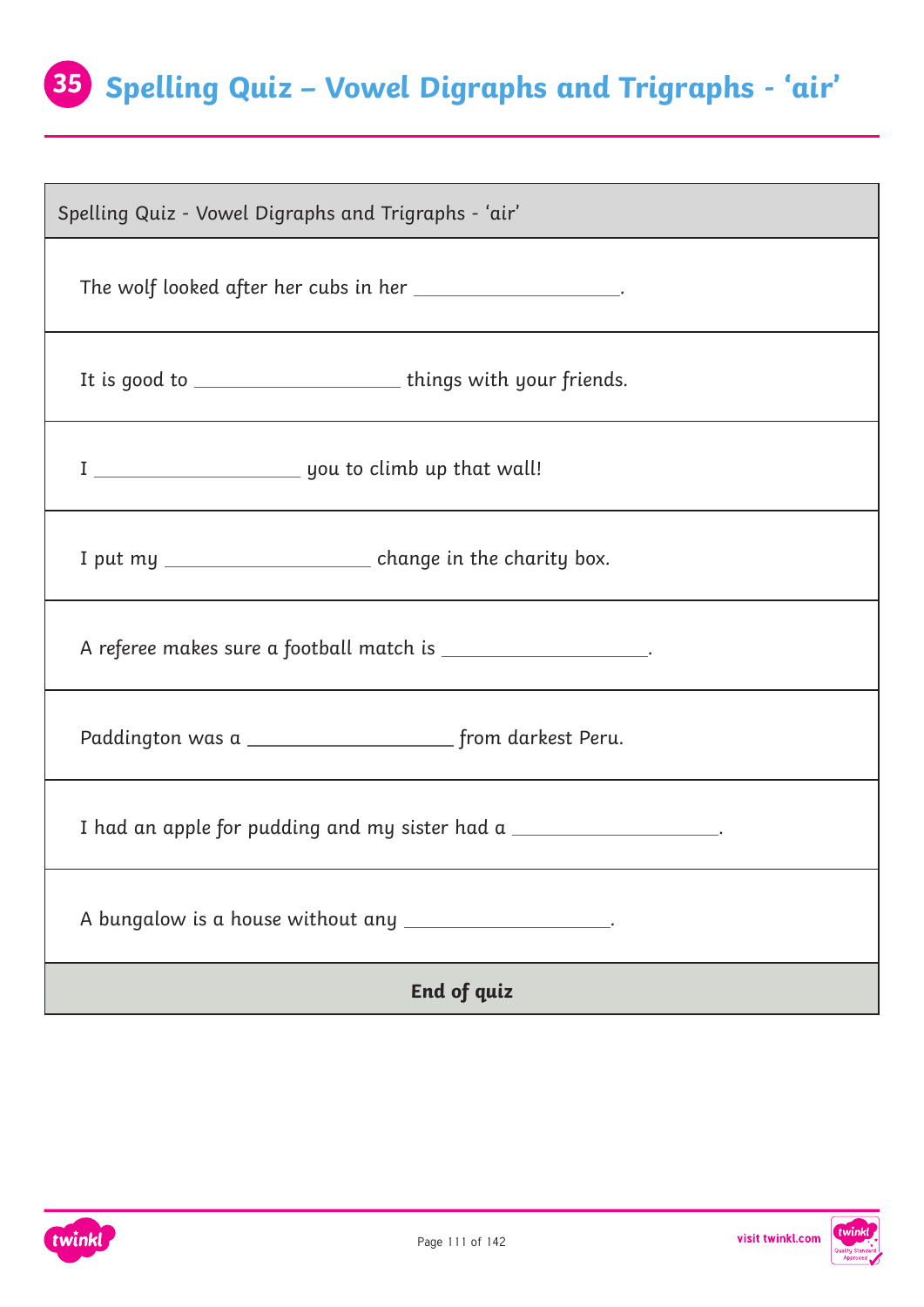## **35 Helper's Copy – Vowel Digraphs and Trigraphs - 'air'**

| Helper's Copy - Vowel Digraphs and Trigraphs - 'air' |                                                              |
|------------------------------------------------------|--------------------------------------------------------------|
| lair                                                 | The wolf looked after her cubs in her <b>lair</b> .          |
| share                                                | It is good to share things with your friends.                |
| dare                                                 | I dare you to climb up that wall!                            |
| spare                                                | I put my <b>spare</b> change in the charity box.             |
| fair                                                 | A referee makes sure a football match is fair.               |
| bear                                                 | Paddington was a <b>bear</b> from darkest Peru.              |
| pear                                                 | I had an apple for pudding and my sister had a <b>pear</b> . |
| stairs                                               | A bungalow is a house without any stairs.                    |
| End of copy                                          |                                                              |



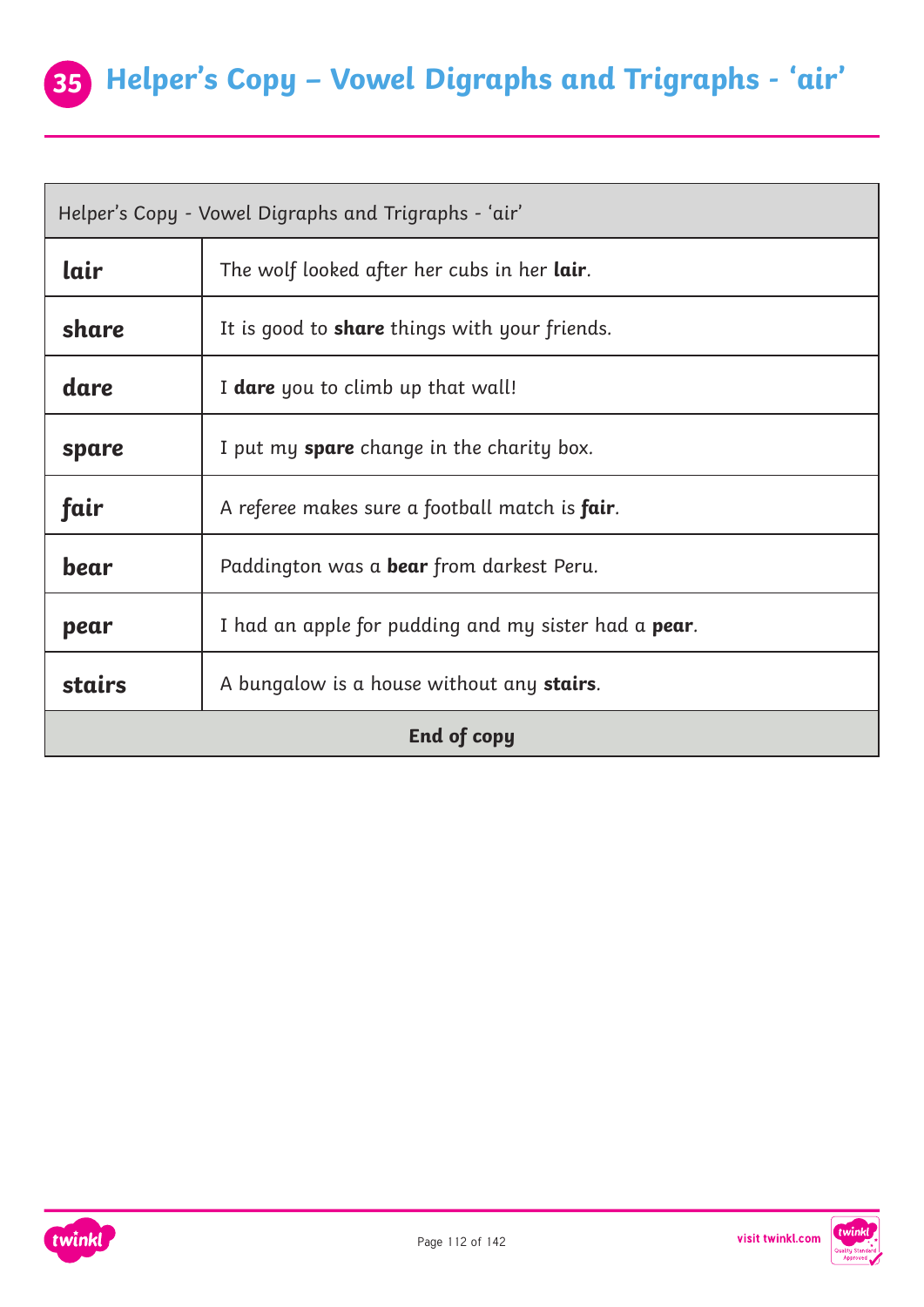# **Spelling Quiz – Vowel Digraphs and Trigraphs - 'ear' 35**

| Spelling Quiz - Vowel Digraphs and Trigraphs - 'ear'                  |  |
|-----------------------------------------------------------------------|--|
| I live __________________________ to my school.                       |  |
| Put the chair down over _____________________, please.                |  |
|                                                                       |  |
|                                                                       |  |
|                                                                       |  |
| As the car got faster, Mum changed ____________________.              |  |
| I helped my teacher to ________________________ out the cupboard.     |  |
| I went to the doctor because I had a pain in my ____________________. |  |
| End of quiz                                                           |  |

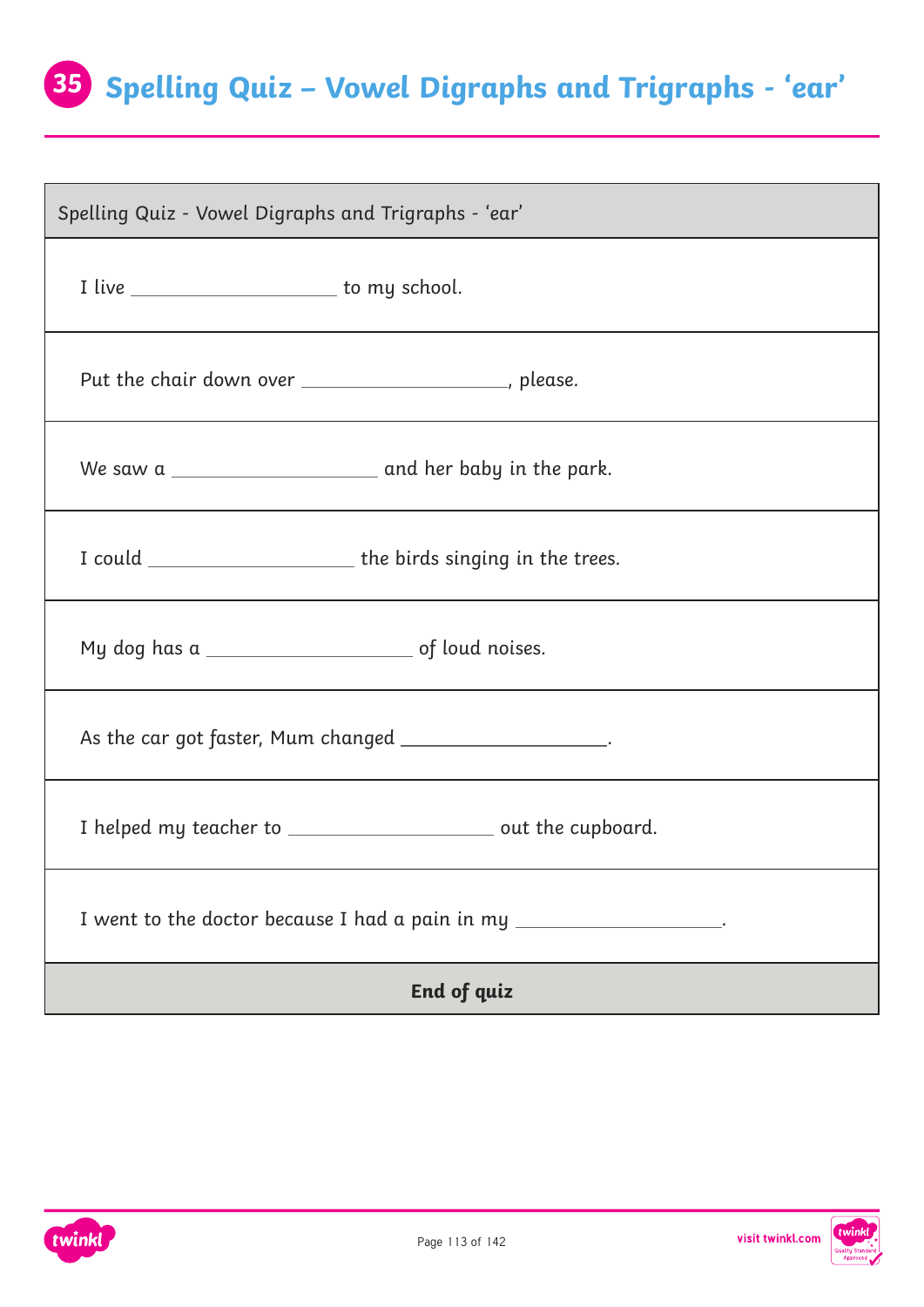## **35 Helper's Copy – Vowel Digraphs and Trigraphs - 'ear'**

| Helper's Copy - Vowel Digraphs and Trigraphs - 'ear' |                                                       |
|------------------------------------------------------|-------------------------------------------------------|
| near                                                 | I live <b>near</b> to my school.                      |
| here                                                 | Put the chair down over <b>here</b> , please.         |
| deer                                                 | We saw a <b>deer</b> and her baby in the park.        |
| hear                                                 | I could <b>hear</b> the birds singing in the trees.   |
| fear                                                 | My dog has a <b>fear</b> of loud noises.              |
| gear                                                 | As the car got faster, Mum changed gear.              |
| clear                                                | I helped my teacher to <b>clear</b> out the cupboard. |
| ear                                                  | I went to the doctor because I had a pain in my ear.  |
| <b>End of copy</b>                                   |                                                       |



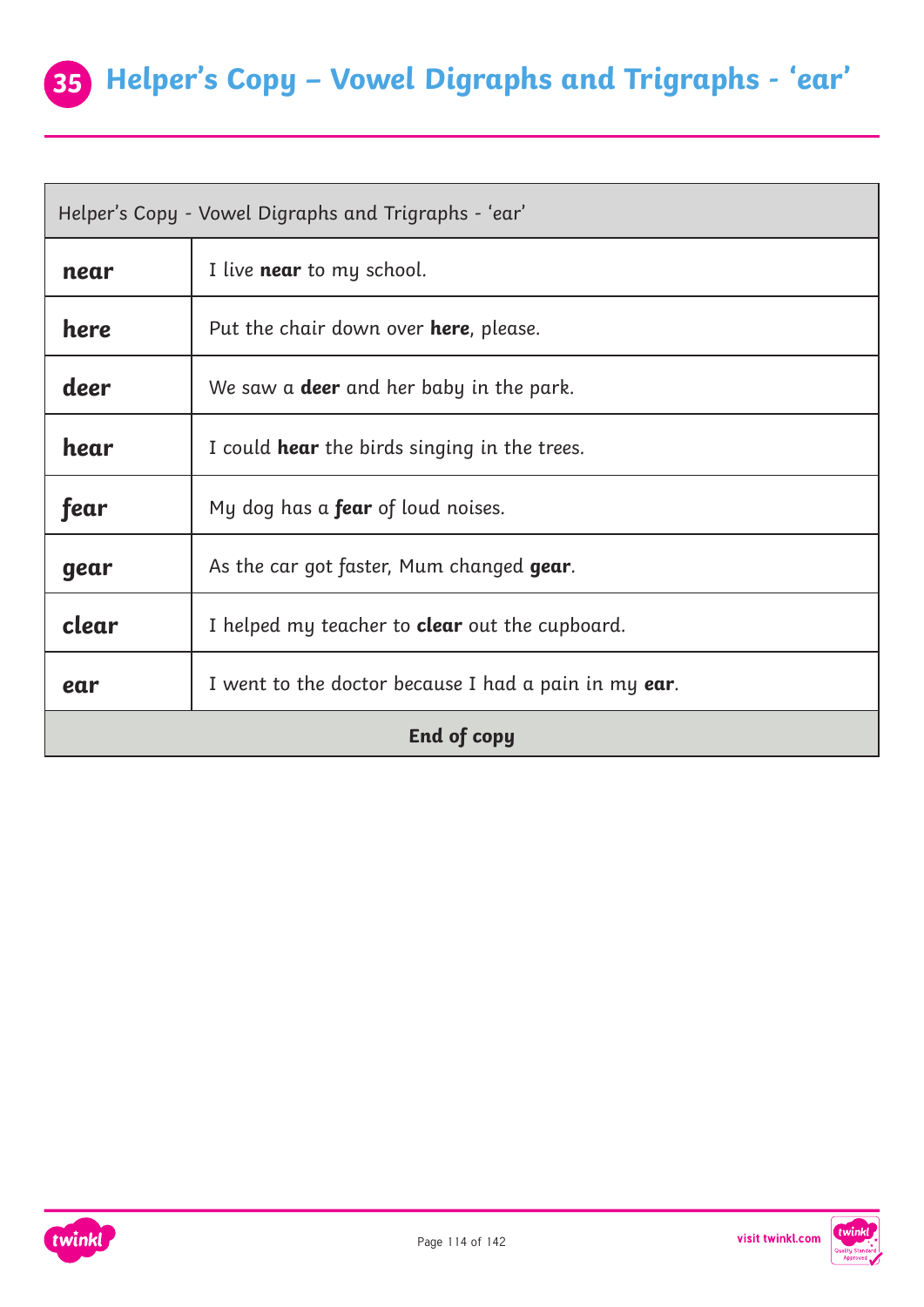## **Spelling Quiz – Vowel Digraphs and Trigraphs - 'or' 35**

| Spelling Quiz - Vowel Digraphs and Trigraphs - 'or'                |  |
|--------------------------------------------------------------------|--|
| At the end of the match, the ____________________________ was 2-1. |  |
| Elena ____________________ her friend at the supermarket.          |  |
| It is against the _______________________ to drive too fast.       |  |
| We use a knife and ______________________ to eat our food.         |  |
| Playing ____________________ keeps you fit and healthy.            |  |
|                                                                    |  |
| I asked my Mum for some __________________________ ice cream.      |  |
| Fossils help us to learn about ____________________.               |  |
| End of quiz                                                        |  |

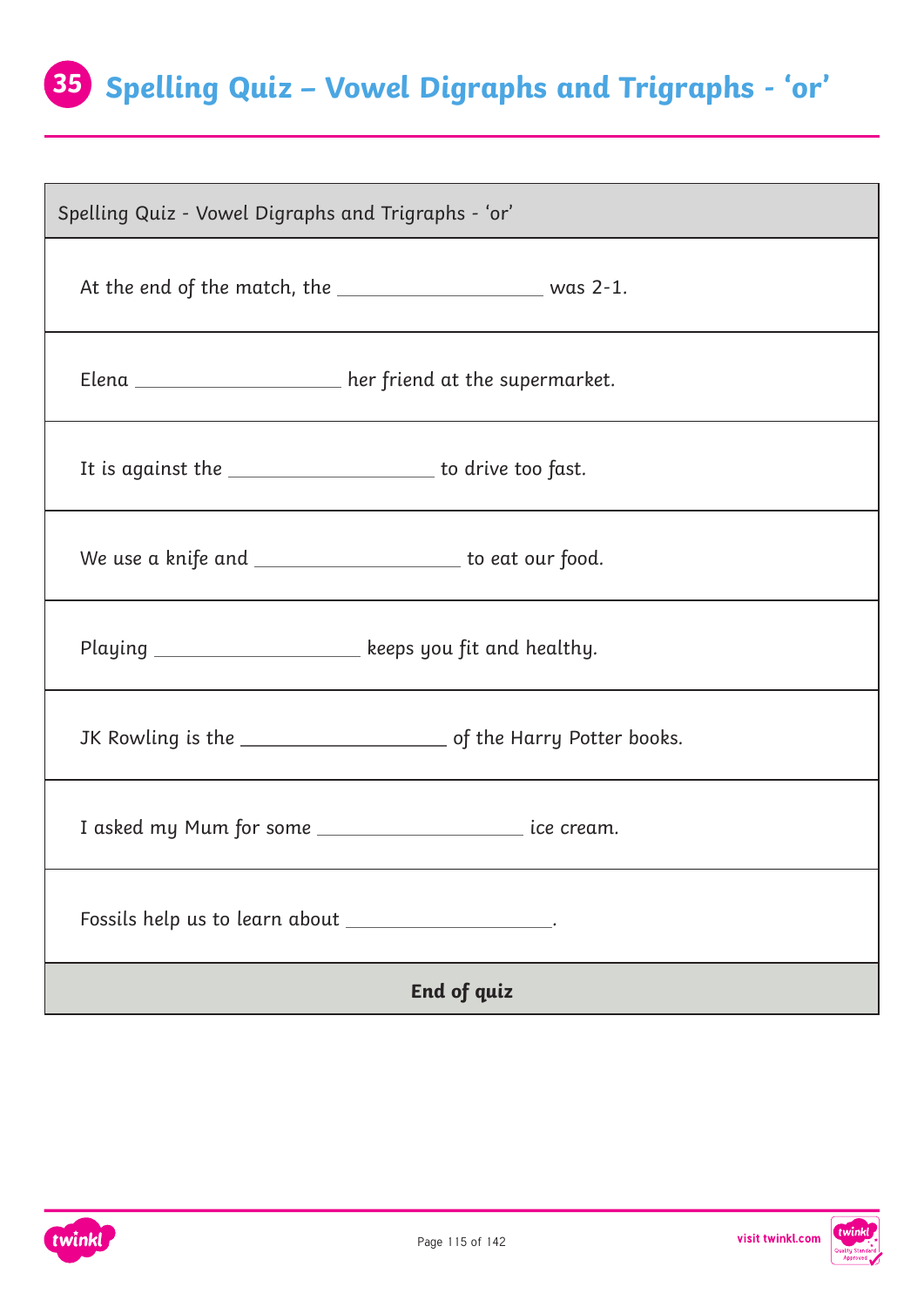## **35 Helper's Copy – Vowel Digraphs and Trigraphs - 'or'**

| Helper's Copy - Vowel Digraphs and Trigraphs - 'or' |                                                            |
|-----------------------------------------------------|------------------------------------------------------------|
| score                                               | At the end of the match, the <b>score</b> was 2-1.         |
| saw                                                 | Elena saw her friend at the supermarket.                   |
| <b>Law</b>                                          | It is against the <b>law</b> to drive too fast.            |
| fork                                                | We use a knife and <b>fork</b> to eat our food.            |
| sport                                               | Playing <b>sport</b> keeps you fit and healthy.            |
| author                                              | JK Rowling is the <b>author</b> of the Harry Potter books. |
| more                                                | I asked my Mum for some <b>more</b> ice cream.             |
| dinosaurs                                           | Fossils help us to learn about <b>dinosaurs</b> .          |
| End of copy                                         |                                                            |



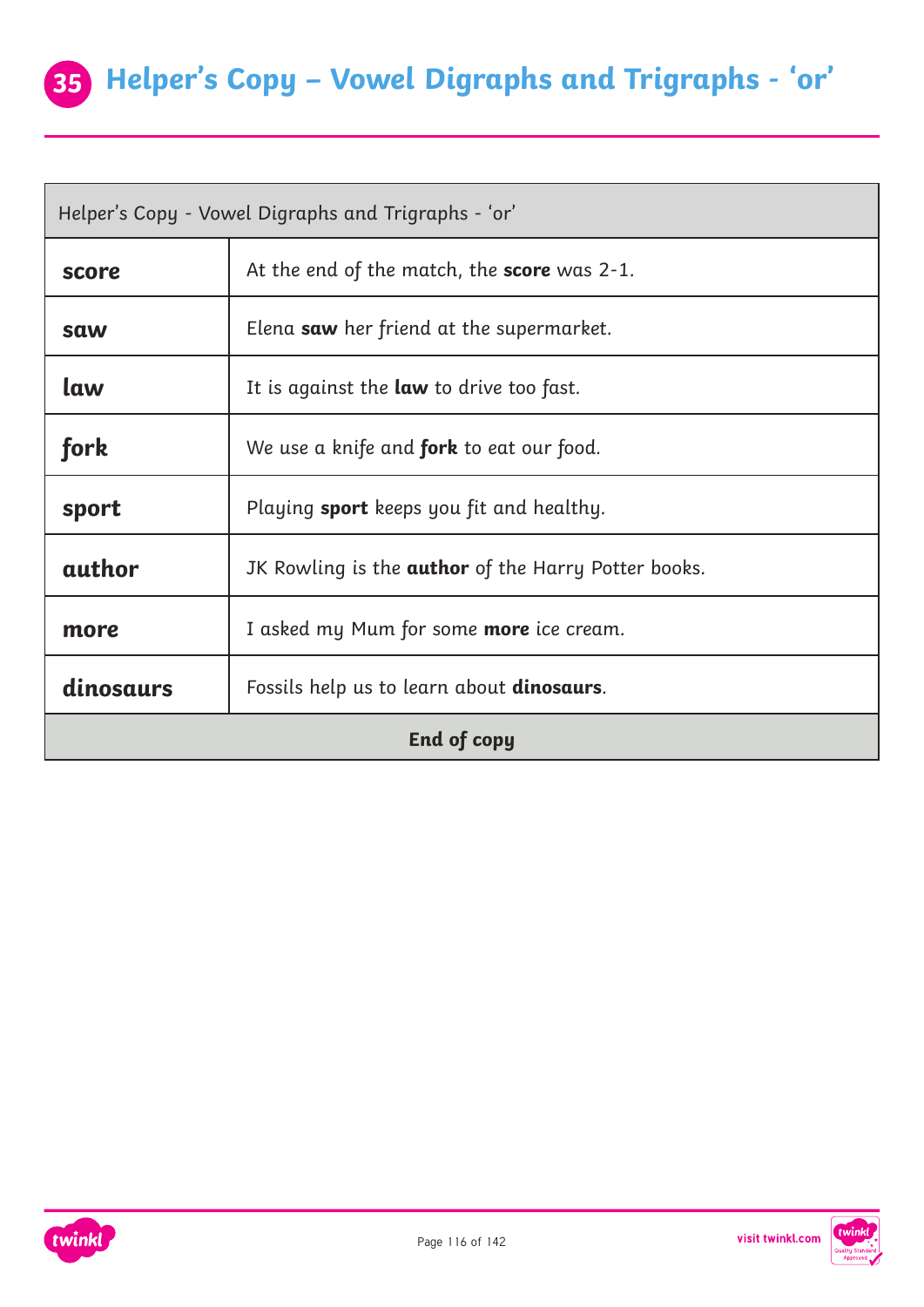## **Spelling Quiz – Vowel Digraphs and Trigraphs - 'er' 35**

| Spelling Quiz - Vowel Digraphs and Trigraphs - 'er'                   |  |
|-----------------------------------------------------------------------|--|
| Mum keeps her money in her ___________________.                       |  |
| After playtime, his shoes were covered in ____________________.       |  |
|                                                                       |  |
|                                                                       |  |
| I keep some of my toys _______________________ my bed.                |  |
| Blue team came ________________________ in the relay race.            |  |
| My cat's _________________________ is really soft.                    |  |
| My sister likes to play with ____________________<br>building bricks. |  |
| <b>End of quiz</b>                                                    |  |

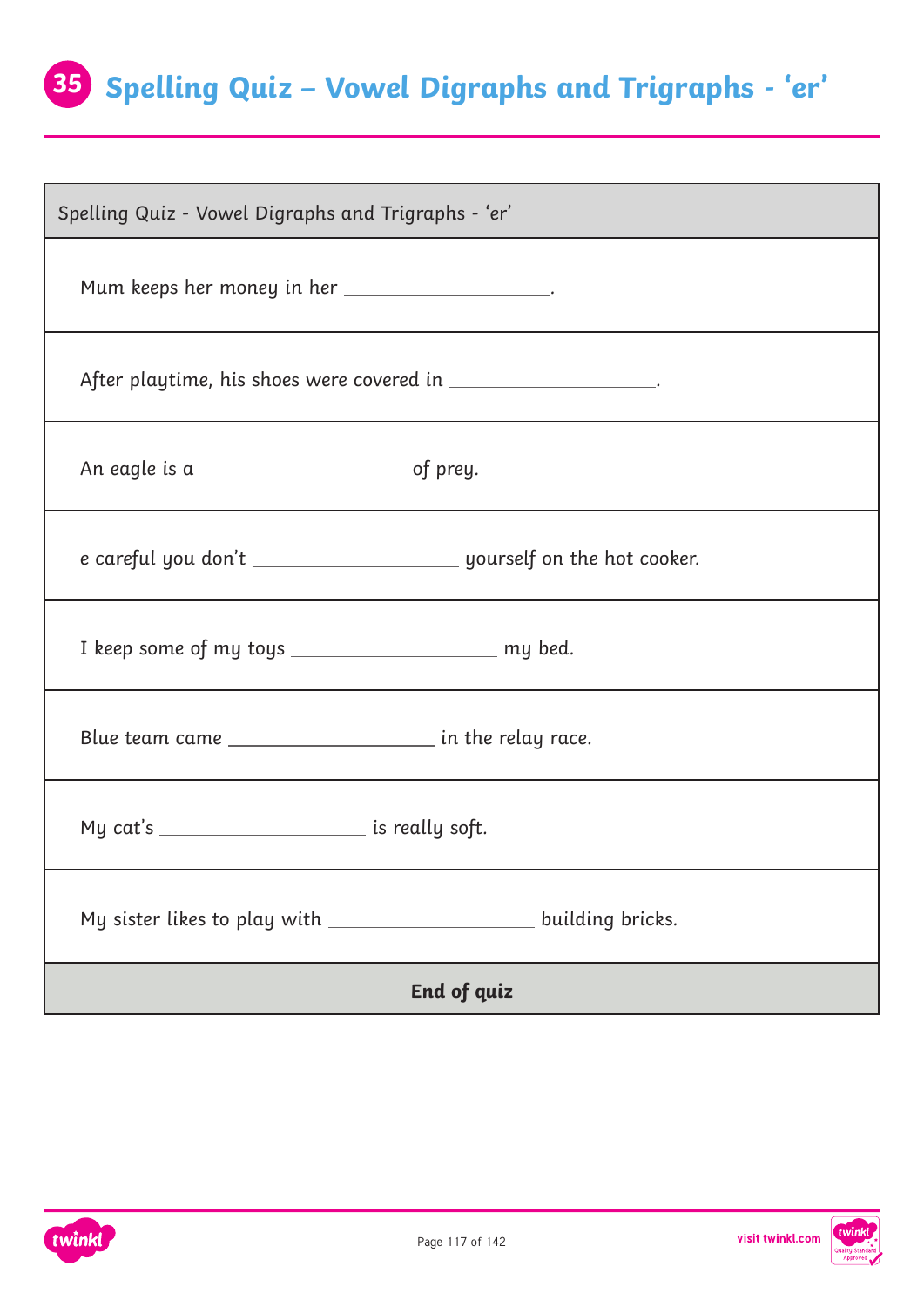## **35 Helper's Copy – Vowel Digraphs and Trigraphs - 'er'**

| Helper's Copy - Vowel Digraphs and Trigraphs - 'er' |                                                              |
|-----------------------------------------------------|--------------------------------------------------------------|
| purse                                               | Mum keeps her money in her <b>purse</b> .                    |
| dirt                                                | After playtime, his shoes were covered in <b>dirt</b> .      |
| <b>bird</b>                                         | An eagle is a <b>bird</b> of prey.                           |
| burn                                                | Be careful you don't <b>burn</b> yourself on the hot cooker. |
| under                                               | I keep some of my toys under my bed.                         |
| first                                               | Blue team came <b>first</b> in the relay race.               |
| fur                                                 | My cat's <b>fur</b> is really soft.                          |
| her                                                 | My sister likes to play with her building bricks.            |
| <b>End of copy</b>                                  |                                                              |

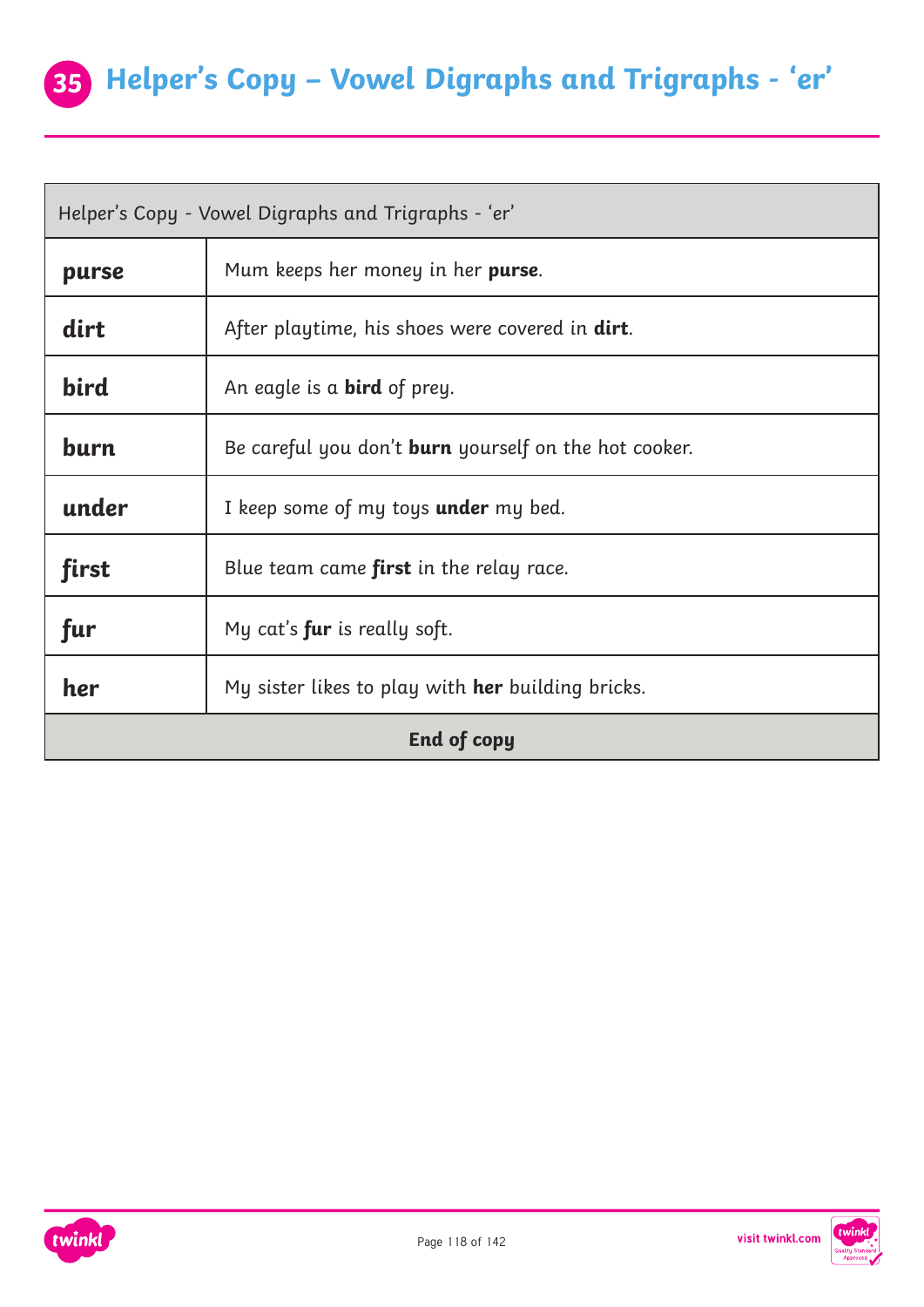## **Spelling Quiz – Spelling 'le' at the End of Words 35**

| Spelling Quiz - Spelling 'le' at the End of Words              |  |
|----------------------------------------------------------------|--|
| We bought $a \_$ $\_$ of water from the shop.                  |  |
| My friend told me a joke that made me _____________________.   |  |
|                                                                |  |
| I got into a _________________________ with my homework.       |  |
| My little brother likes to play with his ____________________. |  |
|                                                                |  |
| Yan helped me to do a jigsaw ___________________.              |  |
|                                                                |  |
| <b>End of quiz</b>                                             |  |



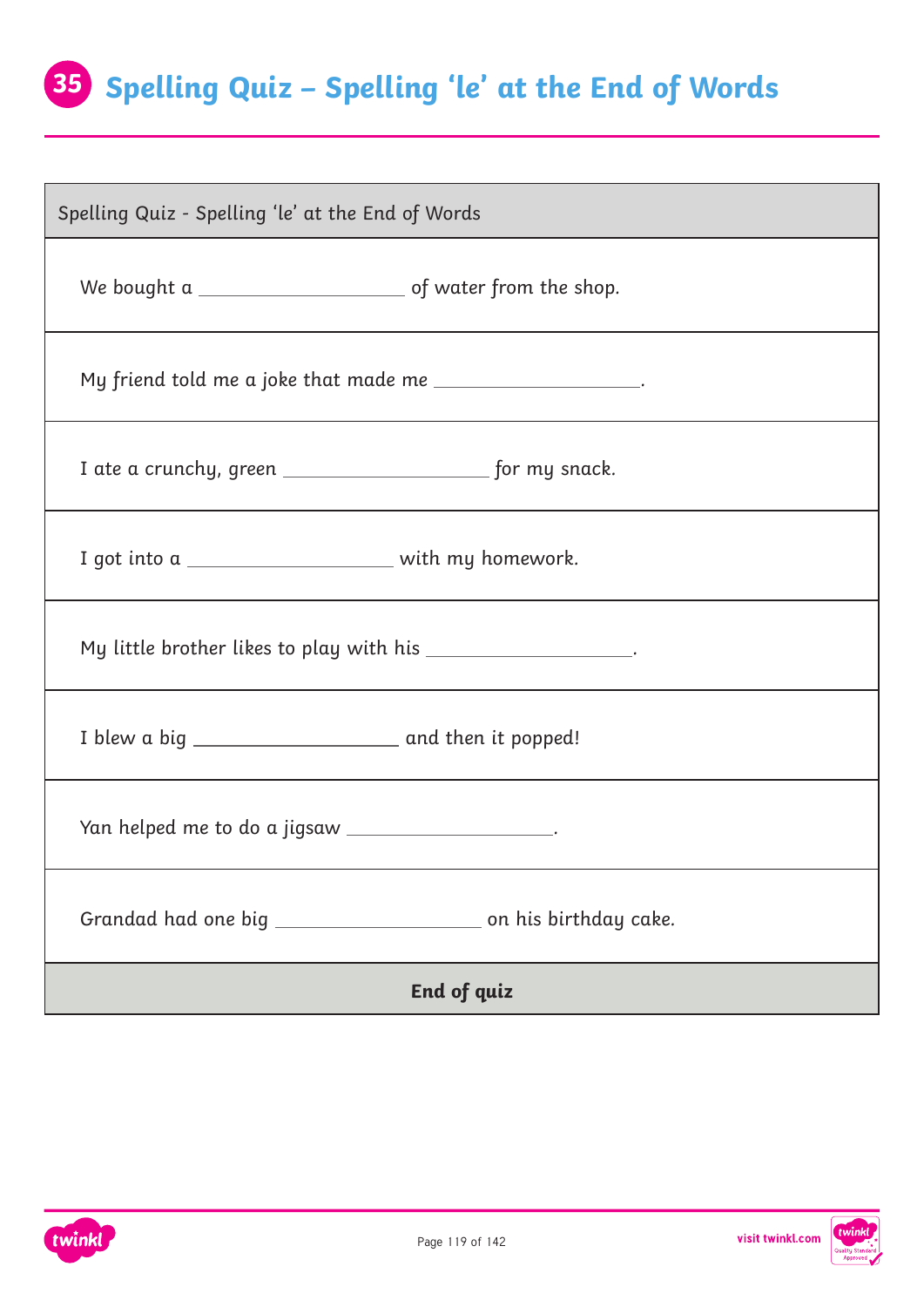

| Helper's Copy - Spelling 'le' at the End of Words |                                                          |
|---------------------------------------------------|----------------------------------------------------------|
| bottle                                            | We bought a <b>bottle</b> of water from the shop.        |
| giggle                                            | My friend told me a joke that made me giggle.            |
| apple                                             | I ate a crunchy, green <b>apple</b> for my snack.        |
| muddle                                            | I got into a <b>muddle</b> with my homework.             |
| rattle                                            | My little brother likes to play with his <b>rattle</b> . |
| bubble                                            | I blew a big <b>bubble</b> and then it popped!           |
| puzzle                                            | Yan helped me to do a jigsaw <b>puzzle</b> .             |
| candle                                            | Grandad had one big <b>candle</b> on his birthday cake.  |
| <b>End of copy</b>                                |                                                          |



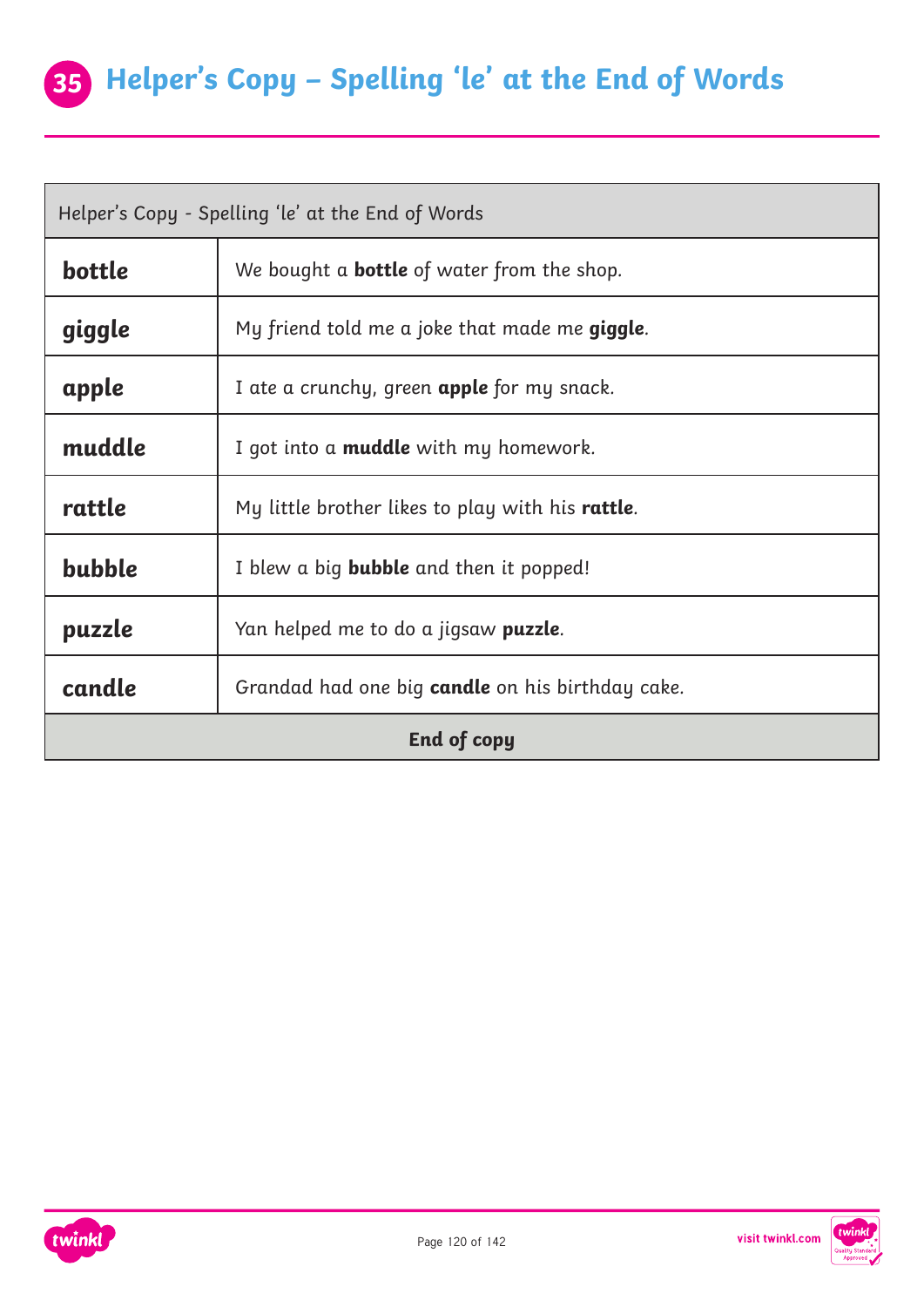

| Spelling Quiz - Suffixes -s and -es and Words Ending with 'y'         |  |  |  |  |
|-----------------------------------------------------------------------|--|--|--|--|
| We laughed at the ________________________ when we went to the zoo.   |  |  |  |  |
|                                                                       |  |  |  |  |
| My big brother _________________________the dishes after dinner.      |  |  |  |  |
| My mum always _____________________ to make me tidy my room.          |  |  |  |  |
|                                                                       |  |  |  |  |
| My baby sister is not very good at sharing her _____________________! |  |  |  |  |
| My dog always _____________________ going for a walk.                 |  |  |  |  |
| Sara _________________________ down the street because she is late.   |  |  |  |  |
| End of quiz                                                           |  |  |  |  |

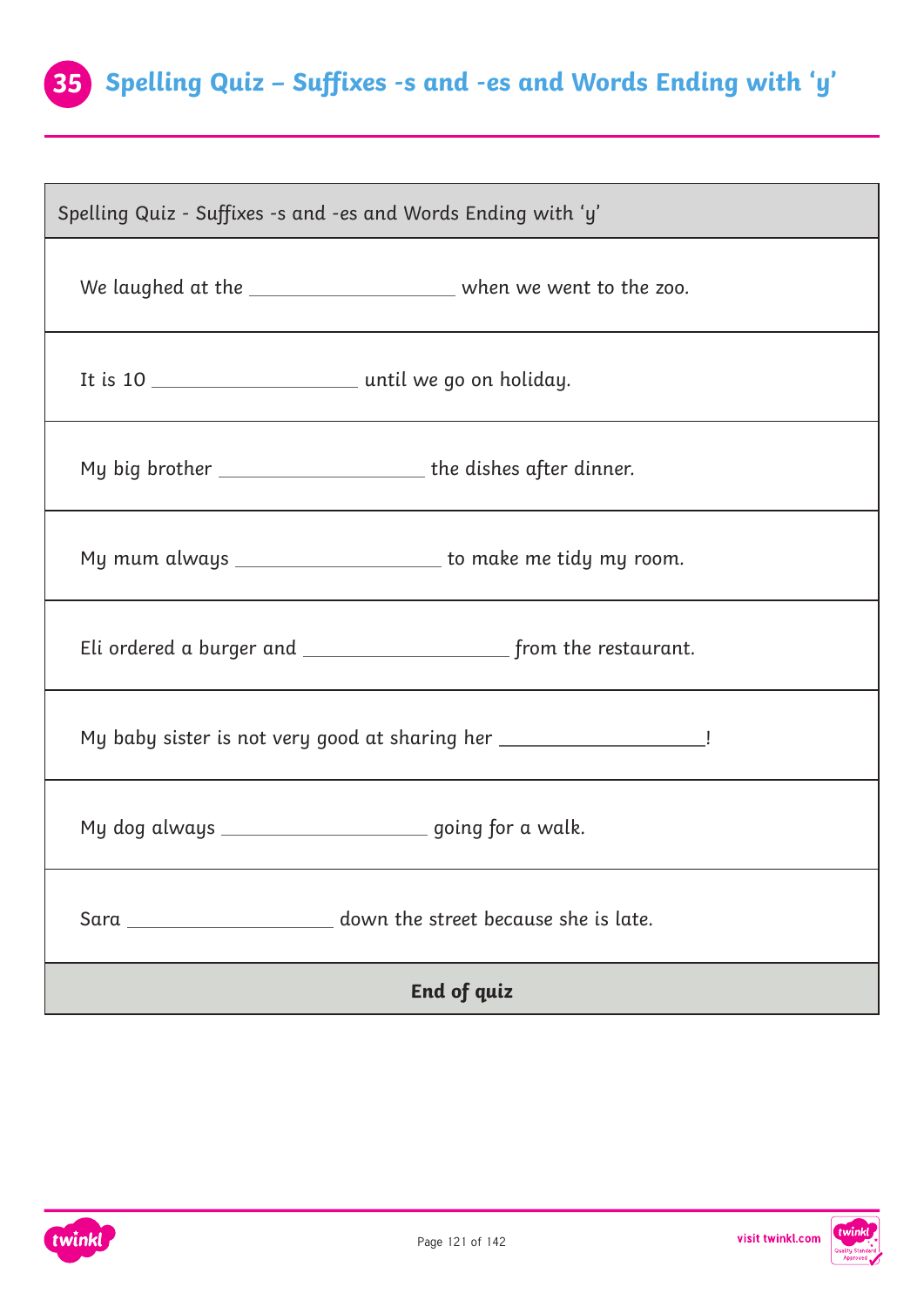

| Helper's Copy - Suffixes -s and -es and Words Ending with 'y'       |                                                            |  |  |  |
|---------------------------------------------------------------------|------------------------------------------------------------|--|--|--|
| monkeys                                                             | We laughed at the monkeys when we went to the zoo.         |  |  |  |
| days                                                                | It is 10 <b>days</b> until we go on holiday.               |  |  |  |
| dries                                                               | My big brother <b>dries</b> the dishes after dinner.       |  |  |  |
| tries                                                               | My mum always <b>tries</b> to make me tidy my room.        |  |  |  |
| fries                                                               | Eli ordered a burger and <b>fries</b> from the restaurant. |  |  |  |
| toys                                                                | My baby sister is not very good at sharing her toys!       |  |  |  |
| enjoys<br>My dog always enjoys going for a walk.                    |                                                            |  |  |  |
| hurries<br>Sara <b>hurries</b> down the street because she is late. |                                                            |  |  |  |
| End of copy                                                         |                                                            |  |  |  |



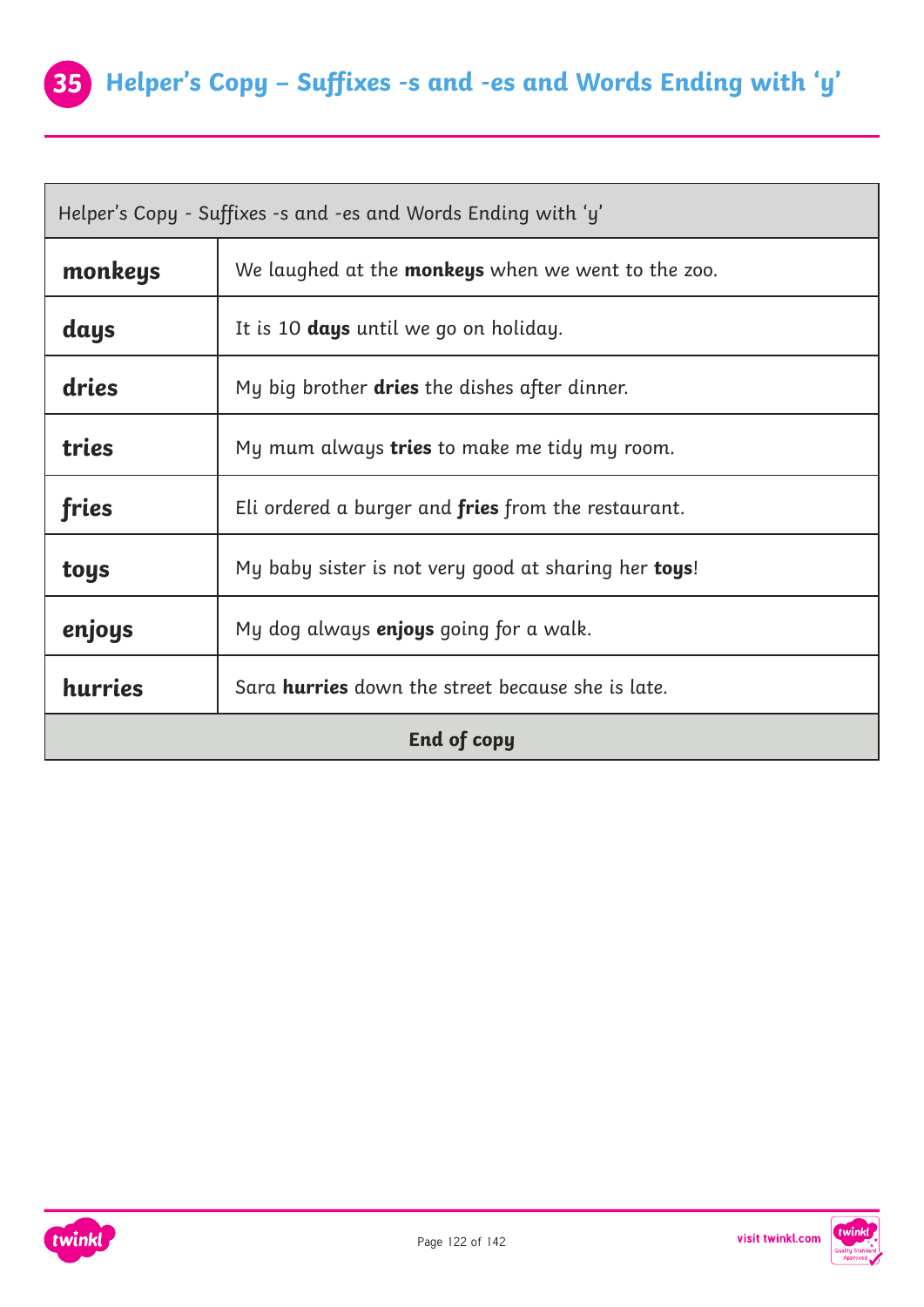## **Final Spelling Quiz – Bringing it All Together 36**

| Spelling Quiz - Bringing it All Together                     |  |  |  |  |
|--------------------------------------------------------------|--|--|--|--|
|                                                              |  |  |  |  |
| He used a towel to _________________________ his hands.      |  |  |  |  |
| Grandma gave me a ____________________________ on the cheek. |  |  |  |  |
| I feel ________________________ when I play with my friends. |  |  |  |  |
|                                                              |  |  |  |  |
|                                                              |  |  |  |  |
| My cousins are ______________________ with us tonight.       |  |  |  |  |
| My toy boat tipped over and __________________.              |  |  |  |  |
|                                                              |  |  |  |  |
| Please turn to the next page                                 |  |  |  |  |

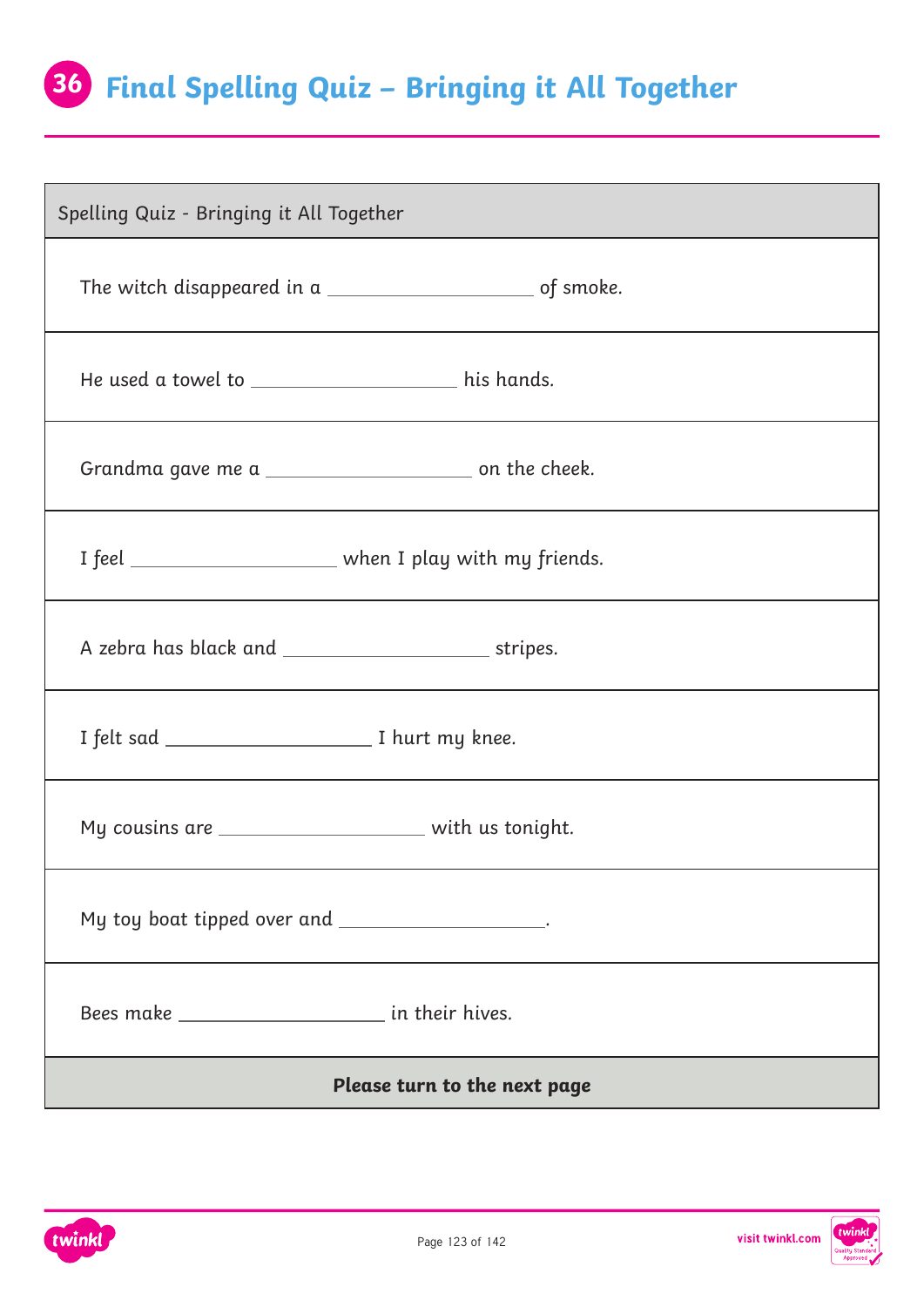## **Final Spelling Quiz - Bringing it All Together**

| Spelling Quiz continued                                   |  |  |  |  |
|-----------------------------------------------------------|--|--|--|--|
|                                                           |  |  |  |  |
| The genie granted three ____________________.             |  |  |  |  |
|                                                           |  |  |  |  |
|                                                           |  |  |  |  |
|                                                           |  |  |  |  |
| The chicken pox made me ____________________.             |  |  |  |  |
| I can't ________________________ which cake to buy!       |  |  |  |  |
| The dentist asked James to open his ____________________. |  |  |  |  |
| My dog has four white ____________________.               |  |  |  |  |
| Please turn to the next page                              |  |  |  |  |



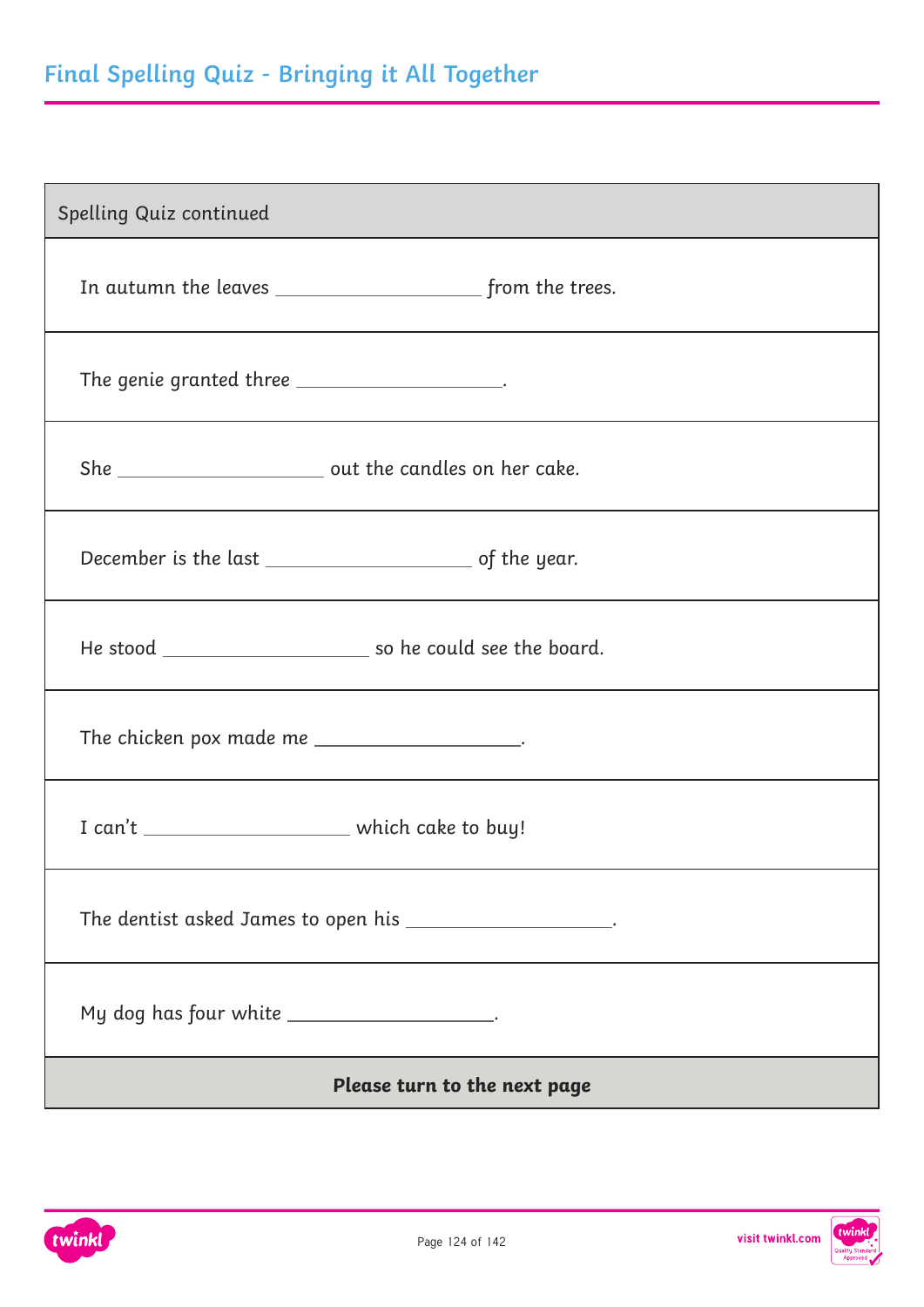## **Final Spelling Quiz - Bringing it All Together**

| Spelling Quiz continued                                       |  |  |  |
|---------------------------------------------------------------|--|--|--|
|                                                               |  |  |  |
| My little sister likes to play with her ____________________. |  |  |  |
| End of quiz                                                   |  |  |  |



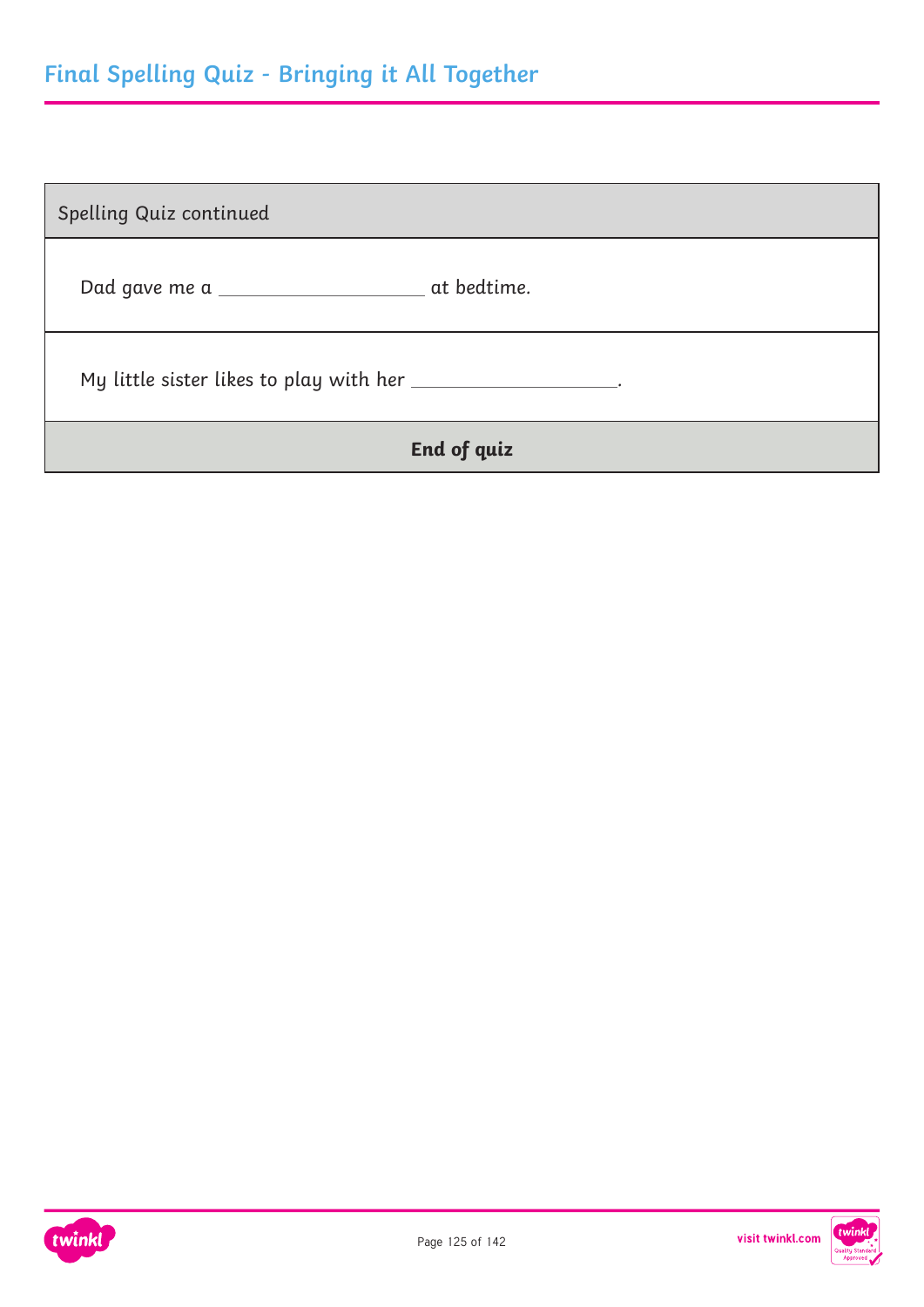| Helper's Copy - Bringing it All Together |                                                    |  |  |  |
|------------------------------------------|----------------------------------------------------|--|--|--|
| puff                                     | The witch disappeared in a $\text{puff}$ of smoke. |  |  |  |
| dry                                      | He used a towel to dry his hands.                  |  |  |  |
| kiss                                     | Grandma gave me a <b>kiss</b> on the cheek.        |  |  |  |
| happy                                    | I feel happy when I play with my friends.          |  |  |  |
| white                                    | A zebra has black and <b>white</b> stripes.        |  |  |  |
| because                                  | I felt sad <b>because</b> I hurt my knee.          |  |  |  |
| staying                                  | My cousins are <b>staying</b> with us tonight.     |  |  |  |
| sank                                     | My toy boat tipped over and sank.                  |  |  |  |
| honey                                    | Bees make <b>honey</b> in their hives.             |  |  |  |
| fall                                     | In autumn the leaves <b>fall</b> from the trees.   |  |  |  |
| wishes                                   | The genie granted three <b>wishes</b> .            |  |  |  |
| blew                                     | She <b>blew</b> out the candles on her cake.       |  |  |  |
| month                                    | December is the last <b>month</b> of the year.     |  |  |  |
| closer                                   | He stood <b>closer</b> so he could see the board.  |  |  |  |
| Please turn to the next page             |                                                    |  |  |  |

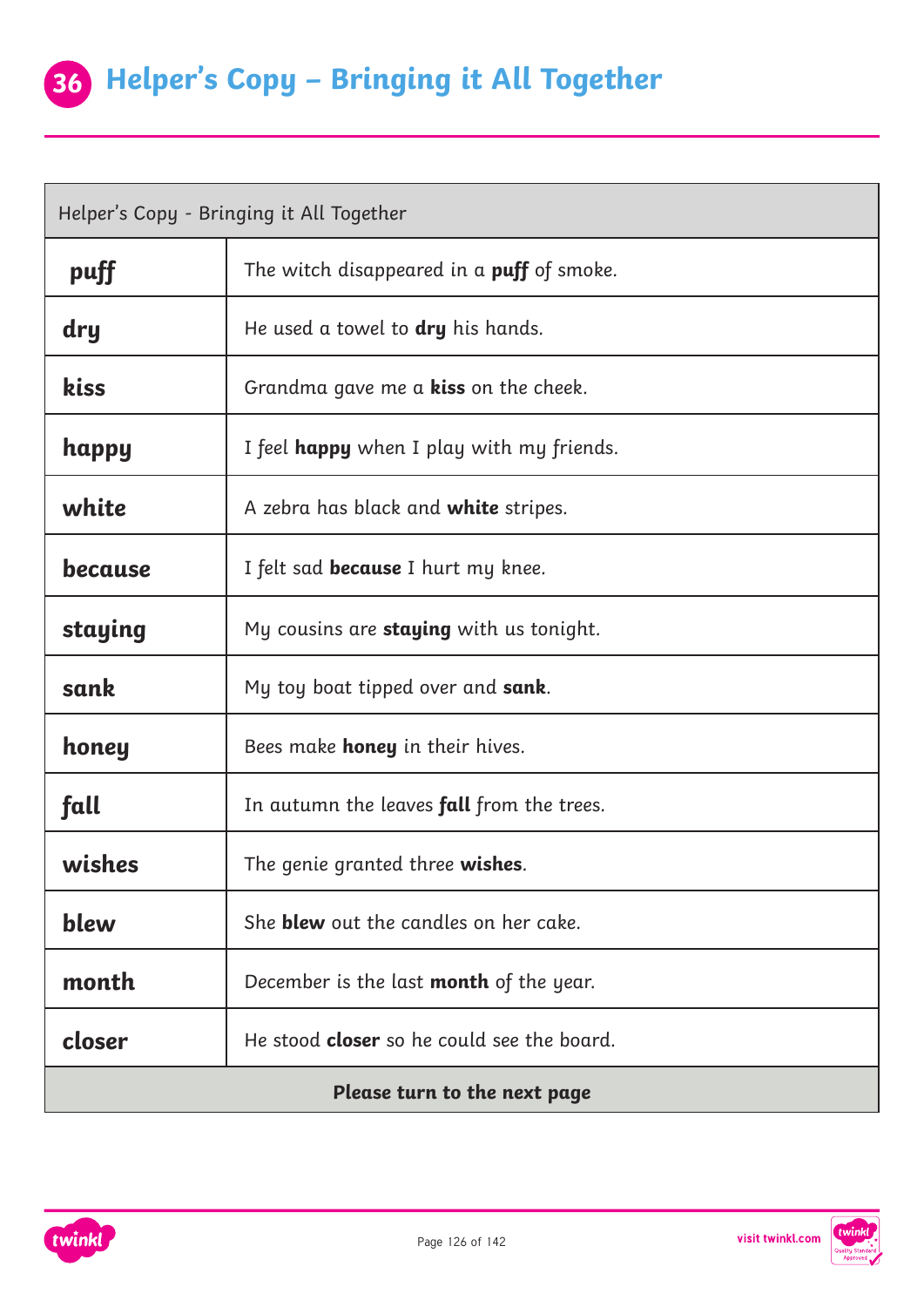| Helper's Copy continued                                                  |                                                    |  |  |  |
|--------------------------------------------------------------------------|----------------------------------------------------|--|--|--|
| itch                                                                     | The chicken pox made me itch.                      |  |  |  |
| decide                                                                   | I can't <b>decide</b> which cake to buy!           |  |  |  |
| mouth                                                                    | The dentist asked James to open his <b>mouth</b> . |  |  |  |
| paws                                                                     | My dog has four white paws                         |  |  |  |
| cuddle<br>Dad gave me a <b>cuddle</b> at bedtime.                        |                                                    |  |  |  |
| <b>babies</b><br>My little sister likes to play with her <b>babies</b> . |                                                    |  |  |  |
| End of copy                                                              |                                                    |  |  |  |

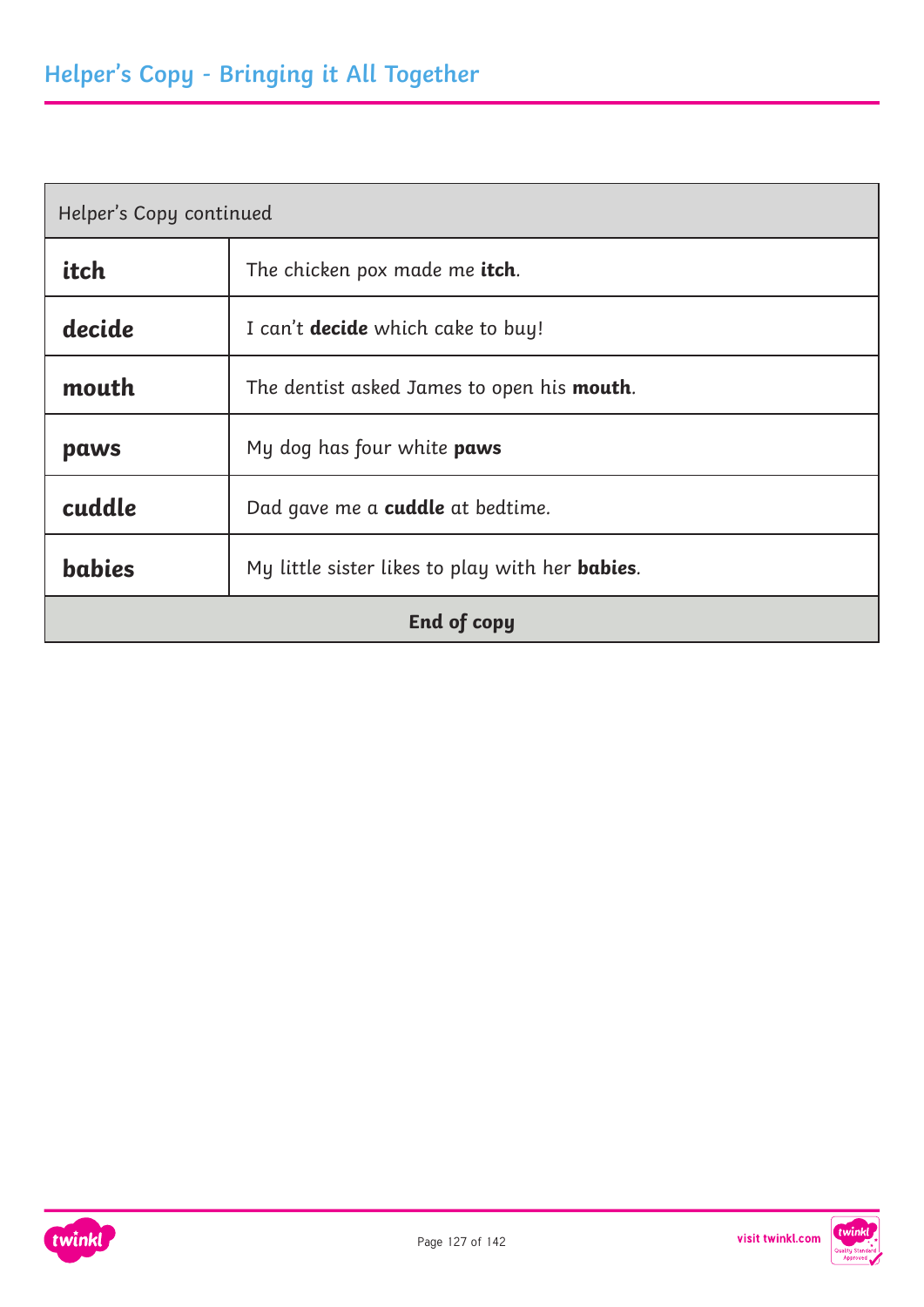

#### **[Page 13](#page-12-0) - Double Letters at the End of Words**



| Kick the ball as hard as you can.                                      |   |
|------------------------------------------------------------------------|---|
| $ $ We heard a $\underline{\text{buz}}$ as the bee flew into the room. |   |
| The wizard disappeared in a <b>puff</b> of smoke.                      | x |
| I heard the snake hiss loudly.                                         |   |
| The book fel off the shelf.                                            |   |

#### **[Page 14](#page-13-0) - The 'igh' Sound Spelt 'y' at the End of Words**



- 1. Dad asked me to dry the dishes.
- 2. I fell over and bumped my knee.
- 3. July is one of the summer months.
- 4. A pig lives in a sty.
- 5. Chopping the onion made me cry.



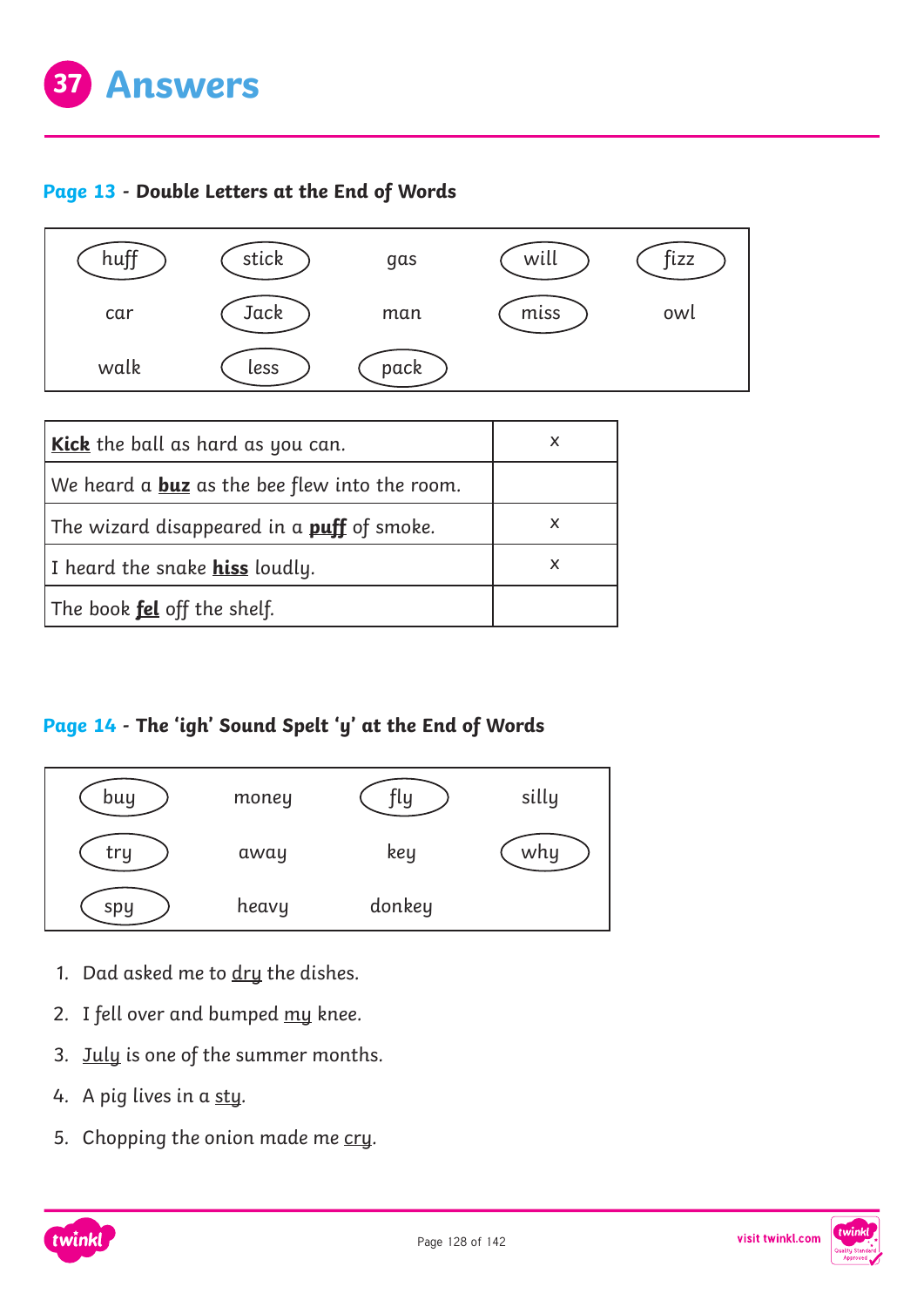#### **[Page 15](#page-14-0) - The 'ee' Sound Spelt 'y' and 'ey' at the End of Words**



|       | 'y'   | 'ey'    |         |  |
|-------|-------|---------|---------|--|
| baby  | lady  | monkey  | trolley |  |
| silly | heavy | money   | donkey  |  |
| crazy |       | chimney | journey |  |
|       |       | key     |         |  |

### **[Page 16](#page-15-0)-[17](#page-16-0) - The 'f' Sound Spelt 'ph'**

| Words with 'ph' |           | Words with 'f' |       |  |
|-----------------|-----------|----------------|-------|--|
| alphabet        | elephant  | fin            | life  |  |
| graph           | telephone | fairy          | fish  |  |
| dolphin         | trophy    | woof           | wolf  |  |
| nephew          |           | feel           | scarf |  |
|                 |           | farm           |       |  |



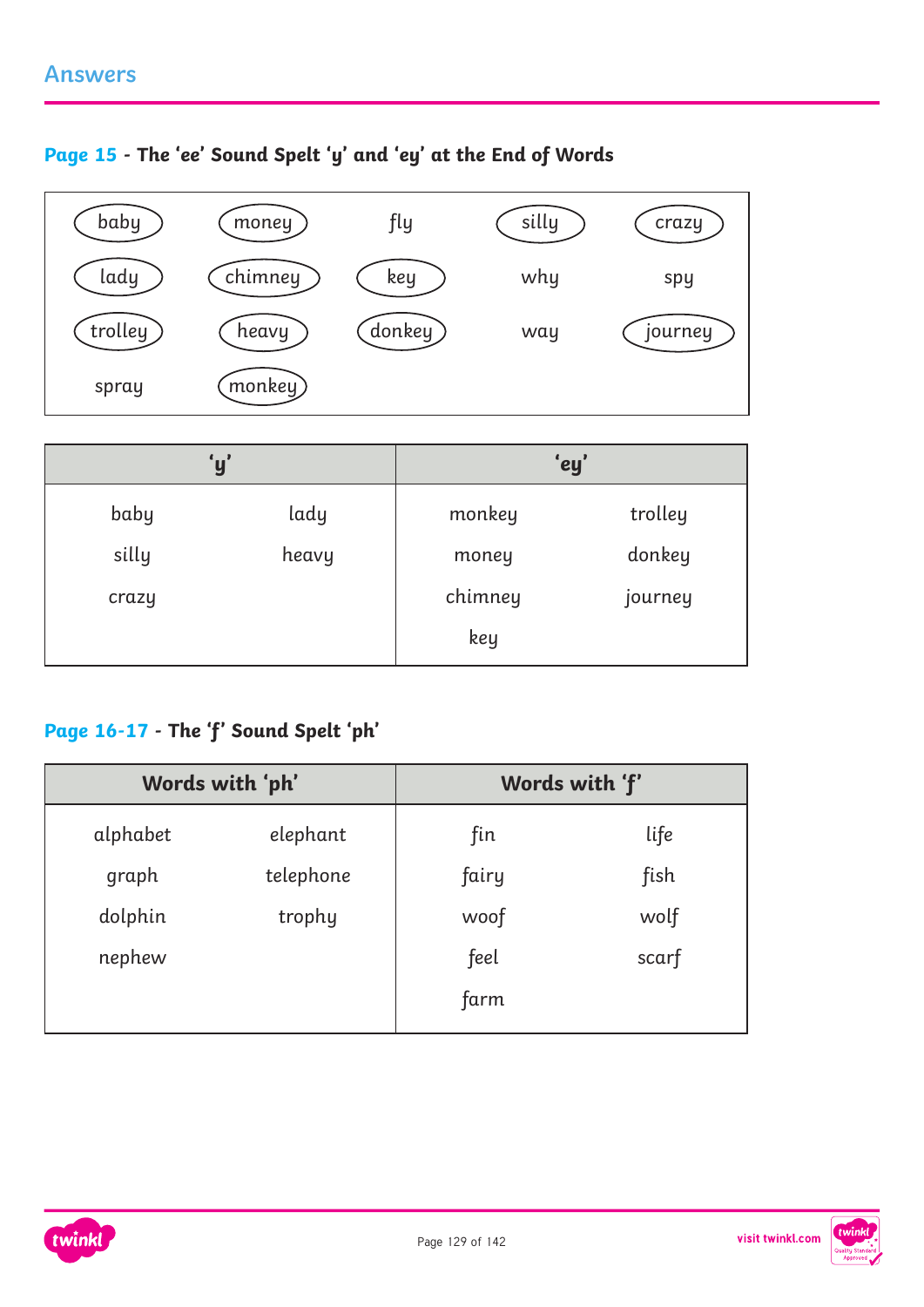| Page 18-19 - The 'w' Sound Spelt 'wh' |  |  |  |  |  |  |  |
|---------------------------------------|--|--|--|--|--|--|--|
|---------------------------------------|--|--|--|--|--|--|--|

| Words with 'wh' |       | Words with 'w' |      |  |
|-----------------|-------|----------------|------|--|
| white           | whisk | wolf           | wind |  |
| when            | what  | wide           | wise |  |
| whistle         | wheel | wag            | wool |  |
| whisper         | whale | welly          |      |  |
| why             |       |                |      |  |

**Question**: What time is it?

**Answer**: It is half past seven

**Question**: Why are you smiling?

**Answer**: I am smiling because I am happy.

#### **[Page 20](#page-19-0) - Adding Suffixes to Words That End with 'y'**

| This book is the <b>funniest</b> I have ever read!     | x |
|--------------------------------------------------------|---|
| There are lots of flys buzzing round today.            |   |
| Sam is <i>enjoiing</i> his new school.                 |   |
| Mum <b>hurryed</b> into the house as it was very cold. |   |
| It is <b>sunnier</b> today than it was yesterday.      | X |
| I <b>carried</b> my bags upstairs.                     | x |

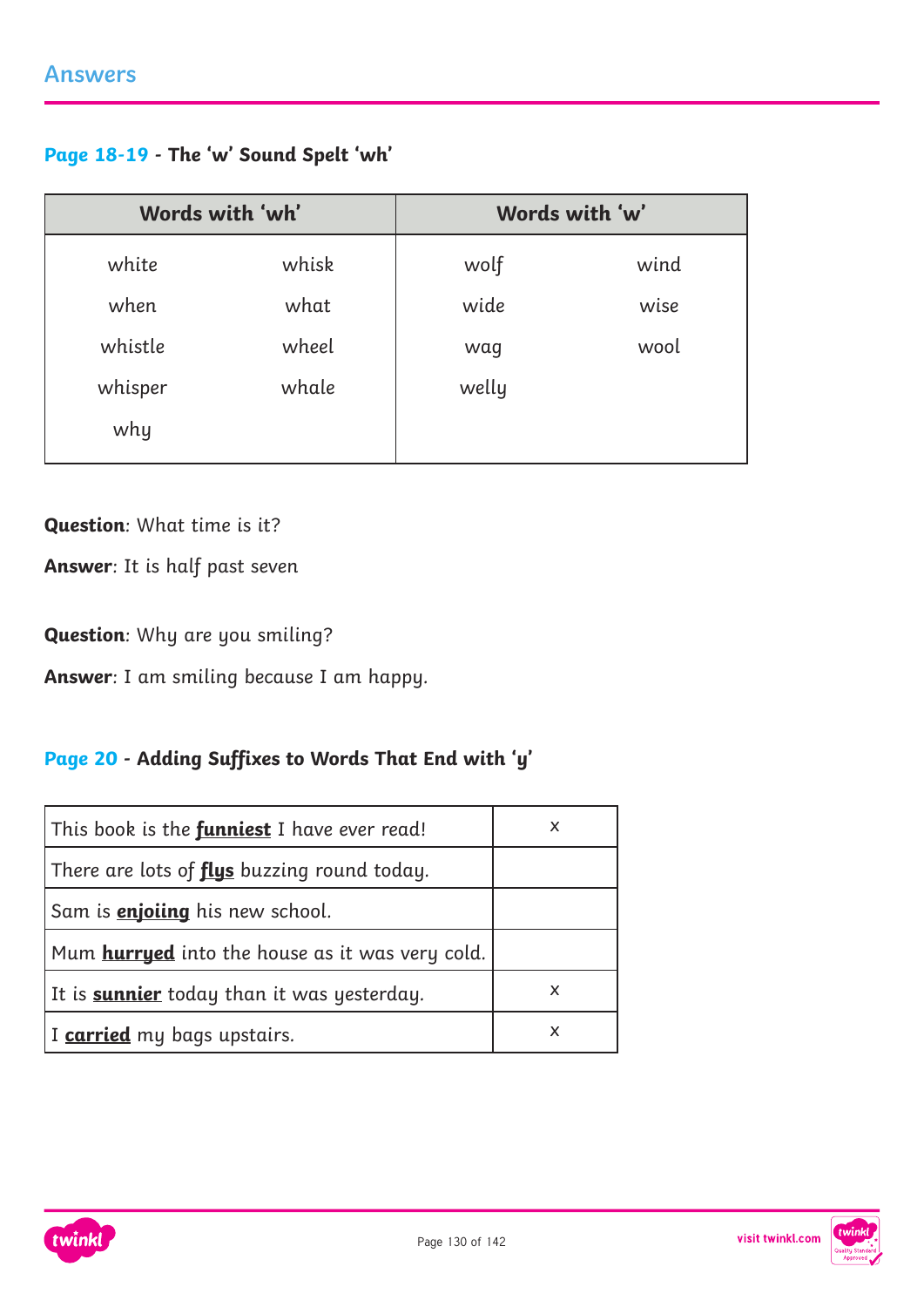### **[Page 21](#page-20-0) - Words That End with 'nk'**

| <b>Clue</b>                            | <b>Answer</b> |
|----------------------------------------|---------------|
| A place where you can save your money. | bank          |
| Imagine or wonder inside your head.    | think         |
| The noise made by a goose.             | honk          |
| The liquid you find inside a pen.      | ink           |
| When you close both your eyes.         | blink         |
| A really bad smell.                    | stink         |
| Colour made by mixing red and white.   | pink          |
| A big piece or lump of something.      | chunk         |

| <b>Root Word</b> | Suffix | <b>New Word</b> |
|------------------|--------|-----------------|
| wink             | ing    | winking         |
| drink            | S      | drinks          |
| thank            | ed     | thanked         |
| honk             | ing    | honking         |
| blink            | ed     | blinked         |
| plank            | S      | planks          |

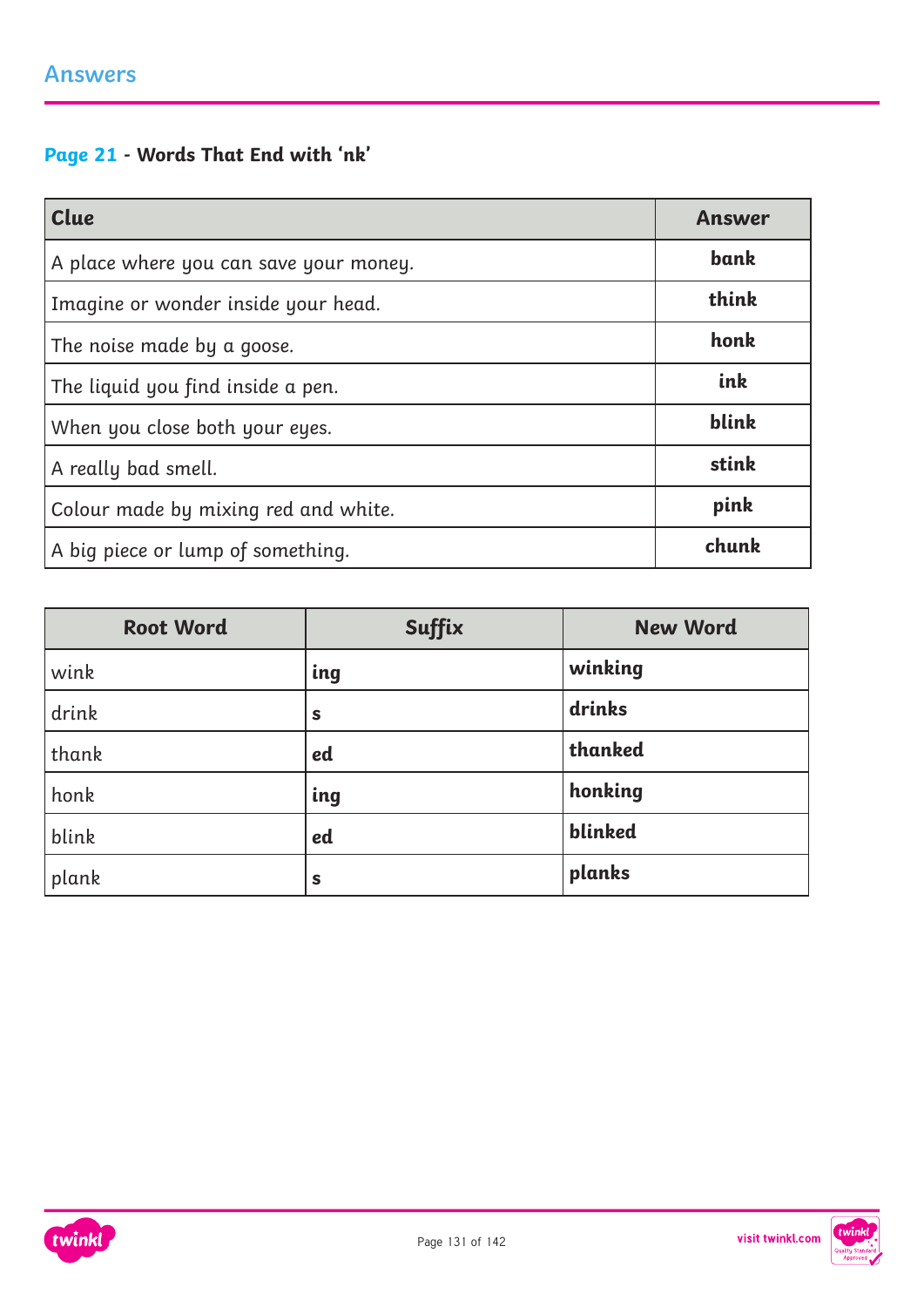| Page 22-23 - The 'or' Sound Spelt 'al' |  |  |  |  |  |
|----------------------------------------|--|--|--|--|--|
|----------------------------------------|--|--|--|--|--|

| Ends with 'll' |       |       | Ends with 'lk' |
|----------------|-------|-------|----------------|
| all            | tall  | chalk | talk           |
| fall           | stall | walk  |                |
| call           | hall  |       |                |
| ball           | wall  |       |                |

- 1. At playtime, we like to play throw and catch with a **ball**.
- 2. In art today, we drew pictures using colourful **chalk**.
- 3. Don't run in school or you might **fall** over!
- 4. After school, we like to take our dog for a **walk**.

#### **[Page 24](#page-23-0)-[25](#page-24-0) - Adding Suffixes -s and -es**

| Dad <u>reads</u> me a story every night.                      | X |
|---------------------------------------------------------------|---|
| When I throw the ball, my friend <u>catchs</u> it.            |   |
| There are three <u>boxes</u> of cereal in the cupboard.       | X |
| I used different coloured <u>penciles</u> to make my picture. |   |
| Mum <u>waves</u> to me when she drops me off at school.       | X |
| A cat <u>hisses</u> when it is angry.                         | X |

| watch | watches |
|-------|---------|
| desk  | desks   |
| kiss  | kisses  |
| fox   | foxes   |

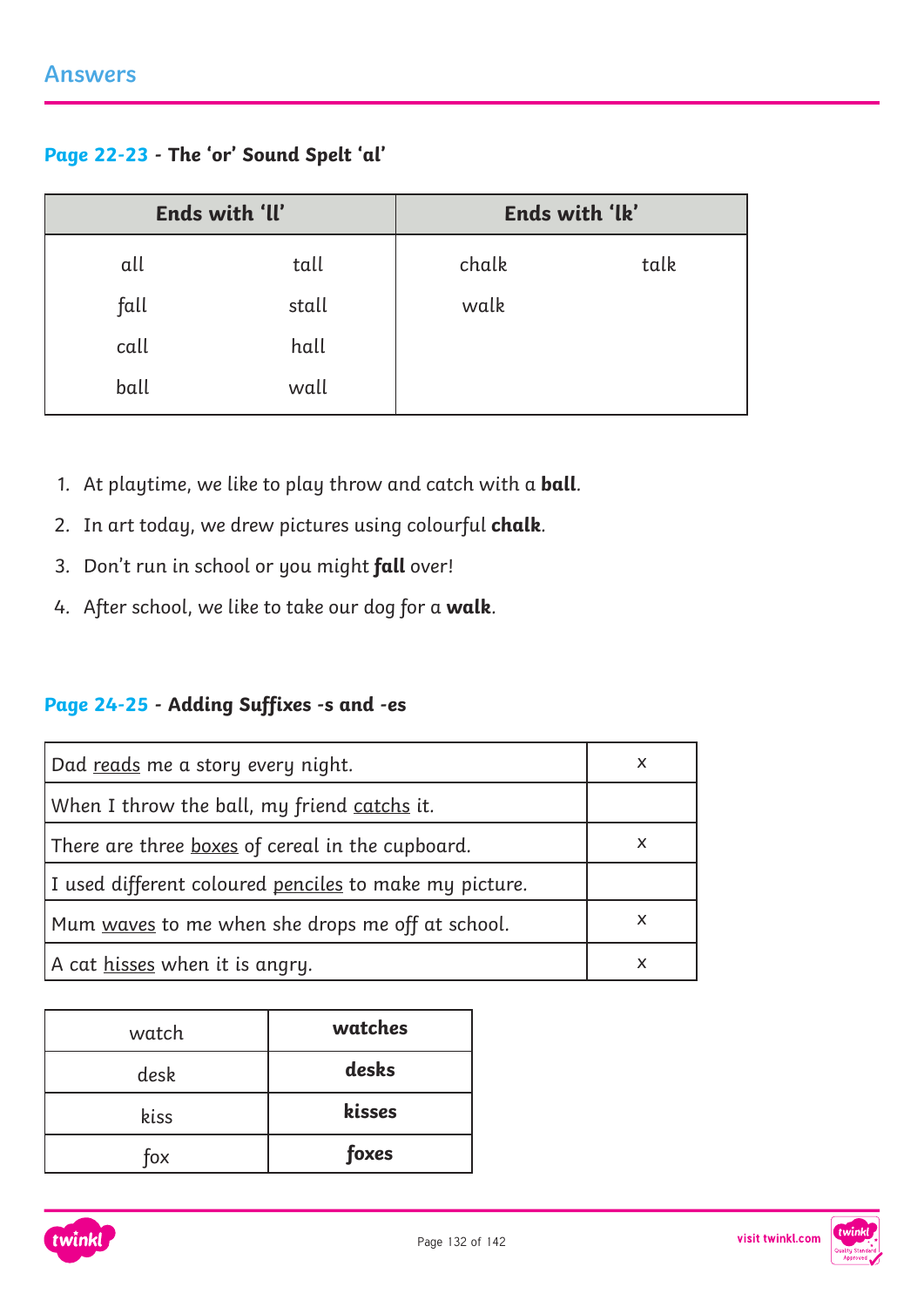#### **Answers**

#### **[Page 26](#page-25-0)-[28](#page-27-0) - Homophones and Near-Homophones**

Simon brought **two** footballs **to** the park and his bicycle **too**.

**You're** going to hurt **your** leg if you trip over.

**They're** going to put **their** coats over **there**.

Can you **hear** me over **here**?

#### **[Page 29](#page-28-0) - The 'u' Sound Spelt 'o' in Some Words**



- 1. I baked a cake in the **oven**.
- **2. Monday** is the first day of the week.
- 3. I have two big **brothers**.
- 4. Don't **worry** about me, I'm fine!
- 5. I asked Mum for **another** drink of water.



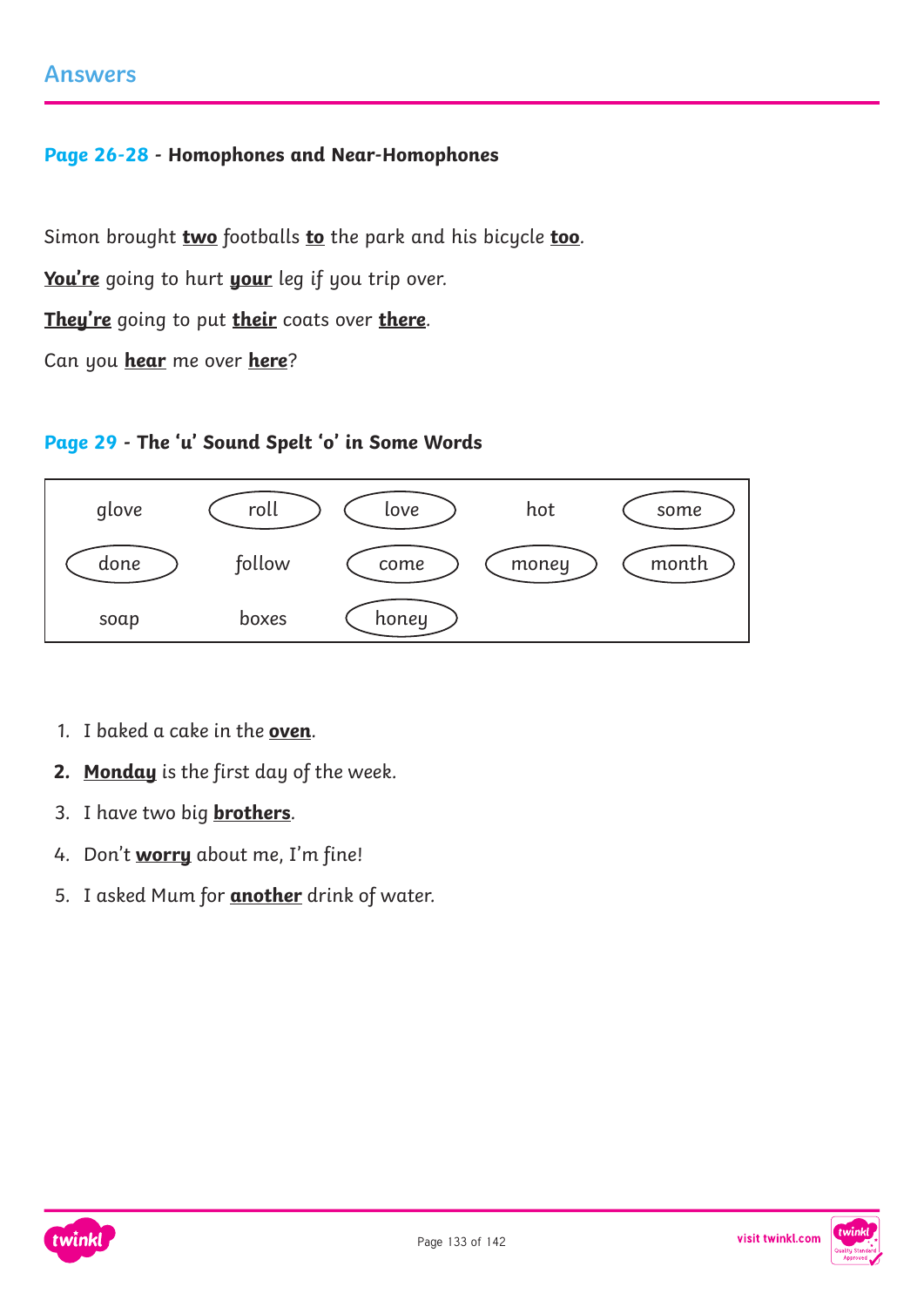### **[Page 30](#page-29-0) - Adding Suffixes to Words Ending in 'e'**

| <b>Root Word</b> | Add -ing | Add -ed |
|------------------|----------|---------|
| smile            | smiling  | smiled  |
| wipe             | wiping   | wiped   |
| raise            | raising  | raised  |
| rule             | ruling   | ruled   |

| <b>Root Word</b> | Add -er  | Add -est  |
|------------------|----------|-----------|
| wide             | wider    | widest    |
| rude             | ruder    | rudest    |
| wise             | wiser    | wisest    |
| strange          | stranger | strangest |

### **[Page 31](#page-30-0) - The 'ch' Sound Spelt 'tch'**

| <b>Clue</b>                                     | <b>Answer</b> |
|-------------------------------------------------|---------------|
| You might do this with a ball, a cold or a bus. | catch         |
| You need to scratch one of these.               | itch          |
| When a bird comes out of its egg.               | hatch         |
| The room in your house where you cook food.     | kitchen       |
| A sauce made from tomatoes.                     | ketchup       |
| A person who sells meat.                        | butcher       |
| A stick used to help someone with a bad leg.    | crutch        |

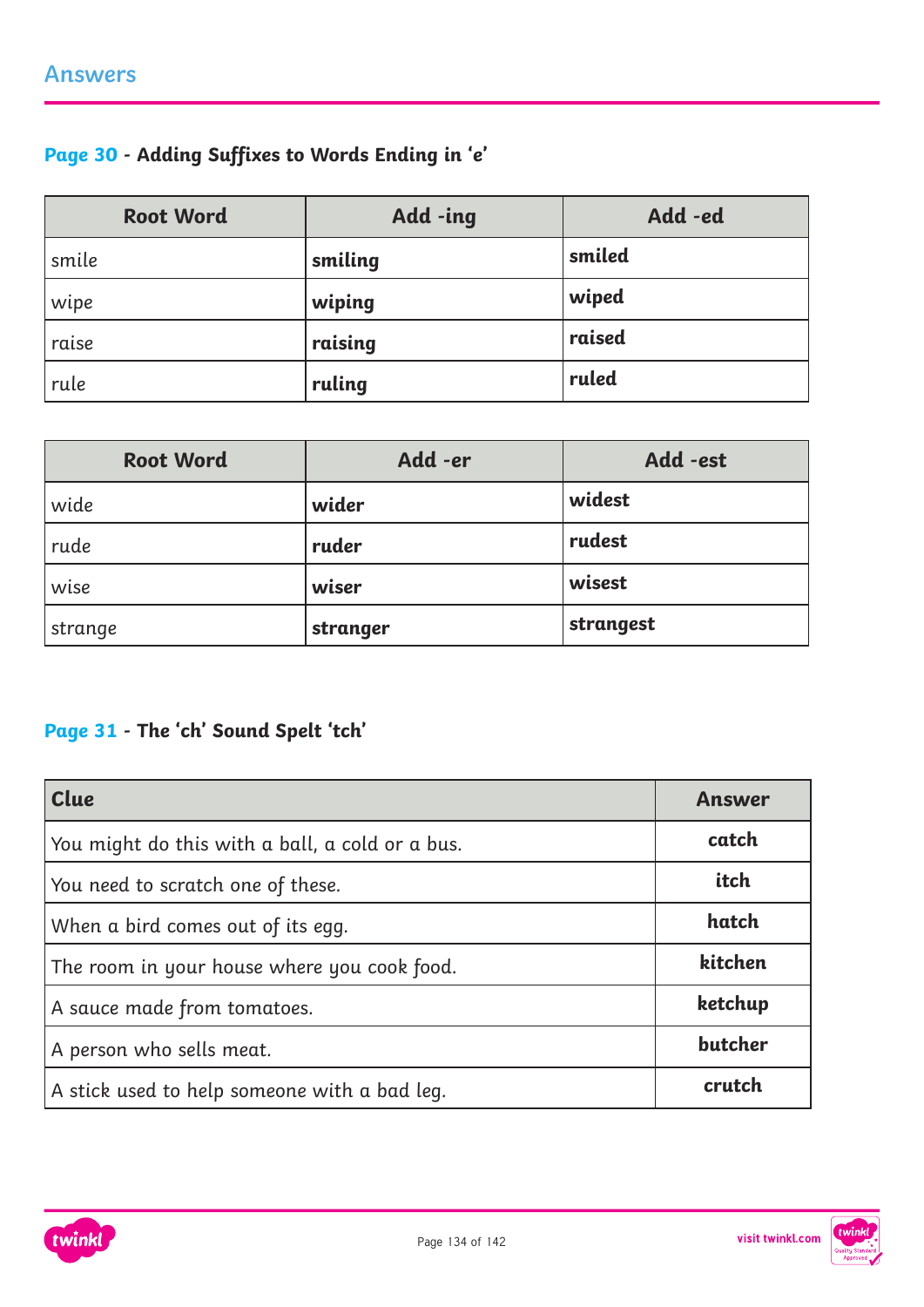#### **Answers**

| Word    | Add Suffix -s or -es |
|---------|----------------------|
| catch   | catches              |
| butcher | butchers             |
| snatch  | snatches             |
| hatchet | hatchets             |
| match   | matches              |
| kitchen | kitchens             |
| fetch   | fetches              |

### **[Page 32](#page-31-0) - The 's' Sound Spelt 'c'**



#### **[Page 33](#page-32-0)-[34](#page-33-0) - Vowel Digraphs and Trigraphs – 'ay'**

| ay   | ai     | $a-e$ | ea    | eigh   |
|------|--------|-------|-------|--------|
| stay | wait   | fade  | steak | weight |
|      | afraid | made  | break | neigh  |
|      | plain  | brave |       |        |
|      | drain  | plane |       |        |
|      |        | crate |       |        |
|      |        | snake |       |        |



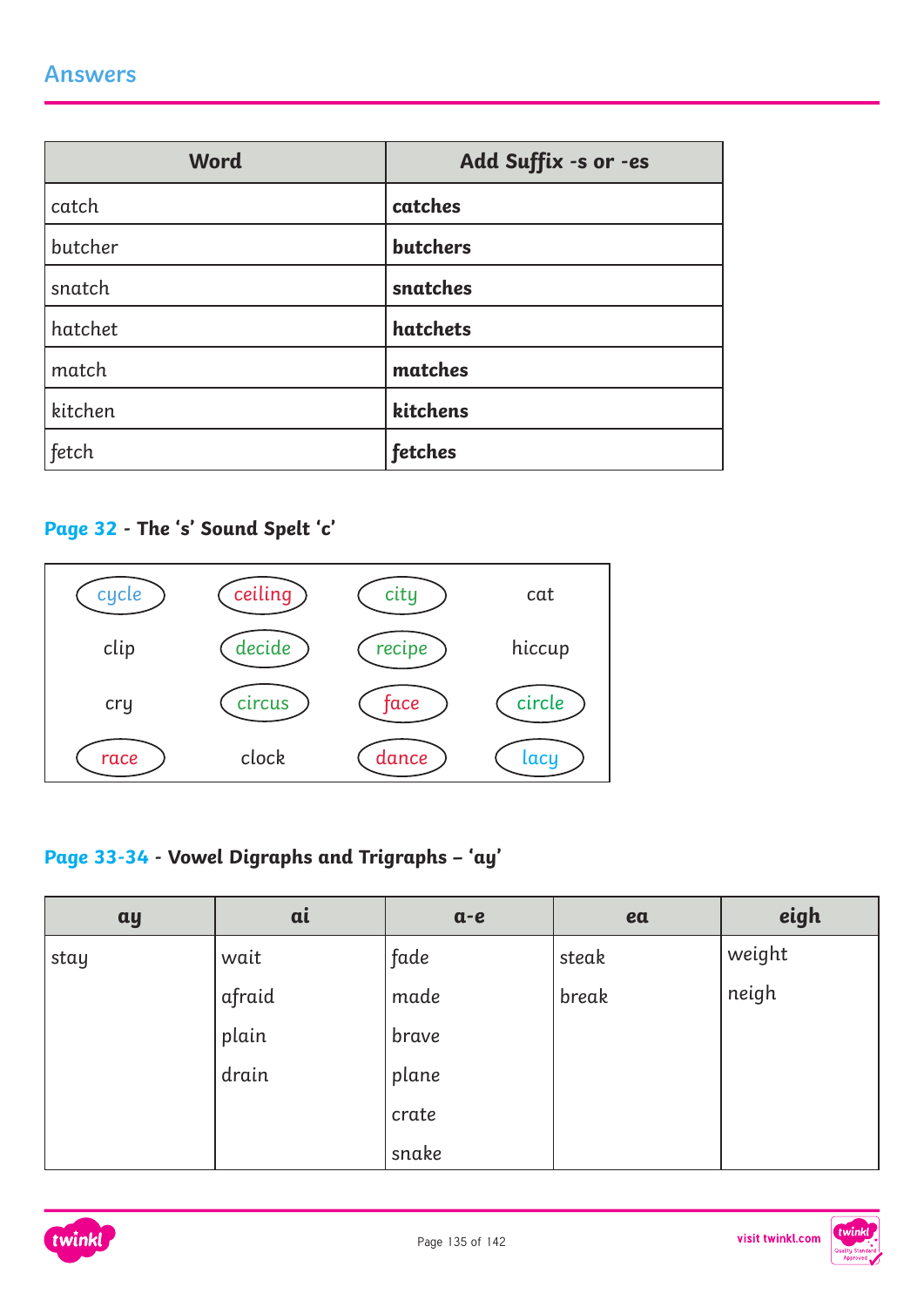#### **Answers**

#### **[Page 35](#page-34-0)-[36](#page-35-0) - Vowel Digraphs and Trigraphs – 'ee'**

| ee     | ea     | $e - e$  | ie      | $\mathbf e$ |
|--------|--------|----------|---------|-------------|
| free   | sneak  | these    | thief   | she         |
| bee    | eat    | complete | field   | be          |
| feel   | scream |          | piece   | he          |
| sneeze | dream  |          | believe |             |
| meet   |        |          |         |             |
| tree   |        |          |         |             |

### **[Page 37](#page-36-0)-[38](#page-37-0) - Vowel Digraphs and Trigraphs – 'igh'**

| igh    | $i-e$ | ie    |      | $\mathbf{y}$ |
|--------|-------|-------|------|--------------|
| sigh   | smile | lie   | wild | reply        |
| night  | ride  | pie   |      | sky          |
| bright | white | die   |      | dry          |
|        | kite  | cried |      | my           |
|        | rice  |       |      |              |
|        |       |       |      |              |

#### **[Page 39](#page-38-0)-[40](#page-39-0) - Vowel Digraphs and Trigraphs – 'ow'**

| <b>OW</b> | oa      | $O - C$ | oe  | $\mathbf 0$ |
|-----------|---------|---------|-----|-------------|
| blow      | throat  | hose    | toe | go          |
| flow      | ' groan | spoke   |     | roll        |
| grow      | foal    | nose    |     |             |
| thrown    | float   | hope    |     |             |
| snow      |         | throne  |     |             |





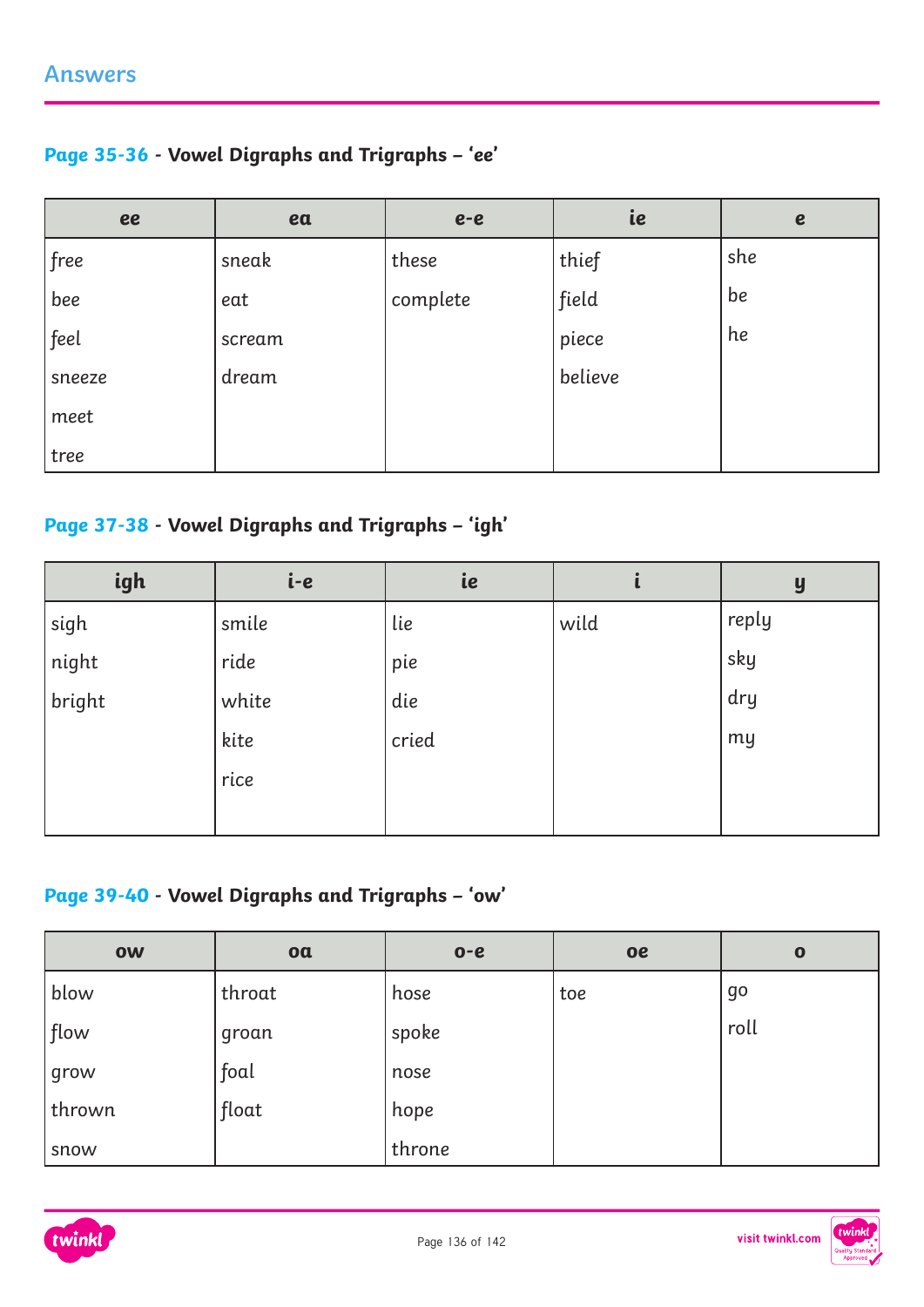#### **[Page 41](#page-40-0)-[42](#page-41-0) - Vowel Digraphs and Trigraphs – 'oo'**

| 00       | $u-e$ | ew    | ue   |
|----------|-------|-------|------|
| school   | rude  | flew  | blue |
| choose   | Luke  | blew  | true |
| pool     | rule  | threw |      |
| $ $ fool |       | chew  |      |

#### **[Page 43](#page-42-0)-[44](#page-43-0) - Vowel Digraphs and Trigraphs – 'oi'**

| 'y'   |      |         | 'ey'  |
|-------|------|---------|-------|
| spoil | boil | enjoy   | boy   |
| noise | join | toy     | joy   |
| coin  | foil | destroy | annoy |

#### **[Page 45](#page-44-0)-[46](#page-45-0) - Vowel Digraphs and Trigraphs – 'ar'**

|      | ar    | $\mathbf{a}$ | al   |
|------|-------|--------------|------|
| harm | start | can't        | calf |
| bar  | smart | father       |      |
| part | car   |              |      |
| park | arm   |              |      |
|      |       |              |      |

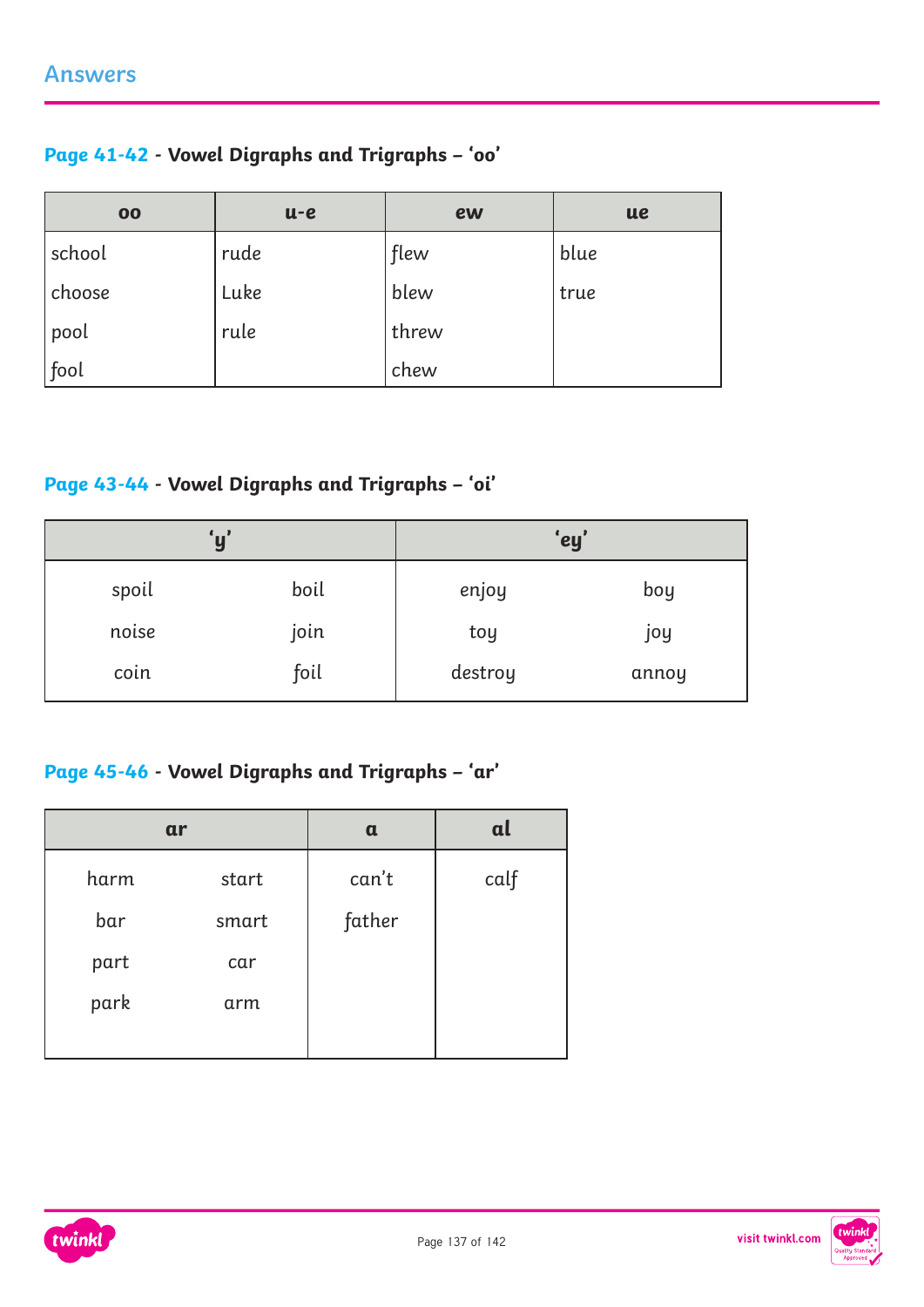#### **[Page 47](#page-46-0)-[48](#page-47-0) - Vowel Digraphs and Trigraphs – 'ow'**

| <b>OW</b> |        | ou     |       |
|-----------|--------|--------|-------|
| now       | brown  | sound  | flour |
| bow       | shower | shout  | hour  |
| flower    |        | ground |       |

### **[Page 49](#page-48-0)-[50](#page-49-0) - Vowel Digraphs and Trigraphs – 'oo'**

| 00   | $\mathbf u$ | oul    | O       |
|------|-------------|--------|---------|
| wool | cut         | should | love    |
| wood | but         | would  | brother |
| cook |             |        | some    |
| foot |             |        |         |

#### **[Page 51](#page-50-0) - Vowel Digraphs and Trigraphs – 'air'**

| <b>Clue</b>                                                      | <b>Answer</b> |
|------------------------------------------------------------------|---------------|
| A place where a wild animal might live.                          | lair          |
| Winnie the Pooh is one of these.                                 | bear          |
| When you put clothes on, you _____<br>them.                      | wear          |
| When someone challenges you to do something silly or dangerous.  | dare          |
| We need to breathe this to live.                                 | air           |
| To love or look after something.                                 | care          |
| A place where you can go on rides and play games.                | fair          |
| When you have something and you give it out equally to everyone. | share         |

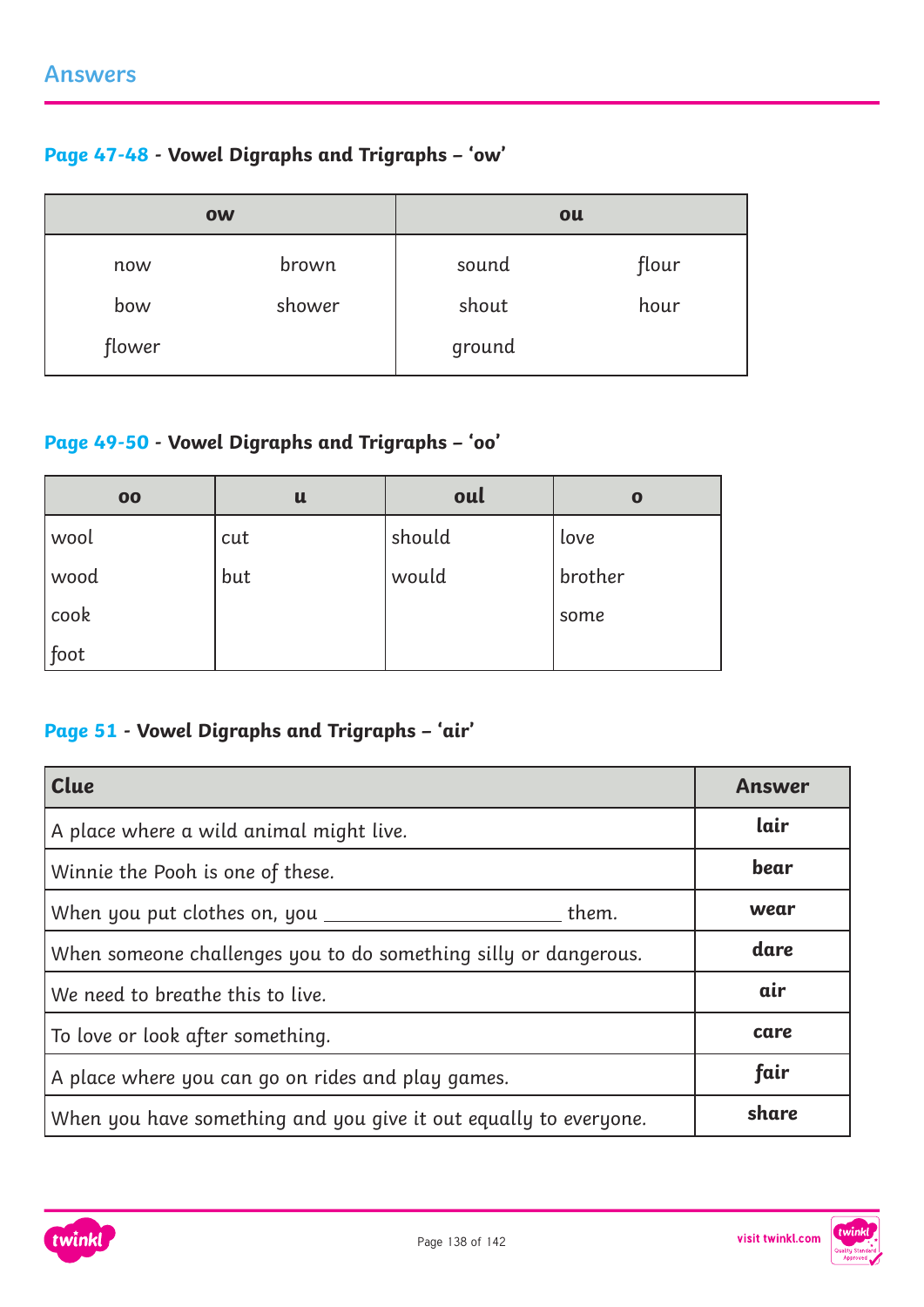#### **Answers**

### **[Page 52](#page-51-0) - Vowel Digraphs and Trigraphs – 'ear'**

| <b>Clue</b>                               | <b>Answer</b> |
|-------------------------------------------|---------------|
| You have two of these to help you listen. | ears          |
| The opposite of 'there'.                  | hear          |
| When something scares you, you feel this. | fear          |
| A timid animal with antlers and hooves.   | deer          |
| Make a car go in the direction you want.  | steer         |
| The opposite of far away.                 | near          |
| You write this at the start of a letter.  | dear          |
| Speak louder, I can't _<br>you!           | hear          |

### **[Page 53](#page-52-0)-[54](#page-53-0) - Vowel Digraphs and Trigraphs – 'or'**

| or      | ore    | <b>aw</b> | au        |
|---------|--------|-----------|-----------|
| horse   | bore   | dawn      | August    |
| morning | shore  | saw       | author    |
| short   | before | crawl     | astronaut |
| for     | score  | draw      | dinosaur  |
| born    |        |           |           |



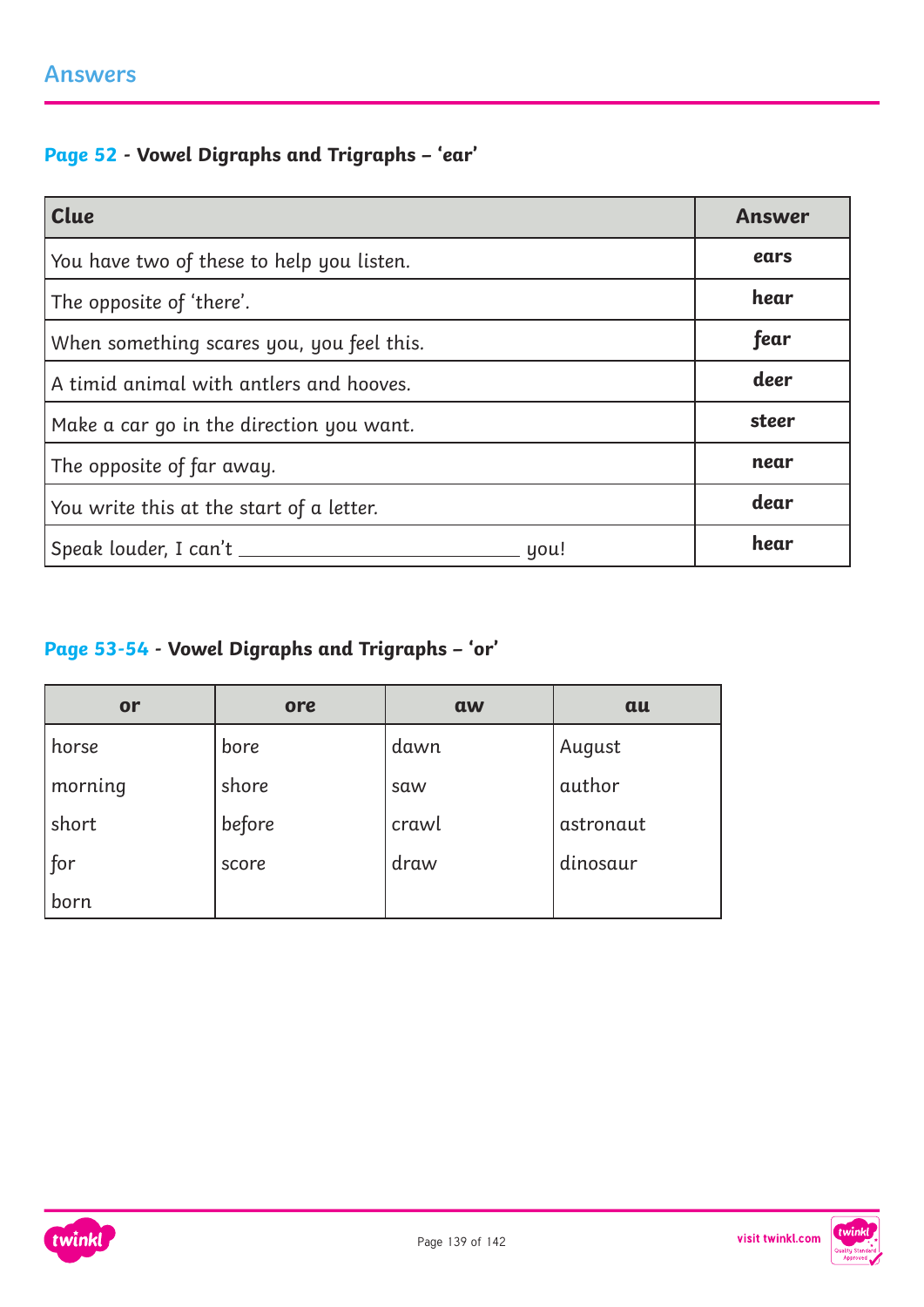### **[Page 55](#page-54-0)-[56](#page-55-0) - Vowel Digraphs and Trigraphs – 'er'**

| er           |               | ur           |               | ir           |               |
|--------------|---------------|--------------|---------------|--------------|---------------|
| her<br>after | over<br>under | lurk<br>burn | purse<br>turn | girl<br>dirt | first<br>bird |
| serve        |               | hurt         | fur           |              |               |

#### **[Page 57](#page-56-0) - Spelling 'l' at the End of Words**

| <b>Clue</b>                                           | Answer |
|-------------------------------------------------------|--------|
| A container with a removable lid which holds a drink. | bottle |
| The opposite of 'big'.                                | little |
| You can blow one of these using soap.                 | bubble |
| Another word for lots of cows, yaks, oxen etc.        | cattle |
| A knight may live here.                               | castle |
| When you take little bites from something.            | nibble |
| Your mum or dad's brother is your ______              | uncle  |
| You use this to open a door.                          | handle |

#### **[Page 58](#page-57-0)-[59](#page-58-0) - Suffixes -s and -es and Words Ending with 'y'**

| A swallow flys for long periods of time every day.        |          |
|-----------------------------------------------------------|----------|
| My sister cries when I am mean to her.                    | X        |
| My dog had a litter of <b>puppys</b> .                    |          |
| My friend <b>tries</b> really hard when we play football. | $\times$ |
| We are going on holiday for seven days.                   | $\times$ |
| There are 15 <b>boys</b> in my class.                     |          |



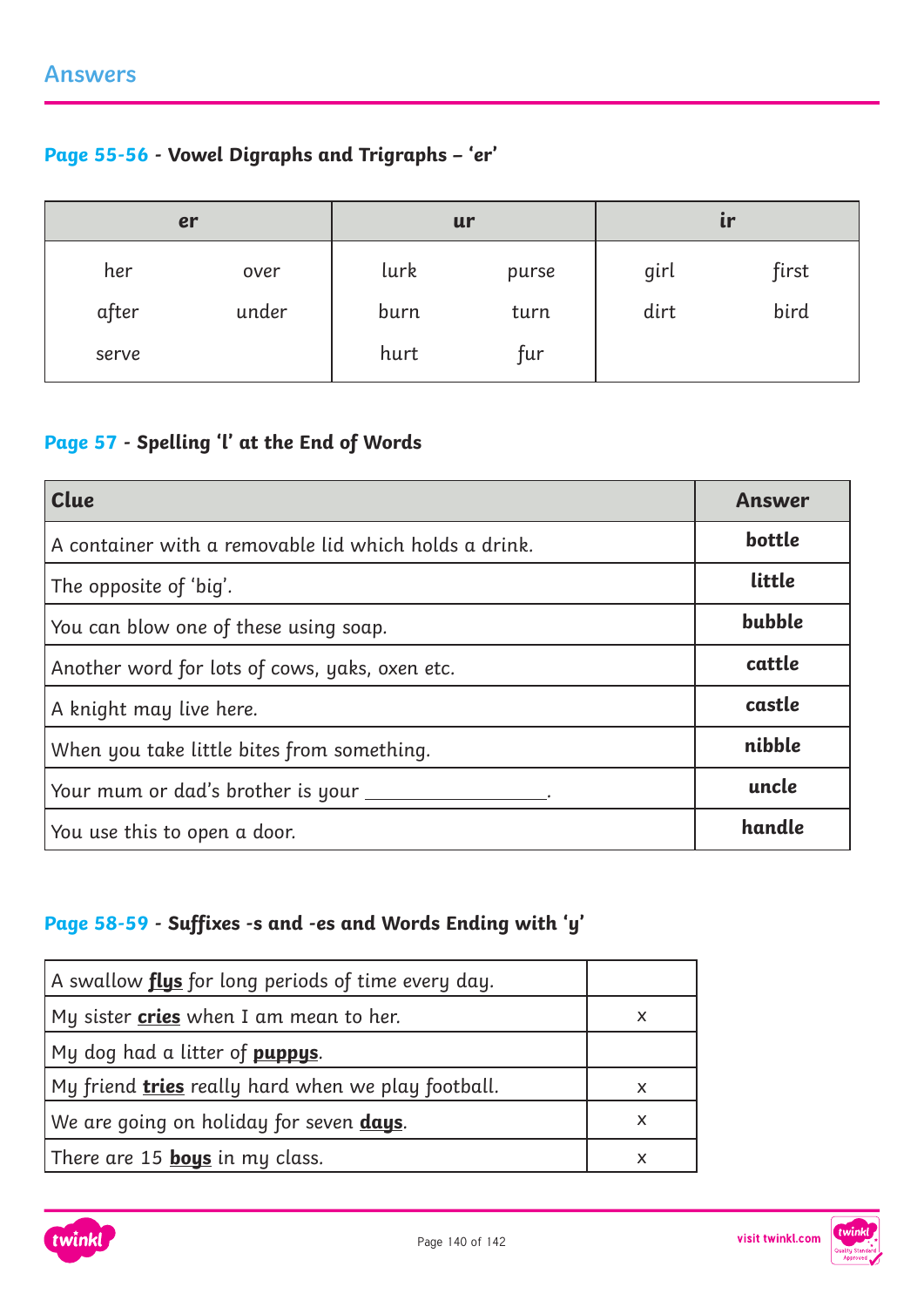**Turn these singular nouns into plurals.**

| toy   | toys    |
|-------|---------|
| city  | cities  |
| poppy | poppies |
| lady  | ladies  |

### **Turn these first person verbs into third person verbs.**

| I dry    | he dries     |
|----------|--------------|
| I play   | she plays    |
| I supply | she supplies |
| I hurry  | he hurries   |